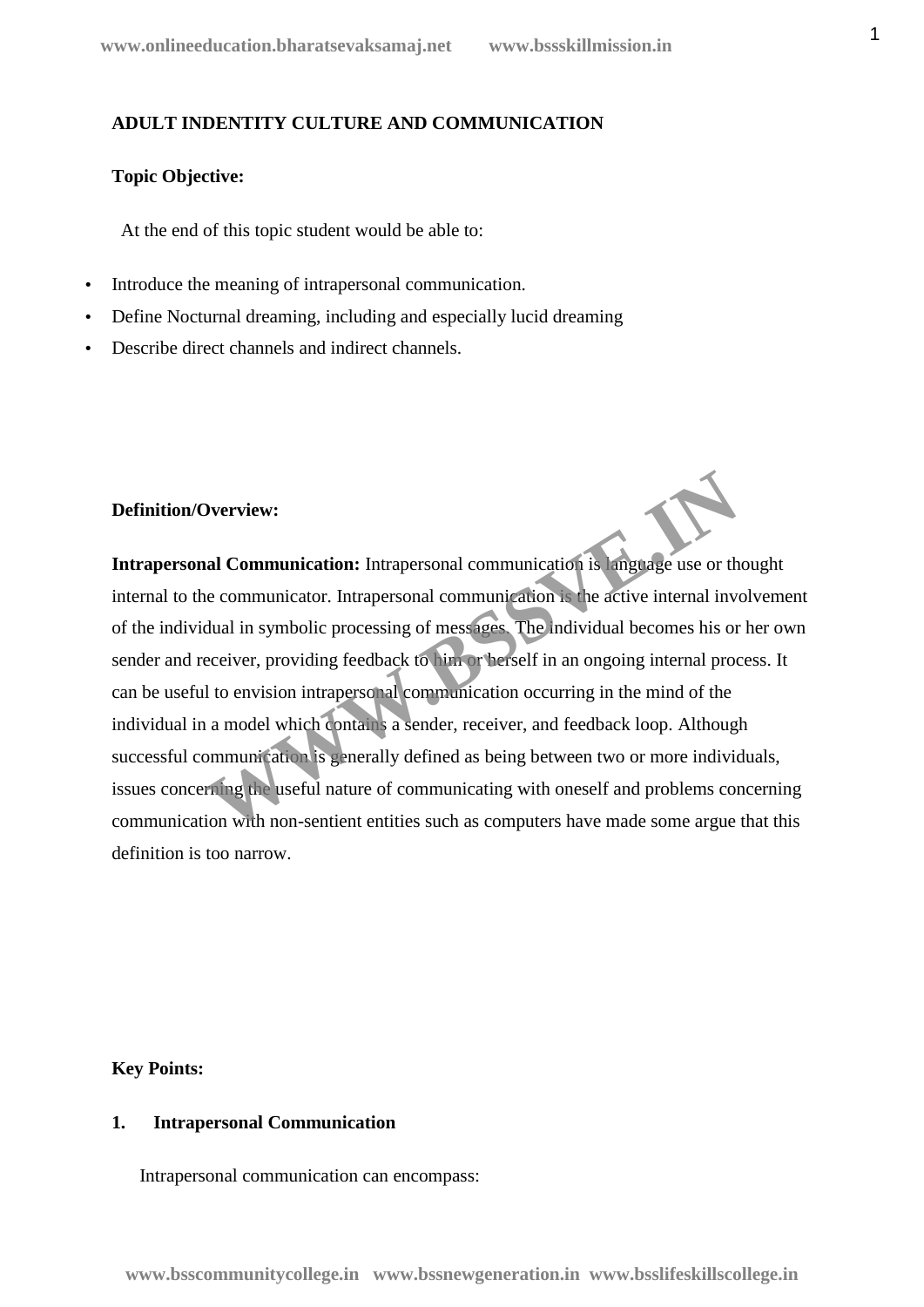## **2. Day-dreaming**

- **Nocturnal dreaming, including and especially lucid dreaming:** Speaking aloud (talking to oneself), reading aloud, repeating what one hears; the additional activities of speaking and hearing (in the third case of hearing again) what one thinks, reads or hears may increase concentration and retention. This is considered normal, and the extent to which it occurs varies from person to person. The time when there should be concern is when talking to oneself occurs outside of socially acceptable situations.
- **Writing (by hand, or with a wordprocessor, etc.) one's thoughts or observations:** the additional activities, on top of thinking, of writing and reading back may again increase self understanding ("How do I know what I mean until I see what I say?") and concentration. It aids ordering one's thoughts; in addition it produces a record that can be used later again. Copying text to aid memorizing also falls in this category. If  $\mathbf{g}$  ("How do I know what I mean until I see what I say?") and concentrated are one's thoughts; in addition it produces a record that can be used later as to aid memorizing also falls in this category.<br> **Extract to**
- **Making gestures while thinking:** the additional activity, on top of thinking, of body motions, may again increase concentration, assist in problem solving, and assist memory.
- **Sense-making** e.g. interpreting maps, texts, signs, and symbols
- **Interpreting non-verbal communication** e.g. gestures, eye contact
- **Communication between body parts**; e.g. "My stomach is telling me it's time for lunch."

Interpersonal communication is defined by communication scholars in numerous ways, though most definitions involve participants who are interdependent on one another, have a shared history. Communication channels are the medium chosen to convey the message from sender to receiver. Communication channels can be categorized into two main categories:

- **Direct channels of communications.**
- **Indirect channels of communication.**

## **3. Direct Channel**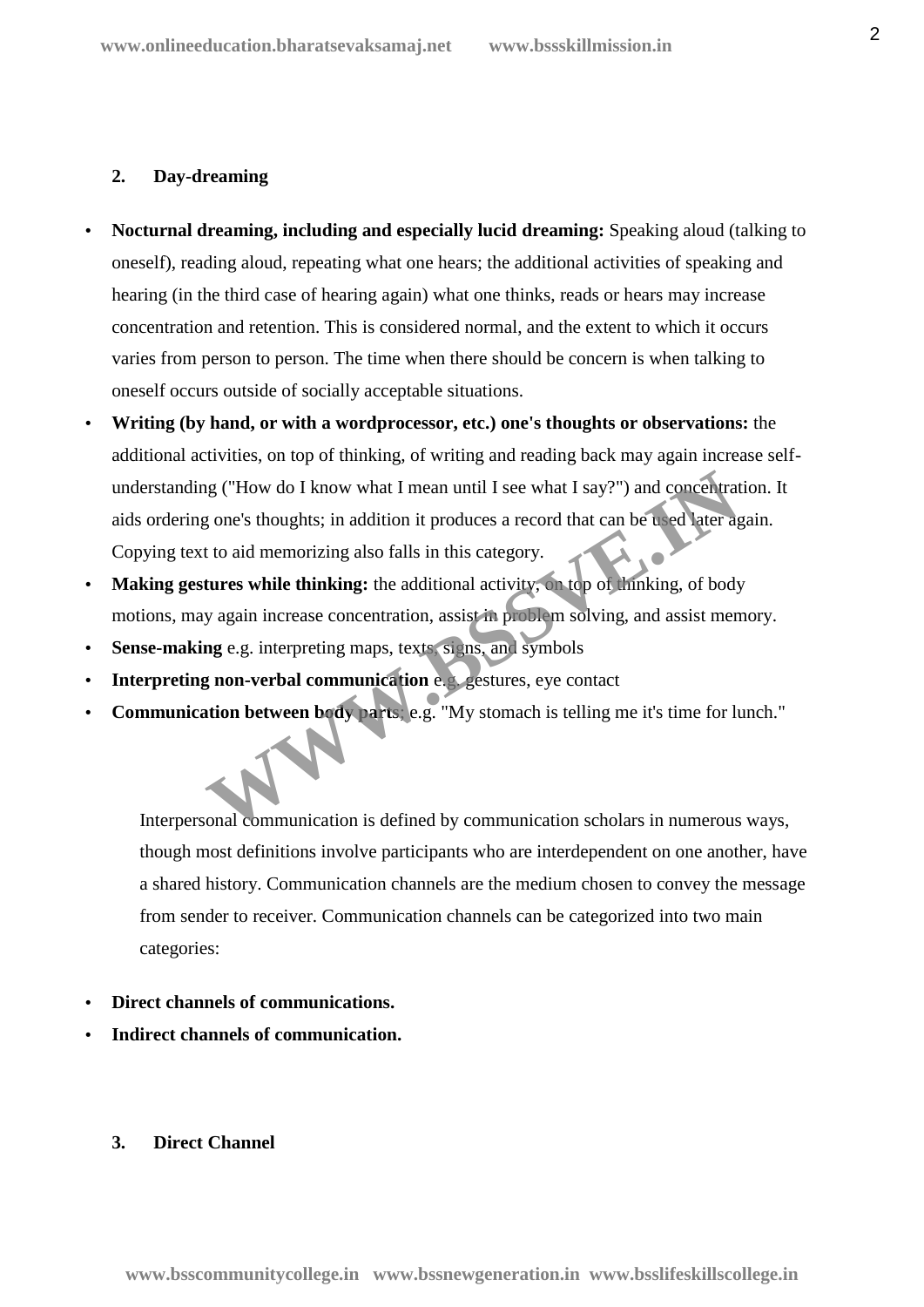Direct channels are those that are obvious and can be easily recognized by the receiver. They are also under direct control of the sender. In this category are the verbal and non verbal channels of communication. Verbal communication channels are those that use words in some manner, such as written communication or spoken communication. Non verbal communication channels are those that do not silly require words, such as certain overt facial expressions, controllable body movements (such as that made by a traffic police to control traffic at an intersection), color (red for danger, green means go etc), sound (sirens, alarms etc.).

# **4. Indirect Channels**

Indirect channels are those channels that are usually recognized subliminally subconsciously by the receiver, and not under direct control of the sender. This includes kinesics or body language, which reflects the inner emotions and motivations rather than the actual delivered message. It also includes such vague terms as "gut feeling", "hunches" or "premonitions". channels are those channels that are usually recognized subliminally of<br>exiously by the receiver, and not under direct control of the sender. This is<br>or body language, which reflects the inner emotions and motivations rat<br>

A particularly interesting example is that of a recently designed technique of 'interviewing' one's dream characters, particularly during lucid dreaming. In the lucid state, the dreamer is aware that he or she is dreaming, and can proceed to question, in depth, each dream character, whom are necessarily understood to be part of the 'self' in either a psychological sense or in the more scientific sense of each aspect of one's dream arising from one's own brain processes. Minority influence is a form of social influence, which takes place when a majority is being influenced to accept the beliefs or behaviour of a minority. Unlike other forms of influence this usually involves a personal shift in private opinion. This personal shift in opinion is called conversion. This type of influence is most likely to take place if the minority is consistent, flexible and appealing to the majority.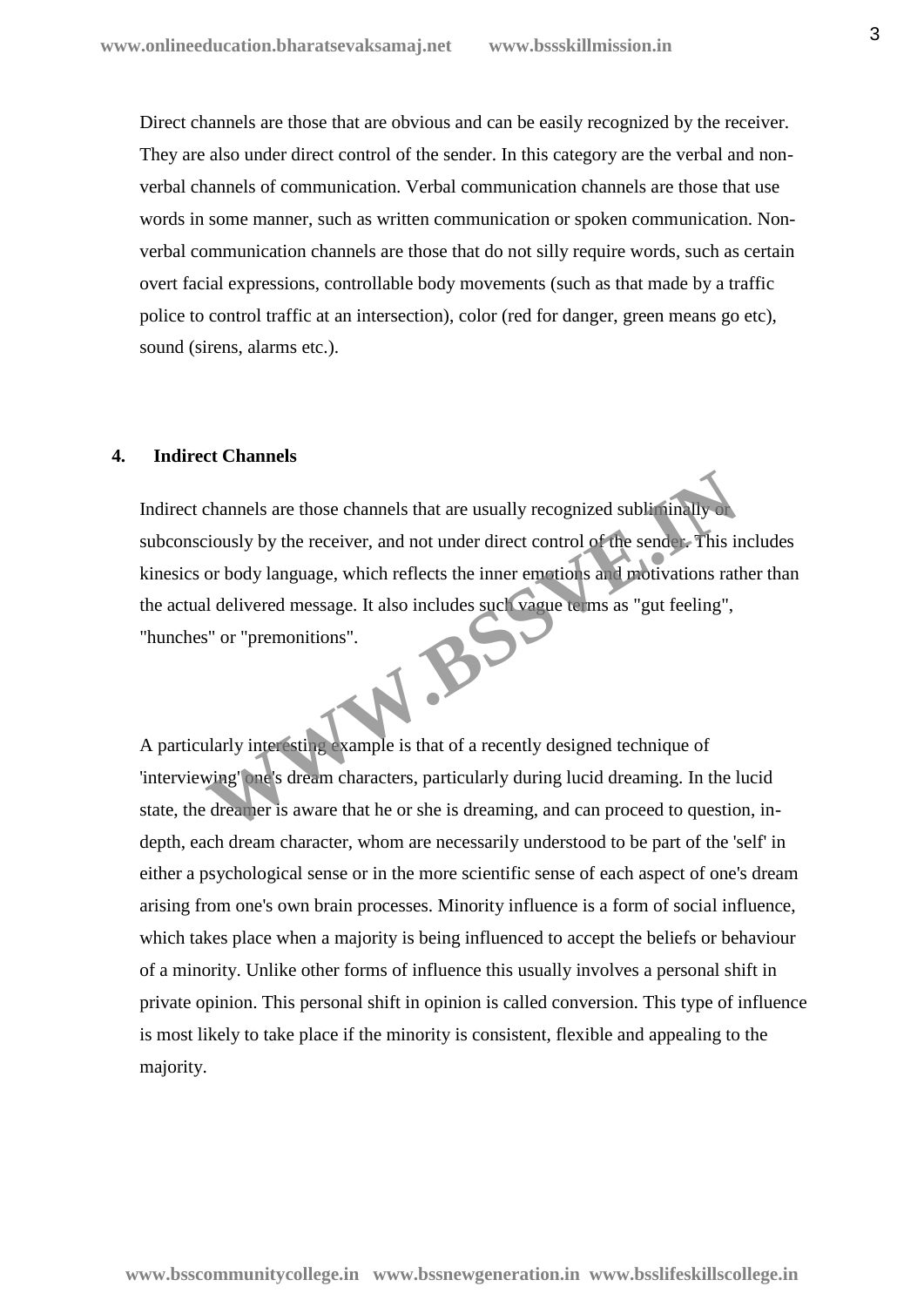#### **5. Size of minority**

Moscovici and Nemeth (1974) both argue that a minority of one is more influential than a minority of more than one, as one person is more likely to be consistent over long periods of time and will not divide the majoritys attention. On the other hand two people are more likely to be influential than one as they are less likely to be seen as strange or eccentric. More recent research has supported the latter due to the belief that a minority with two or more, if consistent, has more credibility and is therefore more likely to influence the majority.

#### **6. Size of majority**

The social impact model predicts that as the size of the majority grows the influence of the minority decreases, both in public and in private. Clark and Maass (1990) looked at the interaction between minority influence and majorities of varying sizes. The minority for the study was set at 2 confederates who would be consistent as in Moscovicis study. The majority in Moscovicis study was 4 to a minority of 2. This time the majority was increased to 8 and 12 to the same size minority. The results showed that if in Moscovicis study the majority had gone above 4 there wouldnt have been any evidence of minority influence. **Solution**<br> **Example 18 and 20 and 20 and 30 and 30 and 30 and 30 and 30 and 30 and 30 and 30 and 30 and 30 and 30 and 30 and 30 and 30 and 30 and 30 and 30 and 30 and 30 and 30 and 30 and 30 and 30 and 30 and 30 and 30 an** 

#### **7. Behavioural style**

Moscovici and Nemeth (1974) argued that minority influence is effective as it is consistent over time and there is agreement among the members of the minority. If this consistency were lost then the minority would lose its credibility. This can become the case if a member of the minority deserts and joins the majority, as this damages the consistency and unity of the minority. After this has taken place members of the majority are less likely to shift their position to that of the minority.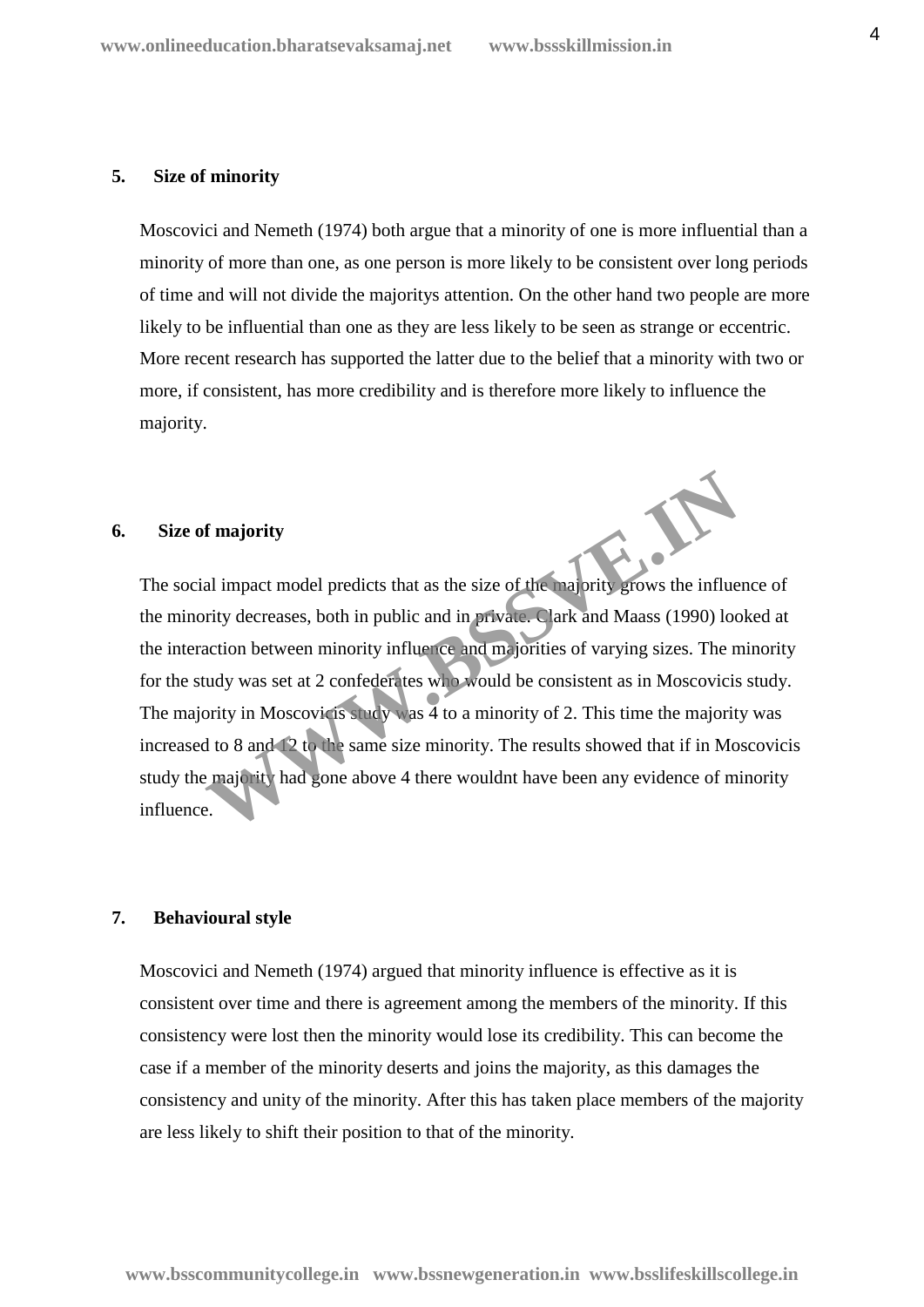#### **8. Situational factors**

Some studies have shown that a persons position may affect the level of minority influence they exert. For example someone positioned close to another is more likely to influence the opinion and/or behaviour of that person. Furthermore those positioned at the head of a table will have more influence than another in a less important position.

## **9. Non-situational factors**

Moscovici suggested that consistency was the key characteristic of successful minority influence, while Nemeth pointed out that unreasonable consistency has a negative effect on influence. Unreasonable confidence and lack of flexibility have also been pointed out as another factor that has been picked out as a constraint on minority influence. Understanding (also called intellection) is a psychological process related to an abstract or physical object, such as, person, situation, or message whereby one is able to think about it and use concepts to deal adequately with that object.An understanding is the limit of a conceptualization. To understand something is to have conceptualised it to a given measure. It is difficult to define understanding. If we use the term concept as above, the question then arises as to what is a concept? Is it an abstract thing? Is it a brain pattern or a rule? Whatever definition is proposed, we can still ask how it is that we understand the thing that is featured in the definition: we can never satisfactorily define a concept, still less use it to explain understanding. ci suggested that consistency was the key characteristic of successful mi<br>e, while Nemeth pointed out that unreasonable consistency has a negativ-<br>mcc. Unreasonable confidence and lack of flexibility, raye also been point<br>

Thomas Edison believed that the concept of understanding comes from the two simple words under and stand. When one acknowledges that she/he stands below someone or something else, she/he makes him/herself receptive to obtain and retain information from it, thereby allowing for understanding to occur. It may be more convenient to use an operational or behavioural definition, that is, to can say that somebody who reacts appropriately to X understands X. For example, one understands Swahili if one correctly obeys commands given in that language. This approach, however, may not provide an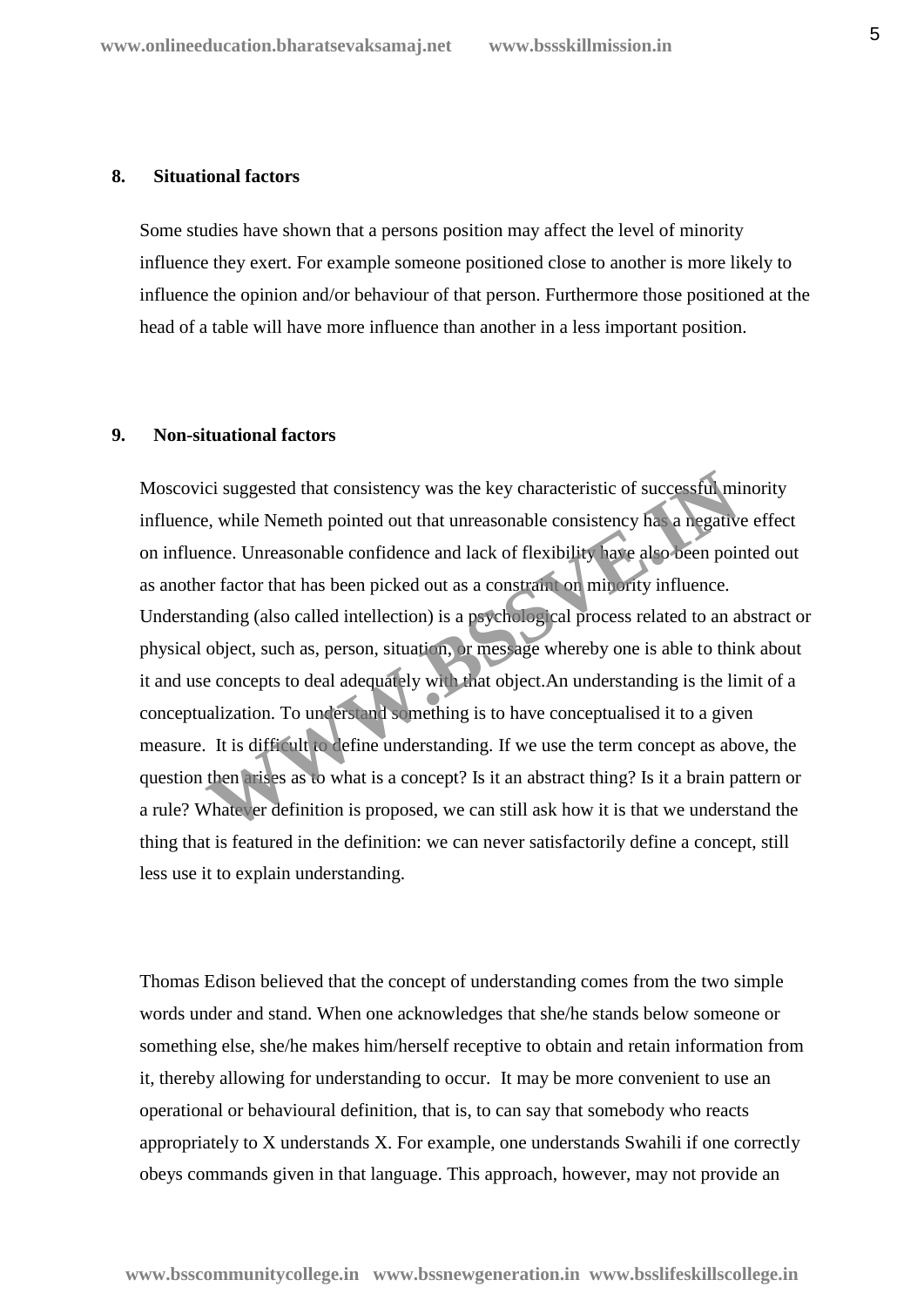adequate definition. A computer can easily be programmed to react appropriately to commands, but there is a disagreement as to whether or not the computer understands the language.

#### **According to the independent socionics researcher Rostislav Persion:**

In the cognitive model presented by MBTI, the process of introverted thinking (Ti) is thought to represent understanding through cause and effect relationships or correlations. One can construct a model of a system by observing correlations between all the relevant properties (e.g. The output of a NAND gate relative to its inputs). This allows the person to generate truths about the system and then to apply the model to demonstrate his or her understanding. A mechanic for example may randomly, or algorithmically probe the inputs and outputs of a black box to understand the internal components through the use of induction. INTP, ISTP, ESTP, and ENTP all use Ti and are usually the best of the 16 types at understanding their material environment in a bottom-up manner. These types may enjoy mechanics and digital electronics because of the 1 to 1 correlation between cause and effect relationships in these fields. Understanding is not limited to these types however as other types demonstrate an identical process, although in other planes of reality; ie. Social, Theological and Aesthetic. A potential reason for the association of understanding with the former personality types is due to a social phenomenon for asymmetrical distribution of gratification. In the field of engineering, engineers probe or study the inputs and outputs of components to understand their functionality. These components are then combined based on their functionality (similar to computer programming) to create a larger, more complex system. This is the reason why engineers attempt to subdivide ideas as deep as possible to obtain the lowest level of knowledge. This makes their models more detailed and flexible. It may be useful to know the formulas that govern an ideal gas, but to visualise the gas as being made up of small moving particles, which are in turn made up of even smaller particles, is true understanding. People who are understanding (through the use of Ti) usually value objects and people based on usefulness, as opposed to the people who use extroverted thinking (Te) who view people or things as having a worth. In order to test one's understanding it is necessary to present a question that forces the individual to demonstrate the possession of a model, derived from observable examples of that model's about the system and then to apply the model to demonstrate hiding. A mechanic for example may randomly, or algorithmically probe<br>ad outputs of a black box to understand the internal components through<br>tion. INTP, ISTP, ES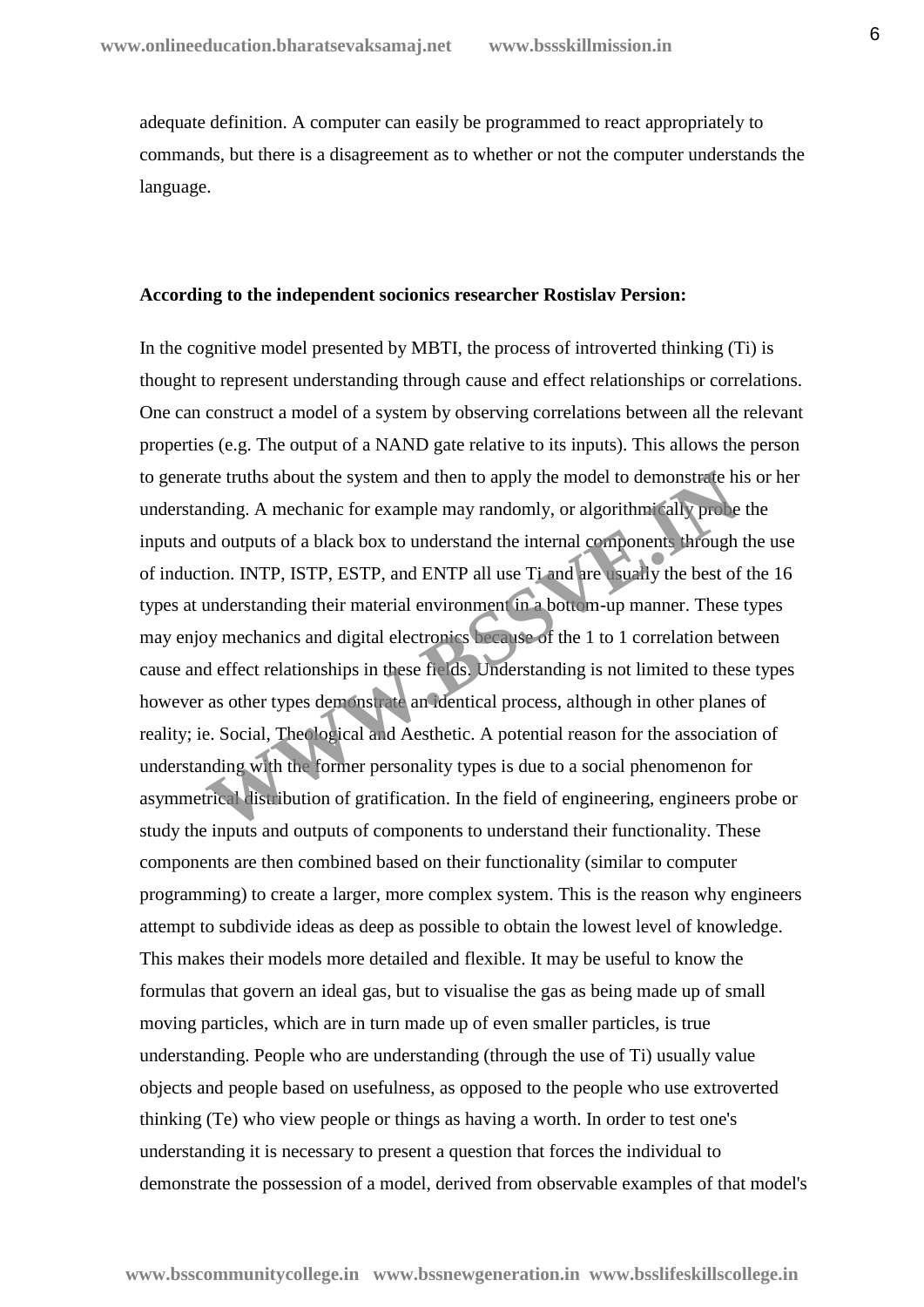production or potential production (in the case that such a model did not exist before hand). Rote memorization can present an illusion of understanding; however when other questions are presented with modified attributes within the query, the individual cannot create a solution due to a lack of a deeper representation of reality.

Another significant point of view holds that knowledge is the simple awareness of bits of information. Understanding is the awareness of the connection between the individual pieces of this information. It is understanding which allows knowledge to be put to use. Therefore, understanding represents a deeper level than simple knowledge. The concepts of comprehension, thought and understanding are also used in the short science fiction story Understand by Ted Chiang. **WWW.BSSVE.IN**

## **Topic : Person Perception**

## **Topic Objective:**

At the end of this topic student would be able to:

- Introduce
- Define
- Describe

## **Definition/Overview:**

**Perception:** In psychology and the cognitive sciences, perception is the process of attaining awareness or understanding of sensory information. It is a task far more complex than was imagined in the 1950s and 1960s, when it was proclaimed that building perceiving machines would take about a decade, but, needless to say, that is still very far from reality. The word perception comes from the Latin perception, perception, meaning "receiving, collecting,

7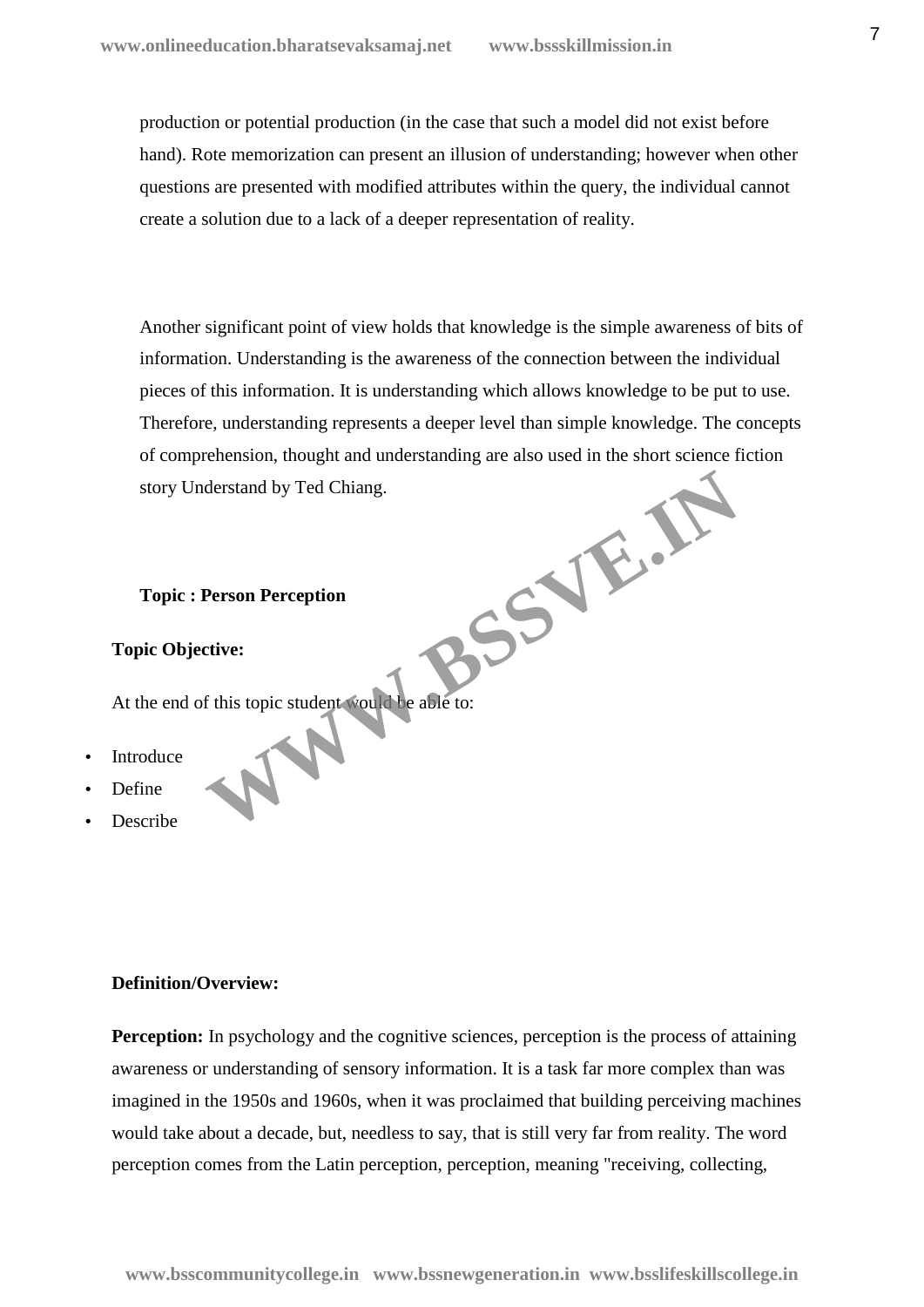action of taking possession, apprehension with the mind or senses.There are two basic theories of perception: Passive Perception (PP) and Active Perception (PA). The passive perception (conceived by Ren Descartes) is addressed in this article and could be surmised as the following sequence of events:

**surrounding input (senses) processing (brain) output (re-action)** 

Although still supported by mainstream philosophers, psychologists and neurologists, this theory is nowadays losing momentum. The theory of active perception has emerged from extensive research of sensory illusions, most notably the works of Professor Emeritus Richard L. Gregory. This theory is increasingly gaining experimental support and could be surmised as dynamic relationship between:

#### **description (in the brain) senses** surrounding

Perception is one of the oldest fields in psychology. The oldest quantitative law in psychology is the Weber-Fechner law, which quantifies the relationship between the intensity of physical stimuli and their perceptual effects. It was the study of perception that gave rise to the Gestalt school of psychology, with its emphasis on holistic approach. Fregory. This theory is increasingly gaining experimental support and co<br>dynamic relationship between:<br>description (in the brain)<br>senses<br>some of the oldest fields in psychology. The oldest quantitative law in<br>is the Weber-

#### **Key Points:**

# **1. Visual Perception**

In the case of visual perception, some people can actually see the percept shift in their mind's eye. Others who are not picture thinkers, may not necessarily perceive the 'shape shifting' as their world changes. The 'esemplastic' nature has been shown by experiment: an ambiguous image has multiple interpretations on the perceptual level. Just as one object can give rise to multiple percepts, so an object may fail to give rise to any percept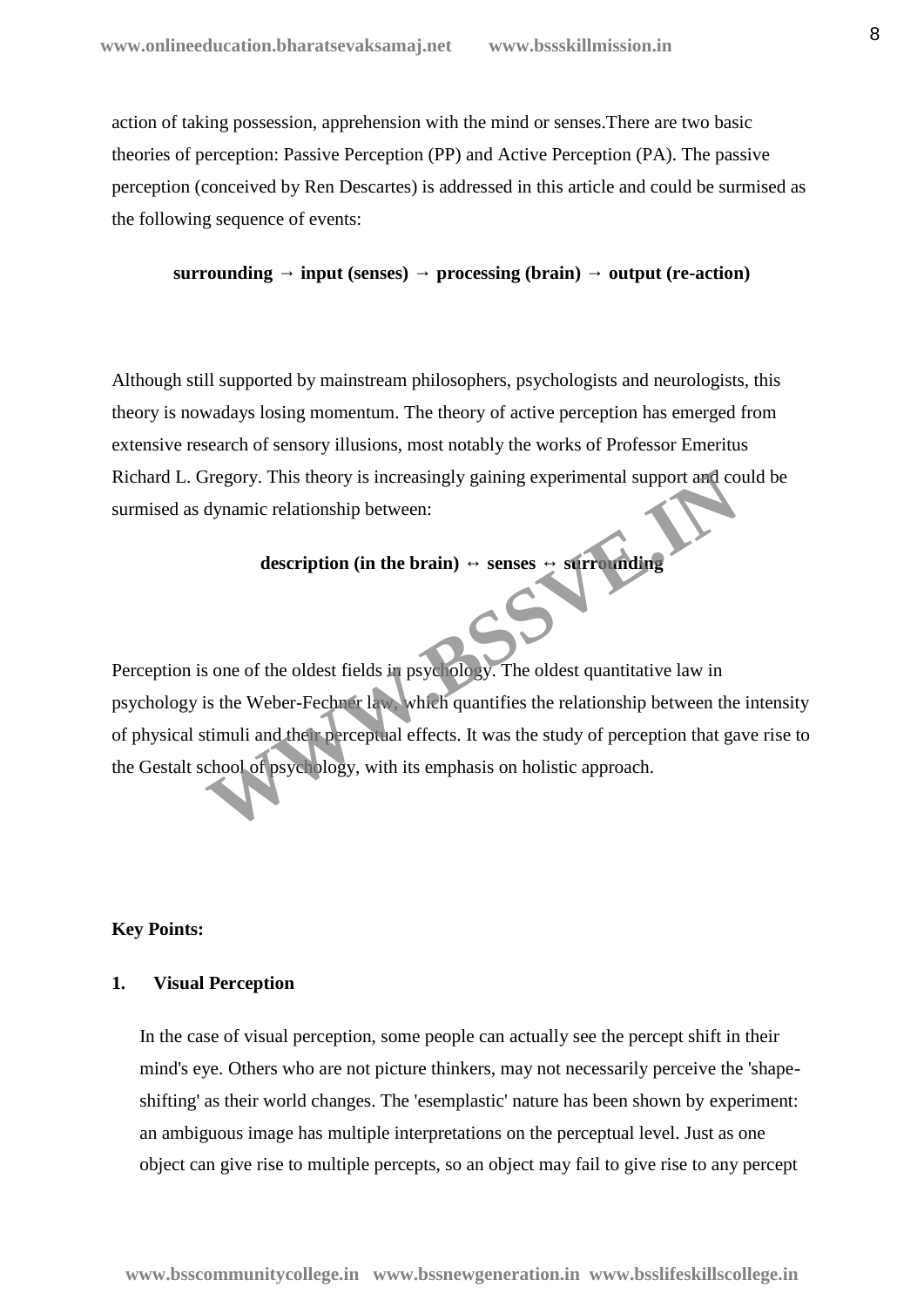at all: if the percept has no grounding in a person's experience, the person may literally not perceive it. Perception alters what humans see, into a diluted version of reality, which ultimately corrupts the way humans perceive the truth. When people view something with a preconceived idea about it, they tend to take those preconceived ideas and see them whether or not they are there. This problem stems from the fact that humans are unable to understand new information, without the inherent bias of their previous knowledge. The extent of a persons knowledge creates their reality as much as the truth, because the human mind can only contemplate that which it has been exposed to. When objects are viewed without understanding, the mind will try to reach for something that it already recognizes, in order to process what it is viewing. That which most closely relates to the unfamiliar from our past experiences, makes up what we see when we look at things that we dont comprehend. This confusing ambiguity of perception is exploited in human technologies such as camouflage, and also in biological mimicry, for example by Peacock butterflies, whose wings bear eye markings that birds respond to as though they were the eyes of a dangerous predator. Perceptual ambiguity is not restricted to vision. For example, recent touch perception research found that kinesthesia-based haptic perception strongly relies on the forces experienced during touch. This makes it possible to produce illusory touch percepts. comprehend. This confusing ambiguity of perception is exploited in hungles such as camouflage, and also in biological mimicry, for example by s.<br>S., whose wings bear eye markings that birds respond to as though they v<br>dang

Cognitive theories of perception assume there is a poverty of stimulus. This (with reference to perception) is the claim that sensations are, by themselves, unable to provide a unique description of the world. Sensations require 'enriching', which is the role of the mental model. A different type of theory is the perceptual ecology approach of James J. Gibson. Gibson rejected the assumption of a poverty of stimulus by rejecting the notion that perception is based in sensations. Instead, he investigated what information is actually presented to the perceptual systems. He (and the psychologists who work within this paradigm) detailed how the world could be specified to a mobile, exploring organism via the lawful projection of information about the world into energy arrays. Specification is a 1:1 mapping of some aspect of the world into a perceptual array; given such a mapping, no enrichment is required and perception is direct.

9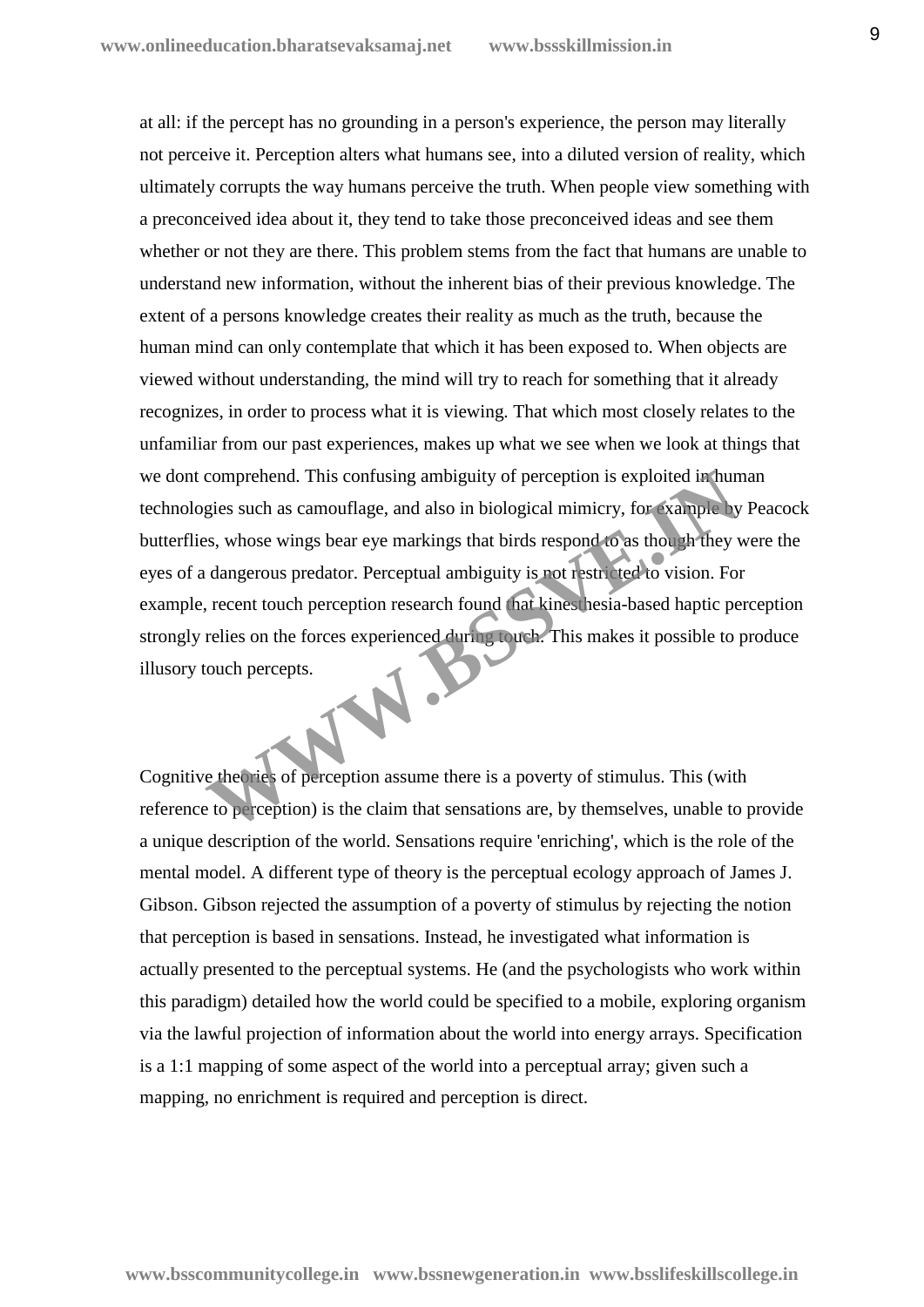#### **2. Perception-in-action**

The ecological understanding of perception advanced from Gibson's early work is perception-in-action, the notion that perception is a requisite property of animate action, without perception action would not be guided and without action perception would be pointless. Animate actions require perceiving and moving together. In a sense, "perception and movement are two sides of the same coin, the coin is action." A mathematical theory of perception-in-action has been devised and investigated in many forms of controlled movement by many different species of organism, General Tau Theory. According to this theory, tau information, or time-to-goal information is the fundamental 'percept' in perception. **WWW.BSSVE.IN**

### **3. Face Perception**

Face perception is the process by which the brain and mind understand and interpret the face, particularly the human face.The face is an important site for the identification of others and conveys significant social information. Probably because of the importance of its role in social interaction, psychological processes involved in face perception are known to be present from birth, to be complex, and to involve large and widely distributed areas in the brain. These parts of the brain can be damaged to cause a specific impairment in understanding faces known as prosopagnosia. While there is no question that the majority of face perception skills developed by adults are not present in babies, there is evidence of an innate tendency to pay attention to faces from birth. It is known that early perceptual experience is crucial to the development of visual perception and this orienting response undoubtedly encourages the rapid development of face specific skills such as the ability to identify friendly others and relatively complex pre-verbal communication. By two months of age face perception has developed so specific areas of the brain are known to be activated by viewing faces.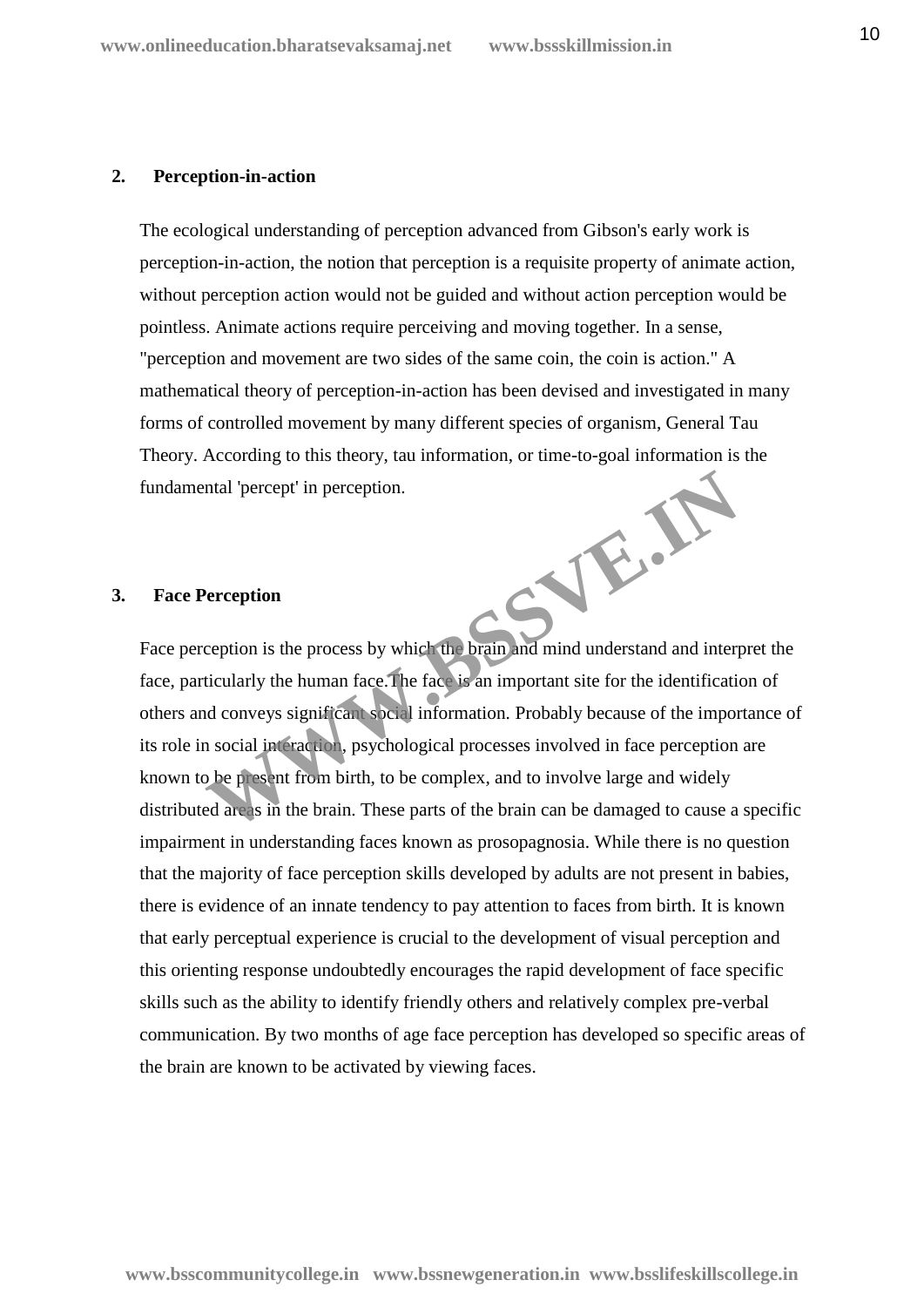Theories about the processes involved in adult face perception have largely come from two sources; research on normal adult face perception and the study of impairments in face perception that are caused by brain injury or neurological illness. One of the most widely accepted theories of face perception argues that understanding faces involves several stages; from basic perceptual manipulations on the sensory information to derive details about the person (such as age, gender or attractiveness), to being able to recall meaningful details such as their name and any relevant past experiences of the individual. This model (developed by psychologists Vicki Bruce and Andrew Young) argues that face perception might involve several independent sub-processes working in unison.

A 'view centred description' is derived from the perceptual input. Simple physical aspects of the face are used to work out age, gender or simple facial expressions. Most analysis at this stage is on feature-by-feature basis. This initial information is used to create a structural model of the face, which allows it to be compared to other faces in memory, and across views. This explains why the same person seen from a novel angle can still be recognized. This structural encoding can be seen to be specific for upright faces as demonstrated by the Thatcher effect. The structurally encoded representation is transferred to notional 'face recognition units' which in conjunction with 'person identity nodes' allow the person to be identified by information from semantic memory. Interestingly, the ability to produce someone's name when presented with their face has been shown to be selectively damaged in some cases of brain injury, suggesting that naming may be a separate process from being able to produce other information about a person. centred description' is derived from the perceptual input. Simple physica<br>ce are used to work out age, gender or simple facial expressions. Most an<br>e is on feature-by-feature basis. This initial information's used to creat

The study of prosopagnosia (an impairment in recognizing faces which is usually caused by brain injury) has been particularly helpful in understanding how normal face perception might work. Individuals with prosopagnosia may differ in their abilities to understand faces, and it has been the investigation of these differences which has suggested that several stage theories might be correct. Face perception is an ability which involves a great deal of the brain; however some areas have been shown to be particularly important. Brain imaging studies typically show a great deal of activity in an area of the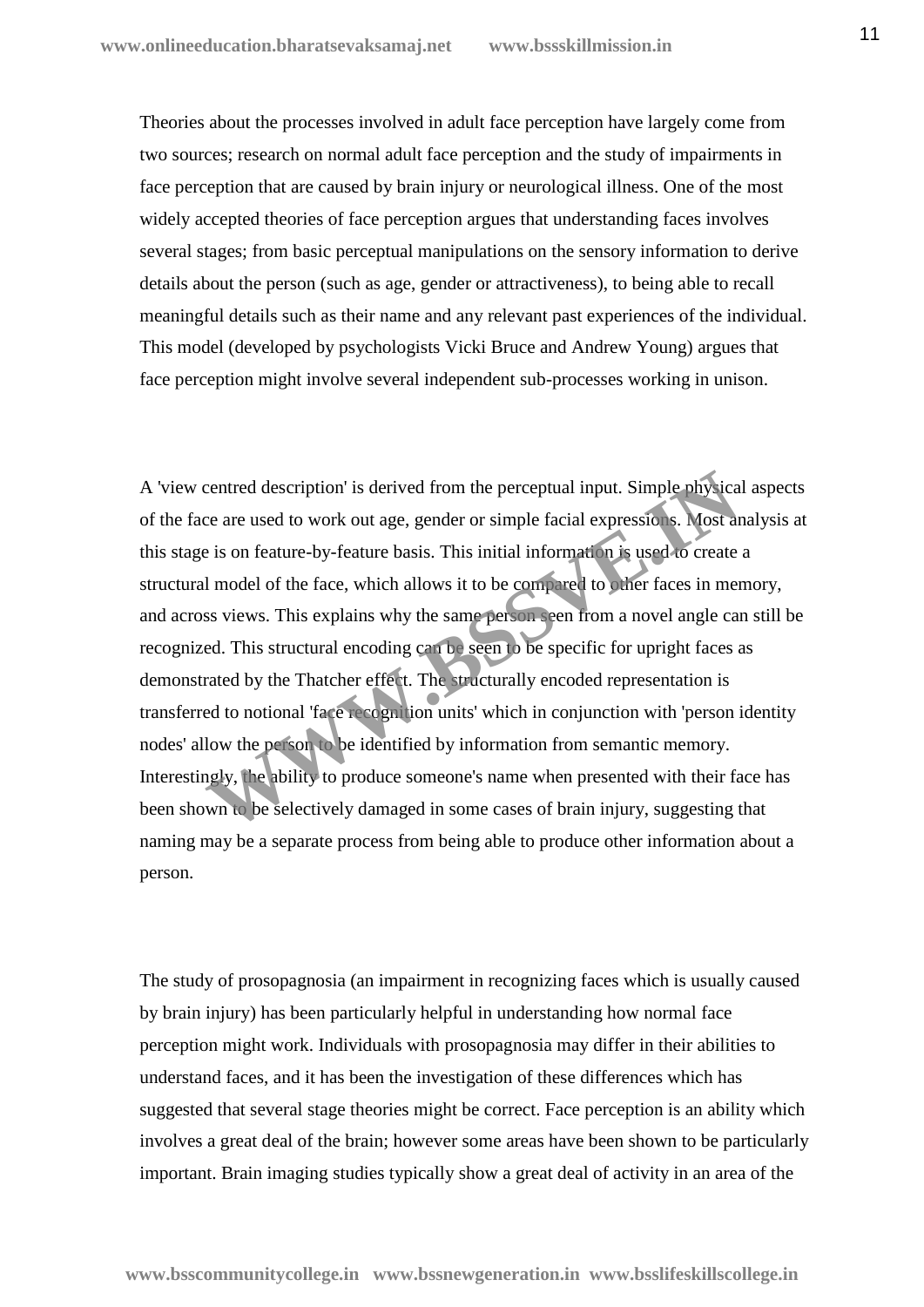temporal lobe known as the fusiform gyrus, an area also known to cause prosopagnosia when damaged (particularly when damage occurs on both sides). This evidence has led to a particular interest in this area and it is sometimes referred to as the fusiform face area for that reason.

#### **4. Neuroanatomy of Facial Processing**

Facial perception has well identified neuroanatomical correlates in the brain. Most scientists agree that during the perception of faces, major activations occur in the extra striate areas bilaterally, particularly in the fusiform gyri and in the inferior temporal gyri. Others have shown that the fusiform gyri are preferentially responsive to faces, whereas the parahippocampal/lingual gyri are responsive to buildings. Ishai and colleagues have proposed the object form topology hypothesis, which posits that there is a topological organization of neural substrates for object and facial processing. However, Gauthier disagrees and suggests that the category-specific and process-map models could accommodate most other proposed models for the neural underpinnings of facial processing. Most neuroanatomical substrates for facial processing are perfused by the middle cerebral artery (MCA). Therefore, facial processing has been studied using measurements of mean cerebral blood flow velocity in the middle cerebral arteries bilaterally. During facial recognition tasks, greater changes in the right middle cerebral artery (RMCA) than the left (LMCA) have been observed. It has been demonstrated that men were right lateralised and women left lateralised during facial processing tasks. ave shown that the fusiform gyri are preferentially responsive to faces, w<br>inppocampal/lingual gyri are responsive to buildings. Ishai and colleague<br>the object form topology hypothesis, which posits that there is a ropolo<br>

#### **5. Gender-related Asymmetry in Facial Processing**

The mechanisms underlying gender-related differences in facial processing has not been studied extensively. Studies using electrophysiological techniques have demonstrated gender-related differences during a face recognition memory (FRM) task and a facial affect identification task (FAIT). The male subjects used a right, while the female subjects used a left, hemisphere neural activation system in the processing of faces and facial affect. Moreover, in facial perception there was no association to estimated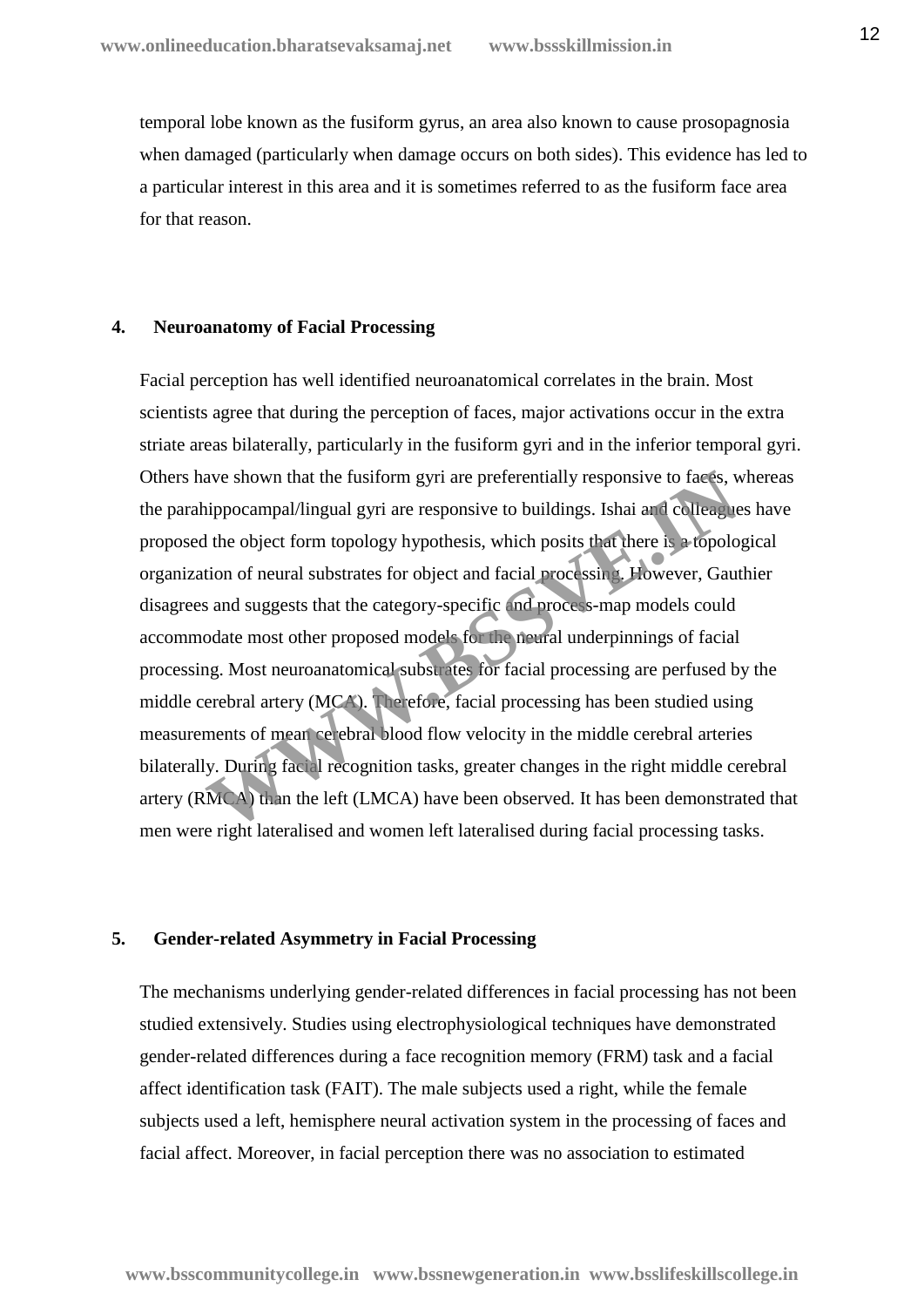intelligence, suggesting that face recognition performance in women is unrelated to several basic cognitive processes. Gender-related differences may suggest a role for sex hormones. In females there may be variability for psychological functions related to differences in hormonal levels during different phases of the menstrual cycle. Data obtained in norm and in pathology support asymmetric face processing. Gorno-Tempini and others in 2001 suggested that the left inferior frontal cortex and the bilateral occipitotemporal junction respond equally to all face conditions. Some neuroscientists contend that both the left inferior frontal cortex and the occipitotemporal junction are implicated in facial memory the right inferior temporal/fusiform gyrus responds selectively to faces but not to non-faces. The right temporal pole is activated during the discrimination of familiar faces and scenes from unfamiliar ones. Right asymmetry in the mid temporal lobe for faces has also been shown using 133-Xenon measured cerebral blood flow (CBF). Other investigators have observed right lateralisation for facial recognition in previous electrophysiological and imaging studies. The implication of the observation of asymmetry for facial perception would be that different hemispheric strategies would be implemented. The right hemisphere would be expected to employ a holistic strategy, and the left an analytic strategy. France Theorem and November 2013 and the settlement of the settlement of the settlement on in previous electrophysiological and imaging studies. The implication of asymmetry for facial perception would be that a fferent he

In 2007, Philip Njemanze using a novel functional transcranial Doppler (fTCD) technique called functional transcranial Doppler spectroscopy (fTCDS) demonstrated that men were right lateralised for object and facial perception, while women were left lateralised for facial tasks but showed a right tendency or no lateralisation for object perception . Njemanze demonstrated using fTCDS, summation of responses related to facial stimulus complexity, which could be presumed as evidence for topological organization of these cortical areas in men. It may suggest that the latter extends from the area implicated in object perception to a much greater area involved in facial perception. This agrees with the object form topology hypothesis proposed by Ishai and colleagues in 1999. However, the relatedness of object and facial perception was process based, and appears to be associated with their common holistic processing strategy in the right hemisphere. Moreover, when the same men were presented with facial paradigm requiring analytic processing, the left hemisphere was activated. This agrees with the suggestion made by Gauthier in 2000, which the extra striate cortex contains areas that are best suited for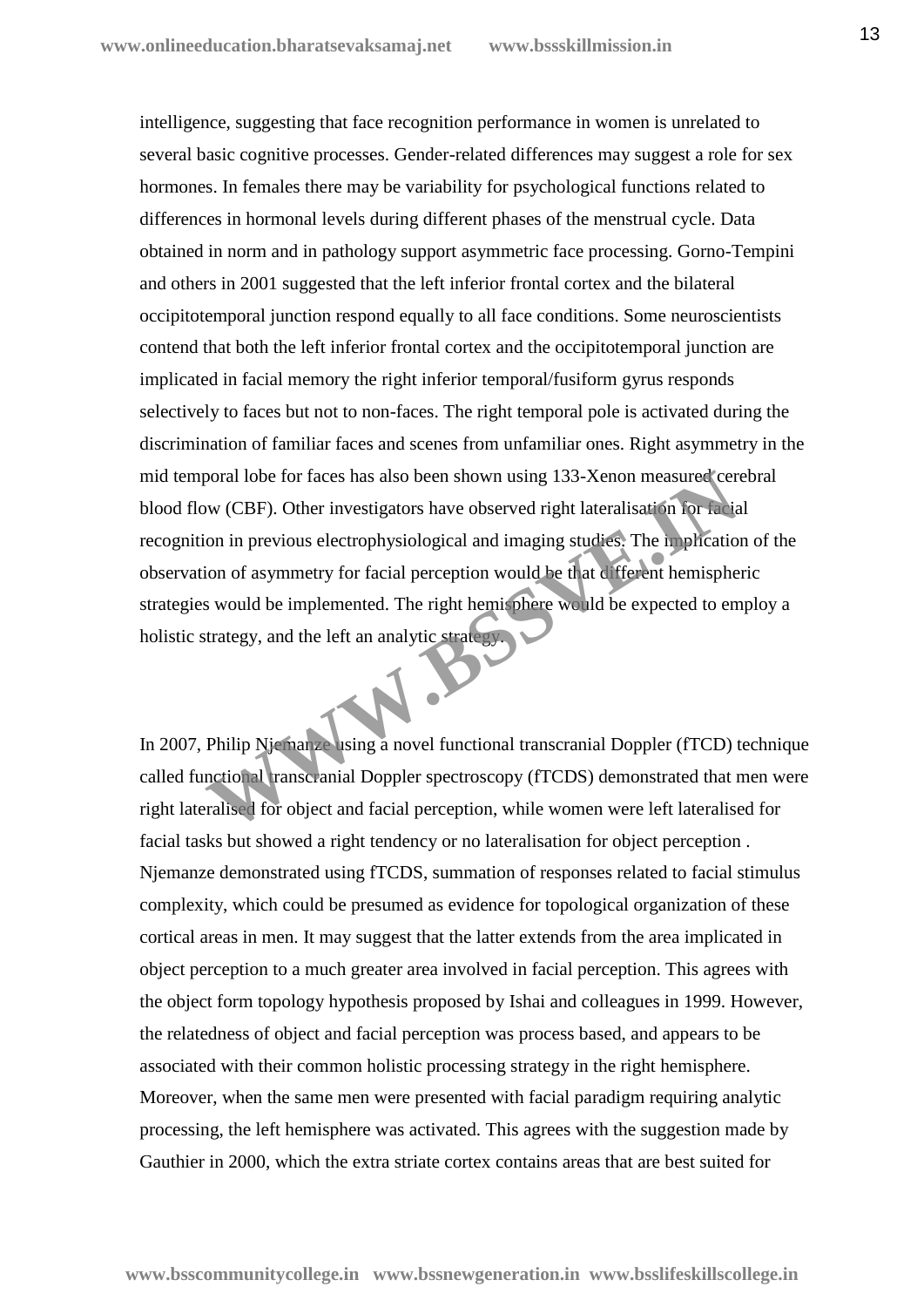different computations, and described as the process-map model. Therefore, the proposed models are not mutually exclusive, and this underscores the fact that facial processing does not impose any new constraints on the brain other than those used for other stimuli. It may be suggested that each stimulus was mapped by category into face or non-face, and by process into holistic or analytic. Therefore, a unified category-specific process mapping system was implemented for either right or left cognitive styles. Njemanze in 2007 concluded that, for facial perception, men used a category-specific process-mapping system for right cognitive style, but women used same for the left.

#### **6. Controversies**

While a great deal of resources seem to be used by the mind and brain to understand the face, opinion is divided as to whether we genuinely develop specific skills for understanding faces, or whether face perception is just part of a general skill for making within-category discriminations, such as recognizing and differentiating between similar animals or plants. Recognizing a face involves a process of analogy. Proponents of this view argue that the differences seen between faces and non-face objects in experimental studies are due to faces being particularly difficult to distinguish and observers having acquired expertise at making these discriminations. Although we often assume that faces are relatively unique, statistically they are quite similar, so a great deal of cognitive effort is needed to differentiate them. According to this view, faces are nothing more than a particularly difficult class of perceptual object which we have learned to distinguish at the expert level, much as we would learn to distinguish between other similar objects if much of our communication and survival depended on it. great deal of resources seem to be used by the mind and brain to understand<br>nion is divided as to whether we genuinely develop specific skills for<br>nding faces, or whether face perception is just part of a general skill for

Cognitive Neuroscientists Isabel Gauthier and Michael Tarr are two of the major proponents of the view that face recognition involves expert discrimination of similar objects. Other scientists, in particular Nancy Kanwisher and her colleagues, argue that face recognition involves processes that are face-specific and that are not recruited by expert discriminations in other object classes. Studies by Gauthier have shown that an area of the brain known as the fusiform gyrus (sometimes called the 'fusiform face area'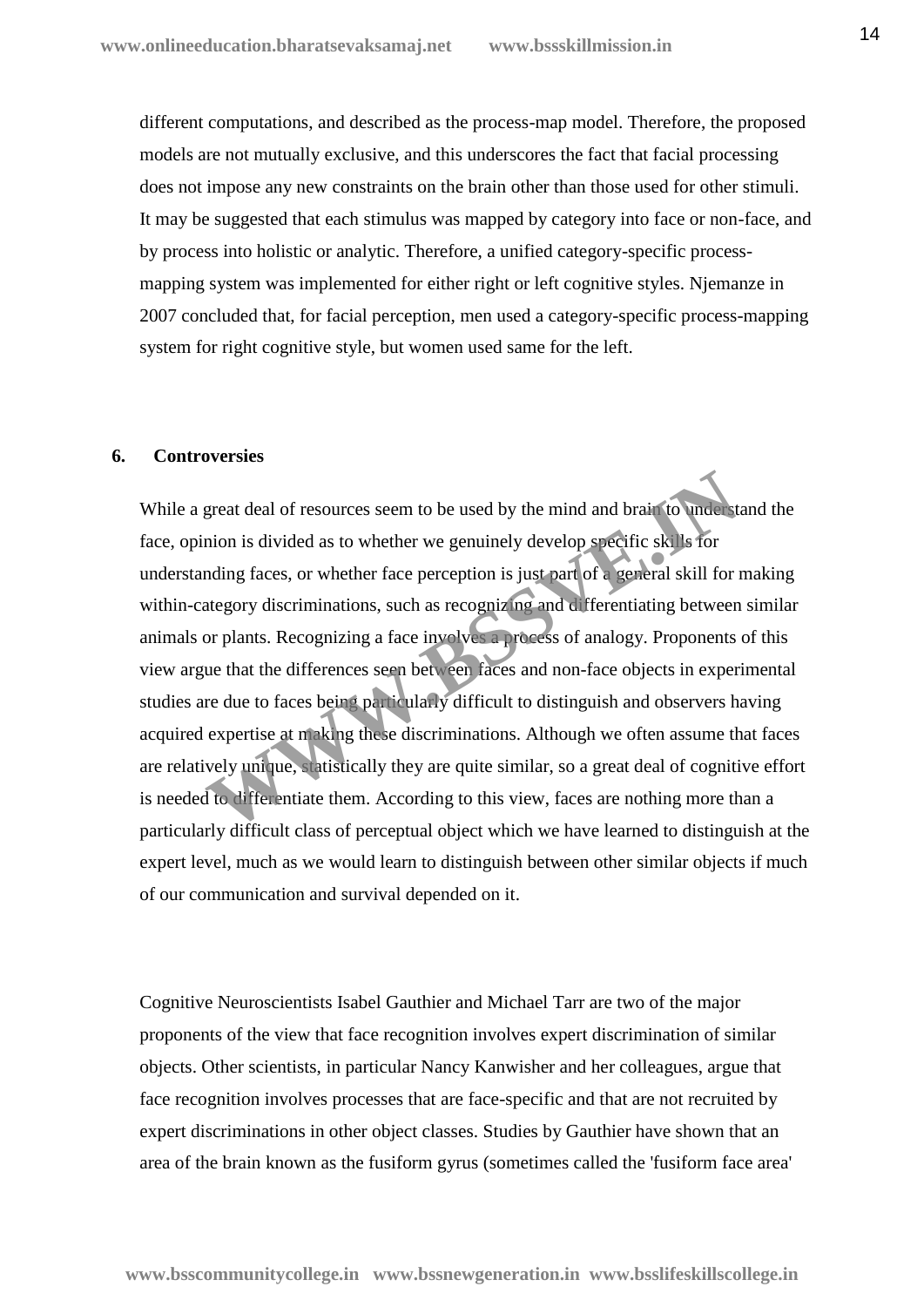because it is active during face recognition) is also active when study participants are asked to discriminate between different types of birds and cars, and even when participants become expert at distinguishing computer generated nonsense shapes known as greebles. This suggests that the fusiform gyrus may have a general role in the recognition of similar visual objects. Yaoda Xu, then a post doctoral fellow with Nancy Kanwisher, replicated the car and bird expertise study using an improved fMRI design that was less susceptible to attentional accounts. The activity found by Gauthier when participants viewed non-face objects was not as strong as when participants were viewing faces, however this could be because we have much more expertise for faces than for most other objects. Furthermore, not all of findings of this research have been successfully replicated, for example, other research groups using different study designs have found that the fusiform gyrus is specific to faces and other nearby regions deal with non-face objects. However, these failures to replicate are often based upon different designs and often fail to use objects from the specific domain of expertises for the expert subjects. Gauthier and colleagues have argued that one study that failed to find an expertise effect with experts for modern cars used "mostly antique cars" in the fMRI study. However this widely-repeated claim is false: the task in the study in question was to distinguish jeeps from other cars, and only some of the foils were antique cars simply because they look more like jeeps. More to the point, failures to replicate are null effects and can occur for many different reasons. In contrast, each replication adds a great deal of weight to a particular argument. With regard to "face specific" effects in neuroimaging, there are now multiple replications with Greebles, with birds and cars, and an unpublished study with chess experts. nd that the fusiform gyrus is specific to faces and other nearby regions dobjects. However, these failures to replicate are often based 1000 different and often fail to use objects from the specific domain of expertives fo

Although it is widely claimed that expertise specifically activates the FFA (e.g. as argued by a proponent of this view in the preceding paragraph), the effect when present is extremely small, and numerous well done studies have failed to replicate it altogether. Further, four recently-published fMRI studies have asked whether expertise has any specific connection to the FFA in particular, by testing for expertise effects in both the FFA and a nearby but not face-selective region called LOC. In all four studies, expertise effects are significantly stronger in the LOC than in the FFA, and indeed expertise effects were only borderline significant in the FFA in two of the studies, while the effects were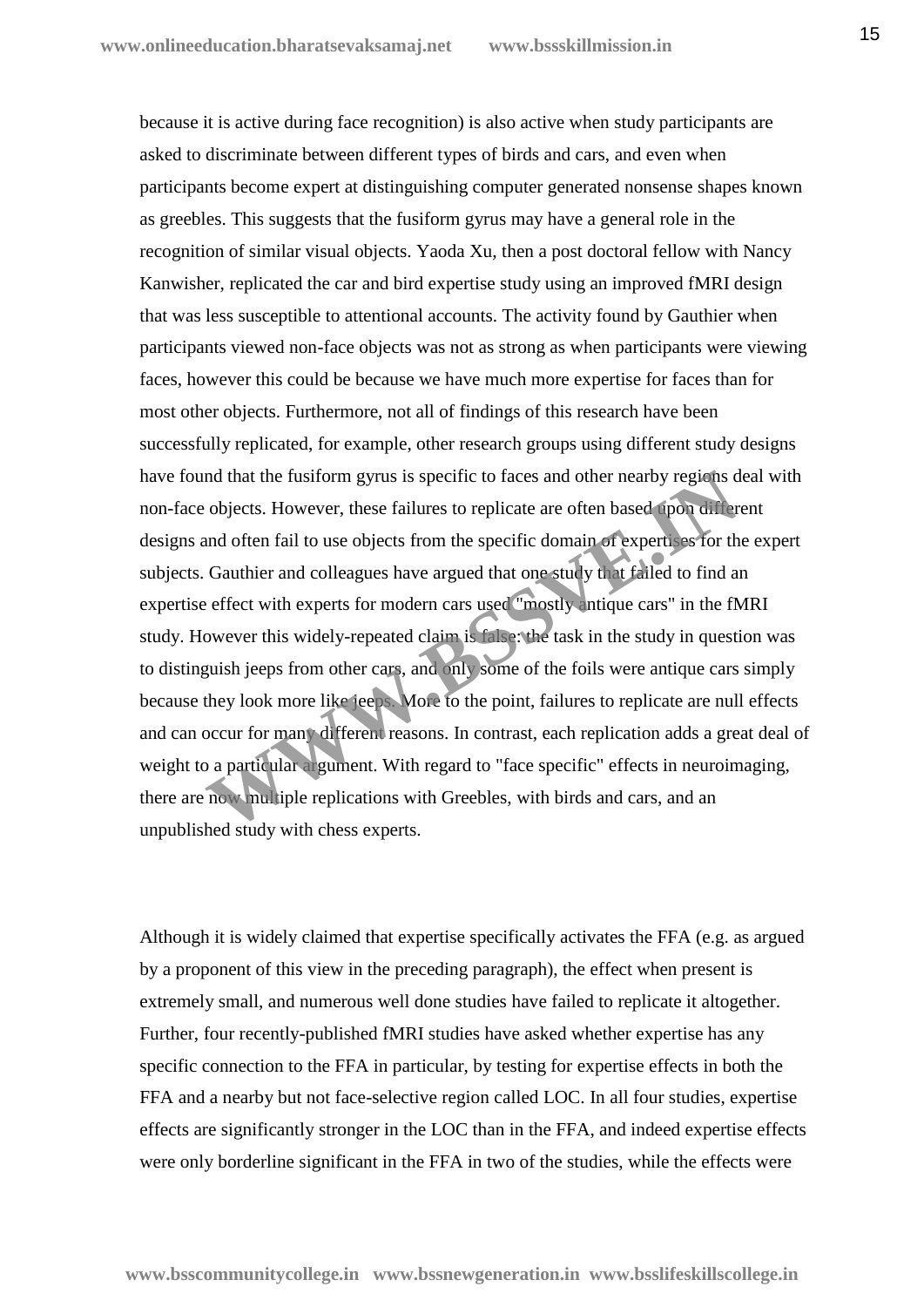robust and significant in the LOC in all four studies. Thus, there is no evidence that increased fMRI activations due to perceptual expertise affect the FFA in particular, as opposed to nearby cortex. Therefore, it is still not clear in exactly which situations the fusiform gyrus becomes active, although it is certain that face recognition relies heavily on this area and damage to it can lead to severe face recognition impairment.

## **Topic : The Verbal Message**

# **Topic Objective:**

At the end of this topic student would be able to:

- Introduce the term message.
- Discuss the relationship of message with communication.
- Describe the role and importance of verbal communication.

### **Definition/Overview:**

**Message:** A message in its most general meaning is an object of communication. It is something which provides information; it can also be this information itself. Therefore, its meaning is dependent upon the context in which it is used; the term may apply to both the information and its form. A communiqu is a brief report or statement released by a public agency. More precisely, in communications science, a message is information which is sent from a source to a receiver. Some common definitions include: WEBSTE.IN

- Any thought or idea expressed in a language, prepared in a form suitable for transmission by any means of communication.
- An arbitrary amount of information whose beginning and end are defined or implied

In communication between humans, messages can be verbal or nonverbal: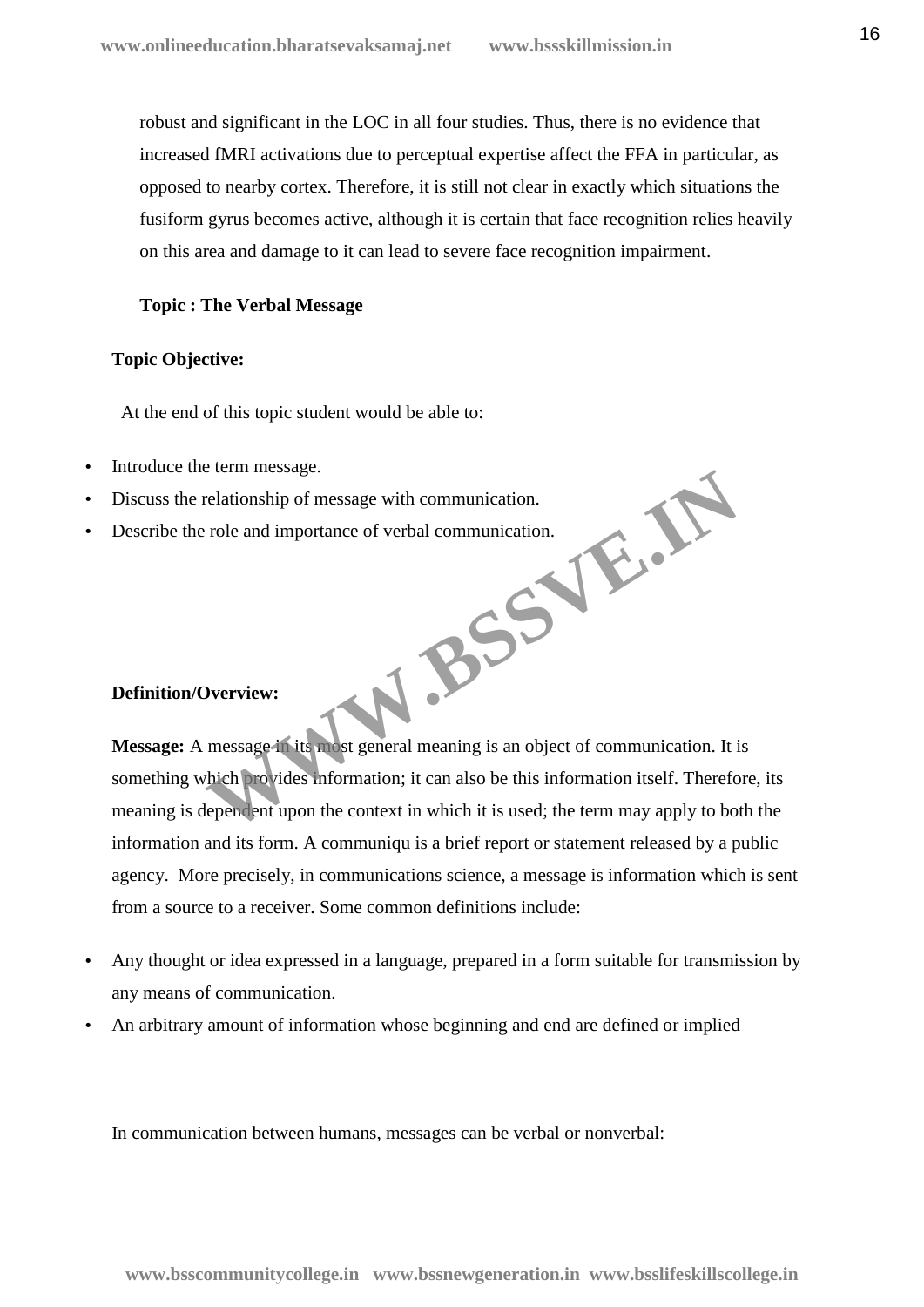- A verbal message is an exchange of information using words. Examples include face-to-face communication, telephone calls, voicemails, etc.
- A nonverbal message is communicated through actions or behaviors rather than words. Examples include the use of body language and the actions made by an individual.

There are two main senses of the word "message" in computer science:

- Messages passed within software, which may or may not be human-readable, and humanreadable
- messages delivered via computer software for person-to-person communication

Message passing is a form of communication used in concurrent and parallel computing, object-oriented programming, and inter-process communication, where communication is made by sending messages to recipients. In a related use of this sense of a message, in object-oriented programming languages such as Smalltalk or Java, a message is sent to an object, specifying a request for action. Instant messaging and e-mail are examples of computer software designed for delivering human-readable messages in formatted or unformatted text, from one person to another. passing is a form of communication used in concurrent and parallel concinented programming, and inter-process communication, where commun sending messages to recipients. In a related use of this sense of a message is speci

# **Key Points:**

# **1. Message and Communication**

In linguistics, the SapirWhorf hypothesis (SWH) (also known as the "linguistic relativity hypothesis") postulates a systematic relationship between the grammatical categories of the language a person speaks and how that person both understands the world and behaves in it. Although known as the SapirWhorf hypothesis, it was an underlying axiom of linguist and anthropologist Edward Sapir and his colleague and student Benjamin Whorf. The hypothesis postulates that a particular language's nature influences the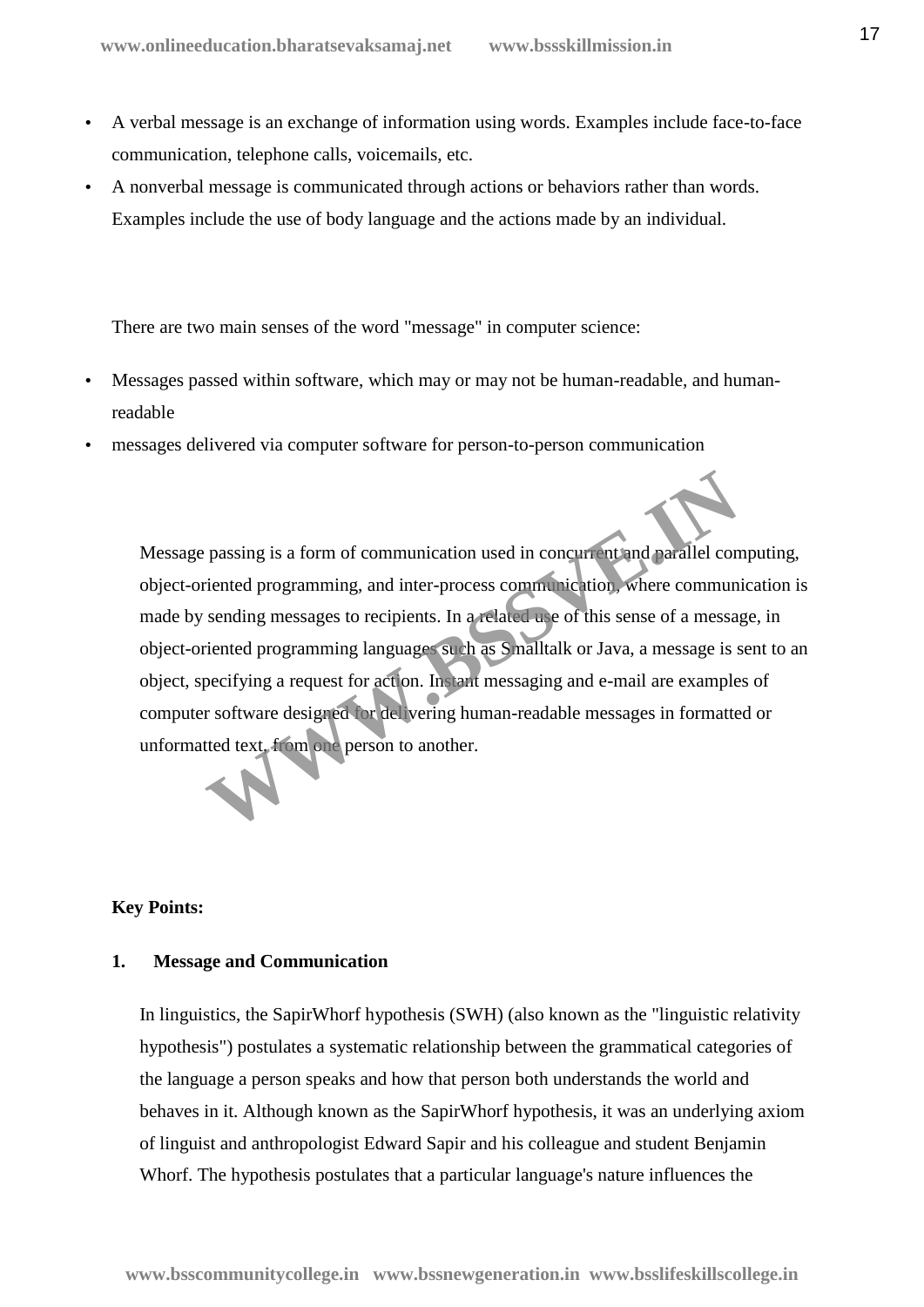habitual thought of its speakers: that different language patterns yield different patterns of thought. This idea challenges the possibility of perfectly representing the world with language, because it implies that the mechanisms of any language condition the thoughts of its speaker community. The hypothesis emerges in strong and weak formulations.

The position that language anchors thought was first advanced in detail by several German thinkers of the late eighteenth and early nineteenth centuries. Early versions appear in the work of two students of Immanuel Kant, Johann Georg Hamann and Johann Gottfried Herder; a well-known early defense of the doctrine appears in Wilhelm von Humboldt's essay ber das vergleichende Sprachstudium ("On the comparative study of languages") published in 1836. This notion has been largely assimilated into Western thought. Karl Kerenyi began his 1976 English language translation of Dionysus with this passage:

*The interdependence of thought and speech makes it clear that languages are not so much a means of expressing truth that has already been established, but are a means of discovering truth that was previously unknown. Their diversity is a diversity not of sounds and signs but of ways of looking at the world.* S") published in 1836. This notion has been largely assimilated into Western Karl Kerenyi began his 1976 English language translation of Dionysus values of thought and speech makes it citear that languages are a means of e

## **2. Franz Boas**

The origin of the SWH as a more rigorous examination of this familiar cultural perception may be traced to the work of Franz Boas, often credited as the founder of anthropology in the United States. Boas was educated in Germany in the late 19th Century, when scientists such as Ernst Mach and Ludwig Boltzmann were attempting to understand the physiology of sensation. One marked philosophical current was a revival of interest in the work of Immanuel Kant. Kant opined that knowledge is the result of concrete cognitive work on the part of an individual personreality ("sensuous intuition") is inherently in flux, and understanding results when someone takes that intuition and interprets it via their "categories of the understanding." Different individuals may thus perceive the same noumenal reality as phenomenal instances of their different, individual concepts. In the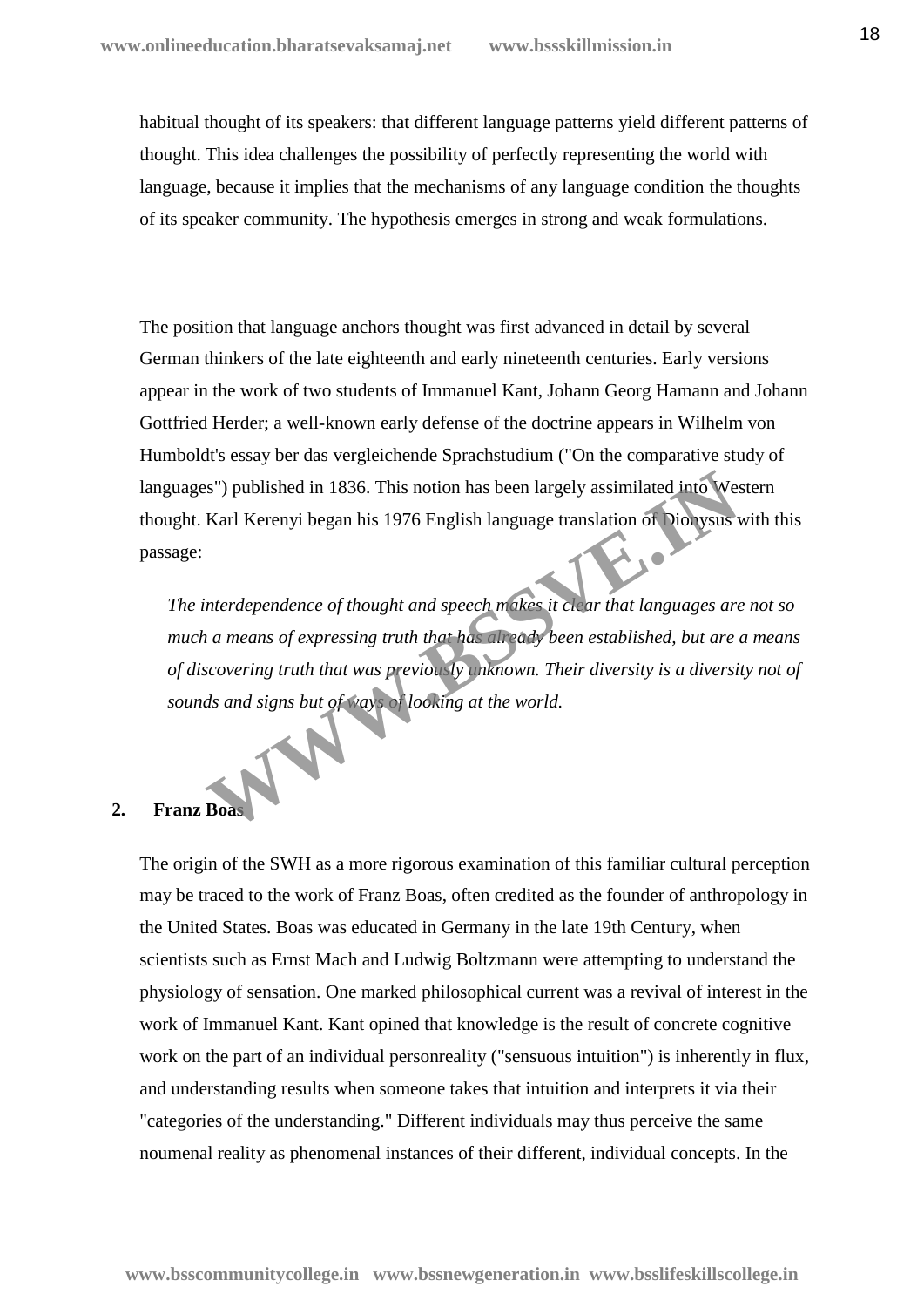United States, Boas encountered Native American languages from many different linguistic families, all of which were quite different from the standard Semitic and Indo- European languages then studied by most European scholars. Boas realized how greatly ways of life and grammatical categories may vary from locality to locality. As a result he came to hold that the culture and lifeways of a people are reflected in their language.

### **3. Edward Sapir**

Sapir was one of Boas's star students. He furthered Boas's argument by noting that languages are systematic, formally complete systems. Thus, it is not this nor that particular word that expresses a particular mode of thought and behavior, but the coherent and systematic nature of language interacting at a wider level with thought and behavior. While his views changed over time, towards the end of his life Sapir held that language does not merely mirror culture and habitual action, but that language and thought are in a relationship of mutual influence, verging upon determinism. W.BS.

## **4. Benjamin Whorf**

Whorf refined this idea and engendered precision by examining the particular grammatical mechanisms by which language influences thought. He framed his discursive thrust thus:

*We dissect nature along lines laid down by our native language. The categories and types that we isolate from the world of phenomena we do not find there because they stare every observer in the face; on the contrary, the world is presented in a kaleidoscope flux of impressions which has to be organized by our mindsand this means largely by the linguistic systems of our minds. We cut nature up, organize it into concepts, and ascribe significances as we do, largely because we are parties to an agreement to organize it in this wayan agreement that holds throughout our speech community and is codified in the patterns of our language all observers are not led by the same physical evidence to the same picture of the universe, unless their linguistic backgrounds are similar, or can in some way be calibrated.*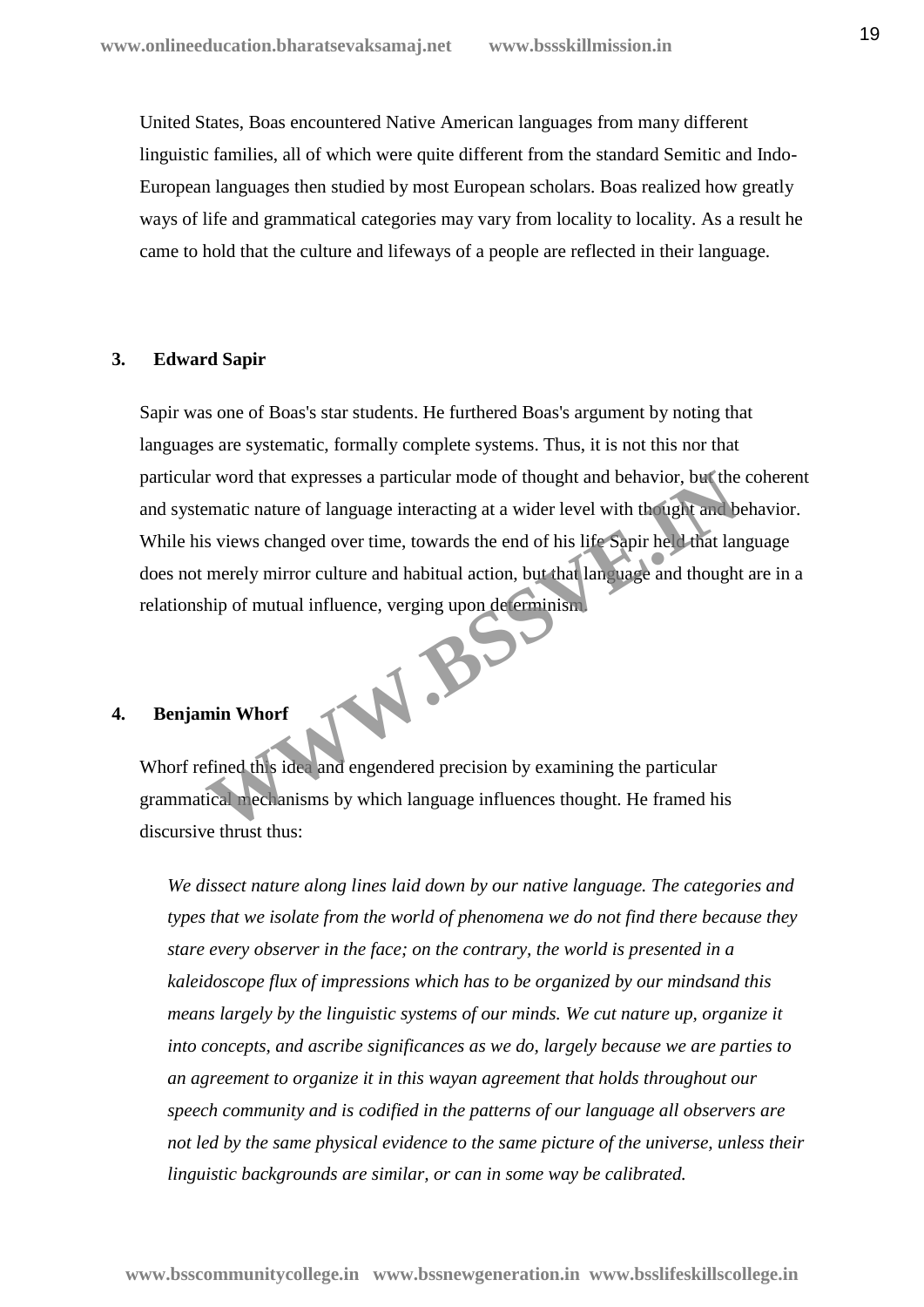Despite criticism of his hypothesis as monocausal and deterministic, Whorf insisted that thought and action were linguistically and socially mediated, and not monolithically determined. In doing so he opposed what he called a "natural logic" position which held, according to him, that "talking, or the use of language, is supposed only to 'express' what is essentially already formulated nonlinguistically". On this account, he argued, "thought does not depend on grammar but on laws of logic or reason which are supposed to be the same for all observers of the universe". Whorf's analysis of the differences between English and (in one famous instance) the Hopi language raised the bar for an analysis of the relationship between language, thought, and reality by relying on close analysis of grammatical structure, rather than a more impressionistic account of the differences between, say, vocabulary items in a language. For example, "Standard Average European" (SAE)i.e., Western languages in generaltends to analyse reality as objects in space: the present and future are thought of as "places", and time is a path linking them. A phrase like "three days" is grammatically equivalent to "three apples", or "three kilometres". Other languages, including many Native American languages, are oriented towards process. To monolingual speakers of such languages, the concrete/spatial metaphors of SAE grammar may make little sense. Whorf himself claimed that his work on the SWH was inspired by his insight that a Hopi speaker would find relativistic physics fundamentally easier to grasp than an SAE speaker would. Franchine and a more impressions a decount of the dimensions and satisfy a say, vocabulary items in a language. For example, "Standard A crace in" (SAE)i.e., Western languages in generaltends to analyse reality is objequen

# **5. Influence and reactions**

As a result of his status as a student and not as a professional linguist, Whorf's work on linguistic relativity, conducted largely in the late 1930s, did not become popular until the posthumous publication of his writings in the 1950s. The Sapir-Whorf hypothesis influenced the development and standardization of Interlingua during the first half of the 20th Century, but this was largely due to Sapir's direct involvement. In 1955, Dr. James Cooke Brown created the Loglan constructed language (Lojban, a reformed variant of Loglan, still exists as a living language) in order to test the hypothesis. However, no such experiment was ever conducted.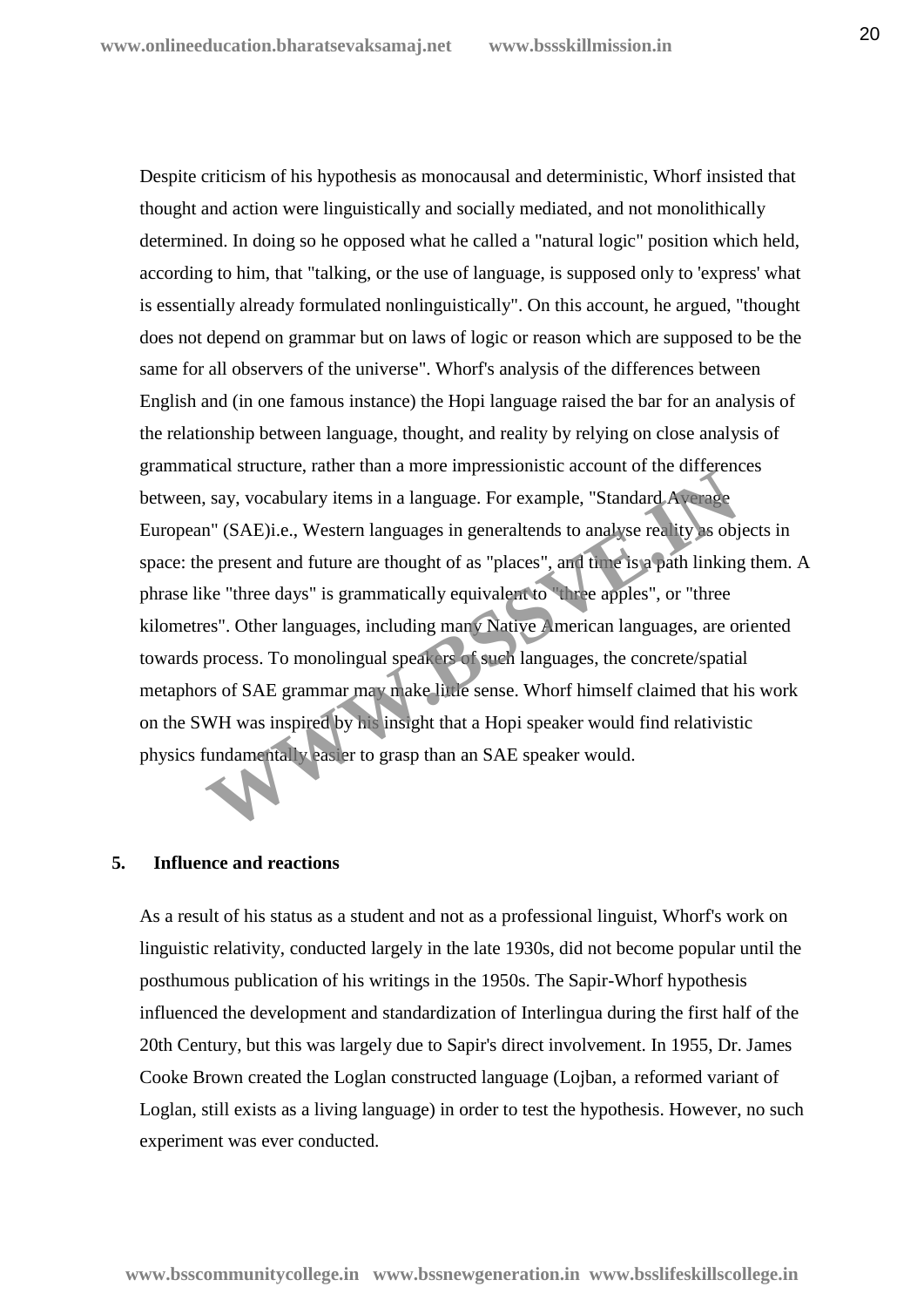Linguistic theories of the 1960ssuch as those proposed by Noam Chomskyfocused on the innateness and universality of language. As a result Whorf's work fell out of favor. An example of a recent Chomskian approach to this issue is Steven Pinker's book The Language Instinct. Pinker argues from a contravening school of thought which holds that a universal grammar underlies all language. The most extreme proponents of this theory, such as Pinker, argue that thought is independent of language, and that language is itself meaningless in any fundamental way to human thought, and that human beings do not even think in "natural" language, i.e. any language that we actually communicate in; rather, we think in a meta-language, preceding any natural language, called "mentalese." Pinker, calling it "Whorf's radical position," vehemently denies that language contains any thought or culture, declaring, "the more you examine Whorf's arguments, the less sense they make." Representing a more Whorfian approach, George Lakoff has argued that much of language is essentially metaphor.For instance, English employs many metaphorical tropes that equate time with money, e.g.: WWW.BSC.

- spend time
- waste time
- invest time
- free time

Whorf might interpret that this usage affects the way English speakers conceive the noumenon "time." For another example, political arguments are shaped by the web of conceptual metaphors that underlie language use. In political debates, it greatly matters whether one is arguing in favor of the "right to life" or against the "right to choose"; whether one is discussing "illegal aliens" or "undocumented workers". In the late 1980s and early 1990s advances in cognitive psychology and anthropological linguistics renewed interest in the Sapir-Whorf hypothesis. Today researchers disagreeoften intenselyabout how strongly language influences thought. However, this disagreement has sparked increasing interest in the issue and a great deal of innovative and important research.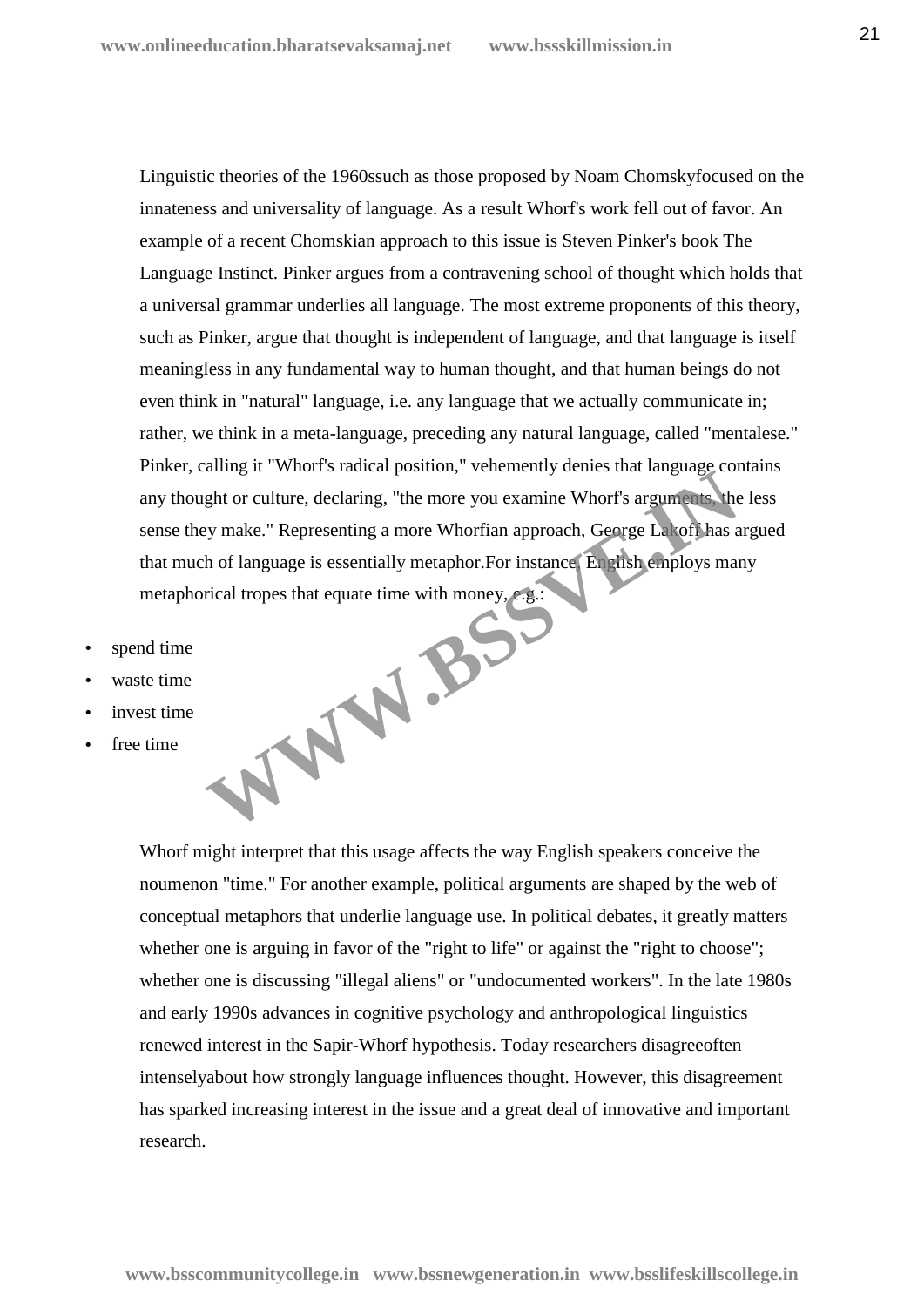### **6. Experimental support**

The most extreme opposing positionthat language has absolutely no influence on thoughtis widely considered to be false. But the strong version of the SapirWhorf hypothesis, that language determines thought, is also thought to be incorrect. Whorf himself never held this strong version; it is more of a theoretical construct employed as a foil. The most common view is that the truth lies somewhere in between the two. Current linguists, rather than studying whether language affects thought, are studying how it affects thought. Earlier, the bulk of the research was concentrated on supporting or disproving the hypothesis; the experimental data have not been able to disprove it.

Investigation into the recall of linguistic entities confirms that the brain stores associations between semantic concepts (like the idea of a house) and phonetic representation (the sounds that make up the word "house"). The initial sounds are more important for recall purposes than later sounds. Relationships between semantic concepts are also stored, but indirect relationships between unrelated concepts can be inadvertently triggered by a "bridge" through a phonetic relationship. For example, the recall of the idea of a house can be sped up by exposure to the word "Home" because they have the same initial sound. tion into the recall of linguistic entities confirms that the b am stores<br>ons between semantic concepts (like the idea of a louse) and phonetic<br>tation (the sounds that make up the word "hou<sub>e</sub>"). The initial sounds are<br>t f

# **7. Linguistic determinism**

Among the most frequently cited examples of linguistic determinism is Whorf's study of the language of the Inuit people, who were thought to have numerous words for snow. He argues that this modifies the world view of the Eskimo, creating a different mode of existence for them than, for instance, a speaker of English. The notion that Arctic people have an unusually large number of words for snow has been shown to be false by linguist Geoffrey Pullum; in an essay titled "The great Eskimo vocabulary hoax", he tracks down the origin of the story, ultimately attributing it largely to Whorf and suggesting the triviality of Whorf's observations.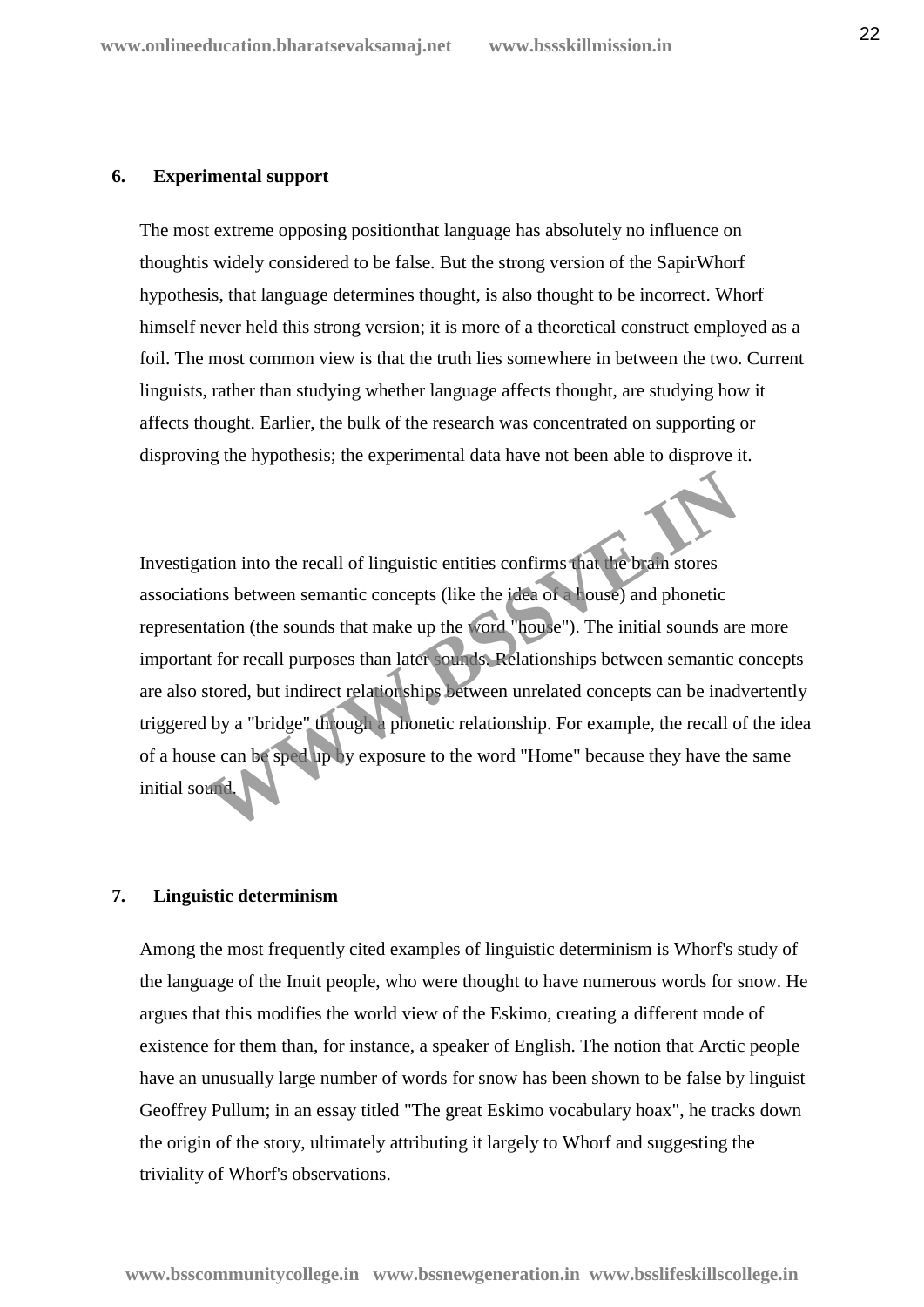Numerous studies in color perception across various cultures have resulted in differing viewpoints. A recent study by Peter Gordon examines the language of the Pirah tribe of Brazil. According to Gordon, the language used by this tribe only contains three counting words: one, two and many. Gordon shows through a series of experiments that the people of the Pirah tribe have difficulty recounting numbers higher than three. However, the causal relationship of these events is not clear. Critics have argued that if the test subjects are unable to count numbers higher than three for some other reason (perhaps because they are nomadic hunter/gatherers with nothing to count and hence no need to practice doing so) then one should not expect their language to have words for such numbers. That is, it is the lack of need which explains both the lack of counting ability and the lack of corresponding vocabulary. Moreover, a more recent study suggests that the Pirah have a basic understanding of geometry despite their language. **WWW.BSSVE.IN**

# **8. Fictional presence**

George Orwell's classic novel Nineteen Eighty-Four is a striking example of linguistic determinism and linguistic relativity in fiction, in which a language known as Newspeak has trimmed and supplanted Modern English. In this case, Orwell says that if humans cannot form the words to express the ideas underlying a revolution, then they cannot revolt. All of the theory of Newspeak is aimed at eliminating such words. For example, bad has been replaced by ungood, and the concept of freedom has been eliminated over time. According to Nineteen Eighty-Four's appendix on Newspeak, the result of the adoption of the language would be that "a heretical thought ... should be literally unthinkable, at least so far as thought is dependent on words."

Jack Vance's science fiction novel The Languages of Pao centers on an experiment in modeling a civilization by tweaking its language. In Robert A. Heinlein's novella "Gulf," the characters are taught an artificial language which allows them to think logically and concisely by removing the "false to fact" linguistic constructs of existing languages. In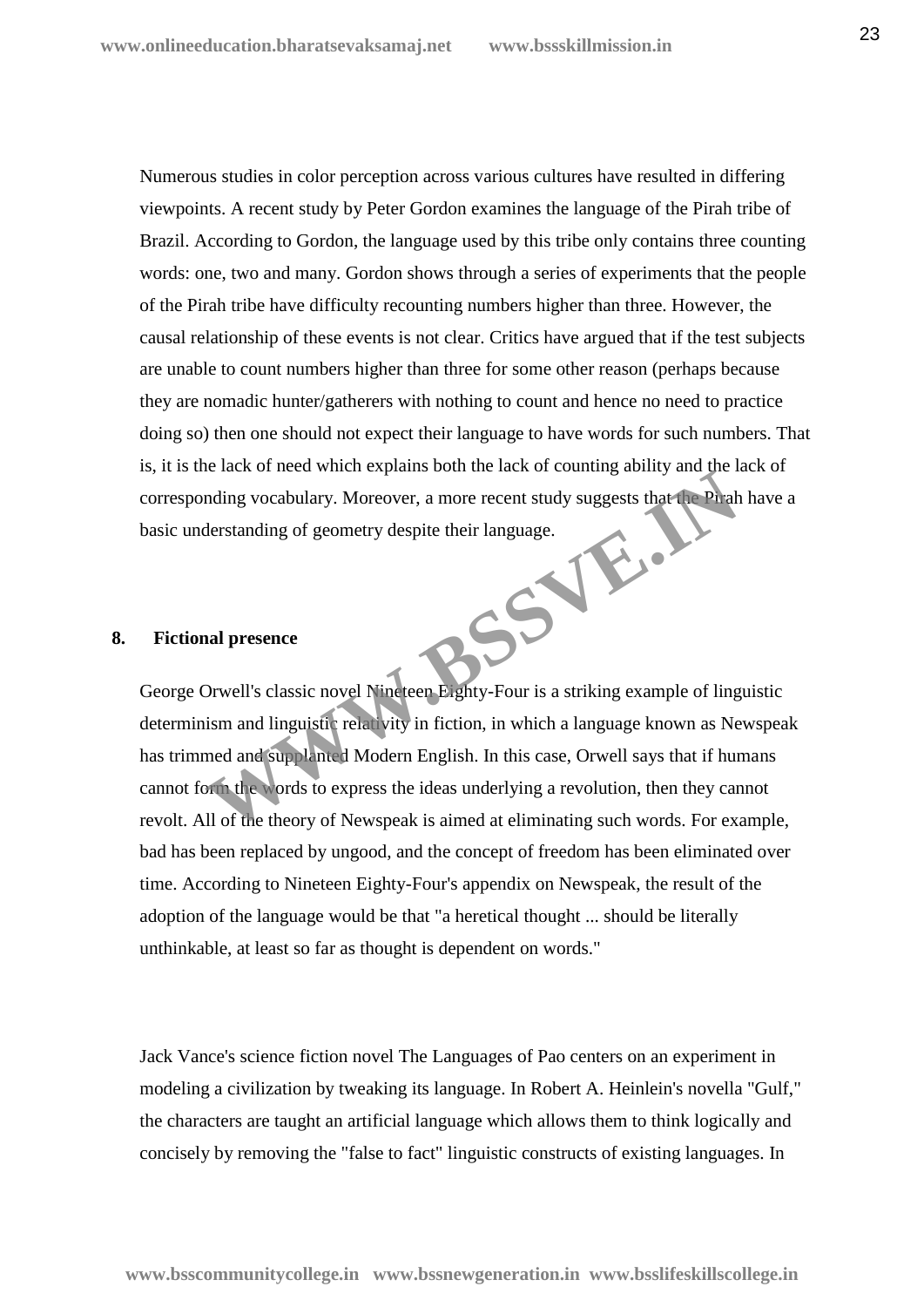Frank Herbert's science fiction novel Dune and its sequels, the Principle of Linguistic Relativity first appears when Lady Jessica (who has extensive linguistic training) encounters the Fremen, the native people of Dune. She is shocked by the "violence" of their language, as she believes their word choices and language structure reflect a culture of enormous violence. Similarly, earlier in the novel, her late husband, Duke Leto, muses on how the nature of Imperial society is betrayed by "the precise delineations for treacherous death" in its language, the use of highly specific terms to describe different methods for delivering poison.

Samuel R. Delany's novel Babel-17 is centered on a fictional language that denies its speakers independent thought, forcing them to think purely logical thoughts. This language is used as a weapon of war, because it is supposed to convert everyone who learns it to a traitor. In the novel, the language Babel-17 is likened to computer programming languages that do not allow errors or imprecise statements. Neal Stephenson's novel Snow Crash revolves around the notion that the Sumerian language was a programming language for the human brain. According to characters in the book, the goddess Asherah is the personification of a linguistic virus similar to a computer virus. The god Enki created a counter program which he calls a nam-shub that caused all of humanity to speak different tongues as a protection against Asherah. independent thought, forcing them to think purely logical thoughts. This<br>is used as a weapon of war, because it is supposed to convert everyone<br>to a traitor. In the novel, the language Babel-17 is lift and to computer<br>ming

In Iain M. Banks's science fiction series, the Culture has a shared language, Marain. The Culture believes (or perhaps has proved, or else actively made true) the Sapir-Whorf Hypothesis that language affects society, and Marain was designed to exploit this effect. A related comment is made by the narrator in The Player of Games regarding gender specific pronouns in English. Marain is also regarded as an aesthetically pleasing language. Linguist Suzette Haden Elgin's science fiction novel Native Tongue describes a patriarchal society in which the overriding priority of the oppressed women is the secret development of a "feminist" language, Ladan, to aid them in throwing off their shackles. Elgin has written extensively in defense of the "weak" form of the Sapir-Wharf hypothesis (which she prefers to call the "linguistic relativity hypothesis"), including a book titled The Language Imperative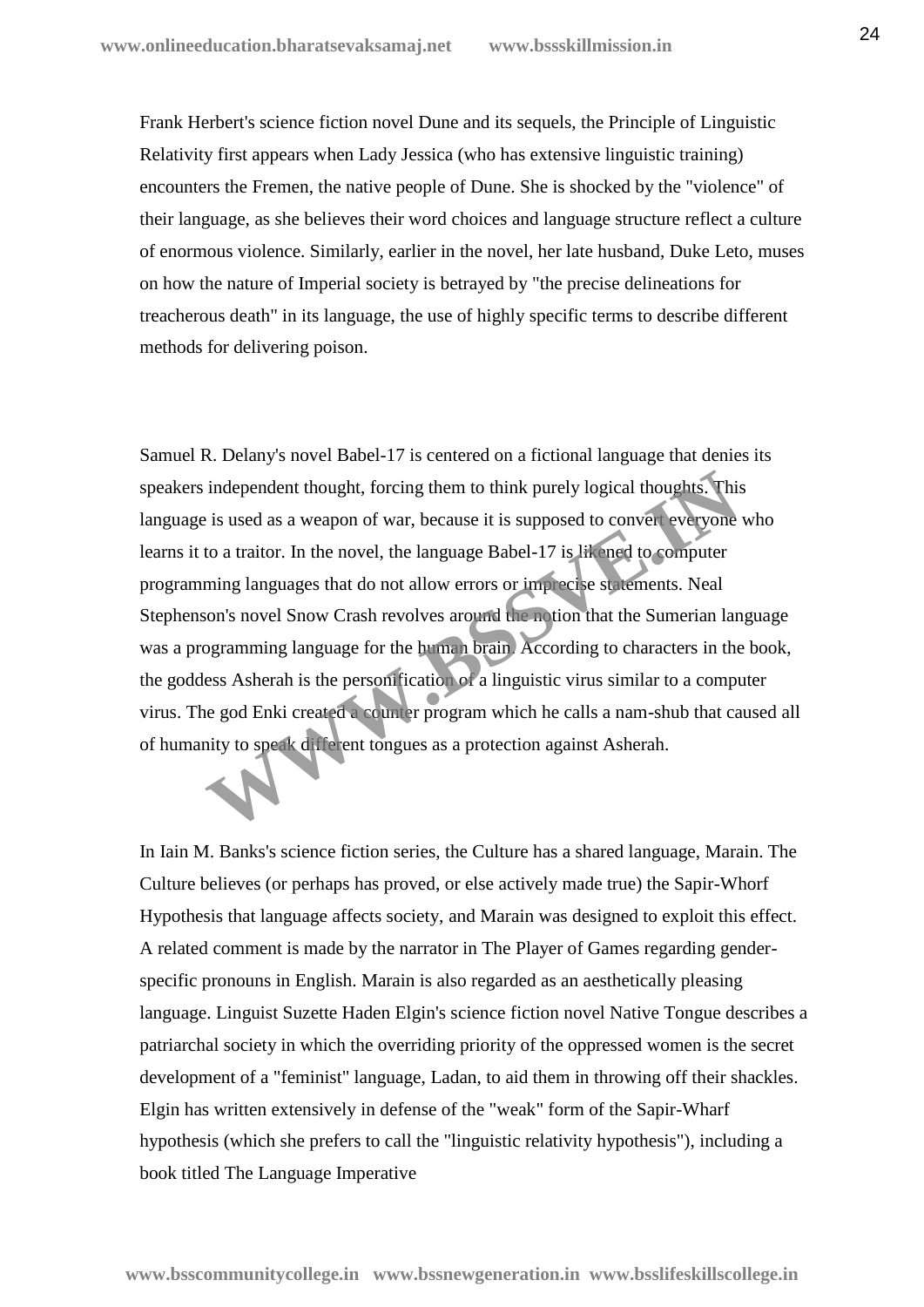Ursula K. Le Guin's novel The Dispossessed takes place partly on a world with an anarcho-communist society whose constructed language contains little means for expressing possessive relationships, among other features. Gene Wolfe's novel The Citadel of the Autarch (part of The Book of the New Sun) presents a counter-example to the SWH: one of the characters (an Ascian) speaks entirely in slogans, but is able to express deep and subtle meanings via context. The narrator, Severian, after hearing the Ascian talks, remarks that "The Ascian seemed to speak only in sentences he had learned by rote, though until he used each for the first time we had never heard them . . . Second, I learned how difficult it is to eliminate the urge for expression. The people of Ascia were reduced to speaking only with their masters' voice; but they had made of it a new tongue, and I had no doubt, after hearing the Ascian, that by it he could express whatever thought he wished." WWW.BSSV.

Ayn Rand's novel Anthem presents a collectivist dystopia where the word "I" is banned, and any that speak it are put to death. Robert Silverberg's novel A Time of Changes describes a society where the first person singular is considered an obscenity. In Robert A. Heinlein's Stranger in a Strange Land, Valentine Michael Smith is able to do things that most other humans can't do, and is unable to explain any of this in English. However, once others learn Martian, they start to be able to do these things; those concepts could only be explained in Martian. In Jorge Luis Borges's Tln, Uqbar, Orbis Tertius the author discovers references in books to a universe of idealistic individuals whose language lacks the concept of nouns and has other peculiarities that shapes their idealism. As the story progresses the books become more and better known to the world at large, their philosophy starts influencing the real world, and Earth becomes the ideal world described in the books. In Ursula K. LeGuin's Earthsea series, an ancient language (known as the Old Speech) exists in which every object has one and only one true name. In the mythology of the world, this is the language in which the world was spoken into existence; it is still spoken by magicians and dragons. Aside from the special case of dragons, it is not possible to lie in this language. A similar language system is used in Christopher Paolini's Inheritance trilogy (2002), in which a language exists known only as "the ancient language", spoken mainly by elves and magic-users. It is impossible to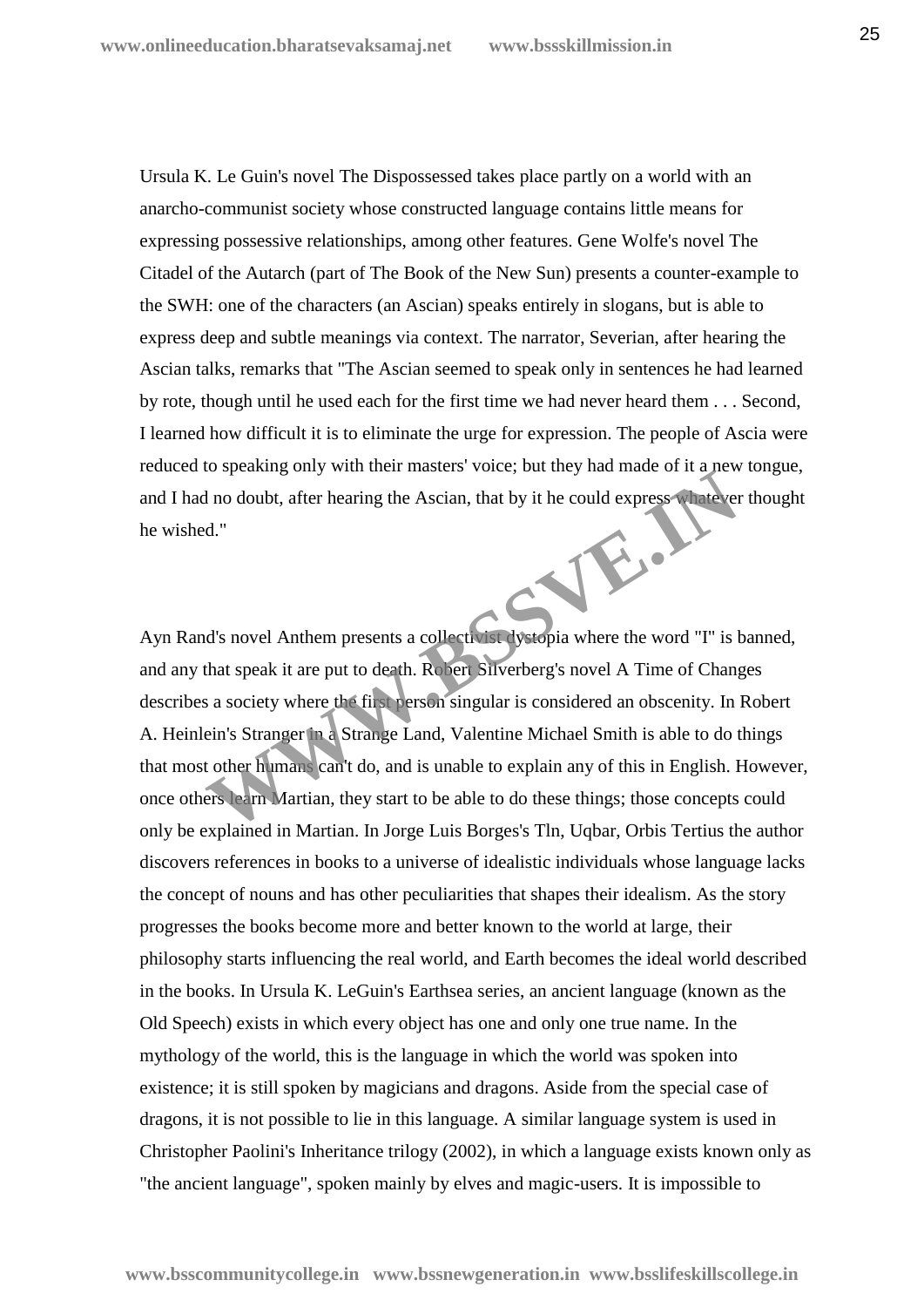directly lie in this language (though it is possible to tell misleading truths, or in some cases use metaphor). While most characters in the novels believe that magic is only possible through speaking this language (and thus, can only cast spells which perform actions they can express), it is revealed in Eldest that the language is spoken only to keep spells under control, and magic can be used through thought, though this requires a great deal of focus to achieve the desired effect. In Ted Chiang's "The Story of Your Life," language directly determines thought, Learning the written language used by alien visitors to the Earth allows the person who learns the language to think in a different way, in which the past and future are illusions of conventional thought. This allows people who understand the language to see their entire life as a single unchangeable action, from past to future

In Section 2 of this course you will cover these topics: **BSSVE.IN** 

- The Nonverbal Message
- **Listening**
- Conflict And Negotiation

**Topic : The Nonverbal Message**

# **Topic Objective:**

At the end of this topic student would be able to:

- Introduce the term nonverbal communication.
- Discuss the uses of non verbal communication.
- Describe the importance of non verbal communication.

## **Definition/Overview:**

**Nonverbal Communication:** Nonverbal communication (NVC) is usually understood as the process of communication through sending and receiving wordless messages. Such messages can be communicated through gesture; body language or posture; facial expression and eye contact; object communication such as clothing, hairstyles or even architecture; symbols and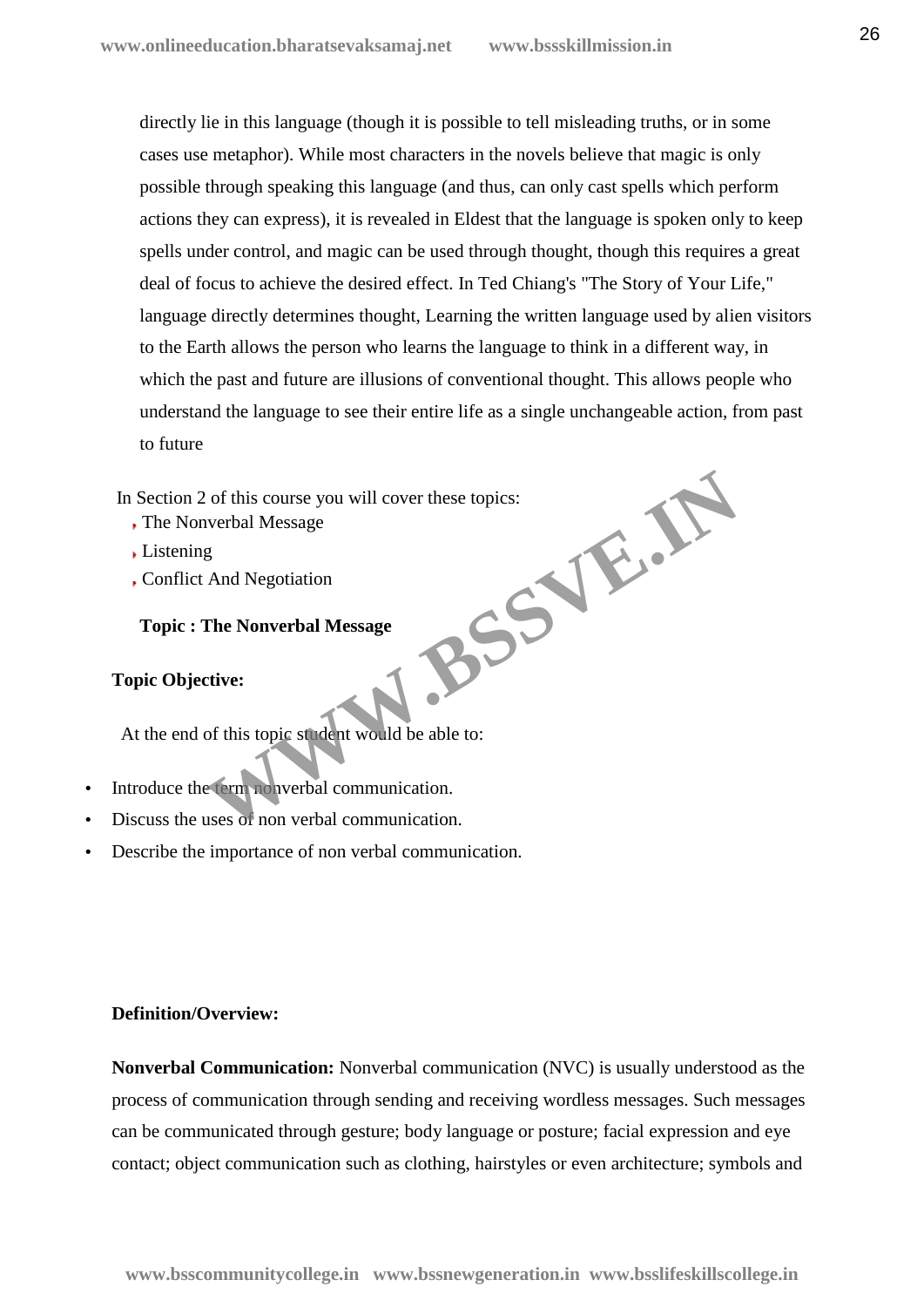infographics. Speech may also contain nonverbal elements known as paralanguage, including voice quality, emotion and speaking style, as well as prosodic features such as rhythm, intonation and stress. Likewise, written texts have nonverbal elements such as handwriting style, spatial arrangement of words, or the use of emoticons. However, much of the study of nonverbal communication has focused on face-to-face interaction, where it can be classified into three principal areas: environmental conditions where communication takes place, the physical characteristics of the communicators, and behaviors of communicators during interaction.

# **Key Points:**

## **1. Non Verbal Communication**

Scholars in this field usually use a strict sense of the term "verbal", meaning "of or concerned with words," and do not use "verbal communication" as a synonym for oral or spoken communication. Thus, vocal sounds that are not considered to be words, such as a grunt, or singing a wordless note, are nonverbal. Sign languages and writing are generally understood as forms of verbal communication, as both make use of words although like speech, both may contain paralinguistic elements and often occur alongside nonverbal messages. Nonverbal communication can occur through any sensory channel sight, sound, smell, touch or taste. NVC is important as: W.B.

*When we speak (or listen), our attention is focused on words rather than body language. But our judgement includes both. An audience is simultaneously processing both verbal and nonverbal cues. Body movements are not usually positive or negative in and of themselves; rather, the situation and the message will determine the appraisal.*

The first scientific study of nonverbal communication was Charles Darwin's book The Expression of the Emotions in Man and Animals (1872). He argued that all mammals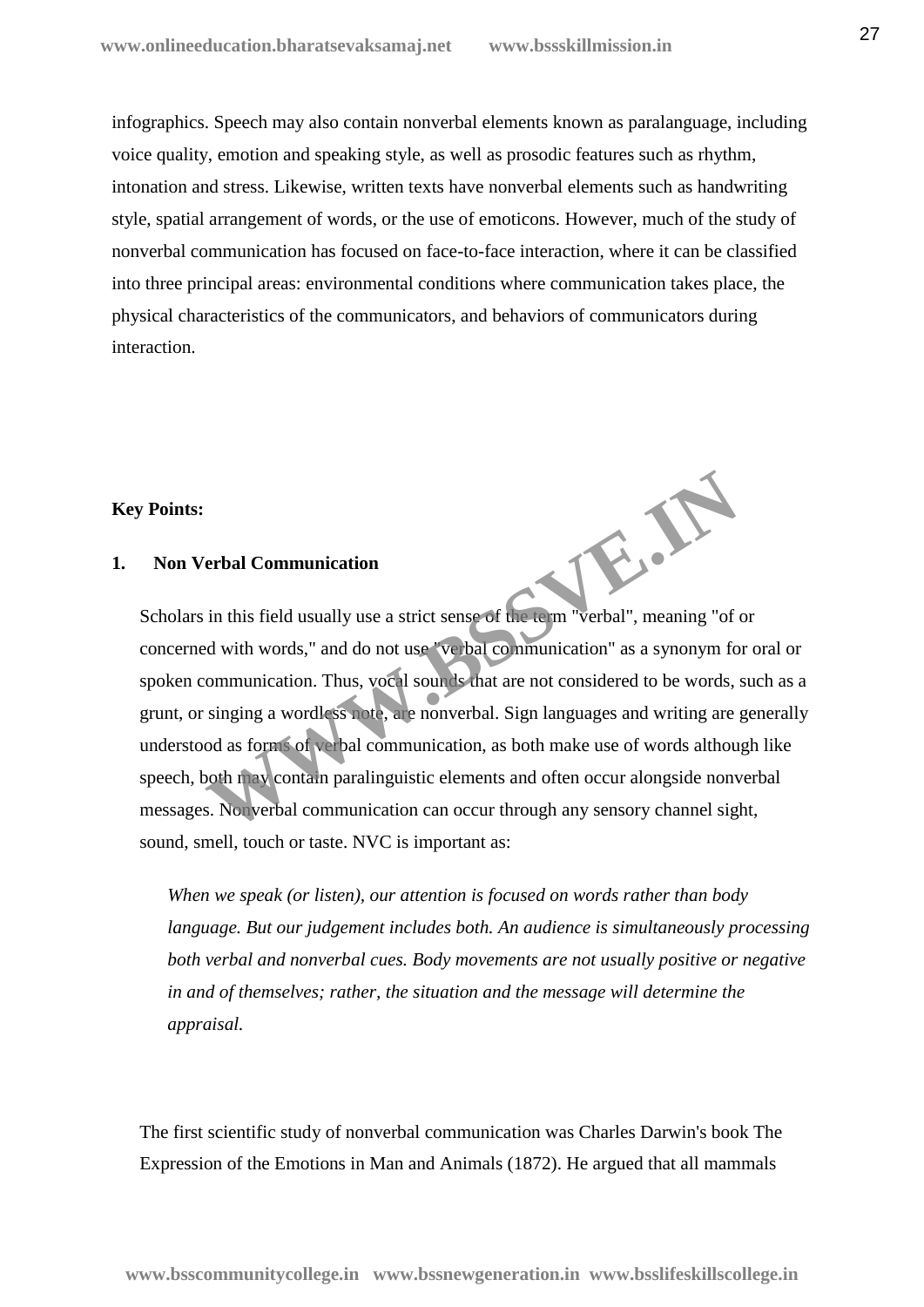show emotion reliably in their faces. Studies now range across a number of fields, including sex linguistics, semiotics and social psychology. While much nonverbal communication is based on arbitrary symbols, which differ from culture to culture, a large proportion is also to some extent iconic and may be universally understood. Paul Ekman's influential 1960s studies of facial expression determined that expressions of anger, disgust, fear, joy, sadness and surprise are universal. Elements such as physique, height, weight, hair, skin color, gender, odors, and clothing send nonverbal messages during interaction. For example, research into height has generally found that taller people are perceived as being more impressive. Melamed & Bozionelos (1992) studied a sample of managers in the UK and found that height was a key factor affecting who was promoted. Often people try to make themselves taller, for example, standing on a platform, when they want to make more of an impact with their speaking.

### **2. Environmental Factors**

Environmental factors such as furniture, architectural style, interior decorating, lighting conditions, colors, temperature, noise, and music affect the behavior of communicators during interaction Environmental conditions can alter the choices of words or actions that communicators use to accomplish their communicative objective. **WWW.BSSVE.IN**

#### **3. Proxemics**

Proxemics is the study of how people use and perceive the physical space around them. The space between the sender and the receiver of a message influences the way the message is interpreted. The perception and use of space varies significantly across cultures and different settings within cultures. Space in nonverbal communication may be divided into four main categories: intimate, social, personal, and public space. The distance between communicators will also depend on sex, status, and social role. Proxemics was first developed by Edward T. Hall during the 1950s and 60s. Hall's studies were inspired by earlier studies of how animals demonstrate territoriality. The term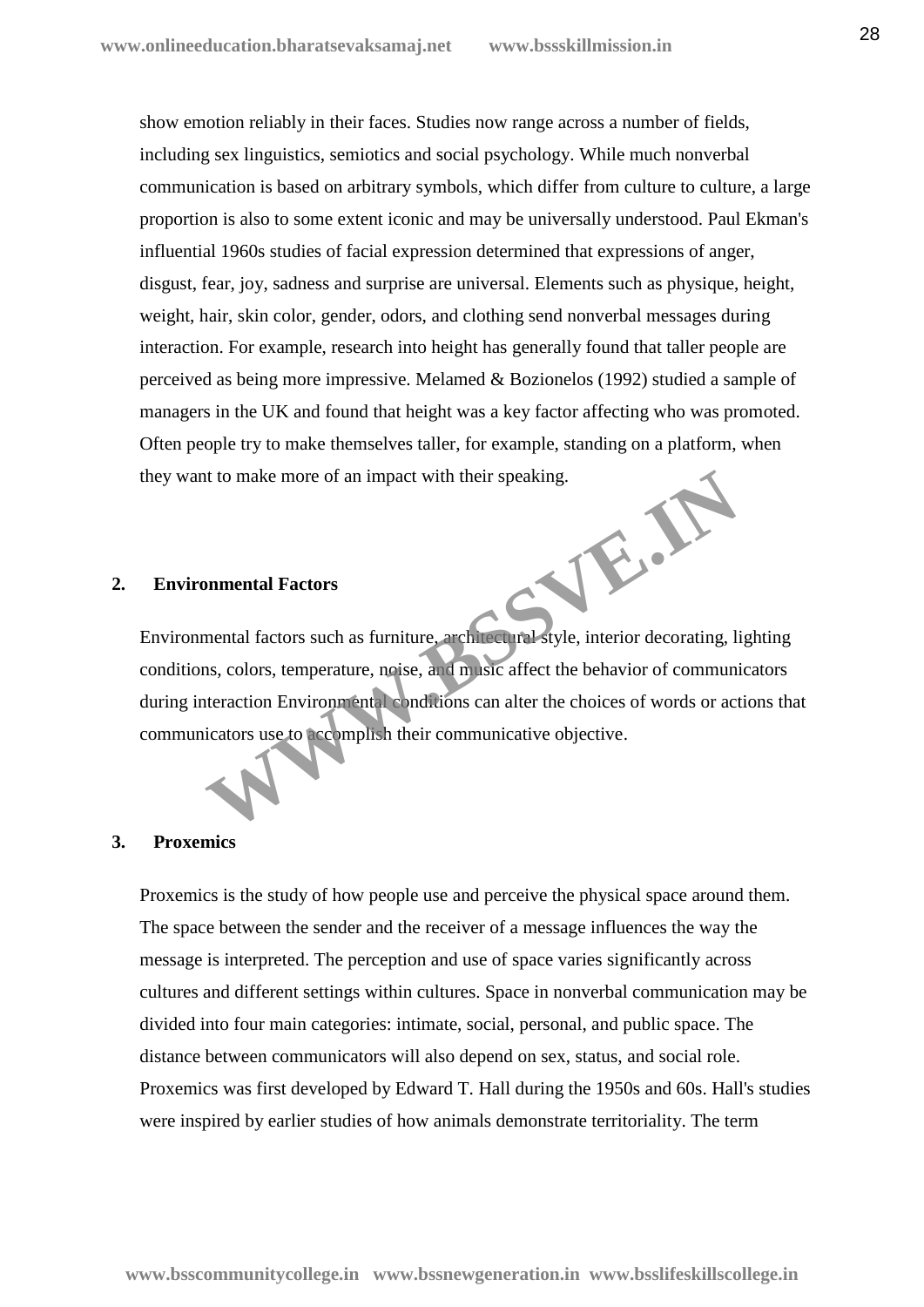territoriality is still used in the study of proxemics to explain human behavior regarding personal space.Hargie & Dickson identify 4 such territories:

- **Primary territory**: this refers to an area that is associated with someone who has exclusive use of it. For example, a house that others cannot enter without the owners permission.
- **Secondary territory**: unlike the previous type, there is no right to occupancy, but people may still feel some degree of ownership of a particular space. For example, someone may sit in the same seat on train every day and feel aggrieved if someone else sits there.
- **Public terr**itory: this refers to an area that is available to all, but only for a set period, such as a parking space or a seat in a library. Although people have only a limited claim over that space, they often exceed that claim. For example, it was found that people take longer to leave a parking space when someone is waiting to take that space.
- **Interaction territory**: this is space created by others when they are interacting. For example, when a group is talking to each other on a footpath, others will walk around the group rather than disturb it. BSS<sup>SV</sup>E.

# **4. Chronemics**

Chronemics is the study of the use of time in nonverbal communication. The way we perceive time, structure our time and react to time is a powerful communication tool, and helps set the stage for communication. Time perceptions include punctuality and willingness to wait, the speed of speech and how long people are willing to listen. The timing and frequency of an action as well as the tempo and rhythm of communications within an interaction contributes to the interpretation of nonverbal messages. Gudykunst & Ting-Toomey (1988) identified 2 dominant time patterns:

- **Monochronic time schedule (M-time):** Time is seen as being very important and it is characterised by a linear pattern where the emphasis is on the use of time schedules and appointments. Time is viewed as something that can be controlled or wasted by individuals, and people tend to do one thing at a time. The M-pattern is typically found in North America and Northern Europe.
- **Polychronic time schedule (P-time):** Personal involvement is more important than schedules where the emphasis lies on personal relationships rather than keeping appointments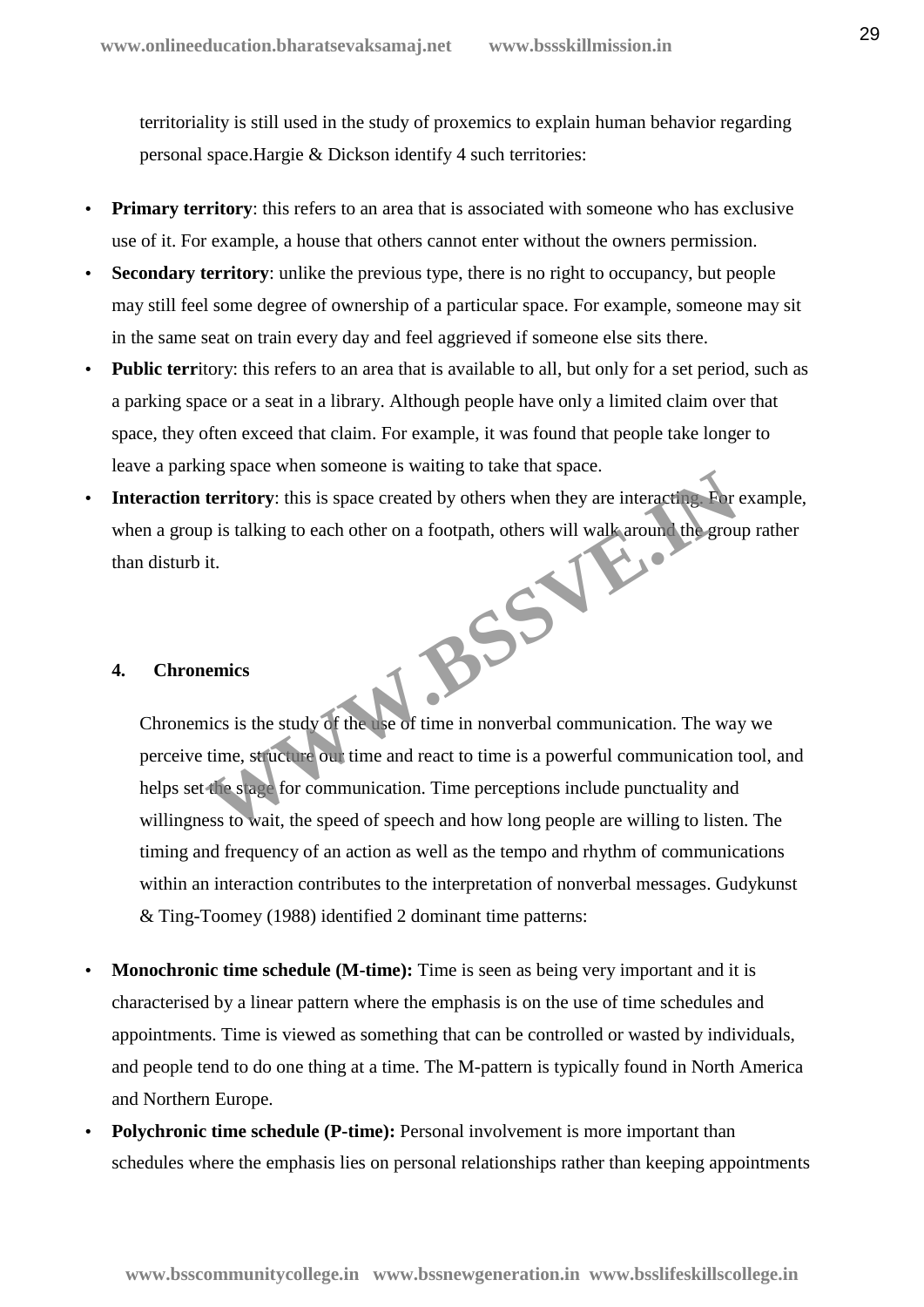on time. This is the usual pattern that is typically found in Latin America and the Middle East.

## **5. Kinesics**

Kinesics is the study of body movements, facial expressions, and gestures. It was developed by anthropologist Ray L. Birdwhistell in the 1950s. Kinesic behaviors include mutual gaze, smiling, facial warmth or pleasantness, childlike behaviors, direct body orientation, and the like. Birdwhistell proposed the term kineme to describe a minimal unit of visual expression, in analogy to a phoneme which is a minimal unit of sound.

#### **6. Posture**

Posture can be used to determine a participants degree of attention or involvement, the difference in status between communicators, and the level of fondness a person has for the other communicator. Studies investigating the impact of posture on interpersonal relationships suggest that mirror-image congruent postures, where one persons left side is parallel to the others right side, leads to favorable perception of communicators and positive speech; a person who displays a forward lean or a decrease in a backwards lean also signify positive sentiment during communication. Posture is understood through such indicators as direction of lean, body orientation, arm position, and body openness. of all Elections

#### **7. Gesture**

A wink is a type of gesture. A gesture is a non-vocal bodily movement intended to express meaning. They may be articulated with the hands, arms or body, and also include movements of the head, face and eyes, such as winking, nodding, or rolling one's eyes. The boundary between language and gesture, or verbal and nonverbal communication, can be hard to identify. According to Ottenheimer (2007), psychologists Paul Ekman and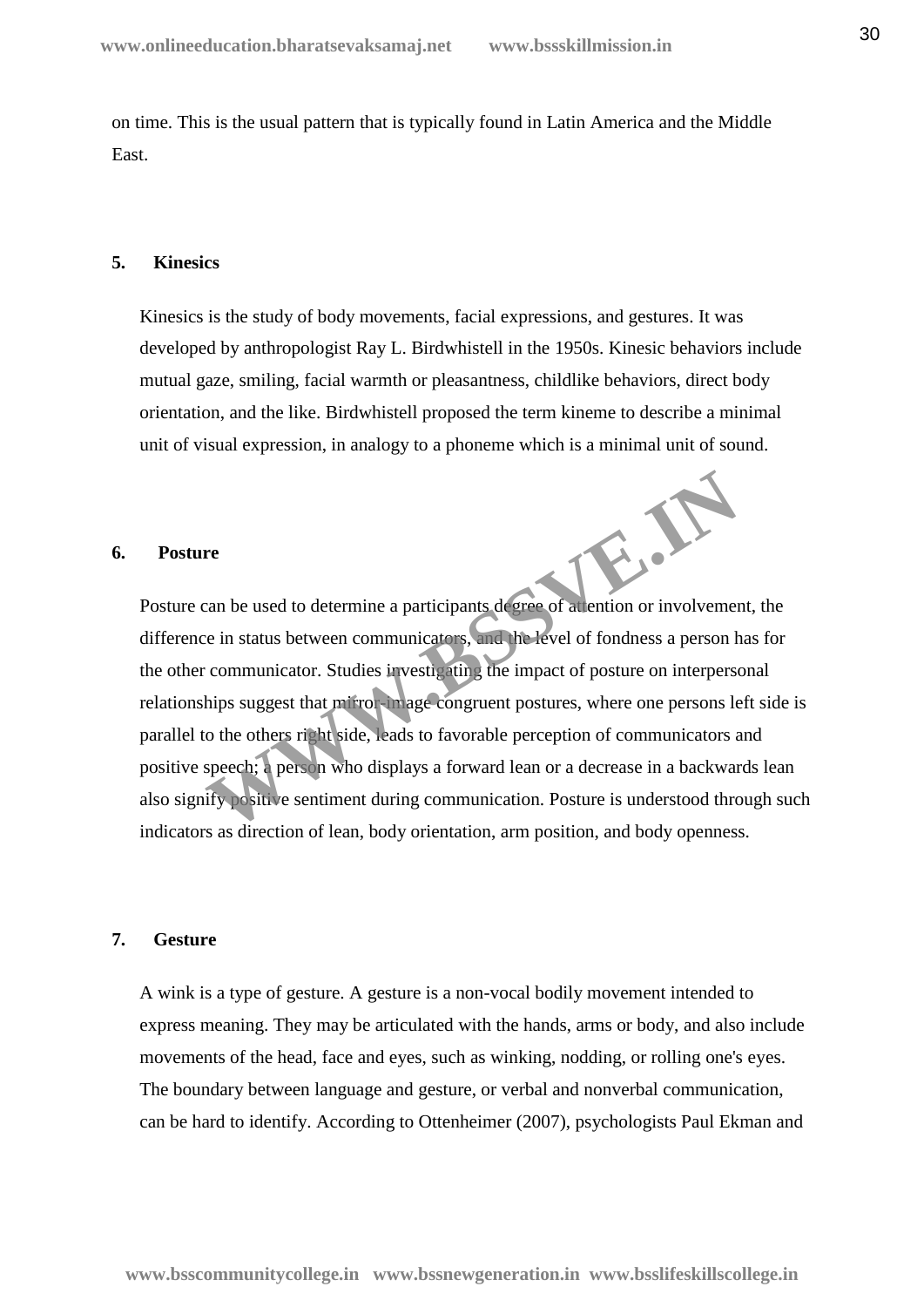Wallace Friesen suggested that gestures could be categorised into five types: emblems, illustrators, affect displays, regulators, and adaptors.

- **Emblems:** Emblems are gestures with direct verbal translations, such as a goodbye wave;
- **Illustrators:** Illustrators are gestures that depict what is said verbally, such as turning an imaginary steering wheel while talking about driving;
- **Affect Displays:** Affect display is a gesture that conveys emotions, like a smile;
- **Regulators:** Regulators are gestures that control interaction; and finally
- **Adaptors:** Adaptor is a gesture that facilitates the release of bodily tension, such as quickly moving one's leg.

Gestures can be also being categorised as either speech-independent or speech-related. Speech-independent gestures are dependent upon culturally accepted interpretation and have a direct verbal translation. A wave hello or a peace sign are examples of speechindependent gestures. Speech related gestures are used in parallel with verbal speech; this form of nonverbal communication is used to emphasize the message that is being communicated. Speech related gestures are intended to provide supplemental information to a verbal message such as pointing to an object of discussion. Gestures such as Mudra (Sanskrit) encode sophisticated information accessible to initiates that are privy to the subtlety of elements encoded in their tradition. can be also being categorised as either speech-independent if speech represented in a proportion of a peace sign at examples of speech telective text verbal translation. A wave hello or a peace sign at examples of speech t

# **Topic : Listening**

# **Topic Objective:**

At the end of this topic student would be able to:

- Introduce the term active listening.
- Describe the process of easy listening.

# **Definition/Overview:**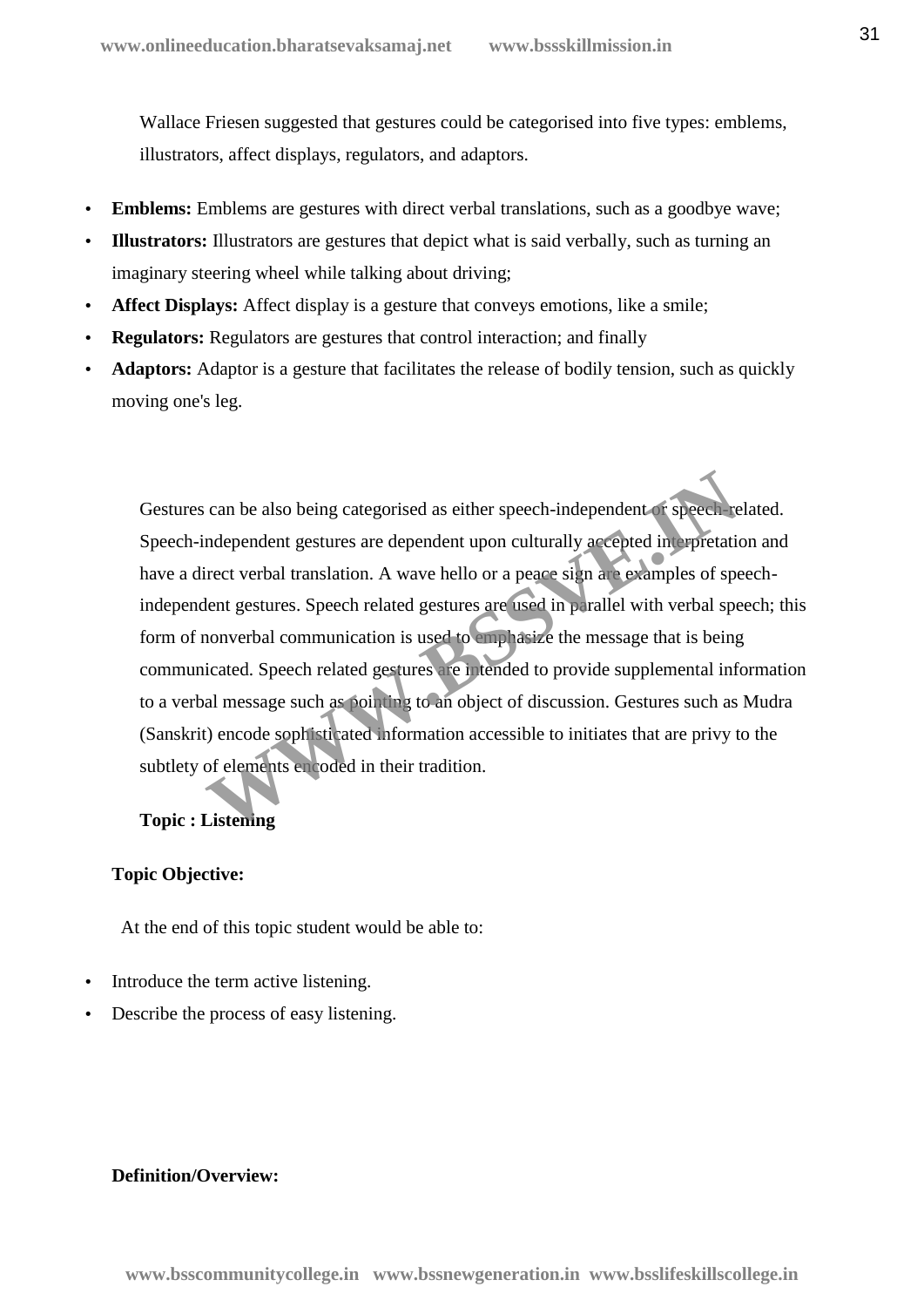**Active Listening:** Active listening is intent to "listen for meaning", in which the listener checks with the speaker to see that a statement has been correctly heard and understood. The goal of active listening is to improve mutual understanding. When interacting, people often are not listening attentively to one another. They may be distracted, thinking about other things, or thinking about what they are going to say next, (the latter case is particularly true in conflict situations or disagreements).

Active listening is a structured way of listening and responding to others. It focuses attention on the speaker. Suspending ones own frame of reference and suspending judgment are important in order to fully attend to the speaker. It is important to observe the other person's behavior and body language. Having heard, the listener may then paraphrase the speakers words. It is important to note that the listener is not necessarily agreeing with the speakersimply stating what was said. In emotionally charged communications, the listener may listen for feelings. Thus, rather than merely repeating what the speaker has said, the active listener might describe the underlying emotion (you seem to feel angry or you seem to feel frustrated, is that because?).Individuals in conflict often contradict one another. This has the effect of denying the validity of the other persons position. This can make one defensive, and they may either lash out, or withdraw. On the other hand, if one finds that the other partly understands, an atmosphere of cooperation can be created. This increases the possibility of collaborating and resolving the conflict. I body language. Having heard, the listener may then paraphrase the spear<br>mportant to note that the listener is not necessarily agreeing with the<br>ly stating what was said. In emotionally charged communications, the list<br>or

Active listening is used in a wide variety of situations, including tutoring, medical workers talking to patients, HIV counseling, helping suicidal persons, management, counseling and journalistic settings. In groups it may aid in reaching consensus. It may also be used in casual conversation to build understanding, though this can be interpreted as condescending. The benefits of active listening include getting people to open up, avoiding misunderstandings, resolving conflict and building trust. In a medical context, benefits may include increased patient satisfaction, improving cross-cultural communication, improved outcomes, or decreased litigation. Active listening can be measured by the Active Listening Observation Scale.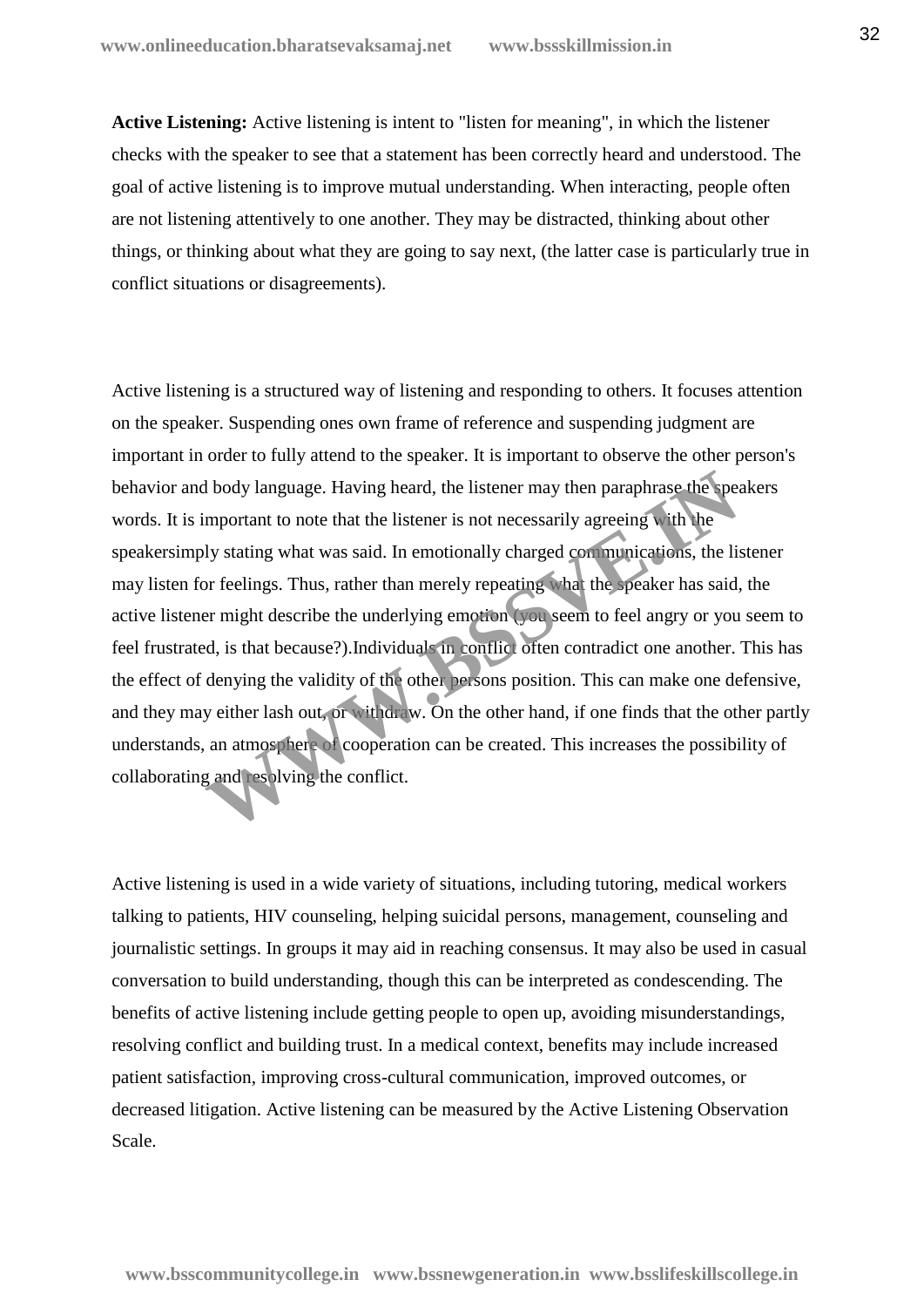#### **Key Points:**

# **1. Easy Listening**

Easy listening music is a style of popular music and radio format that emerged in the mid- 20th century, evolving out of swing and big band music, and related to Beautiful music and Light music. Easy listening music features simple, catchy melodies, soft, laid-back songs and occasionally rhythms suitable for couples dancing. The genre includes both instrumental forms (often played on light of tone instruments such as the Hammond Organ, "lush strings", or Ukulele); and vocal forms featuring pop singers, such as Barbra Streisand, Perry Como, Andy Williams, Jack Jones, Engelbert Humperdinck, Eydie Gorme, Barry Manilow, Harry Connick Jr., Frank Sinatra, Johnny Mathis, Bing Crosby, Tom Jones and Mel Torm. Exotica music stylists such as Les Baxter and Martin Denny are often included within the purview of easy listening music as well. The easy listening radio format has been generally but not completely superseded by the "Lite AC" form of Adult contemporary music radio. Beautiful music is a subset of easy listening music, since, as a radio format, it had rigid standards for instrumentation (e.g., few or no saxophones) and restrictions on how many vocal pieces could be played in an hour. It is sometimes called Nostalgia music. Often, songs were re-arranged instrumental "cover" versions of popular songs of the 1960s and 1970s custom-produced for the radio format during its peak in popularity. han forth played on fight of the institutions such as the rial and<br>the strings", or Ukulele); and vocal forms featuring pop singers and<br>as<br>1, Perry Como, Andy Williams, Jack Jones, Engelbert Humper linck, Eye<br>Barry Manilow

The term "easy listening" has sometimes been applied negatively in the years since it went out of fashion. It is similar to what is called "lounge" or "lounge core", but lounge music is much more jazz-oriented and dependent on musical improvisation than easy listening. Easy listening music is usually orchestrated by an arranger rather than improvised by a small ensemble. Since easy listening music as such is rather unknown to the younger generation, the term "easy listening" is often incorrectly applied to other genres such as soft rock, soft pop, smooth jazz, or new age music. However this problem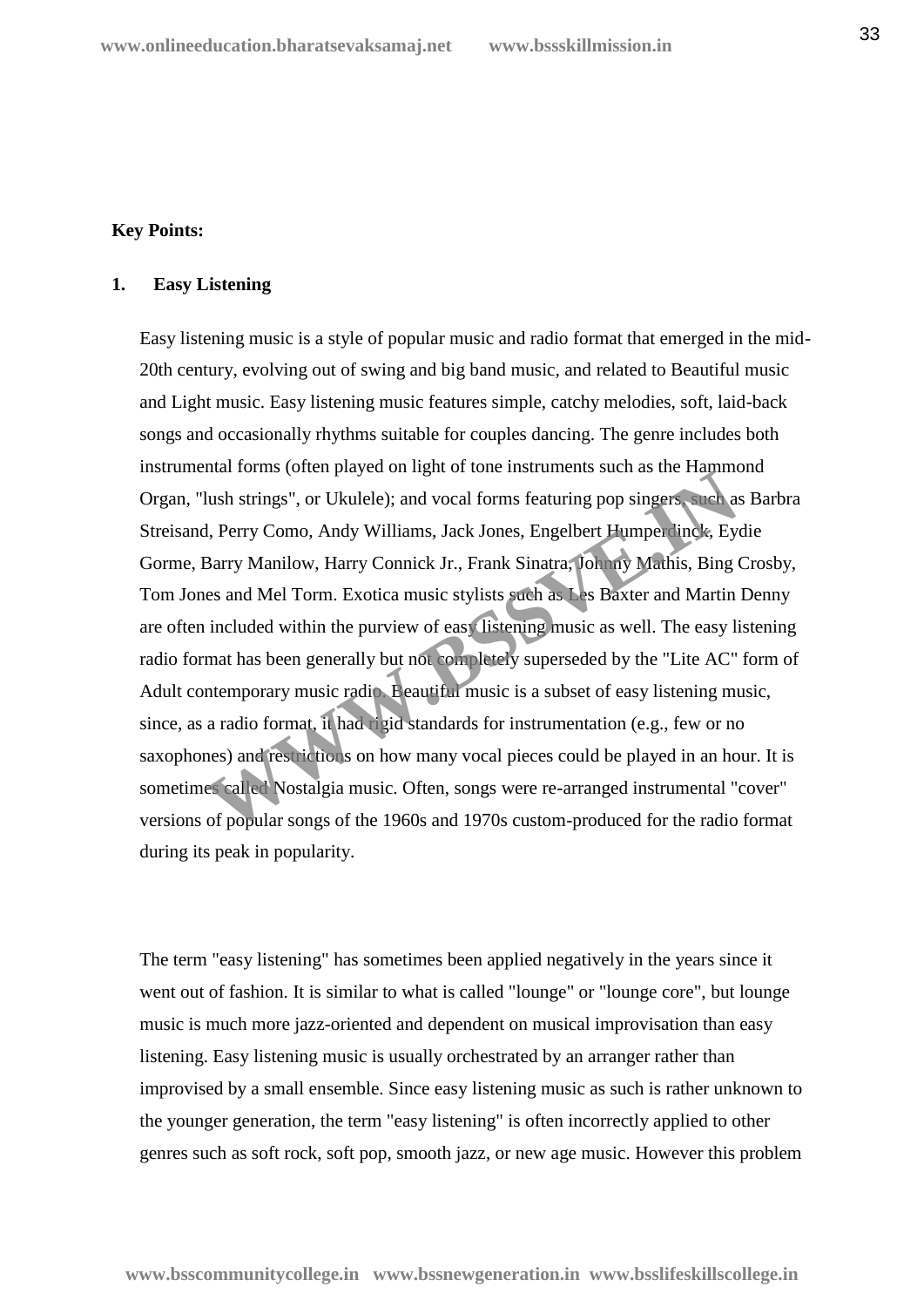arises due to the fact that the actual definition is relatively broad. Easy listening music is also sometimes referred to as "mood music", "elevator music" (and in the UK as "lift music"). The term "Muzak" is occasionally used as a (usually derogatory) synonym for easy listening music as well, but that is erroneous as Muzak specifically refers to the music produced and programmed for public places by the Muzak Corporation, and is not a music genre in itself.

## **Topic : Conflict And Negotiation**

#### **Topic Objective:**

At the end of this topic student would be able to:

- Introduce the term negotiation.
- Define the term conflict and discuss conflict resolution process. **WWW.BSSVE.IN**
- Describe the categories of conceptual conflicts.

## **Definition/Overview:**

**Negotiation:** Negotiation is a dialogue intended to resolve disputes, to produce an agreement upon courses of action, to bargain for individual or collective advantage, or to craft outcomes to satisfy various interests. It is the primary method of alternative dispute resolution. Negotiation occurs in business, non-profit organizations, and government branches, legal proceedings, among nations and in personal situations such as marriage, divorce, parenting, and everyday life. The study of the subject is called negotiation theory. Those who work in negotiation professionally are called negotiators. Professional negotiators are often specialized, such as union negotiators, leverage buyout negotiators, peace negotiators, hostage negotiators, or may work under other titles, such as diplomats, legislators or brokers. Conflict is a state of discord caused by the actual or perceived opposition of needs, values and interests. A conflict can be internal (within oneself) or external (between two or more individuals). Conflict as a concept can help explain many aspects of social life such as social disagreement, conflicts of interests, and fights between individuals, groups, or organizations.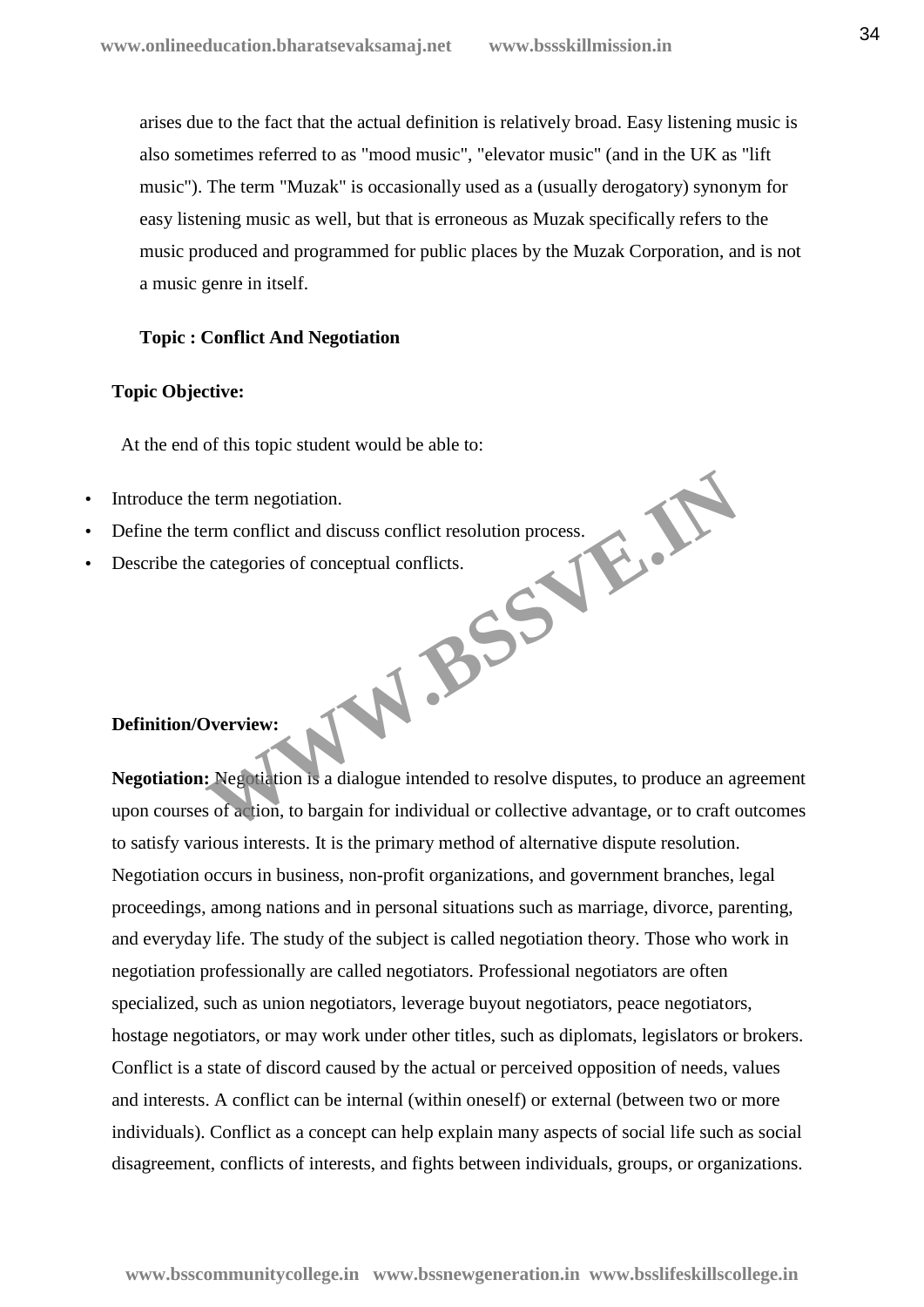In political terms, "conflict" can refer to wars, revolutions or other struggles, which may involve the use of force as in the term armed conflict. Without proper social arrangement or resolution, conflicts in social settings can result in stress or tensions among stakeholders.

**Conflict:** Conflict as taught for graduate and professional work in conflict resolution (which can be win-win, where both parties get what they want, win-lose where one party gets what they want, or lose-lose where both parties don't get what they want) commonly has the definition: "when two or more parties, with perceived incompatible goals, seek to undermine each other's goal-seeking capability". One should not confuse the distinction between the presence and absence of conflict with the difference between competition and co-operation. In competitive situations, the two or more individuals or parties each have mutually inconsistent goals, either party tries to reach their goal it will undermine the attempts of the other to reach theirs. Therefore, competitive situations will, by their nature, cause conflict. However, conflict can also occur in cooperative situations, in which two or more individuals or parties have consistent goals, because the manner in which one party tries to reach their goal can still undermine the other individual or party. A clash of interests, values, actions or directions often sparks a conflict. Conflicts refer to the existence of that clash. Psychologically, a conflict exists when the reduction of one motivating stimulus involves an increase in another, so that a new adjustment is demanded. The word is applicable from the instant that the clash occurs. Even when we say that there is a potential conflict we are implying that there is already a conflict of direction even though a clash may not yet have occurred. We situations, the two or more individuals or parties each have mutually goals, either party tries to reach their goal it will undermine the altempts in theirs. Therefore, competitive situations will, by their nature, caus

### **Key Points:**

# **1. Conceptual Conflict**

A conceptual conflict can escalate into a verbal exchange and/or result in fighting.

Conflict can exist at a variety of levels of analysis: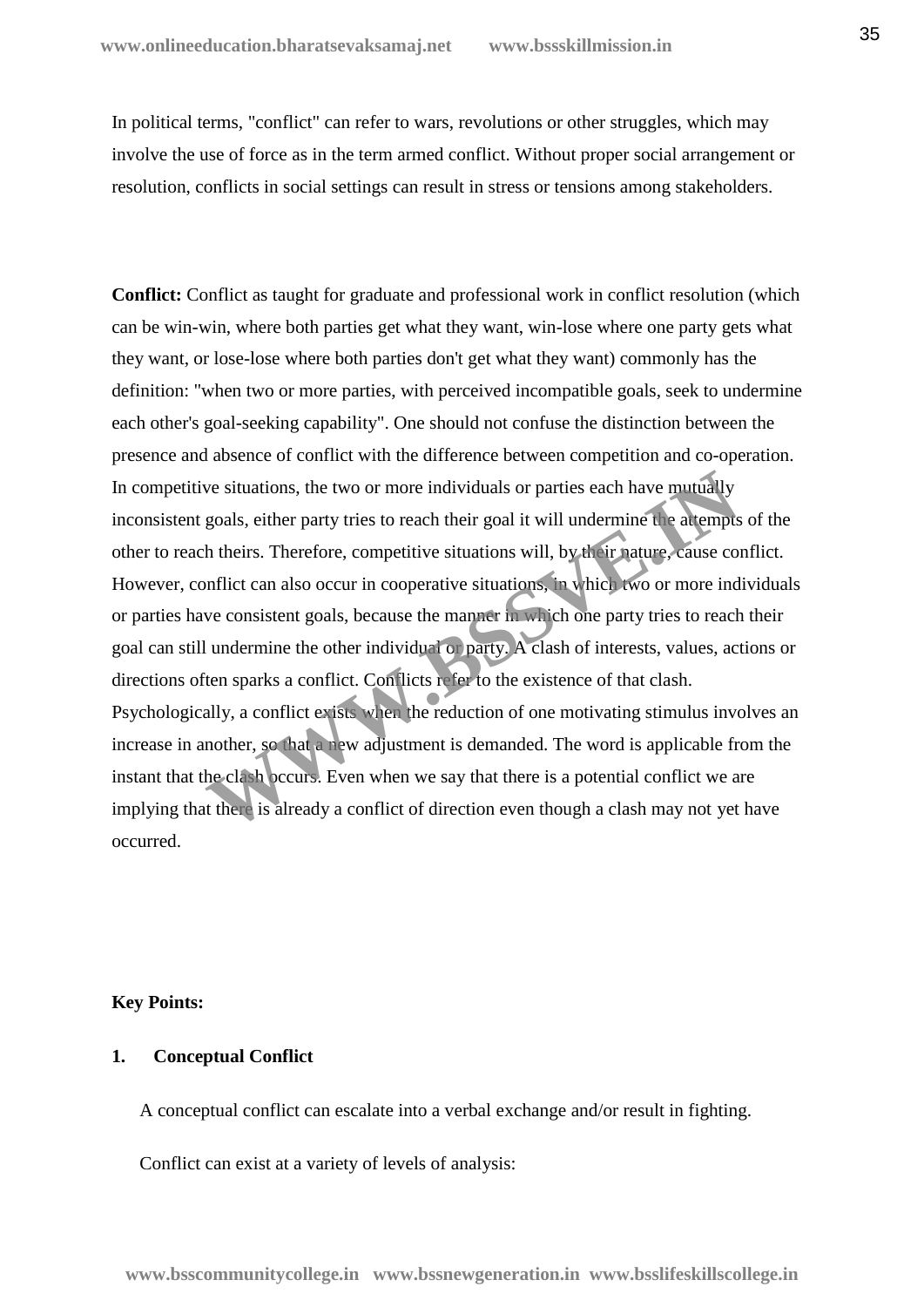- community conflict
- diplomatic conflict
- economic conflict
- emotional conflict
- environmental resources conflict
- group conflict
- ideological conflict
- international conflict
- interpersonal conflict
- inter-societal conflict
- intra-state conflict (for example: civil wars, election campaigns)
- intrapersonal conflict (though this usually just gets delegated out to psychology)
- organizational conflict
- intra-societal conflict
- military conflict
- religious-based conflict (for example: Center For Reduction of Religious-Based Conflict).
- workplace conflict

Conflicts in these levels may appear "nested" in conflicts residing at larger levels of analysis. For example, conflict within a work team may play out the dynamics of a broader conflict in the organization as a whole. Theorists have claimed that parties can conceptualize responses to conflict according to a two-dimensional scheme; concern for one's own outcomes and concern for the outcomes of the other party. This scheme leads to the following hypotheses: I conflict (though this usually just gets delegated out to psychology)<br>
al conflict<br>
I conflict<br>
Flict<br>
Sed conflict<br>
Websites: Center For Reduction of Religious-Based Conflict<br>
Sed conflict<br>
Set cample, eonflict within a

- High concern for both one's own and the other party's outcomes leads to attempts to find mutually beneficial solutions.
- High concern for one's own outcomes only leads to attempts to "win" the conflict.
- High concern for the other party's outcomes only leads to allowing the other to "win" the conflict.
- No concern for either side's outcomes leads to attempts to avoid the conflict.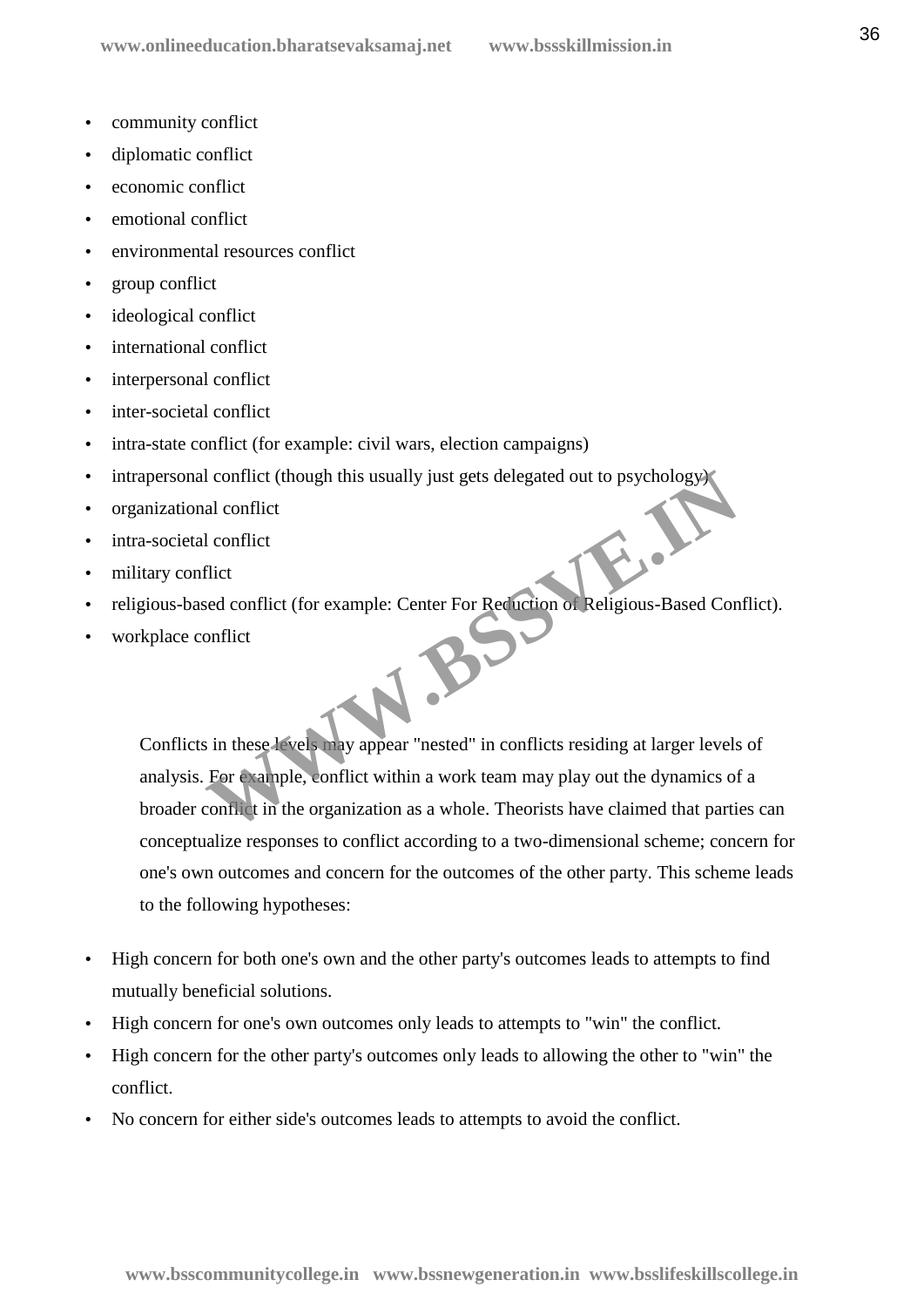In Western society, practitioners usually suggest that attempts to find mutually beneficial solutions lead to the most satisfactory outcomes, but this may not hold true for many Asian societies. Several theorists detect successive phases in the development of conflicts. Often a group finds itself in conflict over facts, goals, methods or values. It is critical that it properly identify the type of conflict it is experiencing if it hopes to manage the conflict through to resolution. For example, a group will often treat an assumption as a fact.The more difficult type of conflict is when values are the root cause. It is more likely that a conflict over facts, or assumptions, will be resolved than one over values. It is extremely difficult to "prove" that a value is "right" or "correct". In some instances, a group will benefit from the use of a facilitator or process consultant to help identify the specific type of conflict. Practitioners of nonviolence have developed many practices to solve social and political conflicts without resorting to violence or coercion.

Conflict can arise between several characters and there can be more than one in a story or plot line. The little plot lines usually enhance the main conflict. Negotiation typically manifests itself with a trained negotiator acting on behalf of a particular organization or position. It can be compared to mediation where a disinterested third party listens to each sides' arguments and attempts to help craft an agreement between the parties. It is also related to arbitration which, as with a legal proceeding, both sides make an argument as to the merits of their "case" and then the arbitrator decides the outcome for both parties. Negotiation involves three basic elements: process, behavior and substance. The process refers to how the parties negotiate: the context of the negotiations, the parties to the negotiations, the tactics used by the parties, and the sequence and stages in which all of these play out. Behavior refers to the relationships among these parties, the communication between them and the styles they adopt. The substance refers to what the parties negotiate over: the agenda, the issues (positions and - more helpfully - interests), the options, and the agreement(s) reached at the end. Skilled negotiators may use a variety of tactics ranging from negotiation hypnosis, to a straight forward presentation of demands or setting of preconditions to more deceptive approaches such as cherry picking. Intimidation and salami tactics may also play a part in swaying the outcome of negotiations. In the advocacy approach, a skilled negotiator usually serves as advocate for one party to the negotiation and attempts to obtain the most favorable outcomes possible The little plot lines without resorting to violence or coercion-<br>
can arise between several characters and there an be nore than one in a<br>
The little plot lines usually enhance the main conflict. Negotiation typic<br>
is itse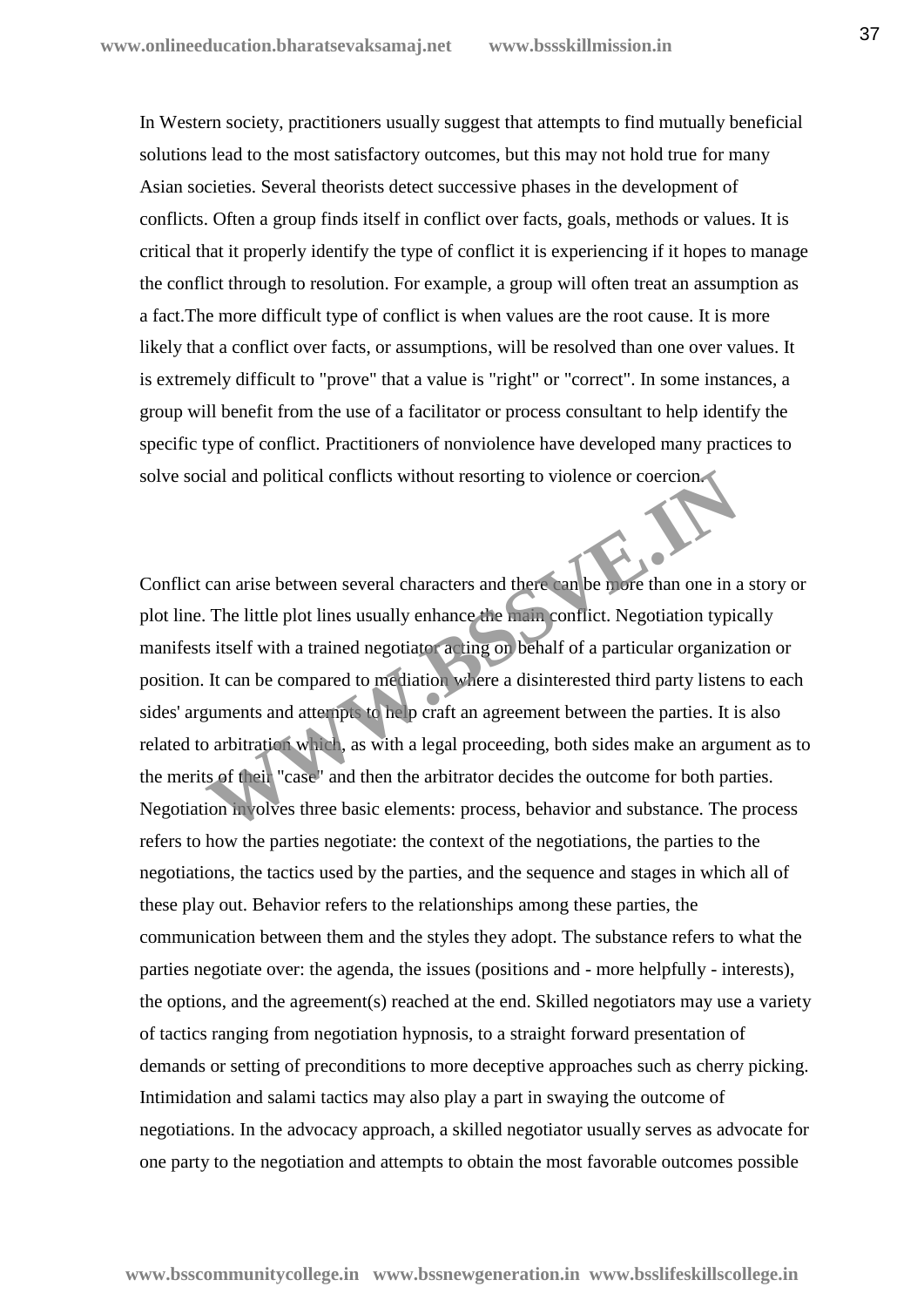for that party. In this process the negotiator attempts to determine the minimum outcome(s) the other party is (or parties are) willing to accept, then adjusts their demands accordingly.

A "successful" negotiation in the advocacy approach is when the negotiator is able to obtain all or most of the outcomes their party desires, but without driving the other party to permanently break off negotiations, unless the best alternative to a negotiated agreement (BATNA) is acceptable. Traditional negotiating is sometimes called win-lose because of the assumption of a fixed "pie", that one person's gain results in another person's loss. This is only true, however, if only a single issue needs to be resolved, such as a price in a simple sales negotiation. If multiple issues are discussed, differences in the parties' preferences make win-win negotiation possible. For example, in a labor negotiation, the union might prefer job security over wage gains. If the employers have opposite preferences, a trade is possible that is beneficial to both parties. Such a negotiation is therefore not an adversarial zero-sum game. During the early part of the twentieth century, academics such as Mary Parker Follett developed ideas suggesting that agreement often can be reached if parties look not at their stated positions but rather at their underlying interests and requirements to reach a decision that benefits both parties. In the 1970s, practitioners and researchers began to develop win-win approaches to negotiation. Win-win is taken from Economic Game Theory, and has been adopted by negotiation North American academics to loosely mean Principled Negotiation. Getting to YES was published by Roger Fisher and William Ury as part of the Harvard negotiation project. The book's approach, referred to as Principled Negotiation, is also sometimes called mutual gains bargaining. The mutual gains approach has been effectively applied in environmental situations as well as labor relations where the parties (e.g. management and a labor union) frame the negotiation as "problem solving". There are a tremendous number of other scholars who have contributed to the field of negotiation, including Gerard E. Watzke at Tulane University, Sara Cobb at George Mason University, Len Riskin at the University of Missouri, Howard Raiffa at Harvard, Robert McKersie and Lawrence Susskind at MIT, and Adil Najam and Jeswald Salacuse at The Fletcher School of Law and Diplomacy. Example sales negotiation. If multiple issues are discussed, difference or efferences make win-win negotiation possible. For example, in a labor on, the union might prefer job security over wage gains If the employer prefe

In Section 3 of this course you will cover these topics: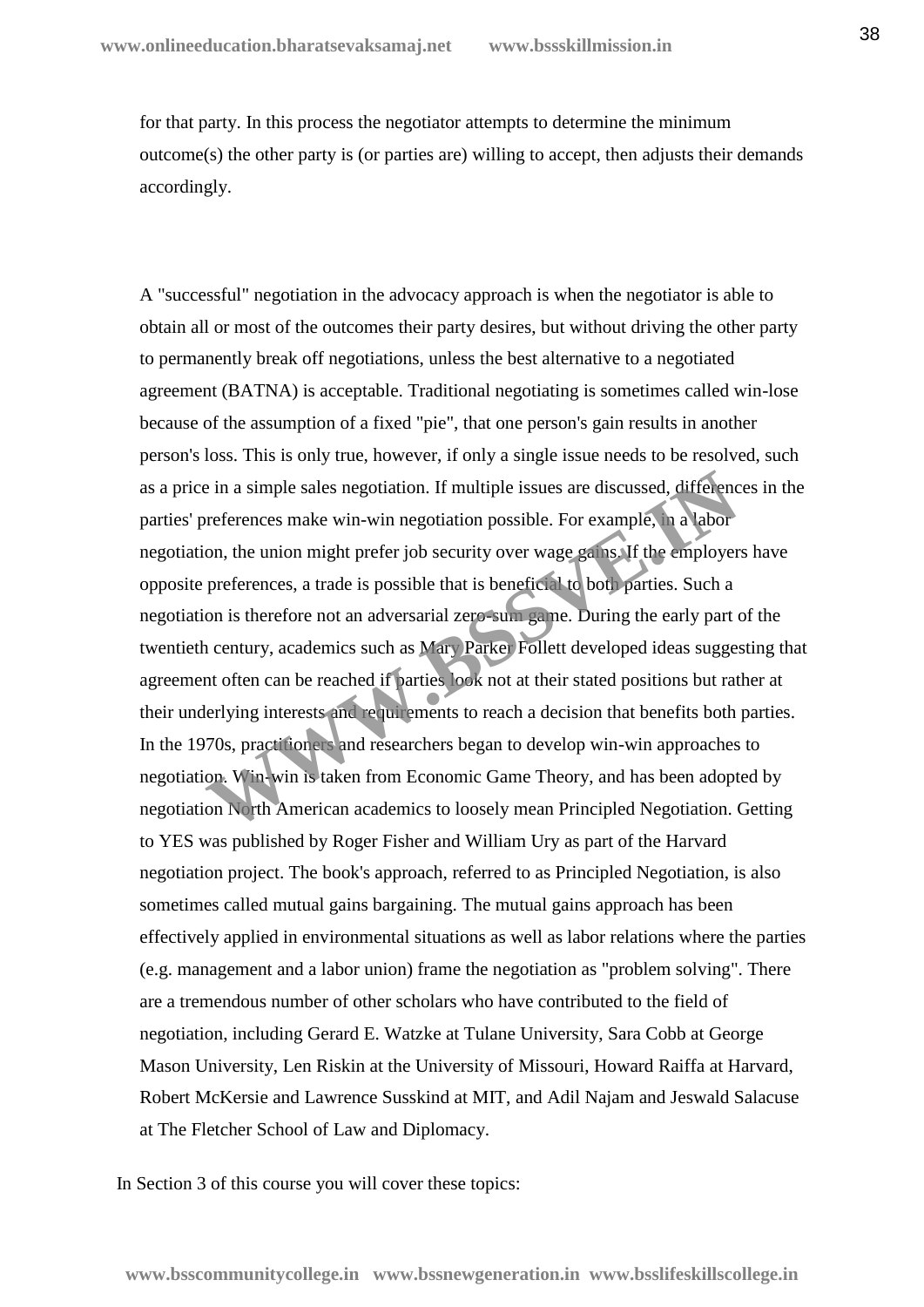- Ethics And Communication
- Relationships In Process
- Interpersonal Communication

#### **Topic : Ethics And Communication**

#### **Topic Objective:**

At the end of this topic student would be able to:

- Introduce the term discourse ethics.
- Describe the principles of universalization and discourse ethics.

## **Definition/Overview:**

**Discourse Ethics:** Discourse ethics, sometimes called "argumentation ethics", refers to a type of argument that attempts to establish normative or ethical truths by examining the presuppositions of discourse. times called **Yargumentation** ethics", ref

German philosophers Jrgen Habermas and Karl-Otto Apel are probably properly considered as the originators of modern "discourse ethics." Habermas's discourse ethics (1990) is his attempt to explain the implications of communicative rationality in the sphere of moral insight and normative validity. It is a complex theoretical effort to reformulate the fundamental insights of Kantian deontological ethics in terms of the analysis of communicative structures. This means that it is an attempt to explain the universal and obligatory nature of morality by evoking the universal obligations of communicative rationality. It is also a cognitivist moral theory, which means it holds that justifying the validity of moral norms can be done in a manner analogous to the justification of facts. However, the entire project is undertaken as a rational reconstruction of moral insight. It claims only to reconstruct the implicit normative orientations that guide individuals and it claims to access these through an analysis of communication.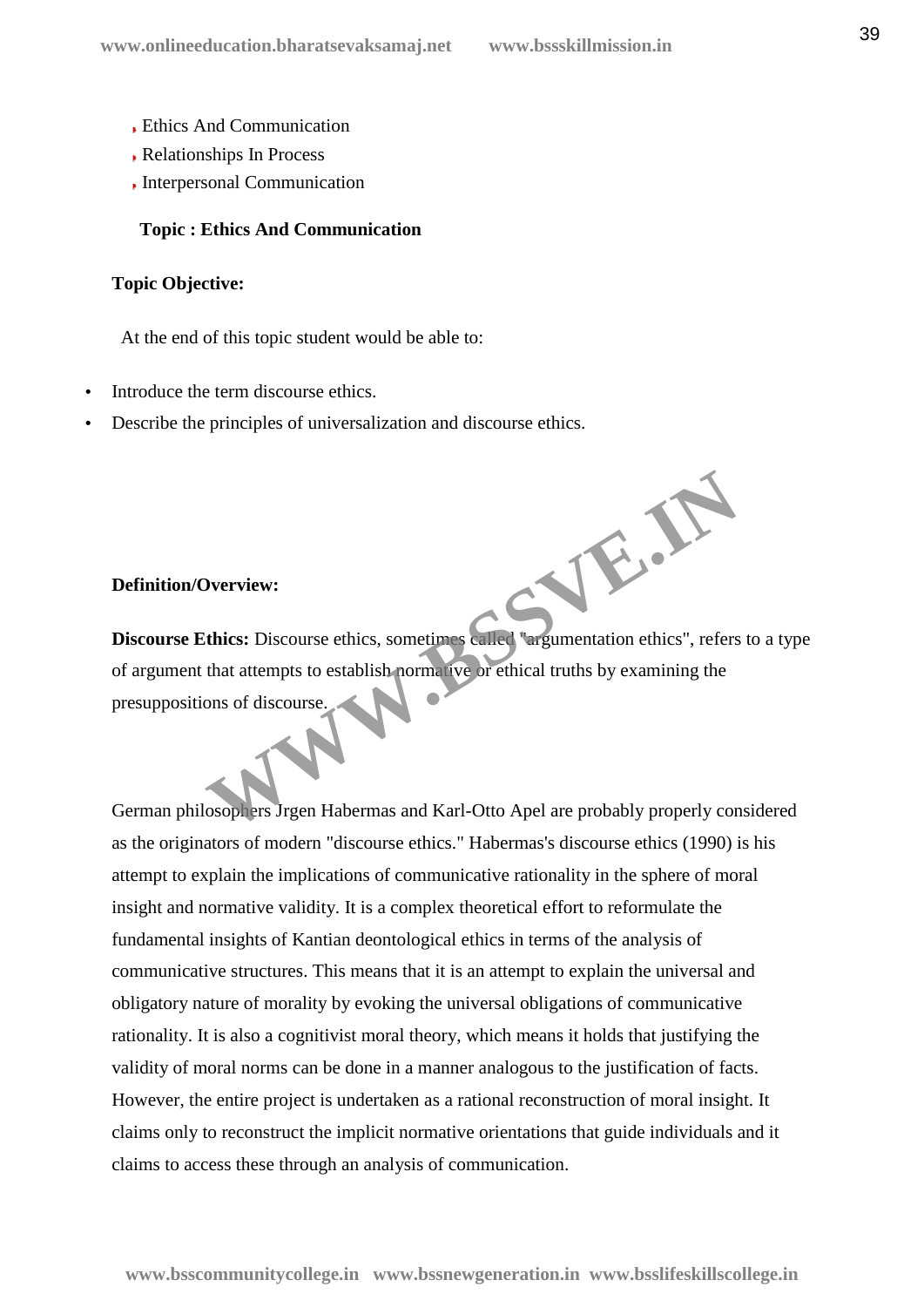#### **Key Points:**

## **1. Discourse Ethics**

Habermas maintains that normative validity cannot be understood as separate from the argumentative procedures used in everyday practice, such as those used to resolve issues concerning the legitimacy of actions and the validity of the norms governing interactions. He makes this claim by making reference to the validity dimensions attached to speech acts in communication and the implicit forms of argumentation they imply. The basic idea is that the validity of a moral norm cannot be justified in the mind of an isolated individual reflecting on the world. The validity of a norm is justified only inter subjectively in processes of argumentation between individuals; in dialectic. The validity of a claim to normative rightness depends upon the mutual understanding achieved by individuals in argument. From this it follows that the presuppositions of argumentation would become important. Kant extracted moral principles from the necessities forced upon a rational subject reflecting on the world. Habermas extracts moral principles from the necessities forced upon individuals engaged in the discursive justification of validity claims, from the inescapable presuppositions of communication and argumentation. These presuppositions were the kinds of idealization that individuals had to make in order for communication and argumentation to even begin. For example: **Example 19** and the mathematical controlling of a moral norm cannot be justified in the mind of an isolated al reflecting on the world. The validity of a norm is justified on by inter-<br>ely in processes of argumentation be

- The presupposition that participants in communicative exchange are using the same linguistic expressions in the same way
- The presupposition that no relevant argument is suppressed or excluded by the participants
- The presupposition that no force except that of the better argument is exerted
- The presupposition that all the participants are motivated only by a concern for the better argument

There were also presuppositions unique to discourse: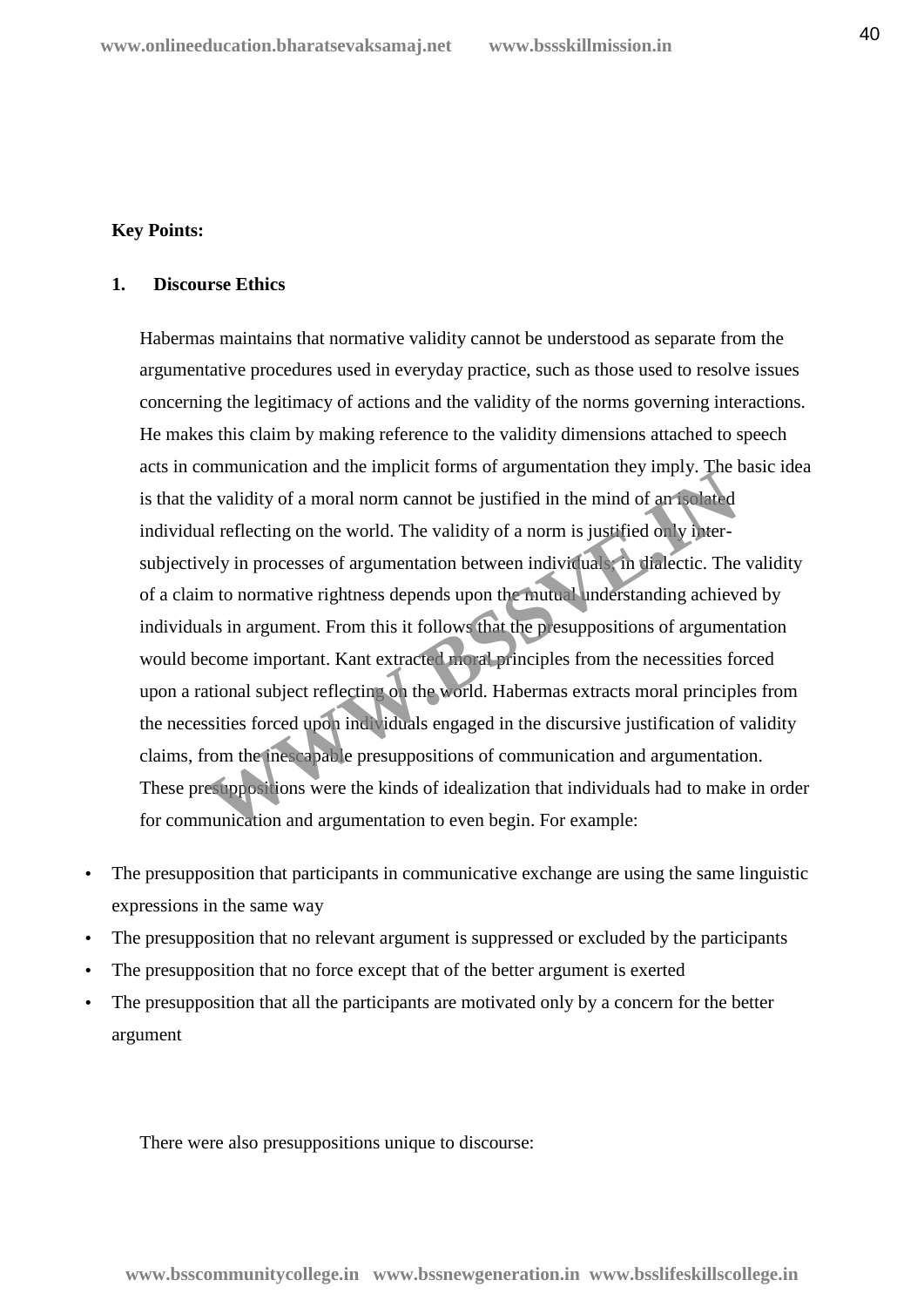- The presupposition that everyone would agree to the universal validity of the claim thematized
- The presupposition that everyone capable of speech and action is entitled to participate, and everyone is equally entitled to introduce new topics or express attitudes needs or desires
- The presupposition that no validity claim is exempt in principle from critical evaluation in argumentation

These are all at the center of Habermas's moral theory. Habermas's discourse ethics attempts to distill the idealized moral point of view that accompanies a perfectly rational process of argumentation (also idealized), which would be the moral principle implied by the presuppositions listed above. The key point is that the presuppositions of argumentation and communication that have been rationally reconstructed by Habermas are both factual and normative. This can be said about his entire project because it is explicitly attempting to bridge the gap between the "is" and the "ought". Habermas speaks of the mutual recognition and exchanging of roles and perspectives that are demanded by the very structural condition of rational argumentation. He maintains that what is implied in these factual presuppositions of communication is the deep structure of moral norms, the conditions that every valid norm must fulfill. The presuppositions of communication express a universal obligation to maintain impartial judgment in discourse, which constrains all affected to adopt the perspectives of all others in the exchange of reasons. From this Habermas extracts the following principle of universalization (U), which is the condition every valid norm has to fulfill: appositions listed above. The key point is that the presuppositions of<br>tation and communication that have been rationally reconstructed by Ha<br>factual and normative. This can be said about his emailine project because<br>y att

- (U): All affected can accept the consequences and the side effects [of the norms] general observance can be anticipated to have for the satisfaction of everyone's interests (and the consequences are preferred to those of known alternative possibilities for regulation). This can be understood as the deep structure of all acceptable moral norms, and should not be confused with the principle of discourse ethics (D), which presupposes that norms exist that, satisfy the conditions specified by (U).
- "(D) Only those norms can claim to be valid that meet (or could meet) with the approval of all affected in their capacity as participants in a practical discourse."

**www.bsscommunitycollege.in www.bssnewgeneration.in www.bsslifeskillscollege.in**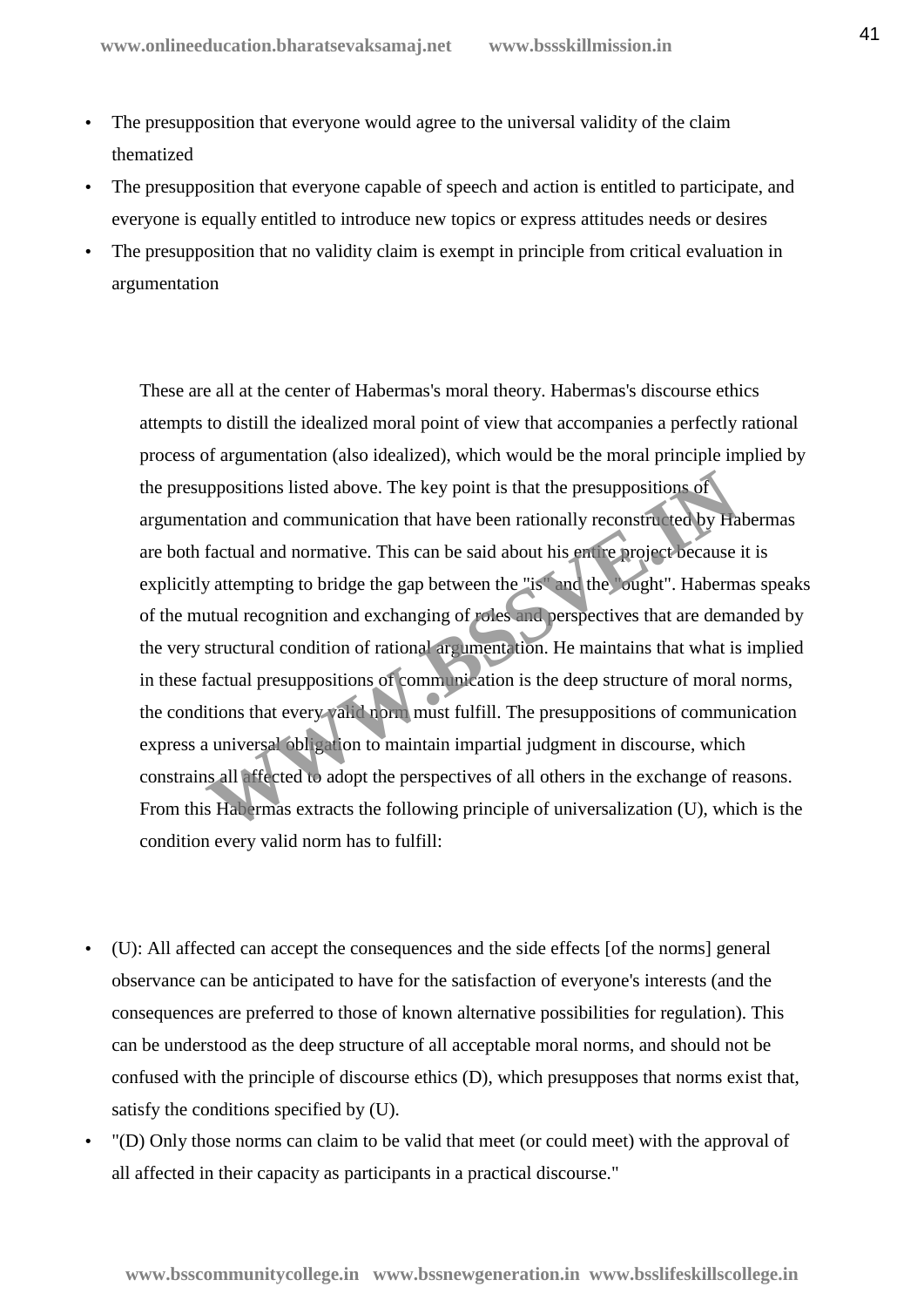The implications of (U) and (D) are quite profound. (U) claims to be a rational reconstruction of the impartial moral point of view at the heart of all cognitivist moral theories. According to moral cognitivists (e.g. Kant, Rawls etc.), it is only from such a moral point of view that insight into the actual (quasi-factual) impersonal obligations of a general will can be gained, because this perspective relieves decisions from the inaccuracies of personal interests. Of course, Habermas's reconstruction is different because it is inter-subjective. That is, Habermas (unlike Kant or Rawls) formulates the moral point of view as it arises out of the multiple perspectives of those affected by a norm under consideration. The moral point of view explicated in (U) is not the property of an individual subject but the property of a community of interlocutors, the results of a complex dialogical process of role taking and perspective exchanging. Furthermore, (U) is deduced from a rational reconstruction of the presupposition of communication, which downgrades the strong transcendentalism of Kantian ethics by establishing a foundation in inner-worldly processes of communication.

(D) on the other hand is a principle concerning the manner in which norms conforming to (U) must be justified though discourse. Again, Habermas takes the task of moral reflection out of the isolated individual's head and gives it to inter-subjective processes of communication. What (D) proposes is that moral principles must be validated in actual discourse and that those to be affected by a norm must be able to participate in argumentation concerning its validity. No number of thought experiments can replace a communicative exchange with others regarding moral norms that will affect them. Moreover, this general prescription concerning the type of discourse necessary for the justification of moral norms opens the process of moral deliberation to the kind of learning that accompanies a fallibilistic orientation. (U) and (D) are catalysts for a moral learning process, which although fallible is not relative. The flesh and blood insights of participants in communicative exchange are refracted through the universal guidelines explicated from the deep structures of communication and argumentation. This spawns discourses with a rational trajectory, which are grounded in the particular circumstances of those involved but aimed at a universal moral validity. dialogical process of role taking and perspective exchanging. Furtherment<br>dialogical process of role taking and perspective exchanging. Furtherment<br>des the strong transcendentalism of Kantian ethics by establishing a four<br>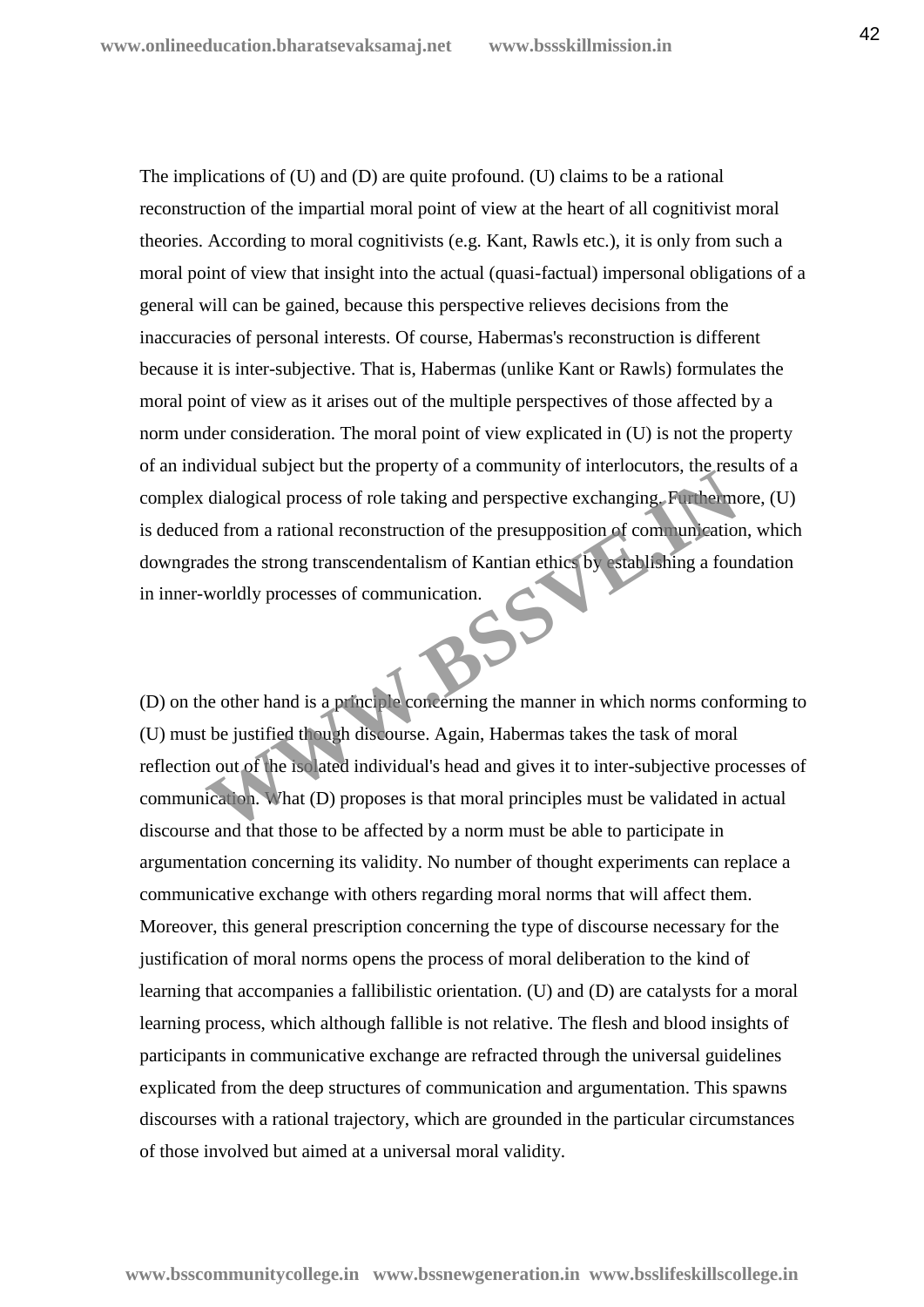Hans-Hermann Hoppe's "argumentation ethics" is a defense of libertarian rights. Hoppe, drawing on the work of Habermas and Apel (and a former student of Habermas's), argues that because argumentation, or discourse, is by its nature a conflict-free way of interacting, and requires individual control of resources in order to argue and be alive to do so, that certain norms are presupposed as true by anyone engaging in genuine discourse. These norms include the libertarian principle of non-aggression, which itself implies libertarian rights. Therefore, no one can argumentatively deny libertarian rights without self-contradiction.

Gary B. Madison's views are similar to Hoppe's argumentation ethics approach and also draw on Habermasian discourse ethics. Madison argues that the various values defended by liberalism are not arbitrary, a matter of neither mere personal preference, nor do they derive from some natural law. . . . Rather, they are nothing less and nothing more than what could be called the operative presuppositions or intrinsic features and demands of communicative rationality itself. In other words, they are values that are implicitly recognized and affirmed by everyone by the very fact of their engaging in communicative reason. This amounts to saying that no one can rationally deny them without at the same time denying reason, without self-contradiction, without in fact abandoning all attempts to persuade the other and to reach agreement. These implicitly recognized values include a renunciation of the legitimacy of violence. Thus, it is absolutely impossible for anyone who claims to be rational, which is to say human, outrightly to defend violence is the opposite of discourse. . . . Violence is always the interruption of discourse: discourse is always the interruption of violence.' That violence is the opposite of discourse means that it can never justify itself and is therefore not justifiablefor only through discourse can anything be justified. As the theory of rational argumentation and discussion, liberalism amounts, therefore, to a rejection of power politics. Madison's views are similar to Hoppe's argumentation ethics approach a<br>Habermasian discourse ethics. Madison argues that the various values de<br>lism are not arbitrary, a matter of neither mere persons, preference, nor<br>om so

Thus, Madison, like Hoppe, argues that the fact-value gap can be bridged by an appeal to the nature of discourse. The notion of universal human rights and liberties is not a . . .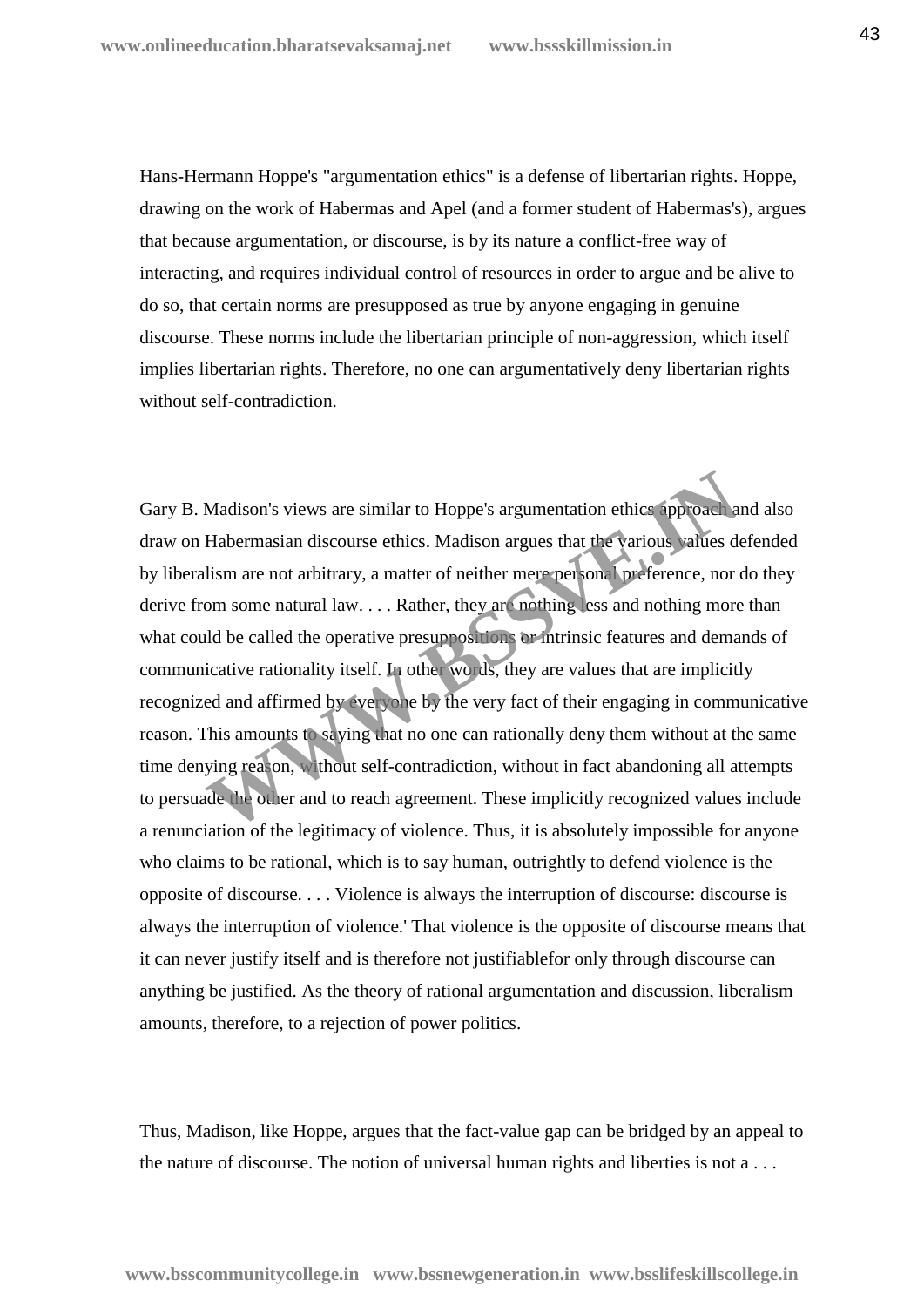arbitrary value, a matter of mere personal preference. . . . On the contrary, it is nothing less and nothing more than the operative presupposition or intrinsic feature and demand of communicative rationality itself. While Hoppe attempts to show that the non aggression principle (i.e., self-ownership plus the right to homestead) itself is directly implied by any discourse or argumentation, Madison's arguments are a bit different. For instance, he argues that, because discourse has priority over violence, this validates the Kantian claim that people ought to be treated as ends rather than means, which is the principle of human dignity. The principle of freedom from coercion then follows from the principle of human dignity. The "estoppel" theory of Stephan Kinsella draws on Hoppe's theory. Kinsella argues that an aggressor cannot coherently object to being punished for the act of aggression, by the victim or the victim's agents or heirs, i.e. he is "estopped" from withholding consent, because by committing aggression he commits himself to the proposition that the use of force is legitimate, and therefore, his withholding consent based on his right not to be physically harmed contradicts his aggressive legitimation of force. **WWW.BSSVE.IN**

In a theory bearing some resemblance to Kinsella's estoppel theory, law professor Lawrence Crocker proposes the use of moral estoppel in preventing a criminal from asserting the unfairness of being punished in certain situations. Crocker's theory, while interesting, is not rigorous, and Crocker does not seem to realize the implications of estoppel for justifying only the libertarian conception of rights. Rather than focusing on the reciprocity between the force used in punishment and the force of an aggressive act by a wrongdoer, Crocker claims that a person who has "treated another person or the society at large in a fashion that the criminal law prohibits" is "morally estopped" from asserting that his punishment would be unfair. Crocker's theory is not quite libertarian, however, since it seems to assume that any law is valid, even those that do not prohibit the initiation of force. Flemish law professor Frank van Dun suggests that part of "the ethics of dialogue" is that we ought to respect the "dialogical rights of otherstheir right to speak or not to speak, to listen or not to listen, to use their own judgment." Van Dun even suggests that "principles of private property and uncoerced exchange" are also presupposed by participants in discourse.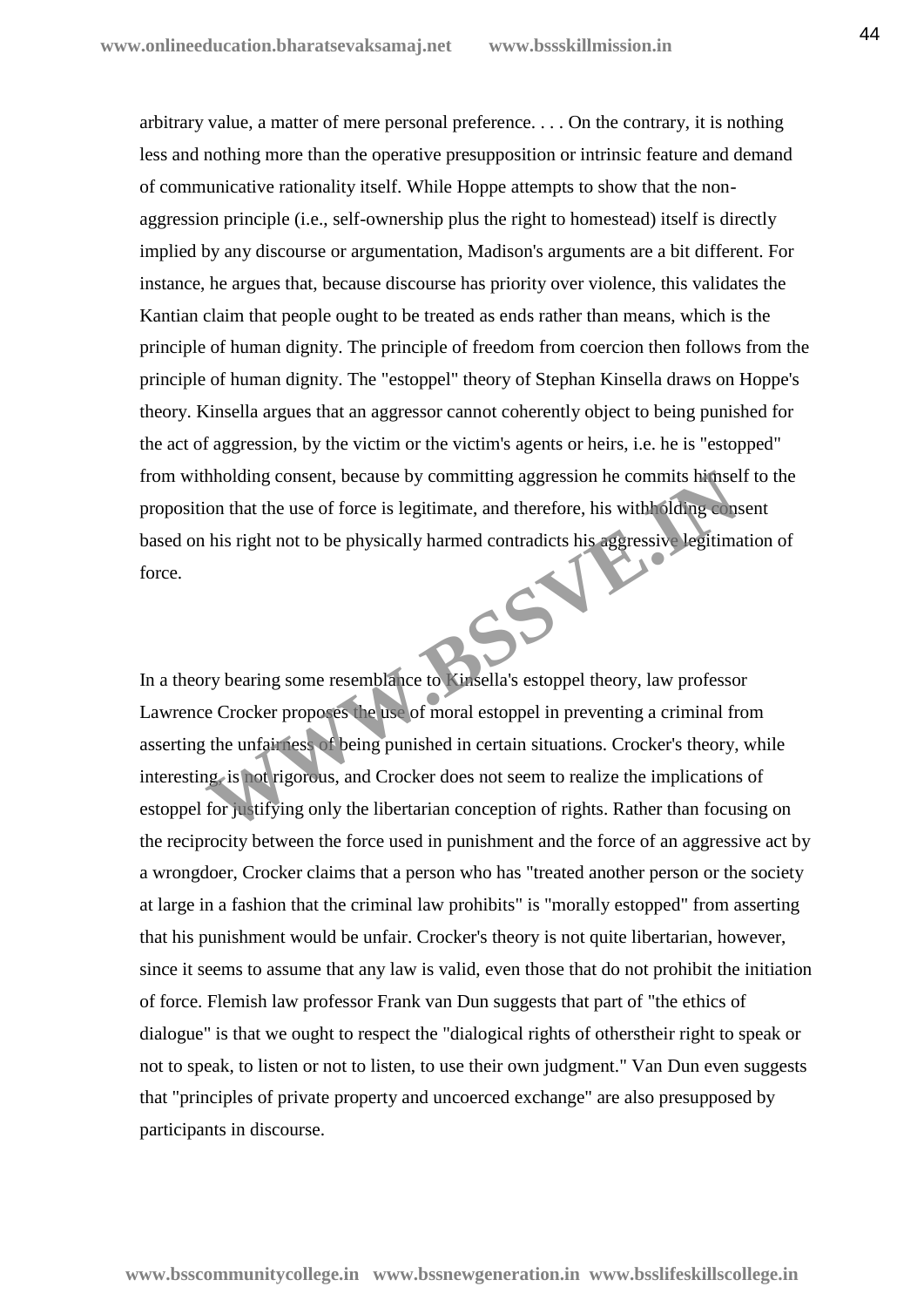Philosopher Jeremy Shearmur also proposes that an argument about 'dialogue rights' which draws on themes from Hayek and Karl Popper may be developed to justify individual property rights and other classical liberal principles, in an argument different in approach from that of Hoppe, Madison, and van Dun. Other theories bearing some resemblance to discourse ethics include Paul Chevigny's theory that the nature of discourse may be used to defend the right to free speech and Tibor Machan's view that discourse in general and political dialogue in particular rest on individualist prerequisites or presuppositions. However, Machan, accepting the validity of action-based ethical theories (similar to Pilon's and Gewirth's approach, discussed below), but not purely argumentation-based theories, also maintains that "human action needs to be understood by reference to human nature."

In addition, Rodney J. Blackman defends a procedural natural-law position on the grounds that, as we normally use language and define "law," "law" has a procedural component that, if adhered to, limits a government's arbitrary and irrational use of power. Blackman contends that language users implicitly accept this normative, procedural aspect of what is described as law; they use a definition of law that also limits what state power can be classified as law. A somewhat similar argument is made by noted libertarian law professor and legal theorist Randy E. Barnett. Professor Barnett argues that those who claim that the U.S. Constitution justifies certain government regulation of individuals are themselves introducing normative claims into discourse, and thus cannot object, on positivist or wertfrei grounds, to a moral or normative criticism of their position. Libertarian legal philosopher Roger Pilon has also developed a libertarian version of the rights theory of his teacher, noted philosopher Alan Gewirth. Although he disagrees with the non-libertarian conclusions that Gewirth himself draws from his own rights theory, Pilon builds "upon much of the justificatory groundwork he has established, for I believe he [Gewirth] has located, drawn together, and solved some of the most basic problems in the theory of rights." on, Rodney J. Blackman defends a procedural natural law position on th<br>that, as we normally use language and define the two increases a procedure<br>that, if adhered to, limits a government's arbitrary and irrational use of<br>i

To determine what rights we have, Pilon (following Gewirth) focuses on "what it is we necessarily claim about ourselves, if only implicitly, when we act.". Pilon argues that all

**www.bsscommunitycollege.in www.bssnewgeneration.in www.bsslifeskillscollege.in**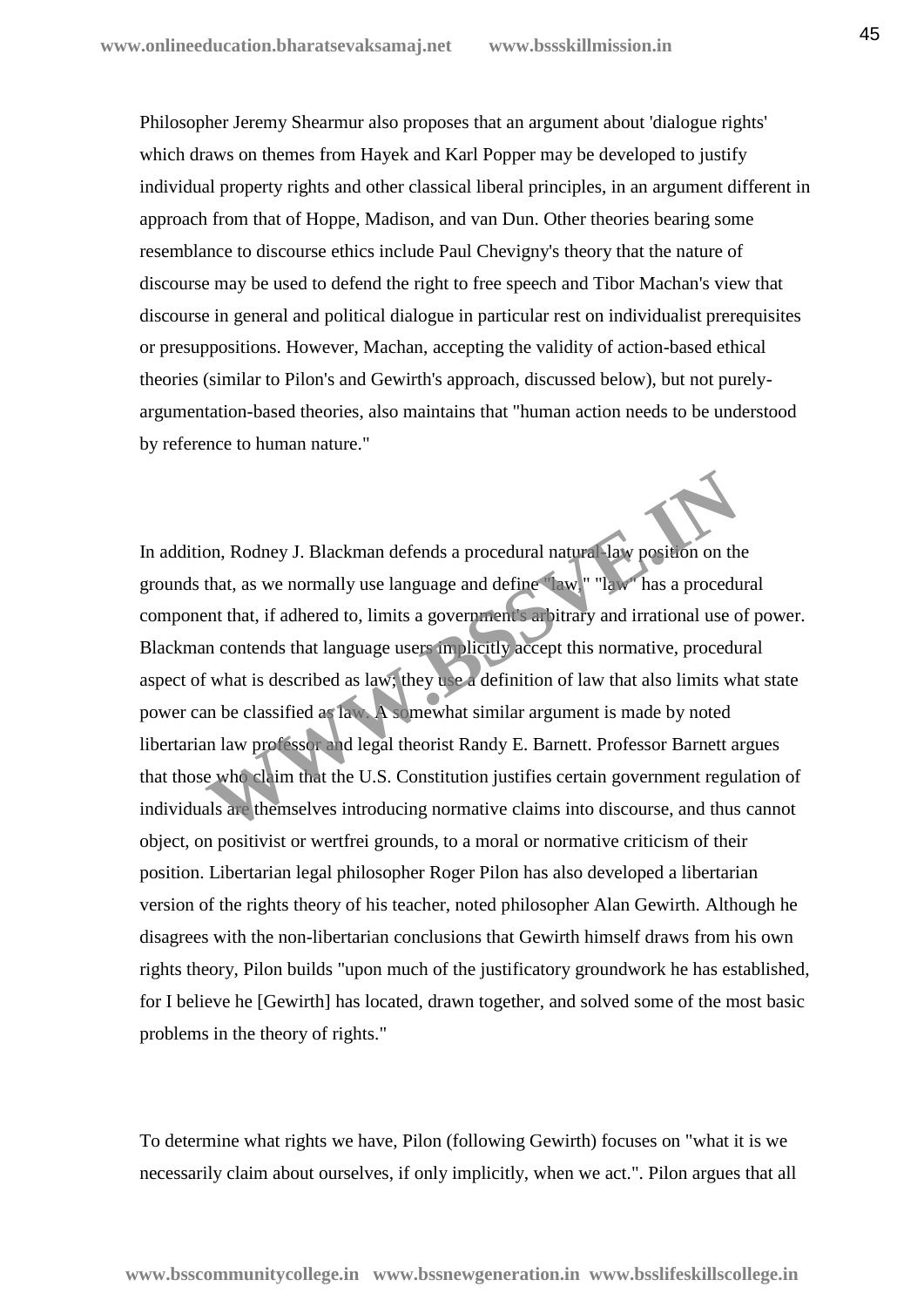action is conative, that is, an agent acts voluntarily and for purposes which seem good to him. Pilon argues that the prerequisites of successful action are "voluntariness and purposiveness," the so-called "generic features" that characterize all action. Thus an agent cannot help valuing these generic features and even making a rights-claim to them, according to Pilon/Gewirth. From this conclusion, it is argued that all agents also necessarily claim rights against coercion and harm. And since it would be inconsistent to maintain that one has rights for these reasons without also admitting that others have these rights too (since the reasoning concerning the nature of action applies equally to all purposive actors), such rights-claims must be universalizable. Thus, an agent in any action makes a rights-claim to be free from coercion and harm, since such rights are necessary to provide for the generic features of action, which an agent also necessarily values, and the agent also necessarily grants these rights to others because of the universalizability requirement. From this point, Pilon/Gewirth develops a sort of modern Categorical Imperative, which is called the "Principle of Generic Consistency" (PGC). The PGC is: "Act in accord with the generic rights of your recipients as well as of yourself." ("Recipients are those who stand opposite agents, who are 'affected by' or 'recipients of' their actions."). Under Pilon's libertarian working of the PGC, the PGC does not require anyone to do anything. It is addressed to agents, but it does not require anyone to be an agent who has recipients. An individual can "do nothing" if he chooses, spending his life in idle contemplation. Provided there are no recipients of this behavior, he is at perfect liberty to perform it. And if there are recipients, the PGC requires only that he act in accord with the generic rights of those recipients, i.e., that he not coerce or harm them. Pilon extends his reasoning and works the PGC to flesh out more fully just what rights we do have. nd the agent also necessarily grants these rights to others because of the<br>lizability requirement. From this point, Pilon/Gewirth develops a sort of<br>cal Imperative, which is called the "Principle of Generic Consistency" (F

## **Topic : Relationships In Process**

## **Topic Objective:**

At the end of this topic student would be able to:

- Introduce the term procximity.
- Define trust and different perspectives of trust.
- Describe different approaches of trust.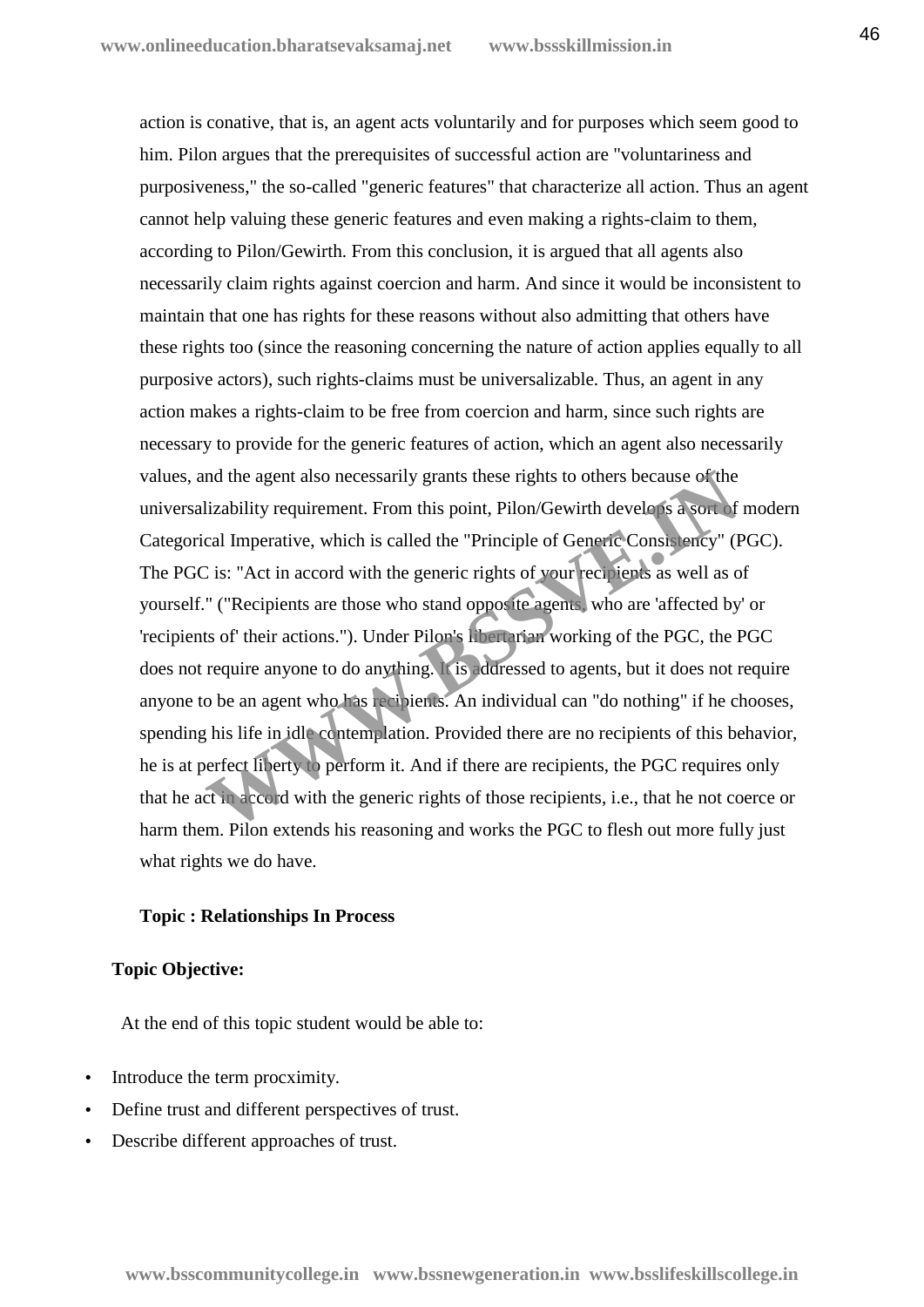### **Definition/Overview:**

**Proximity:** The proximity effect in audio refers to a change in the frequency response of a directional microphone as the sound source is brought in close proximity to the microphone. The result of the change is a disproportionate increase in the bass response of the microphone. The effect is found in directional microphones due to the particulars of its construction and, consequently, is not exhibited in omni-directional microphones.

To understand how the proximity effect arises in directional microphones, it is first necessary to briefly understand how a directional microphone works. A microphone is constructed with a diaphragm whose mechanical movement is converted to electrical signals (via a magnetic coil, for example). The movement of the diaphragm is a function of the air pressure difference across the diaphragm arising from incident sound waves. In a directional microphone, sound reflected from surfaces behind the diaphragm is permitted to be incident on the rear side of the diaphragm. Since the sound reaching the rear of the diaphragm travels slightly farther than the sound at the front, it is slightly out of phase. The greater this phase difference, the greater the pressure difference and the greater the diaphragm movement. As the sound source moves off the diaphragm axis, this phase difference decreases due to decreasing path length difference. This is what gives a directional microphone its directivity. In addition to the angular dependence described above, the response of a directional microphone depends on the amplitude, frequency and distance of the source. These latter two dependencies are used to explain the proximity effect. nd how the proximity effect arises in directional microphones, it is first rederstand how a directional microphone works. A microphone is construe whose mechanical movement is converted to electrical signals (via a maple).

As described above, the phase difference across the diaphragm gives rise to the pressure difference that moves the diaphragm. This phase difference increases with frequency as the difference in path length becomes a larger portion of the wavelength of the sound. (This frequency dependence is offset by damping the diaphragm 6 dB per octave to achieve a flat frequency response but this is not germane to the proximity effect so nothing more will be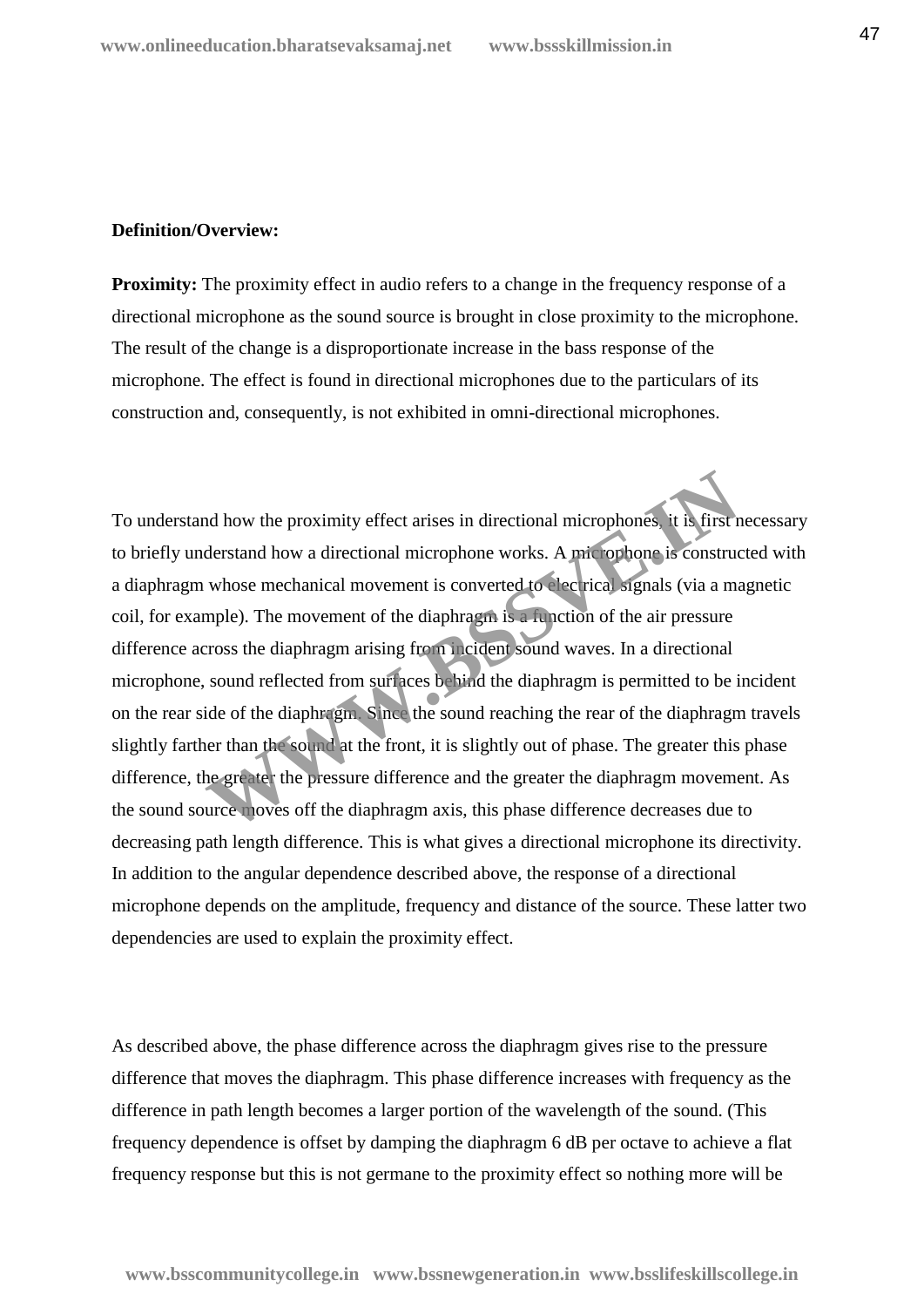said about it here). The point to be made regarding the frequency dependency is that the phase difference across the diaphragm is the smallest at low frequencies. In addition to phase differences, amplitude differences also result in pressure differences across the diaphragm. This amplitude component arises from the fact that the far side of the diaphragm is further away from the sound source than the front side. Since sound pressure decreases as the inverse of the distance from the source (it is sound intensity that drops as the inverse of the distance squared, for those familiar with the inverse square law), the amplitude of the sound will be slightly less at the rear of the diaphragm as compared to the front of the diaphragm. Since the pressure difference due to the amplitude component is dependent only on the amplitude differences across the diaphragm, it is independent of frequency.

The properties of the amplitude component that are applicable to the proximity effect are that the contribution to the pressure difference is small and independent of frequency. At large distances between the source and the microphone, the amplitude component of the pressure difference is negligible compared to the phase component at all audio frequencies. As the source is brought closer to the directional microphone, the amplitude component of the pressure difference increases and becomes the dominant component at lower frequencies (recall that the phase component is relatively small at the low frequencies). At higher frequencies, the phase component of the pressure difference continues to dominate for all practical distances between source and microphone. The result is that the frequency response of the microphone changes, specifically, increases at the low frequency (bass) end, as the audio source is brought within close proximity of the microphone. This is the proximity effect as it pertains to audio. Trust is a relationship of reliance. A trusted party is presumed to seek to fulfill policies, ethical codes, law and their previous promises. Trust does not need to involve belief in the good character, vices, or morals of the other party. Persons engaged in a criminal activity usually trust each other to some extent. Also trust does not need to include an action that you and the other party are mutually engaged in. Trust is a prediction of reliance on an action, based on what a party knows about the other party. Trust is a statement about what is otherwise unknown -- for example, because it is far away, cannot be verified, or is in the future. es of the amplitude component that are applicable to the proximity effection to the pressure difference is small and independent of frequency. At tween the source and the microphone, the amplitude component of the pregligi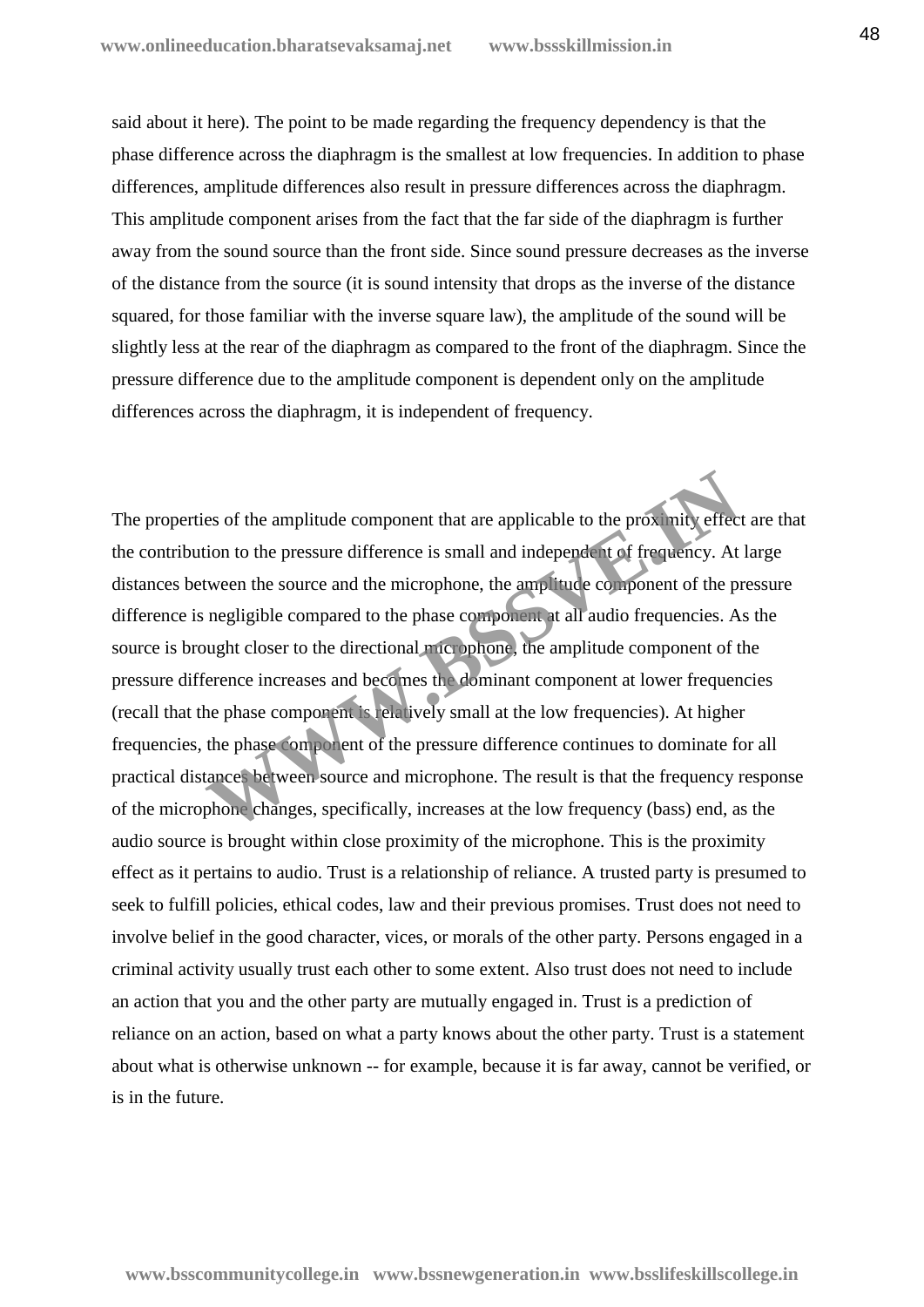#### **Key Points:**

## **1. Trust**

In the social sciences, the subtleties of trust are a subject of ongoing research. In sociology (and psychology) the degree to which one party trusts another is a measure of belief in the honesty, benevolence and competence of the other party. Based on the most recent research, a failure in trust may be forgiven more easily if it is interpreted as a failure of competence rather than a lack of benevolence or honesty. From this perspective, trust is a mental state, which cannot be measured directly. Confidence in the results of trusting may be measured through behavior, or alternatively, one can measure selfreported trust (with the entire caveat surrounding that method). Trust may be considered a moral choice, or at least a heuristic, allowing the human to deal with complexities that outgo rationalistic reasoning. In this case, machine-human trust is meaningless, because computers have no moral sense and rely on rational computations. Any trust in a device under this characterization is computer-mediated trust of the user of the machine in the designer and creator of the device; who has implemented the rational rules into the device. Francis Fukuyama and Tyler are academics who advocate this conception of trust as moral and not directly observable. may be measured through behavior, or alternatively, one can measure seitrust (with the entire caveat surrounding that method). Trust has be concice, or at least a heuristic, allowing the human to deal with complexitie iona

- A second perspective in social theory comes from the classic Foundations of Social Theory by James S. Coleman. Coleman offers a four-part definition:
- Placement of trust allows actions that otherwise are not possible (i.e. trust allows actions to be conducted based on incomplete information on the case in hand)
- The person in whom trust is placed (trustee) is trustworthy, then the trustor will be better off than if he or she had not trusted. Conversely, if the trustee is not trustworthy, then the trustor will be worse off than if he or she had not trusted (this is reminiscent of a classical prisoner's dilemma).
- Trust is an action that involves a voluntary transfer of resources (physical, financial, intellectual, or temporal) from the truster to the trustee with no real commitment from the trustee (again prisoner's dilemma).
- A time lag exists between the extension of trust and the result of the trusting behavior.The strength of Coleman's definition is that it allows for discussion of trust behavior. These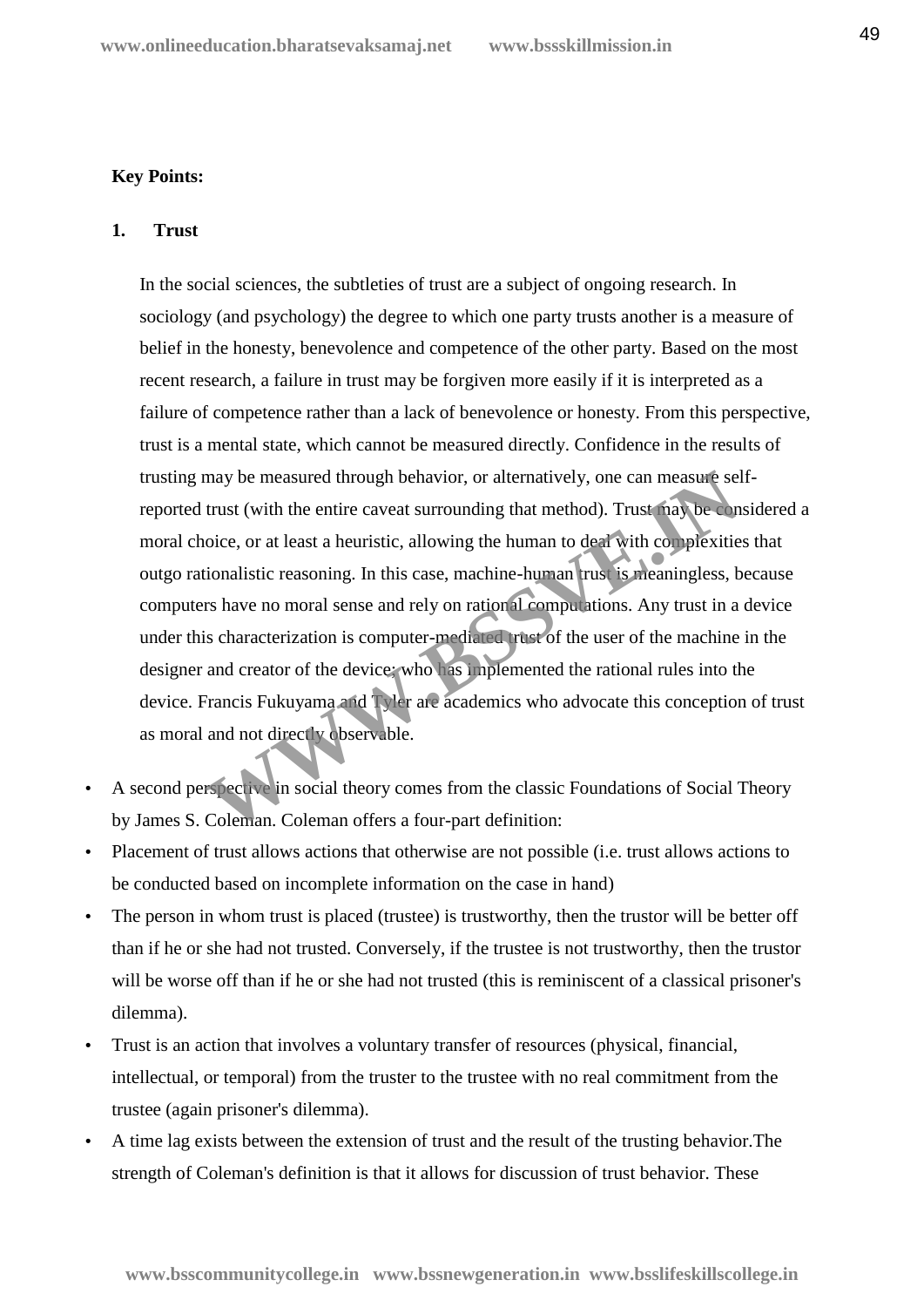discussions have been particularly useful in reasoning about human-computer trust, and trust behaviors.

A critical element in studies of trust behavior is power. One who is in a position of dependence cannot be said to trust another in a moral sense, but can be defined as trusting another in the strictest behavioral sense. Trusting another party when one is compelled to do so is sometimes called reliance, to indicate that the belief in benevolence and competence may be absent, while the behaviors are present. Others refer only to coercion. Coleman's definition does not account for the distinction between trust (worthiness) as a moral attribute and trustworthiness as mere reliability. It is Annette Baier who characterizes contexts of trust as structures of interaction in which moral obligations act upon the trustees. **WWW.BSSVE.IN**

The substantive conflict in the social sciences is whether trust is entirely internal and only confidence is observable, or whether trust behaviors (and self reported levels of trust) can meaningfully measure trust in the absence of coercion. Note however that many languages (e.g. Dutch or German) do not distinguish between the words trust and confidence, which is complicating this issue. The distinction between trust and confidence is an unsolved issue in current trust/confidence research. In general, trust is essential as Social institutions (governments), economies, and communities require trust to function. Therefore trust and altruism are areas of study for economists, although these concepts go beyond strict rational economics. Similarity refers to the psychological nearness or proximity of two mental representations. Research in cognitive psychology has taken a number of approaches to the concept of similarity. Each of them is related to a particular set of assumptions about knowledge representation.

Mental distance approaches assume that mental representations can be conceptualized as some kind of mental space. Concepts are represented as points within the space. Similarity between concepts is a function of the distance between the concepts in space.

**www.bsscommunitycollege.in www.bssnewgeneration.in www.bsslifeskillscollege.in**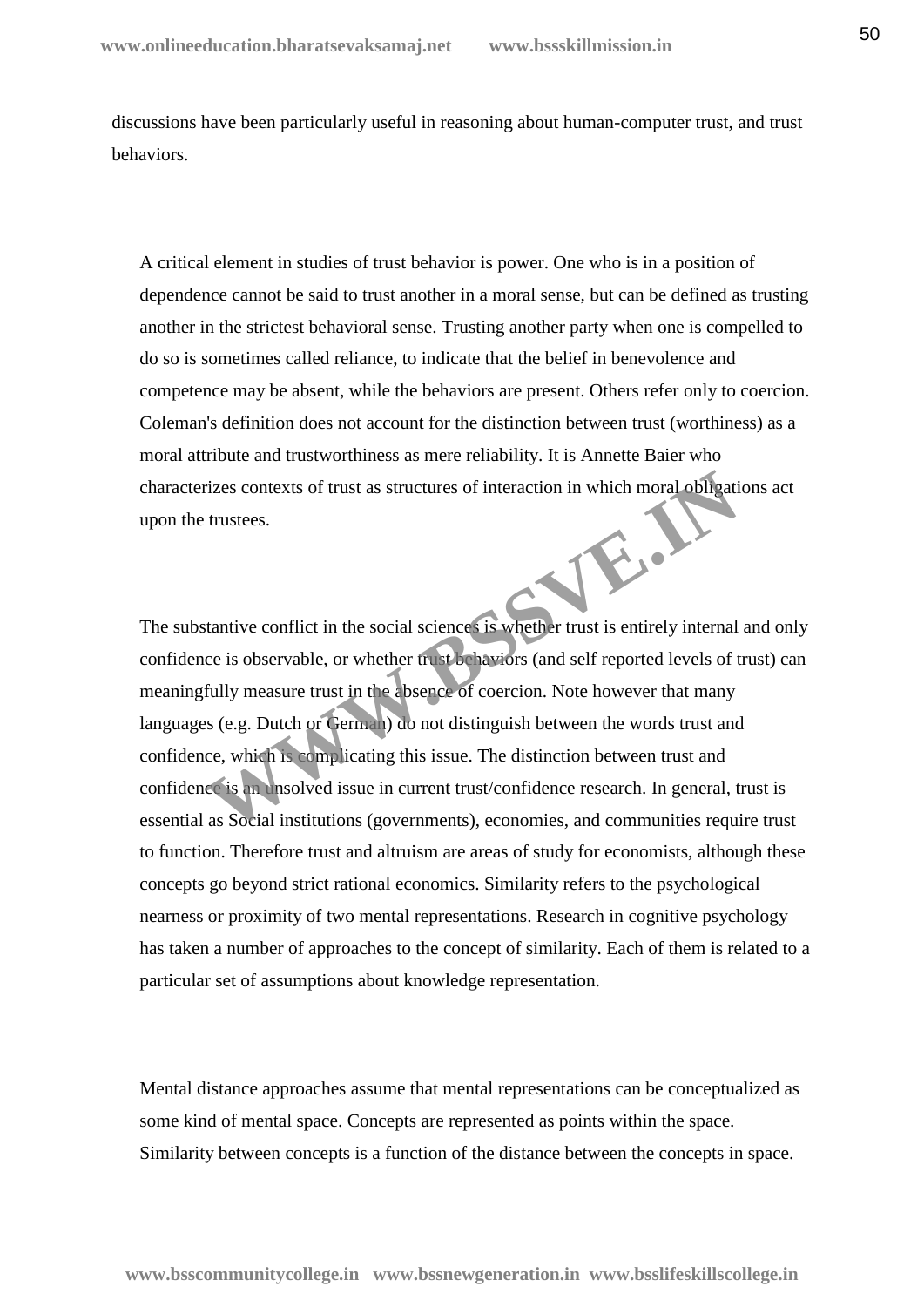Concepts represented by points that are near to each other are more psychologically similar than are points that are conceptually distant. A strength of this approach is there are many mathematical techniques for deriving spaces from data such as Multidimensional scaling and Latent semantic analysis.

#### **2. Featural approaches**

Featural approaches were developed to address limitations of the mental distance approaches. For example, spaces are symmetric. The distance between two points is the same regardless of which point you start from. However, psychological similarity is not symmetric. For example, we often prefer to state similarity in one direction. For example, it feels more natural to say that 101 is like 100 than to say that 100 is like 101. Furthermore, many metaphors are also directional. Saying "That surgeon is a butcher" means something quite different from saying "That butcher is a surgeon." Featural approaches assumed that people represent concepts by lists of features that describe properties of the items. A similarity comparison involves comparing the feature lists that represent the concepts. Features that are shared in the feature lists are commonalities of the pair and features that are contained in one feature set but not the other are differences of the pair. It is possible to account for people's intuitions or ratings of the similarities between concepts by assuming that judgments of similarity increase with the number of commonalities (weighted by the salience of those commonalities) and decreases with the number of differences (weighted by the salience of the differences). ic. For example, we often prefer to state similarity in one direction. For once natural to say that 101 is like 100 than to say that 100 is like 101.<br>nore, many metaphors are also directional. Saying "That surgeon is a but

#### **3. Structural approaches**

Structural approaches to similarity were developed to address limitations of the featural account. In particular, featural approaches assume that the commonalities and differences are independent of each other. However, commonalities and differences are not psychologically independent. In fact, determining the differences between a pair requires finding the commonalities. Consider the comparison between a car and a motorcycle. Both have wheels. That is a commonality. However, cars have four wheels, while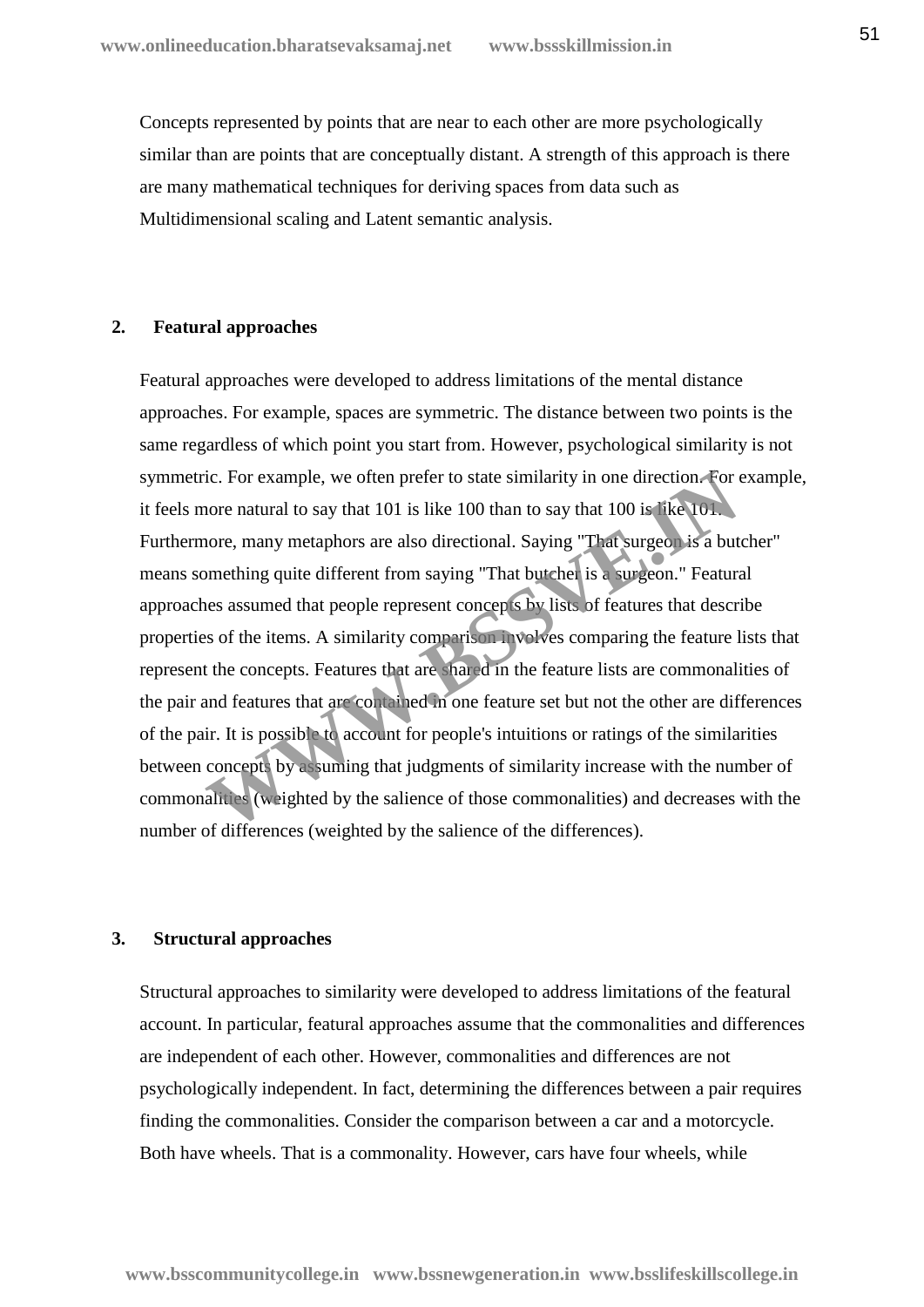motorcycles have two wheels. That is a difference. Because this difference required first finding a commonality between the pair, it is called an alignable difference. Alignable differences contrast with nonalignable differences which are aspects of one concept that have no correspondence in the other. For example, cars have seatbelts and motorcycles do not. Research suggests that alignable differences have a larger impact on people's judgments of similarity than do nonalignable differences. Thus, the relationship between the commonalities of a pair and the differences is important for understanding people's assessments of similarity. Structural approaches to similarity emerged from research on analogy.

#### **Topic : Interpersonal Communication**

### **Topic Objective:**

At the end of this topic student would be able to: WWW.BSSVE.F

- Introduce the term interpersonal communication.
- Define direct channel and indirect channe.
- Describe

## **Definition/Overview:**

**Interpersonal Communication:** Interpersonal communication is defined by communication scholars in numerous ways, though most definitions involve participants who are interdependent on one another, have a shared history. Communication channels are the medium chosen to convey the message from sender to receiver. Communication channels can be categorized into two main categories: Direct and Indirect channels of communication.

**Direct Channel:** Direct channels are those that are obvious and can be easily recognized by the receiver. They are also under direct control of the sender. In this category are the verbal and non-verbal channels of communication. Verbal communication channels are those that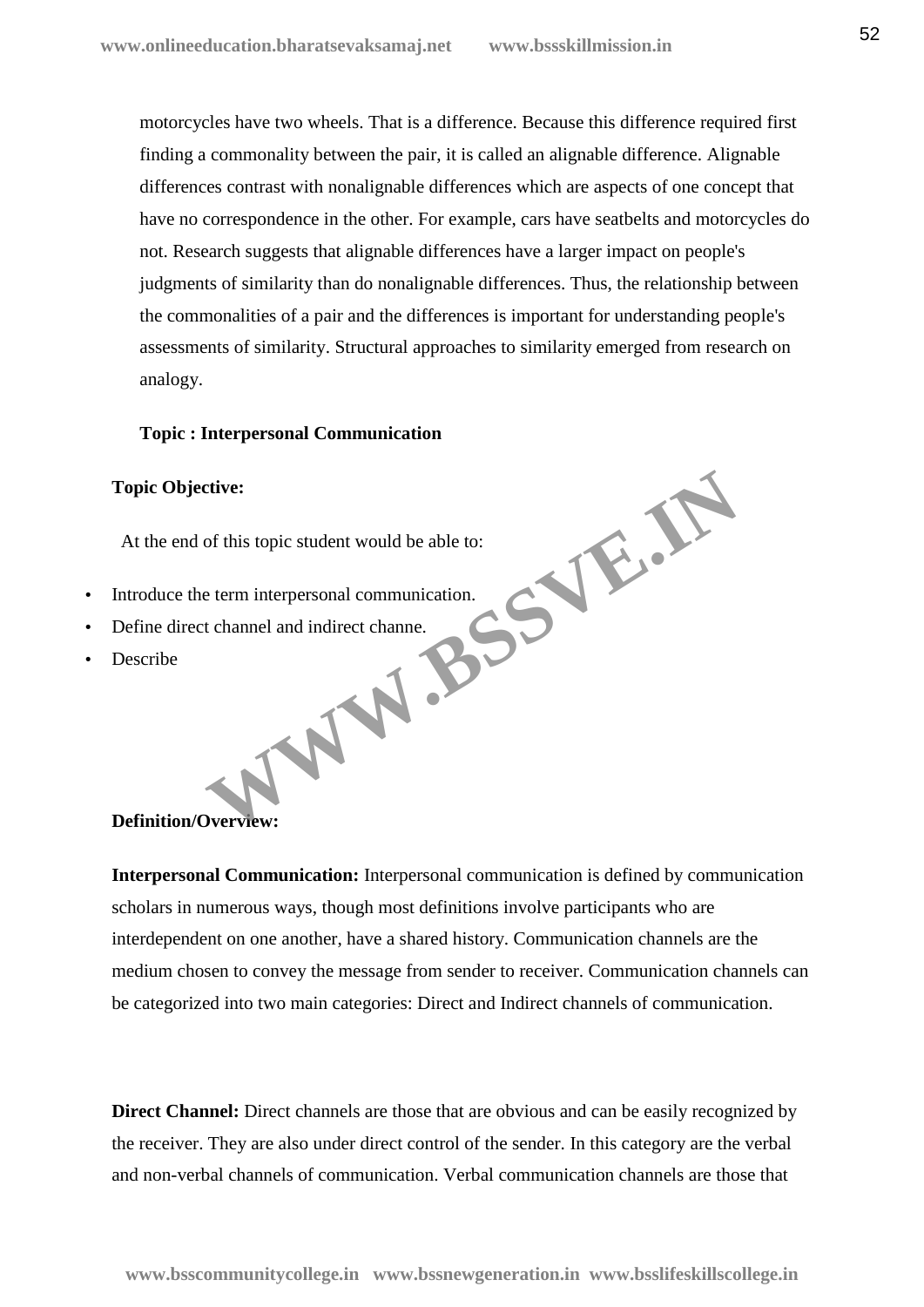use words in some manner, such as written communication or spoken communication. Non verbal communication channels are those that do not silly require words, such as certain overt facial expressions, controllable body movements (such as that made by a traffic police to control traffic at an intersection), color (red for danger, green means go etc), sound (sirens, alarms etc.).

**Indirect Channels:** Indirect channels are those channels that are usually recognized subliminally or subconsciously by the receiver, and not under direct control of the sender. This includes kinesics or body language that reflects the inner emotions and motivations rather than the actual delivered message. It also includes such vague terms as "gut feeling", "hunches" or "premonitions". Channels means mode of communicating the messages.

Participants: Participant is the communicators who are both senders and receivers. Speech refers to the processes associated with the production and perception of sounds used in spoken language. A number of academic disciplines study speech and speech sounds, including acoustics, psychology, speech pathology, linguistics, and computer science. In linguistics (articulatory phonetics), manner of articulation describes how the tongue, lips, and other speech organs are involved in making a sound make contact. Often the concept is only used for the production of consonants. For any place of articulation, there may be several manners, and therefore several homorganic consonants. The "premonitions". Channels means mode of communicating the messages<br>
S. Participant is the communicators who are both enders and receivers.<br>
S. Participant is the communicators who are both enders and receivers.<br>
process

#### **Key Points:**

## **1. Speech Perception**

Speech perception refers to the processes by which humans are able to interpret and understand the sounds used in language. The study of speech perception is closely linked to the fields of phonetics and phonology in linguistics and cognitive psychology and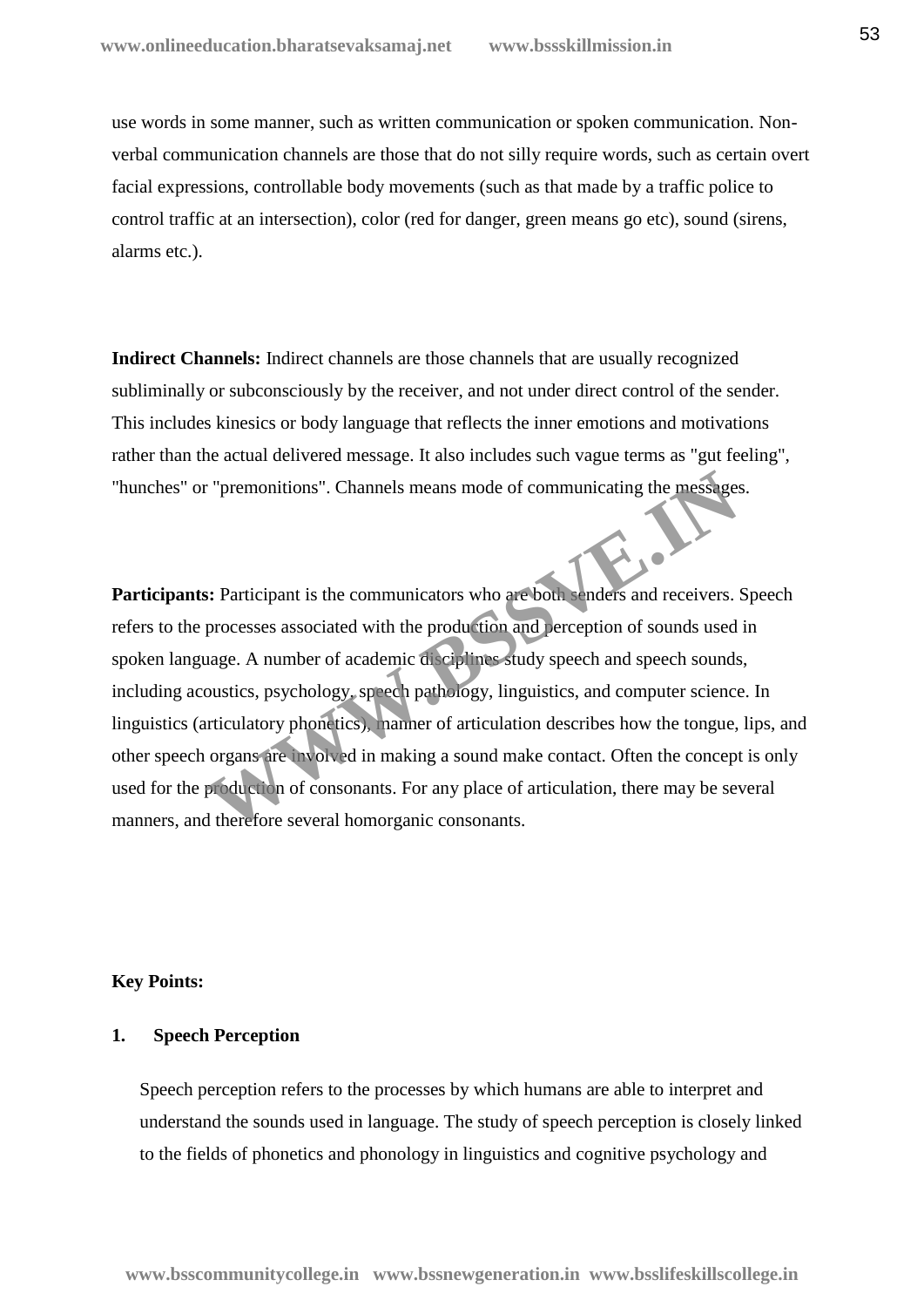perception in psychology. Research in speech perception seeks to understand how human listeners recognize speech sounds and use this information to understand spoken language. Speech research has applications in building computer systems that can recognize speech, as well as improving speech recognition for hearing.

There are several biological and psychological factors that can affect speech. Among these are:

- Diseases and disorders of the lungs or the vocal cords, including paralysis, respiratory infections, vocal fold nodules and cancers of the lungs and throat
- Diseases and disorders of the brain, including alogia, aphasias, dysarthria, dystonia and speech processing disorders, where impaired motor planning, nerve transmission, phonological processing or perception of the message (as opposed to the actual sound) leads to poor speech production. I disorders of the brain, including alogia, aphasias, dysarthria, dystemia a<br>
I processing disorders, where impaired motor planning, nerve transmission,<br>
I processing or perception of the message (as opposed to the actual
- Hearing problems, such as otitis media effusion can lead to phonological problems.
- Articulatory problems, such as stuttering, lisping, cleft palate, ataxia, or nerve damage leading to problems in articulation. Tourette syndrome and tics can also affect speech.
- In addition to aphasias, anomia and certain types of dyslexia can impede the quality of auditory perception, and therefore, expression. Hearing impairments and deafness can be considered to fall into this category.
- Unconscious (or intuitive) communication is the transfer of information unconsciously between humans.

It is sometimes intrapersonal, like dreaming or cognition under the effects of hypnosis, and is not necessarily nonverbal communication. Research has shown that our conscious attention can attend to 5-9 items simultaneously. All other information is processed by the unconscious mind. For example, the unconscious mind sometimes picks up on and relates nonverbal cues about an individual based on how he or she has arranged his or her settings such as his or her home or place of work. Usually our unconscious communication and unconscious behaviour are influenced or dictated by our culture. Communication between people of different cultures and subcultures can sometimes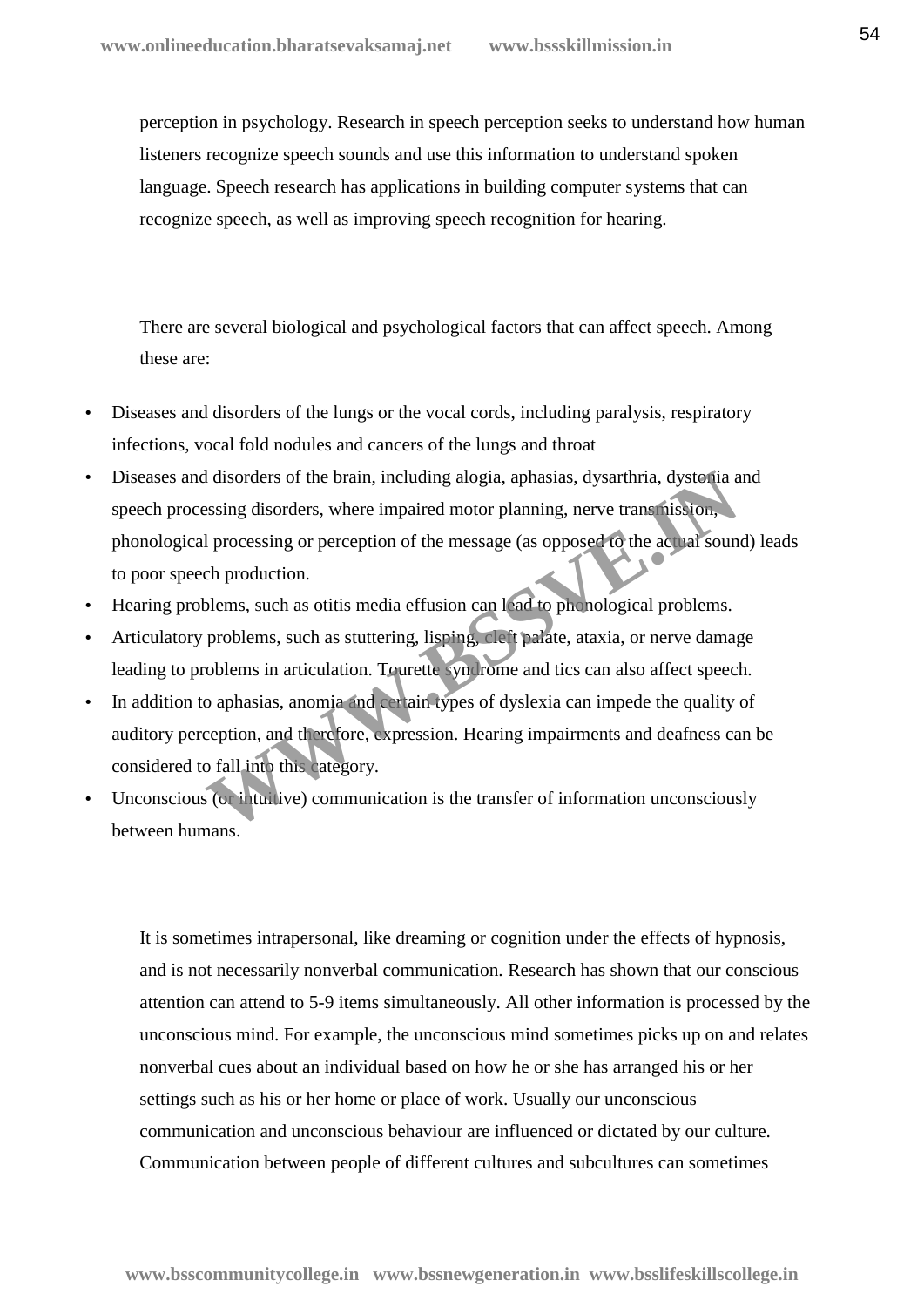cause unexpected suffering and conflicts. So, understanding of unconscious communication can avoid such conflicts. Also, unconscious communication can cause changes in mood or emotion.

In Section 4 of this course you will cover these topics:

- Intercultural Communication
- **Interviewing**
- Small-Group Communication

## **Topic : Intercultural Communication**

## **Topic Objective:**

At the end of this topic student would be able to:

- Introduce the meaning of cross cultural communication.
- Define the importance of inter cultural communication
- Differentiate between cross and inter cultural communication. Exercise and would be able to:<br>
of cross cultural communication

# **Definition/Overview:**

**Inter Cultural Communication:** Inter-cultural communication (also frequently referred to as intercultural communication) is a field of study that looks at how people from differing cultural backgrounds endeavour to communicate. The application of cross-cultural communication studies began post World War II. Its use was originally found within businesses and the government both seeking to expand globally. Businesses began to offer language training to their employees. Businesses found that their employees were ill equipped for overseas work in the globalizing market. Programs developed to train employees to understand how to act when abroad. Current cross-cultural training in businesses does not only focus on language training but also includes focus on culture training.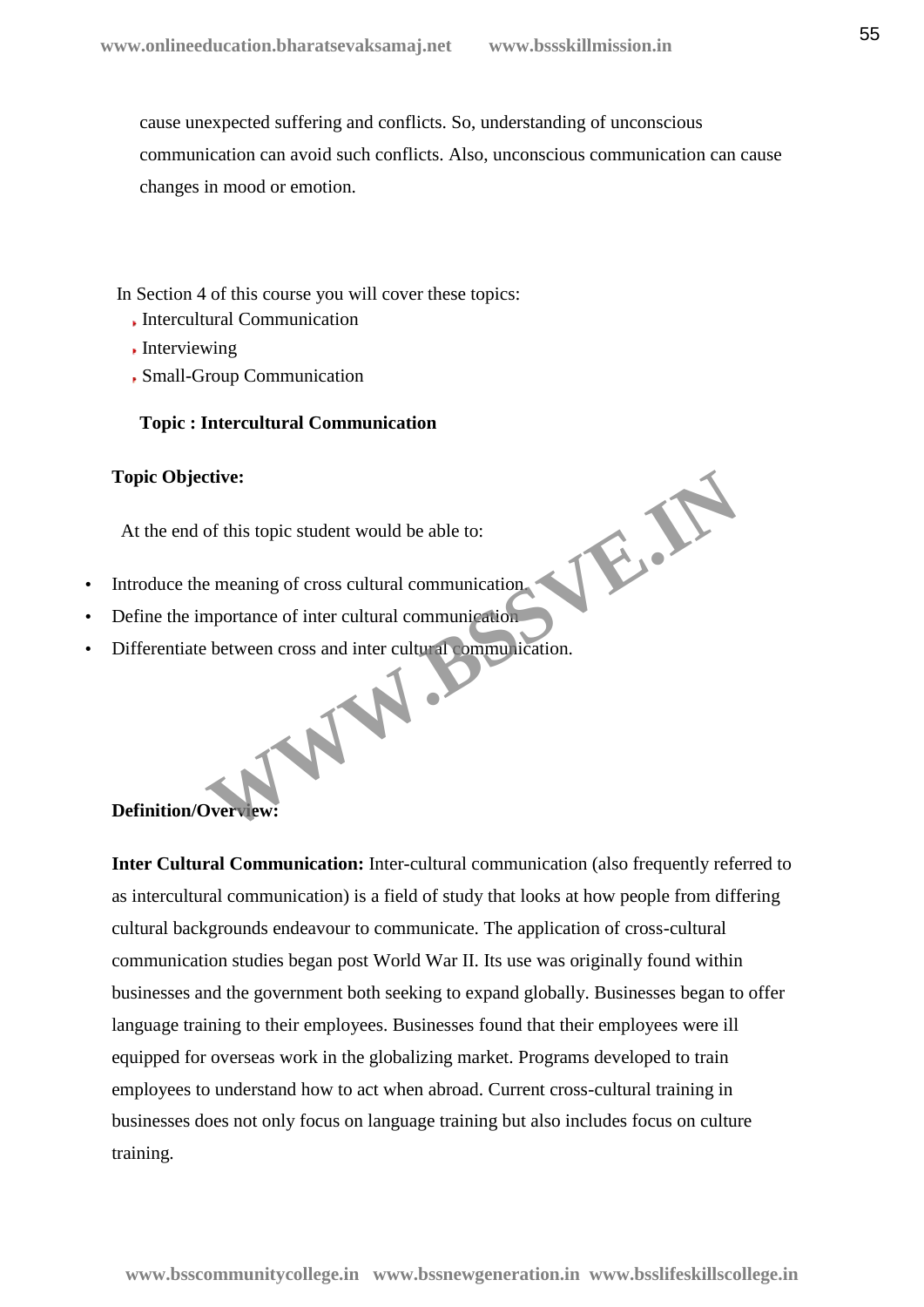#### **Key Points:**

## **1. Cross Cultural Communication**

Inter-cultural communication tries to bring together such relatively unrelated areas as cultural anthropology and established areas of communication. Its core is to establish and understand how people from different cultures communicate with each other. Its charge is to also produce some guidelines with which people from different cultures can better communicate with each other. Cross-cultural communication, as in many scholarly fields, is a combination of many other fields. These fields include anthropology, cultural studies, psychology and communication. The field has also moved both toward the treatment of interethnic relations, and toward the study of communication strategies used by co cultural populations, i.e., communication strategies used to deal with majority or mainstream populations. While the study of cross-cultural communication is a long established field in the US, it is fast becoming a global research area. As a result, cultural differences in the study of cross-cultural communication can already be found. For example, cross-cultural communication is generally considered to fall within the larger field of communication studies in the US, but it is emerging as a sub-field of applied linguistics in the UK. As the application of cross-cultural communication theory to foreign language education is increasingly appreciated around the world, cross-cultural communication classes can be found within foreign language departments of some universities, while other schools are placing cross-cultural communication programs in their departments of education. bination of many other fields. These fields include anthropology and communication. The field has also moved both toward the treatm<br>ic relations, and toward the study of communication strategies used by c<br>populations, i.e.

### **2. Intercultural Communication**

Intercultural communication principles guide the process of exchanging meaningful and unambiguous information across cultural boundaries, in a way that preserves mutual respect and minimises antagonism. For these purposes, culture is a shared system of symbols, beliefs, attitudes, values, expectations, and norms of behaviour. It refers to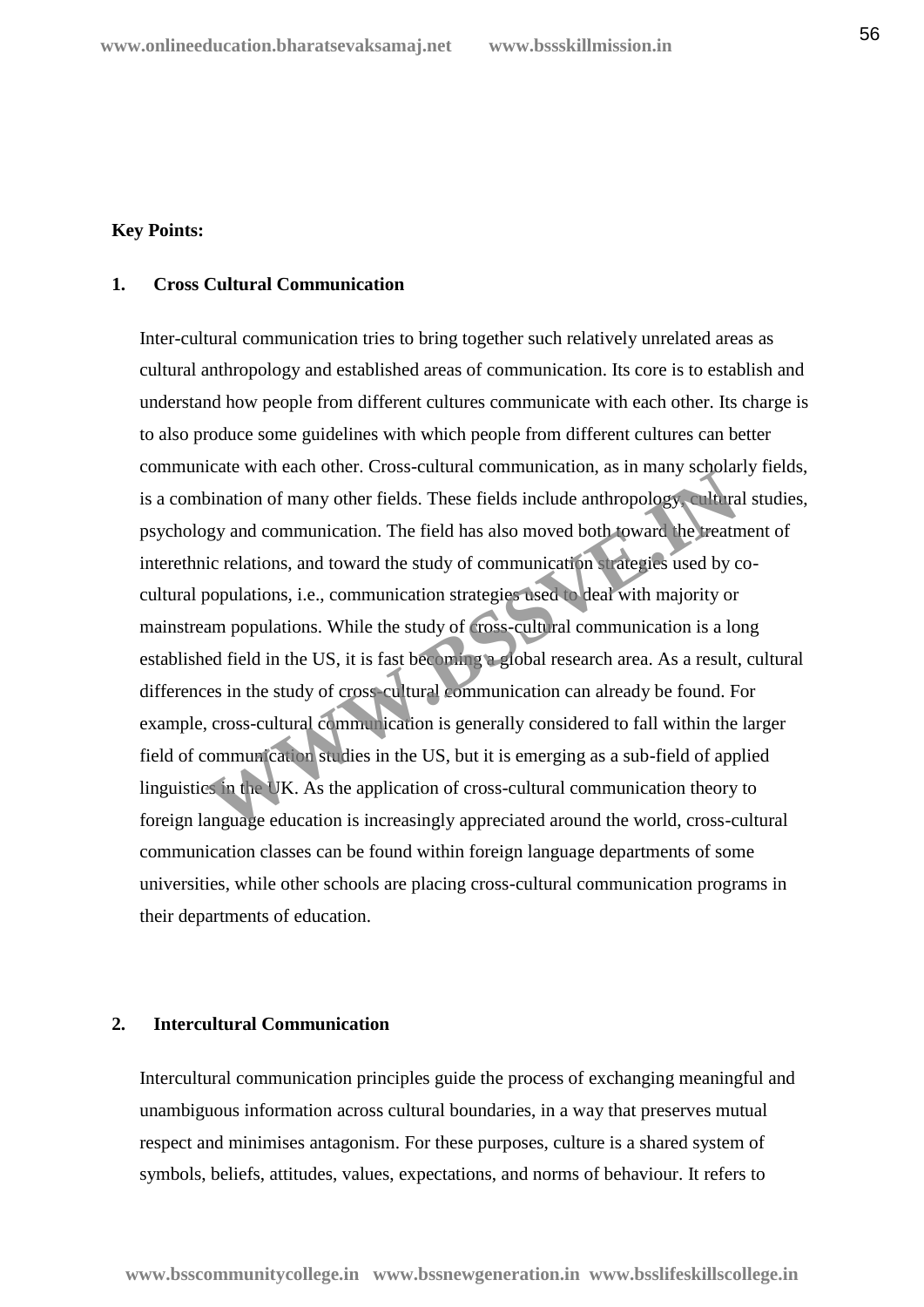coherent groups of people whether resident wholly or partly within state territories, or existing without residence in any particular territory. Hence, these principles may have equal relevance when a tourist seeks help, where two well-established independent corporations attempt to merge their operations, and where politicians attempt to negotiate world peace. Two factors have raised the importance of this topic:

- Improvements in communication and transportation technology have made it possible for previously stable cultures to meet in unstructured situations, e.g. the internet opens lines of communication without mediation, while budget airlines transplant ordinary citizens into unfamiliar milieux. Experience proves that merely crossing cultural boundaries can be considered theatening, while positive attempts to interact may provoke defensive responses. Misunderstanding may be compounded by either an exaggerated sensitivity to possible slights, or an exaggerated and over-protective fear of giving offence;
- Some groups believe that the phenomenon of globalisation has reduced cultural diversity and so reduced the opportunity for misunderstandings, but characterising people as a homogeneous market is simplistic. One product or brand only appeals to the material aspirations of one self-selecting group of buyers, and its sales performance will not affect the vast multiplicity of factors that may separate the cultures. Example that the phenomenon of globalisation has reduced cultural diverse possible exaggerated and over-protective fear of giving offence;<br>
Solelieve that the phenomenon of globalisation has reduced cultural diverse the op

## **3. Theories of Cross Cultural Communication**

The main theories for cross-cultural communication are based on the work done looking at value differences among cultures, especially the works of Edward T. Hall, Geert Hofstede, and Fons Trompenaars. Clifford Geertz was also a contributor to this field. These theories have been applied to a variety of different communication theories and settings, including general business and management (Fons Trompenaars and Charles Hampden-Turner) and marketing. There have also been several successful educational projects which concentrate on the practical applications of these theories in cross-cultural situations. These theories have also been criticised mainly by management scholars (e.g. Holden, Nigel) for being based on the culture concept derived from 19th century cultural anthropology and emphasising on culture-as-difference and culture-as-essence. Another criticism has been the uncritical way Hofstedes dimensions are served up in textbooks as facts. There is a move to focus on 'cross-cultural interdependence' instead of the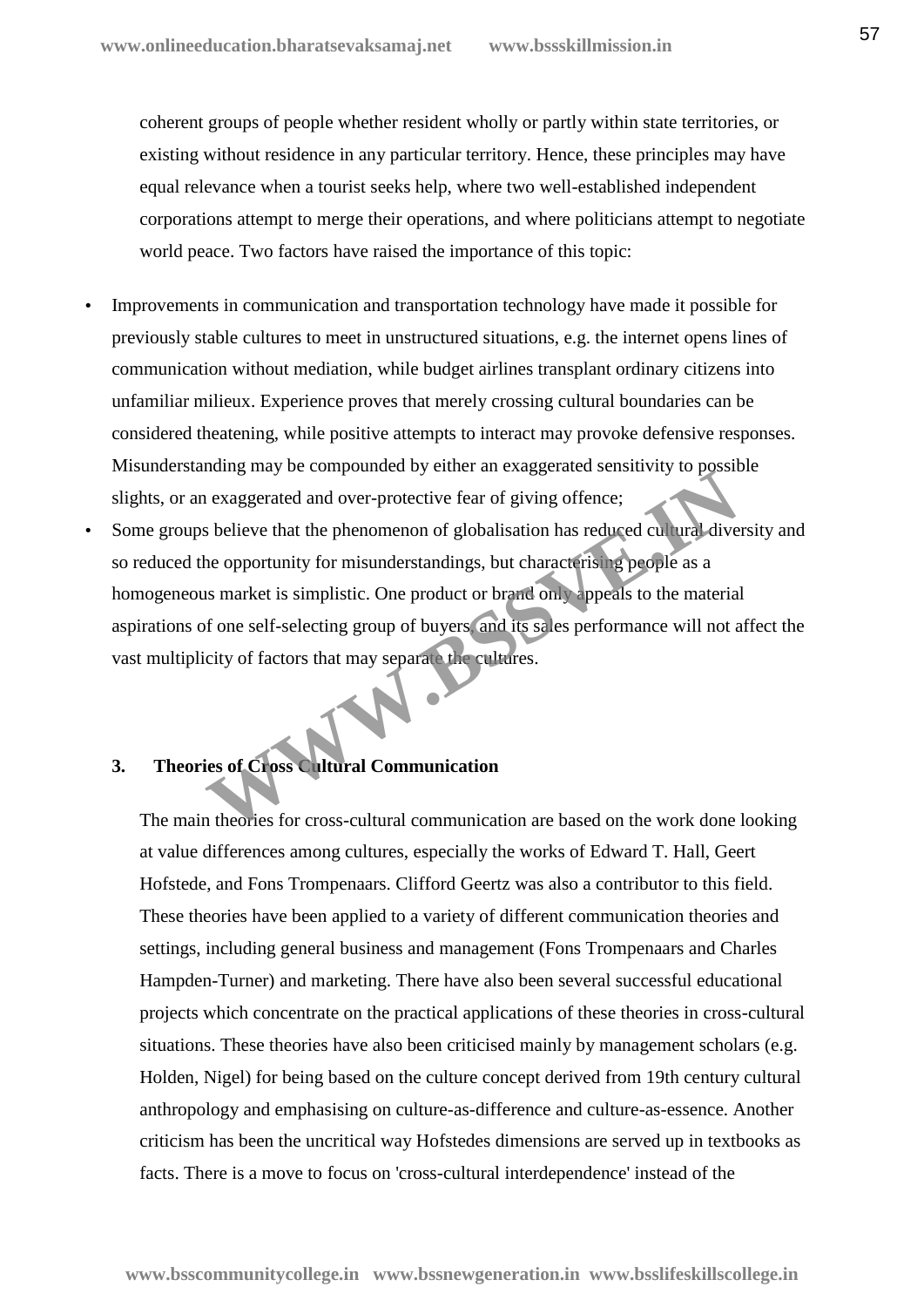tradititional views of comparative differences and similarities between cultures. Cross cultural management is increasingly seen as a form of knowledge management. The Semiotics of Communication analyses the verbal and non-verbal codes used to transfer information between people. Should these people have different cultural backgrounds, they may interpret verbal and non-verbal signals differently. Empirical methods for researching such differences propose that culture is learned by listening to, and observing the behaviour of, other members within the group.

Direct and indirect interactions ensure that culture is passed from person to person and from generation to generation. The research methods are predominantly objective and quantitative, observing behaviour without considering the reasons behind it, and cataloguing the types of behavior identified as common within each culture. Data collection by observation is the primary method because intervention by the observer to ask for an explanation of the behaviour may produce unreliable subjective data and skew future behaviour when individuals are aware that they are being observed. But if researchers hypothesise that culture is coherent within the group because they share basic values (the assumption is that people think before they do), they must try to identify these basic values by inference or induction. A soft systems approach would explore multi causal explanations of behaviour. Complexity would be assumed given age, gender, ethnicity, religion, class, personality, reaction to authority, the setting, the other party's behavior, and the presence or absence of an audience. This approach allows for more nuanced explanations but it may produce detailed explanations that are more difficult to use as a predictive tool. People from different cultures encode and decode messages differently, increasing the chances of misunderstanding, so the safety-first consequence of recognizing cultural differences should be to assume that everyones thoughts and actions are not just like ours. Such assumptions stem from potentially devastating ignorance and can lead to much frustration for members of both cultures. Entering a culture with this type of ethnocentrism, the assumption your own culture is correct, is another byproduct of ignorance and cultural misunderstanding. Main types of misunderstanding are: ive, observing behaviour without considering the reasons behind it, and<br>ing the types of behavior identified as common within each culture. Data<br>n by observation is the primary method because intervention by the observatio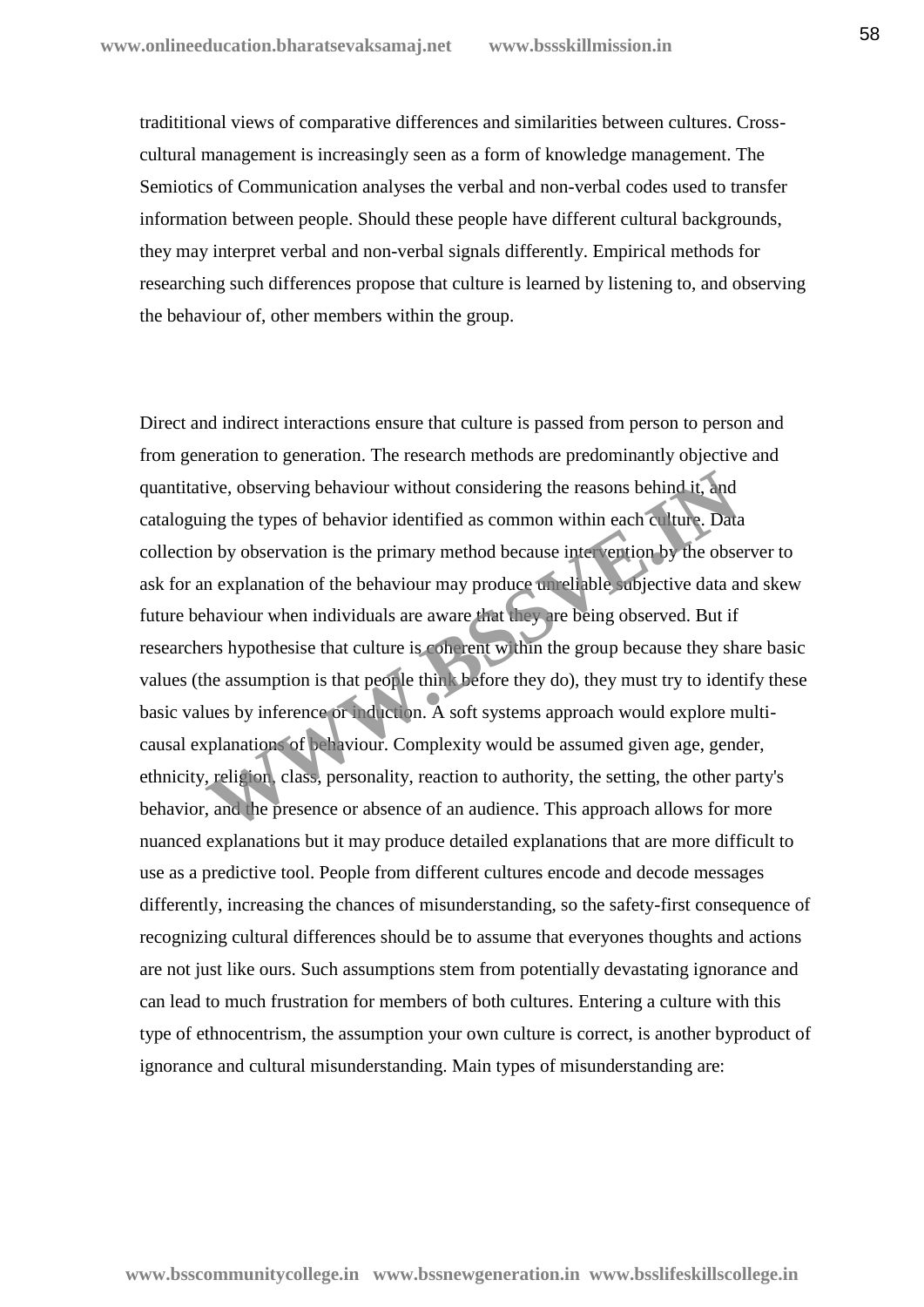### **4. Language**

Even when two people think they can speak each other's language, the chance of error is high. Usages and contextual inferences may be completely different between cultures. So even though one speaker may have learned the vocabulary of the other's language, selecting the most appropriate words, with the correct intonation, spoken with appropriate eye contact while standing a proper distance from the other are all critical even before one considers the propriety of the topic to be discussed.

### **5. Rights, values, and needs**

Some cultural characteristics will be easy to identify, e.g. whether people are conscious of status or make displays of material wealth. But many rights are assumed, values are implied, and needs are unspoken, (e.g. for safety, security, love, a sense of belonging to a group, self-esteem, and the ability to attain one's goals). For example, issues of personal security, dignity, and control will be very different as between an abled and a disabled person. Similarly, there may be problems of respect when a person from a rigidly class based culture meets a meritocrat, or where there is racism, sexism or religious intolerance in play. In such situations, identity is fundamental when disputing the proper role or "place" of the other, about who is in control of their lives, and how they present themselves to the outside world. But the reality is more deeply rooted in power relationships: about who is on top of the social, economic, and/or political hierarchy. Family members or long term rivals may be obsessed with their mutual competition. The relationships between racial or ethnic groups may be affected by economic jealousy. Nations may assert that their political systems are superior. Such conflicts are difficult to resolve because no-one wants to be the loser, and few are willing to share the winnings. Stereotyping can aggravate these problems and prevent people from realising that there is another way to interpret a situation, or that other groups may define their rights in a different way. Hence, what may appear just or fair to one group can often seem unjust to an opposing group. Itural characteristics will be easy to identify, e.g. whether people are com<br>make displays of material wealth. But many rights are assumed values<br>and needs are unspoken, (e.g. for safety, security, love a sense of belong<br>e

**www.bsscommunitycollege.in www.bssnewgeneration.in www.bsslifeskillscollege.in**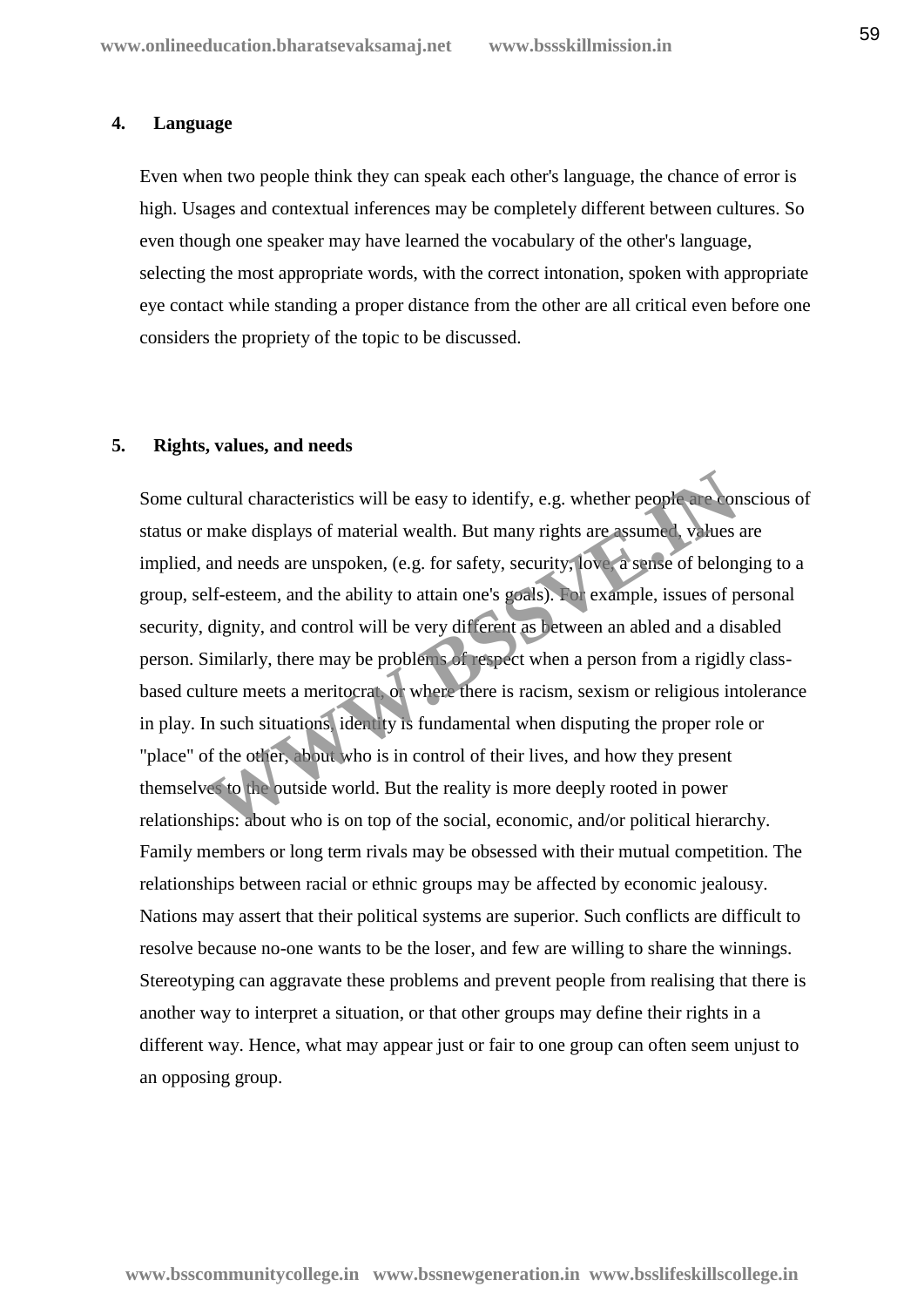## **6. Assumptions**

People may misinterpret each other's motives. For example, one group may assume that they are simply exchanging information about what they believe, but the other believes that they are negotiating a change in behavior. This is most likely to arise when the parties are not completely honest with each other from the outset. Individuals may wish to protect their privacy, corporations may be concerned about industrial espionage, and politicians may be bound by requirements of secrecy in the national interest. Nevertheless, clarifying the purpose of the interaction is essential to eliminating confusion, particularly if vested interests are involved.

### **7. The situation**

If time is not a factor and those interacting approach their meetings with good will and patience, effective communication is more likely. But, if the parties are under pressure (whether generated by external circumstances or internal needs), emotions may colour the exchange. Prejudice is a short-cut decision-making tool. In a crisis, fear and anger may trigger more aggressive tactics, particularly if the meeting is being staged under the gaze of the news media. tuation<br>
Solved a factor and those interacting approach their meetings with good with<br>
the parties are under pre-<br>
Separated by external circumstances or internal needs), emotions may c<br>
Separated by external circumstances

## **8. Improving Intercultural Communication**

It is essential that people research the cultures and communication conventions of those whom they propose to meet. This will minimise the risk of making the elementary mistakes. It is also prudent to set a clear agenda so that everyone understands the nature and purpose of the interaction. When language skills are unequal, clarifying ones meaning in five ways will improve communication:

- avoid using slang and idioms, choosing words that will convey only the most specific denotative meaning;
- listen carefully and, if in doubt, ask for confirmation of understanding (particularly important if local accents and pronunciation are a problem);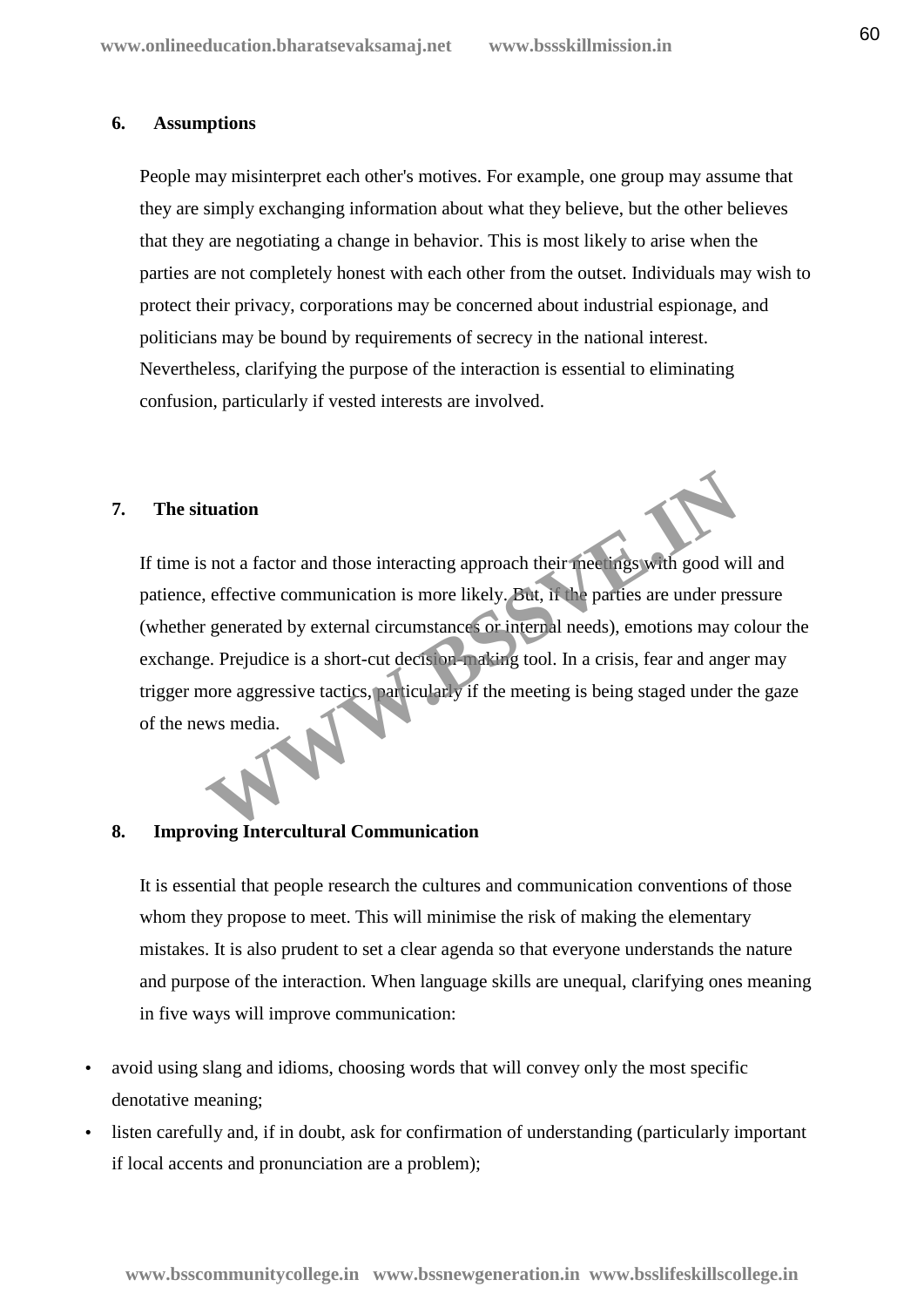- recognize that accenting and intonation can cause meaning to vary significantly; and
- Respect the local communication formalities and styles, and watch for any changes in body language.
- Investigate their culture's perception of your culture by reading literature about your culture through their eyes before entering into communication with them. This will allow you to prepare yourself for projected views of your culture you will be bearing as a visitor in their culture.
- If it is not possible to learn the other's language, it is expedient to show some respect by learning a few words. In all important exchanges, a translator can convey the message.
- When writing, the choice of words represent the relationship between the reader and the writer so more thought and care should be invested in the text since it may well be thoroughly analysed by the recipient.

## **Topic : Interviewing**

## **Topic Objective:**

At the end of this topic student would be able to:

- Introduce the term informal interview.
- Define job interview.
- Describe the process of job interview in relation to its different forms. the recipient.<br> **WE are the control of the student would be able to:**<br>
The term informal interview.<br> **Example 20:**<br> **WE are the control of the student would be able to:**<br> **Process of job interview in relation to its differ**

## **Definition/Overview:**

**Informal Interview:** An Informational Interview is a meeting in which a job seeker asks for advice rather than employment. The job seeker uses the interview to gather information on the field, find employment leads and expand their professional network. This differs from a job interview because the job seeker asks the questions. There may or may not be employment opportunities available. The term was coined by Richard Nelson Bolles, author of the best-selling career handbook, What Color Is Your Parachute? Informational interviews are initiated by the job seeker. There are many avenues the job seeker may pursue to obtain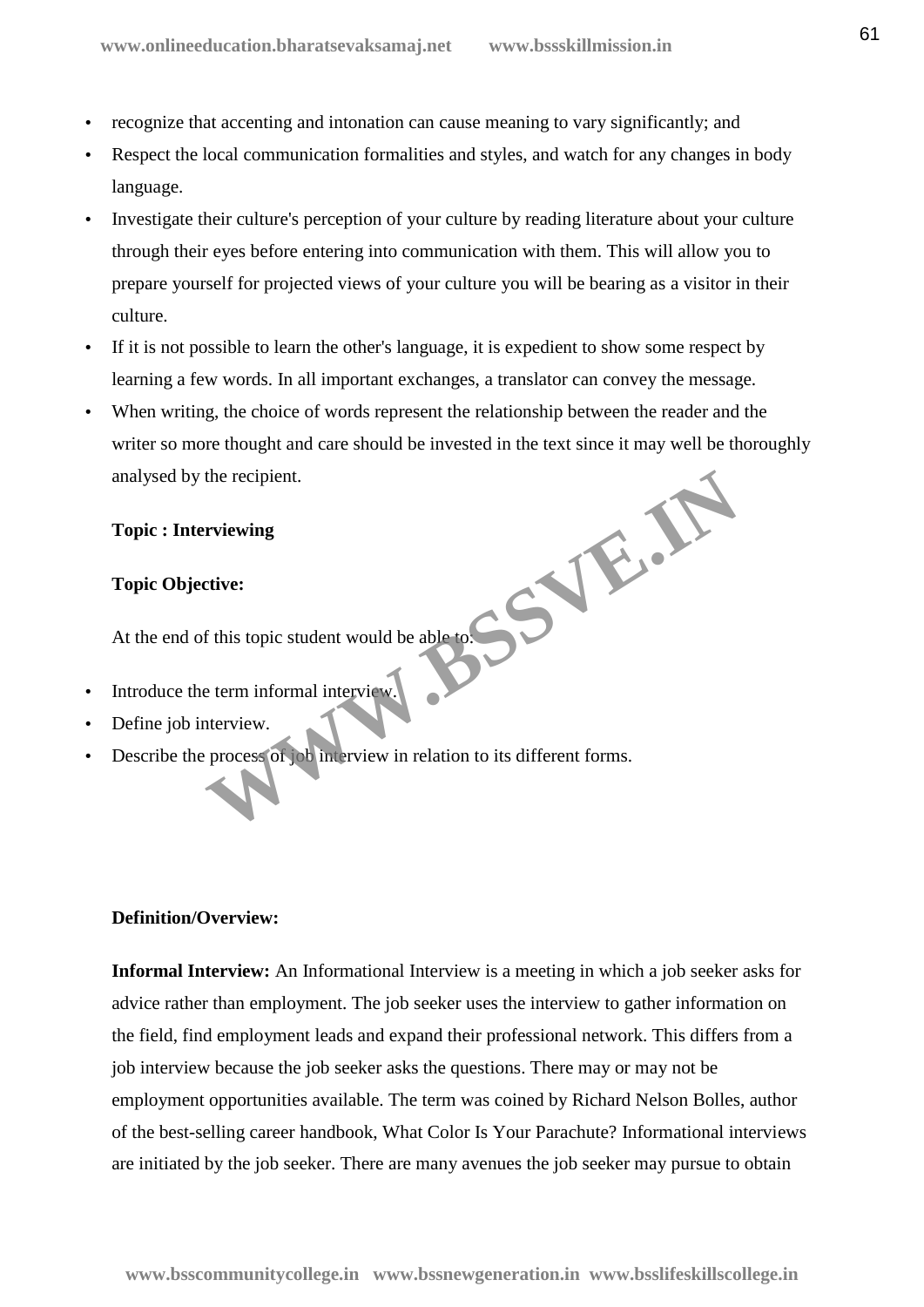the informational interview. Career and social networking, newspaper want ads, job boards, placement services, company websites, human resource contacts, job search engines, and professional recruiters.While the job seeker initiates the interview, he must follow the basic guidelines for interview etiquette. He must arrive promptly, dress appropriately, prepare informational questions, and make a good first impression. A job interview is a process in which a potential employee is evaluated by an employer for prospective employment in their company, organization, or firm, it was established in the late 16th century.

## **Key Points:**

#### **1. Job Interview**

A job interview typically precedes the hiring decision, and is used to evaluate the candidate. Interviews are usually preceded by the evaluation of supplied rsums, selecting a small number of candidates who seem to be the most desirable (shortlisting). A company seeking to fill a single position will typically interview a handful of candidates perhaps as many as ten if the level of application has been high. While job interviews are considered to be one of the most useful tools for evaluating potential employees, they also demand significant resources from the employer and have been demonstrated to be notoriously unreliable in identifying the optimal person for the job. Multiple rounds of job interviews may be used where there are many candidates or the job is particularly challenging or desirable; earlier rounds may involve fewer staff from the employers and will typically be much shorter and less in-depth. **Example 18 Example 19 Example 19 Example 19 Example 19 Experiment SI Experiment SI Experiment SI Experiment SI Experiment SI except to be the most desirable (shortlisting). A veeking to fill a single position will typical** 

A common initial interview form is the phone interview, a job interview conducted over the telephone. This is especially common when the candidates do not live near the employer and has the advantage of keeping costs low for both sides. Once all candidates have had job interviews, the employer typically selects the most desirable candidate and begins the negotiation of a job offer. It is very important to be well prepared for an interview. According to the University of Delaware's career center, a common reason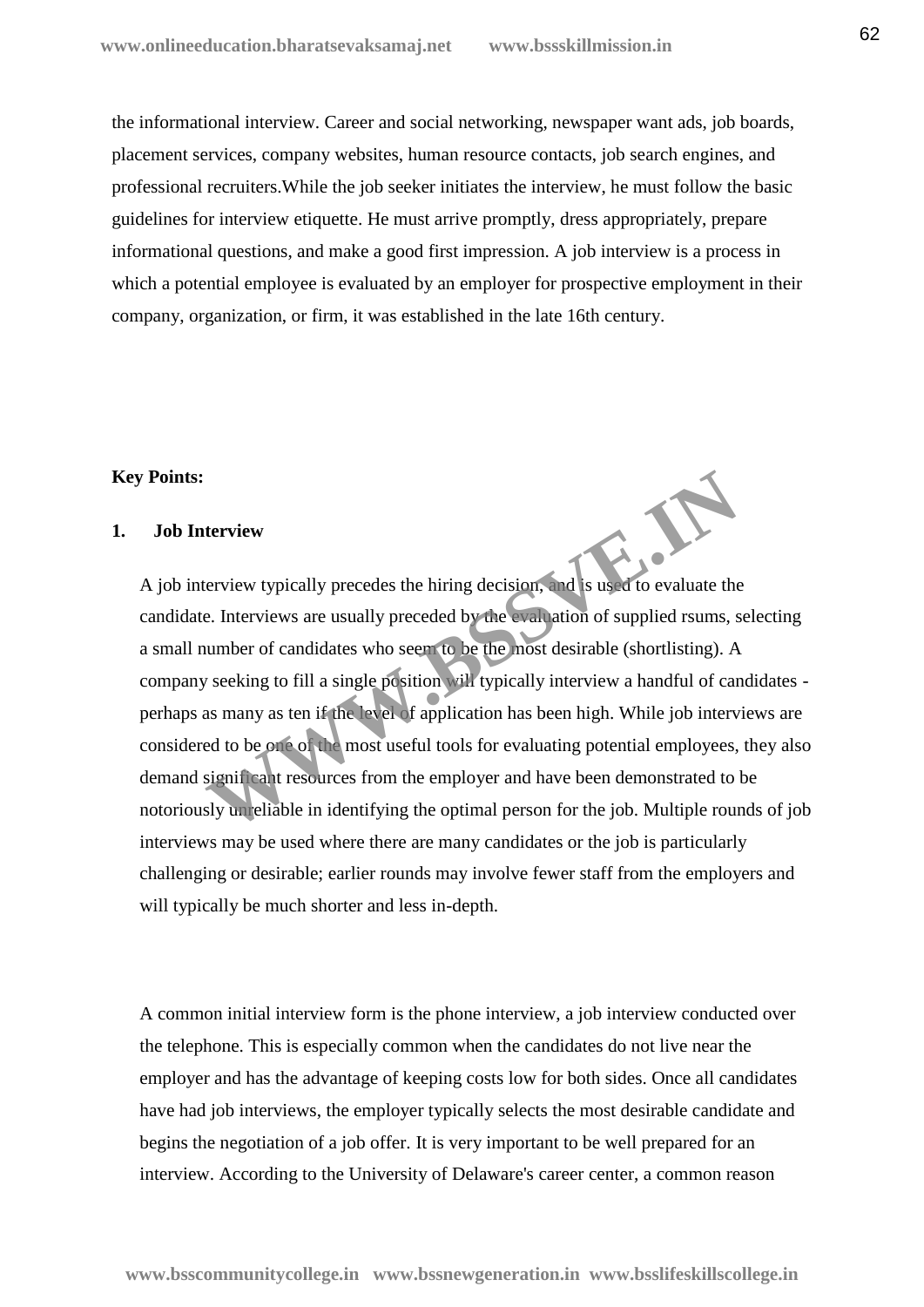employers gave for not hiring an applicant, is the inability of the applicant to fully explain the contents of his or her rsum. Therefore it is paramount to be able to discuss in detail every item listed on one's resume, and if possible to give examples when appropriate. It is also wise to research the company before the interview. To avoid being nervous, practice answering difficult questions. A good source of interview questions can be found by searching the Internet.

## **2. How to Get That Next Interview**

It is often easier to get a job interview than it is to do well during the interview to actually get the job. Preparing and organizing both yourself and the materials you need helps. The more you have it together on the outside, the calmer and collected you will feel on the inside. This confidence that you have everything taken care of should show through during the interview process and may ultimately land you the job. First, think about your past. Not only are you going to have to list your educational background, previous employment experiences, and extra-curricular on your application, but you are probably going to be asked about those verbally in the interview. You do not want to have to use crib notes in order to remember dates and names, so memorize this information so that you can answer questions more easily during the job interview. When filling out an application, many people give one word answers when it comes to their previous employment duties. This can lead the interviewer to think that you did not take your previous jobs seriously, or did not feel that they were important enough to write about. Give detailed information about your job duties. Remember to write in complete sentences - no one word answers. If the interviewer gives you information about the job you are applying for, you need to show them that you actually want to do the job. If you give the interviewer the impression that you could not care less whether you get the job then you will probably not get it. If you are already aware of the duties that you would be performing if you were hired, make a mental note of instances when you have done or mastered those tasks in the past. If you can show the interviewer that you not only know what you need to do the job, but that you have already done it successfully in the past, you will have much better chances of getting the job. Confidence and ability is not only shown through the spoken word, it is demonstrated through how you look and your body language as well. If you do not look the part, you are not as likely to be taken seriously. bb. Preparing and organizing both yourself and the materials you need he<br>a have it together on the outside, the calmer and collected you will reel of<br>his confidence that you have everything taken care of should show throu<br>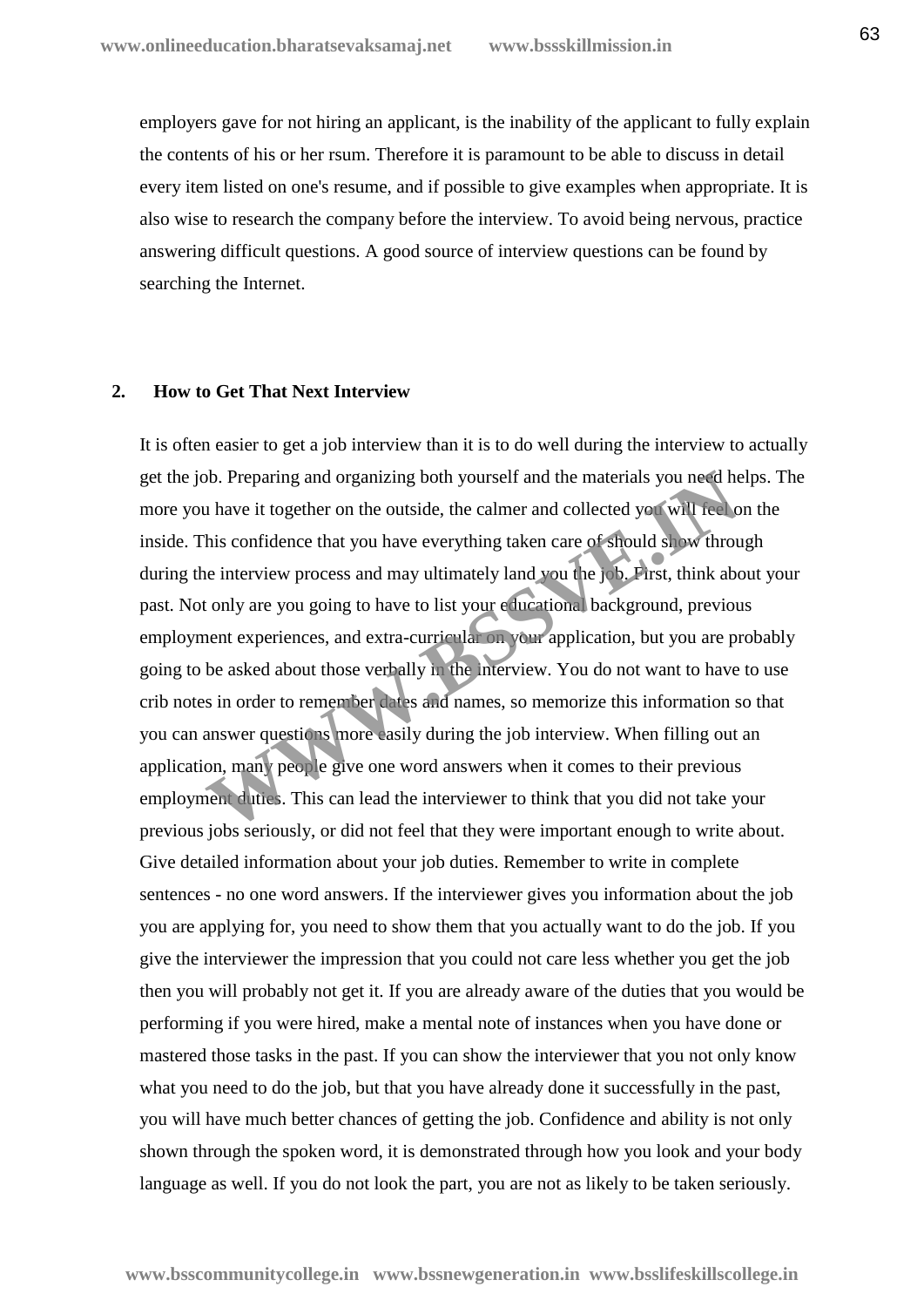#### **3. Job Interview Process**

A typical job interview has a single candidate meeting with between one and three persons representing the employer; the potential supervisor of the employee is usually involved in the interview process. A larger interview panel will often have a specialized human resources worker. The meeting can be as short as 15 minutes; job interviews usually last less than two hours. The bulk of the job interview will be the interviewers asking the candidate questions about their history, personality, work style and other relevant factors to the job. The candidate will usually be given a chance to ask any questions at the end of the interview. Questions are strongly encouraged, not only do they allow the interviewee to acquire more information but they also demonstrate the candidate's strong interest in the position and company. A candidate should follow up the interview with a thank you letter expressing their appreciation for the opportunity of meeting with the company representative. The thank you letter ensures that the candidate will stay fresh in the interviewer's mind. The primary purpose of the job interview is to assess the candidate's suitability for the job, although the candidate will also be assessing the corporate culture and demands of the job on offer. Lower paid and lower skilled positions tend to have much simpler job interviews than more prestigious positions; a lawyer's job interview will be much more demanding than that of a retail cashier. Most job interviews are formal; the larger the firm, the more formal and structured the interview will tend to be. Candidates generally dress slightly better than they would for work, with a suit being appropriate for a white-collar job interview, but jeans being appropriate for an interview as a plumber. Additionally, some professions have specific types of job interviews; for performing artists, this is an audition where the emphasis is placed on the performance ability of the candidate. In many companies Assessment Days are increasingly being used, particularly for graduate positions, which may include analysis tasks, group activities, presentation exercises and Psychometric testing. Example interviewee to acquire more information but they also demonstrate the<br>
e's strong interest in the position and company. A candidate should follow<br>
with a thank you letter expressing their appreciation for the oppor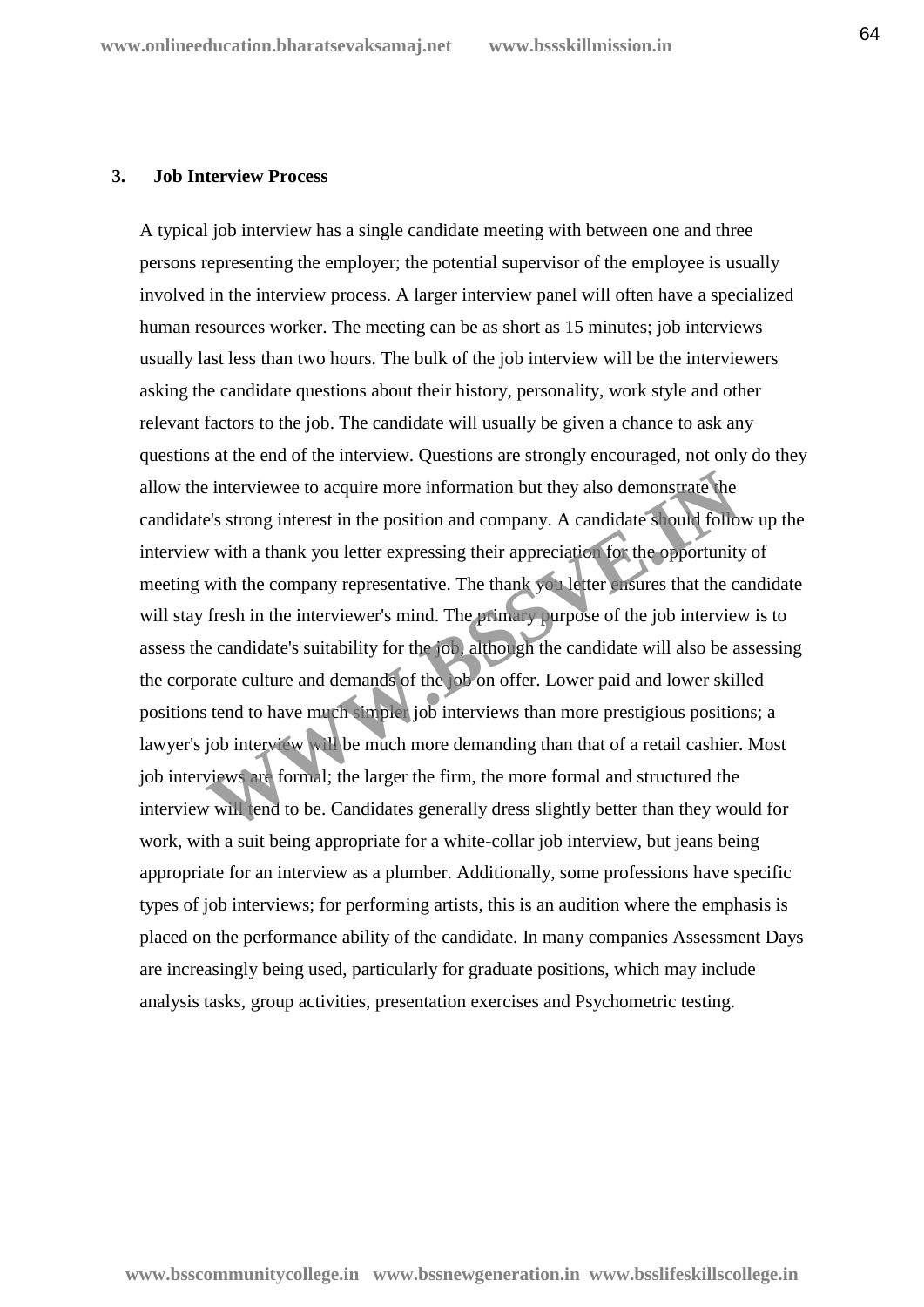### **4. Types of Interview**

#### **4.1. Behavioral interview**

A common type of job interview in the modern workplace is the behavioral interview or behavioral event interview. In this sort of interview, the interviewers tend to ask questions about general situations, with the candidate asked to describe how they handled a specific problem. A bad hiring decision nowadays can be immensely expensive for an organization cost of the hire, training costs, severance pay, loss of productivity, impact on morale, cost of re-hiring, etc. Structured selection techniques have a better track record of identifying the soundest candidate than the old-style 'biographical' interview.

The goal of the interview is to assess the candidate's ability to respond to the sorts of situations that the job may present them with. The questions asked will therefore be based on the job description, the performance indicators, the skills/personal qualities required and the interviewer's knowledge of operating in the role. Questioning will either be hypothetical (how would you deal with situation X?) or based on historical examples from your current or previous experience (when situation X arose, how did you deal with it?). Either way, the interviewer is interested (a) the thought process used and (b) the values of the candidate and the outcome of the situation. goal of the interview is to assess the candidate's ability overspond to the<br>tions that the job may present them with. The questions asked will there<br>if the probability of the performance indicators, the skills/personal q<br>r

## **5. Stress interview**

Stress interviews are still in common use. One type of stress interview is where the employer uses a succession of interviewers (one at a time or en masse) whose mission is to intimidate the candidate and keep him/her off-balance. The ostensible purpose of this interview: to find out how the candidate handles stress. Stress interviews might involve testing applicant's behavior in a busy environment. Questions about handling work overload, dealing with multiple projects and handling conflict are typical. Another type of stress interview may involve only a single interviewer who behaves in an uninterested or hostile style. For example, the interviewer may not give eye contact, may roll their eyes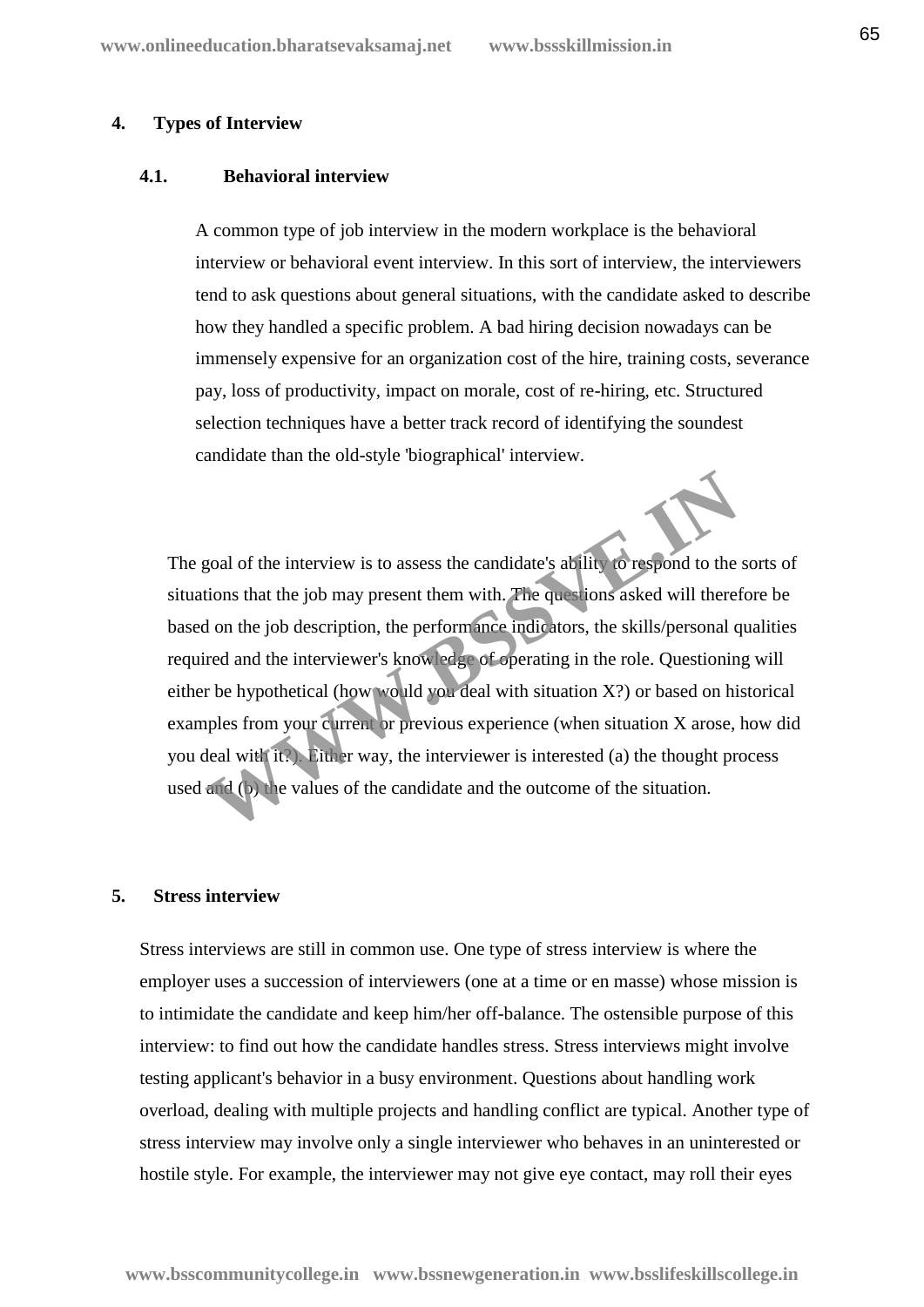or sigh at the candidate's answers, interrupt, turn his back, take phone calls during the interview, and ask questions in a demeaning or challenging style. The goal is to assess how the interviewee handles pressure or to purposely evoke emotional responses. This technique was also used in research protocols studying Stress and Type A (coronary prone) Behavior because it would evoke hostility and even changes in blood pressure and heart-rate in study subjects. The key to success for the candidate is to de-personalize the process. The interviewer is acting a role, deliberately and calculatedly trying to 'rattle the cage.' Once the candidate realizes that there is nothing personal behind the interviewer's approach, it is easier to handle the questions with aplomb.

### **Topic : Small-Group Communication**

### **Topic Objective:**

At the end of this topic student would be able to: WW.BSS<sup>VE.IN</sup>

- Introduce the term small group communication.
- Define input-process-output-model.

# **Definition/Overview:**

**Small Group Communication:** Small-group communication refers to the nature of communication that occurs in groups that are between 3 and 12 individuals. Small group communication generally takes place in a context that mixes interpersonal communication interactions with social clustering. Small groups have been described and studied in a number of contexts such as work groups, parties and other event-based or social situations. Most small groups fall under one or more categories: The task group, the relationship group and the influence group. The task group is more of a committee meeting; set up to accomplish a task, such as a Local School Council. The relationship group is more of a meeting of people for the enjoyment of each other's company, such as a gourmet club. The influence group focuses on bettering yourself and those around you, group members have influence over each other, such as a self help group.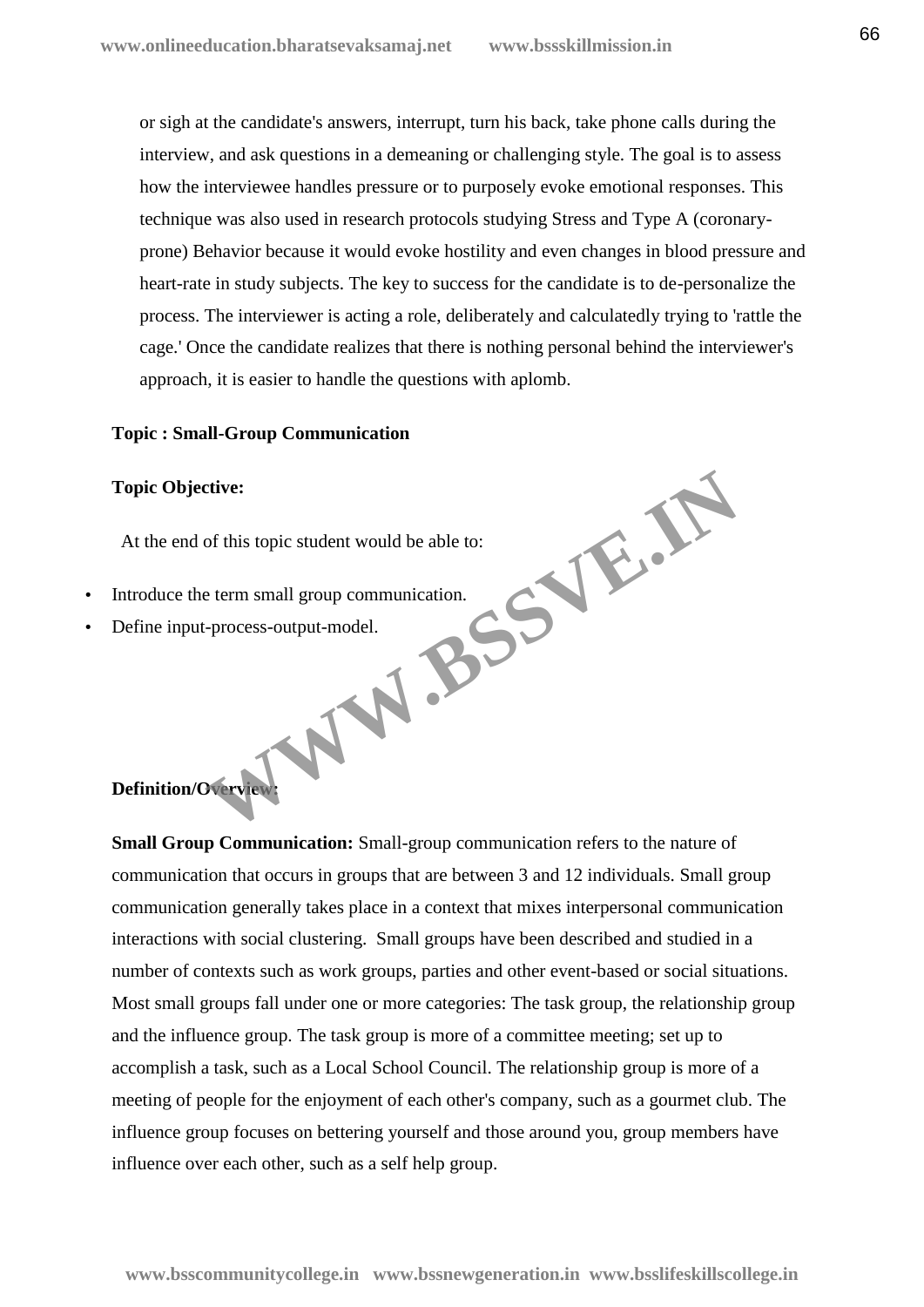## **Key Points:**

#### **1. Small Group Communication**

In the context of interpersonal communication, it is difficult to define a "small group." Scores of competing definitions have appeared in different research traditions, most concentrating on one aspect of small groups at the expense of others. Among the characteristics of groups that have underlaid definitions are the following:

- Interdependence that develops over time among group members.
- Extent to which communication patterns among members become predictable.
- Emergence of a structure of roles and norms.
- The functions (in the sense of structural functionalism) performed by the group.
- Extent to which the group satisfies group member needs or rewards them.
- Extent to which members perceive themselves as a group.
- Similarly, attempts to distinguish small groups from large groups through number of members is arbitrary; social psychologist Robert Bales claimed that the former differ from the latter in that each participant in a small group can remember each other participant's presence. ence that develops over time among group members.<br>
ich communication patterns among members become predictable.<br>
of a structure of roles and norms.<br>
In the sense of structural functionalism) performed by the group.<br>
ich th

### **2. Input-Process-Output model**

The things which affect small-group communication are best conceived of in terms of the "input-process-output" model. Input factors are those that exist before a group meets; process factors are those that occur during a group meeting; output factors are the results of the meeting. There is any number of important input factors; perhaps the most important is the group's task. Group tasks run the gamut from making decisions to performing projects to helping group members learn skills (training, or T-groups) to encouraging self help for members (sensitivity training groups; 12-step groups) to education; even informal groups of friends can be said to have a task if they perform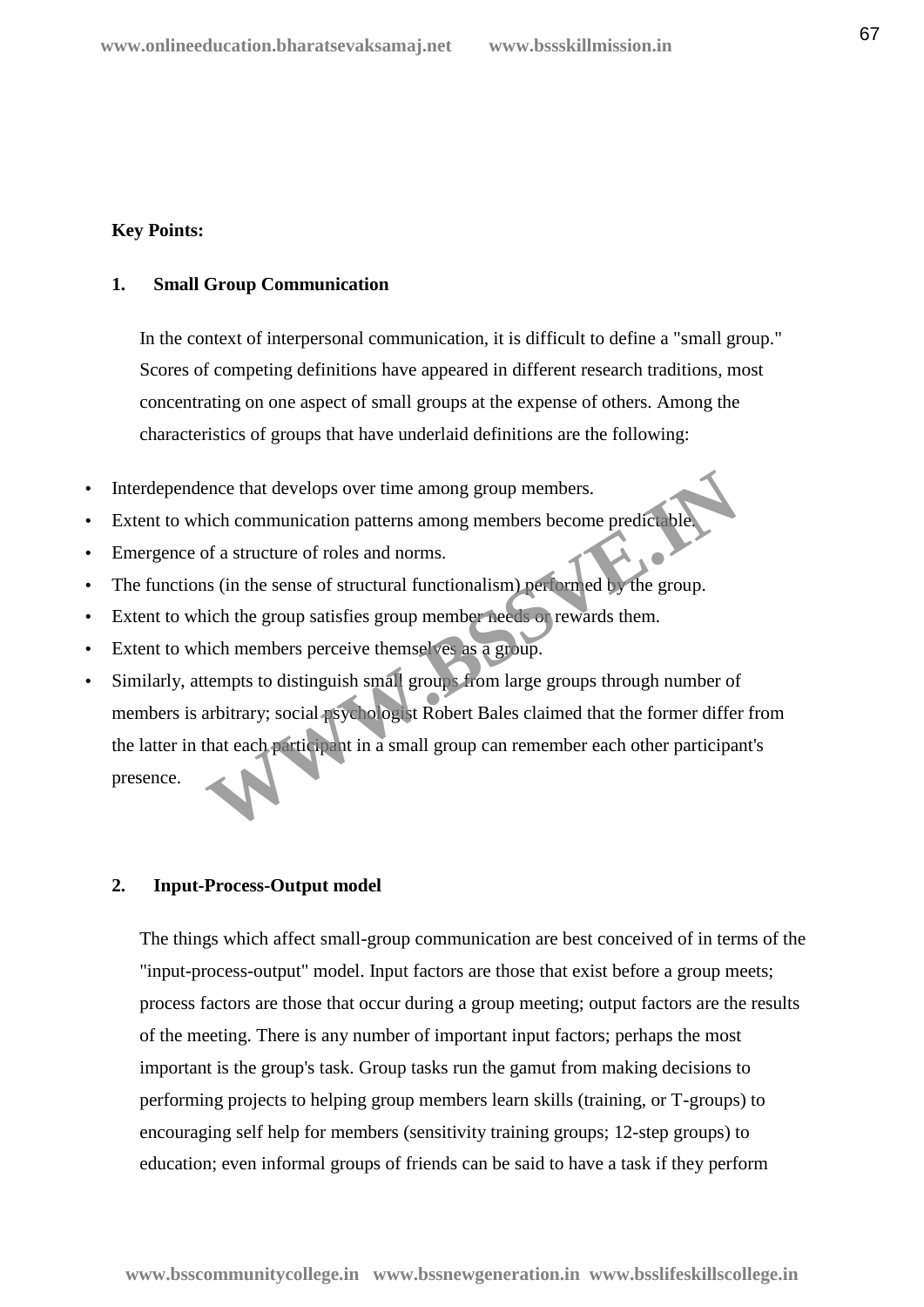activities together. Other input factors include the personalities of the members, the length of time the group has existed and the extent to which the group follows a formal procedure for performing its task. The most important process factor is the communication that occurs during group meetings, although there are others (e.g., a group working together building a shed must coordinate their shed-building actions and not get in each other's way).

Output factors can be divided into two major categories. One category includes those relevant to the group's task, such as how much is accomplished, the speed at which the task is completed and the quality of the product. The other category is relevant to the relationships among the members of the group and the individual perceptions of the group members. These include most notably; cohesiveness, which can be defined as the extent to which group members are attracted to and identify with the group, along with individual member morale and degree of satisfaction with the experience. In addition, groups develop role and leadership structures over time; these structures along with group cohesiveness affect later group meetings and as a consequence also serve as input factors. hips among the members of the group and the individual perceptions of<br>
S. These include most notably; cohesiveness, which can be defined as the<br>
group members are attracted to and identify with the group, along with<br>
all m

The first important research study of small group communication was performed by social psychologist Robert Bales and published in a series of books and articles in the early and mid 1950s. This research entailed the content analysis of discussions within groups making decisions about "human relations" problems (i.e., vignettes about relationship difficulties within families or organizations). Bales made a series of important discoveries. First, group discussion tends to shift back and forth relatively quickly between the discussion of the group task and discussion relevant to the relationship among the members. He believed that this shifting was the product of an implicit attempt to balance the demands of task completion and group cohesion, under the presumption that conflict generated during task discussion causes stress among members, which must released through positive relational talk. Second, task group discussion shifts from an emphasis on opinion exchange, through an attentiveness to values underlying the decision, to making the decision. This implication that group discussion goes through the same series of stages in the same order for any decision-making group is known as the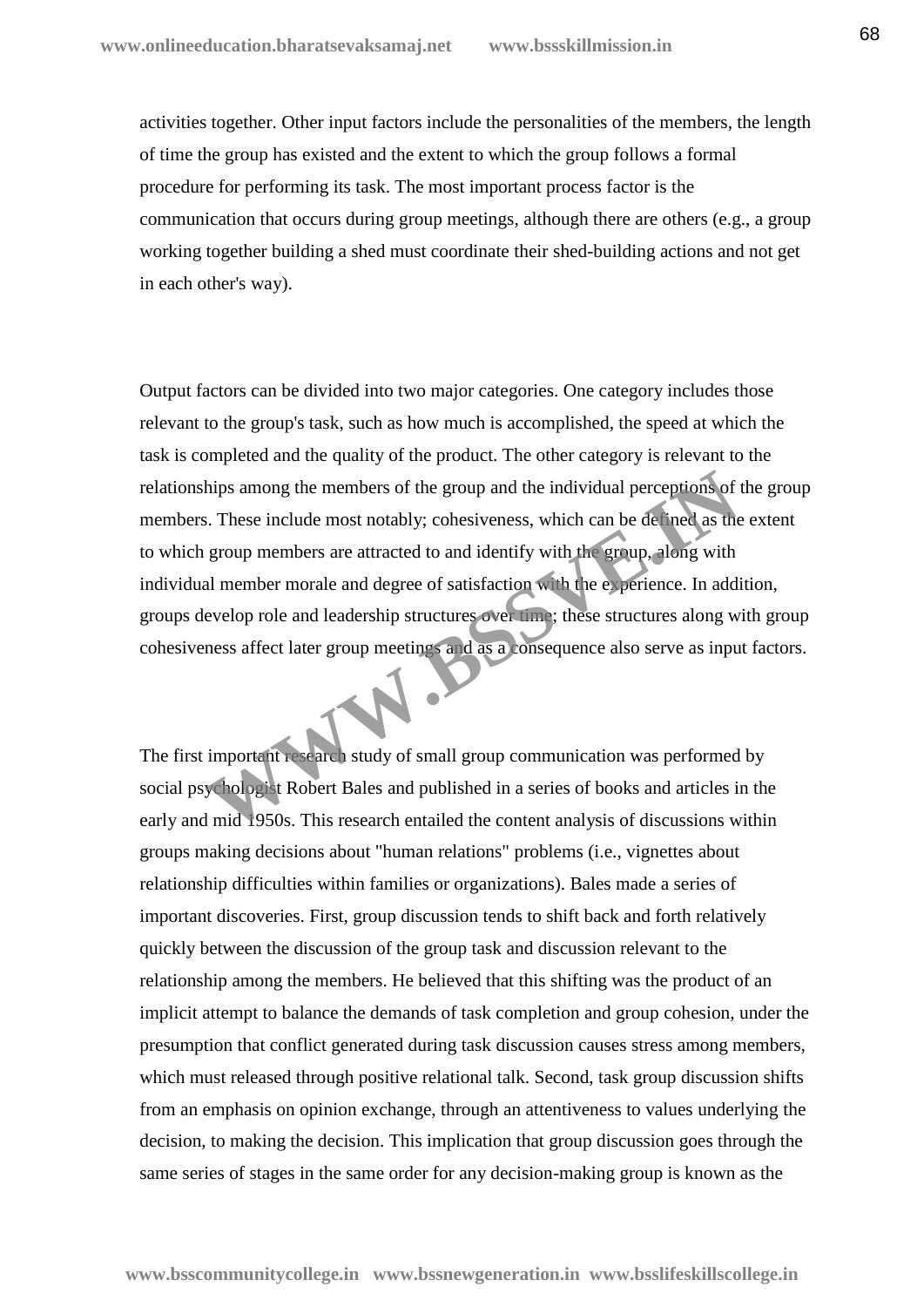linear phase model. Third, the most talkative member of a group tends to make between 40 and 50 percent of the comments and the second most talkative member between 25 and 30, no matter the size of the group. As a consequence, large groups tend to be dominated by one or two members to the detriment of the others. The most influential of these discoveries has been the latter; the linear phase model. The idea that all groups performing a given type of task go through the same series of stages in the same order was replicated through the 1950s, 1960s and 1970s; with most finding four phases of discussion.

## **Example/Case Study:**

#### **Example**

communication researcher B. Aubrey Fisher showed groups going sequentially through an orientation stage, a conflict stage, a stage in which a decision emerges and a stage in which that decision is reinforced. Much of this research (although not necessarily Fisher's) had two fundamental flaws. First, all group data was combined before analysis, making it impossible to determine whether there were differences among groups in their sequence of discussion. Second, group discussion content was compared across the same number of stages as the researcher hypothesized, such that if the researcher believed there were four stages to discussion, there was no way to find out if there actually were five or more. W.B.W.

In the 1980s, communication researcher Marshall Scott Poole examined a sample of groups without making these errors and noted substantial differences among them in the number and order of stages. He hypothesized that groups finding themselves in some difficulty due to task complexity, an unclear leadership structure or poor cohesion act as if they feel the need to conduct a "complete" discussion and thus are more likely to pass through all stages as the linear phase model implies, whereas groups feeling confident due to task simplicity, a clear leadership structure and cohesion are more likely to skip stages apparently deemed unnecessary. Another milestone in the study of group discussion content was early 1960s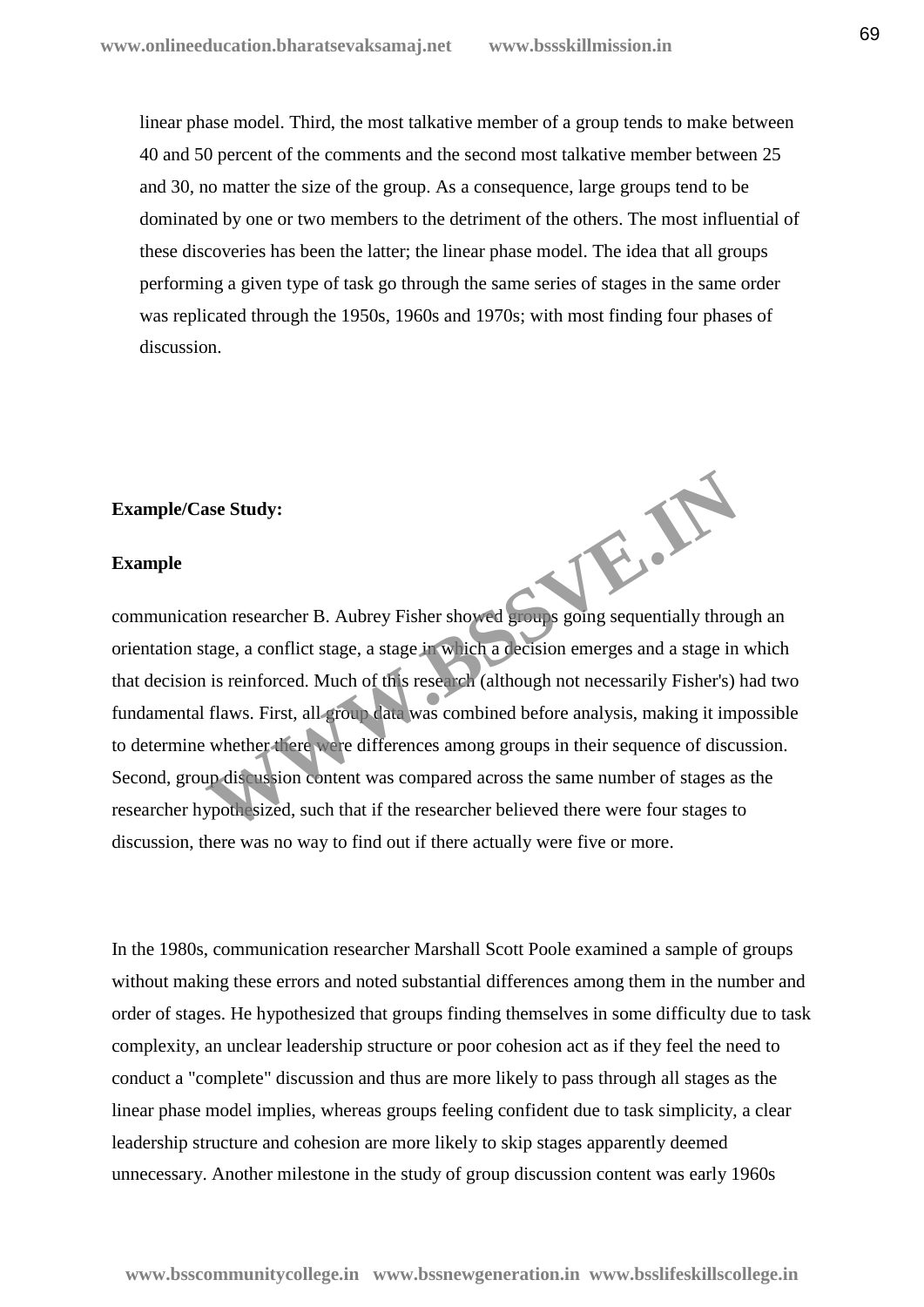work by communication researchers Thomas Scheidel and Laura Crowell regarding the process by which groups examine individual proposed solutions to their problem. They concluded that after a proposal is made, groups discuss it in an implied attempt to determine their "comfort level" with it and then drop it in lieu of a different proposal.

In a procedure akin to the survival of the fittest, proposals viewed favorably would emerge later in discussion, whereas those viewed unfavorably would not; the authors referred to this process as "spiralling." Although there are serious methodological problems with this work, other studies have led to similar conclusions. For example, in the 1970s, social psychologist L. Richard Hoffman noted that odds of a proposal's acceptance are strongly associated with the arithmetical difference between the numbers of utterances supporting versus rejecting that proposal. More recent work has shown that groups differ substantially in the extent to which they spiral. None of this work has attempted to link discussion content with task output. The most successful attempt at that can be found in a 1980s research program of communication researcher Randy Y. Hirokawa. The implication of this program is that to an extent, depending upon task, the quality of a group's decision appears to be associated with the extent to which the group examines the problem it faces, identifies the requirements of an ideal solution and evaluates the positive and negative features of proposed solutions. Although this reads like Bales's linear phase model, Hirokawa (like Poole at about the same time) demonstrated that these decision functions need not occur in any particular order. ical difference between the numbers of utterances supporting versus rejection<br>or recent work has shown that groups differ substantially in the extent to<br>None of this work has attempted to link discussion of their with task

Communication researchers Renee Meyers and Dale Brashers have also had some success in correlating group decisions with the pattern of arguments (in the sense of argumentation theory) that occur during discussion. Work relevant to social influence in groups has a long history. Two early examples of social psychological research have been particularly influential. The first of these was by Muzafer Sherif in 1935 using the autokinetic effect. Sherif asked participants to voice their judgments of light movement in the presence of others and noted that these judgments tended to converge. The second of these was a series of studies by Solomon Asch, in which naive participants were asked to voice their judgments of the similarity of the length of lines after hearing the "judgments" of several confederates (research assistants posing as participants) who purposely voiced the same obviously wrong

**www.bsscommunitycollege.in www.bssnewgeneration.in www.bsslifeskillscollege.in**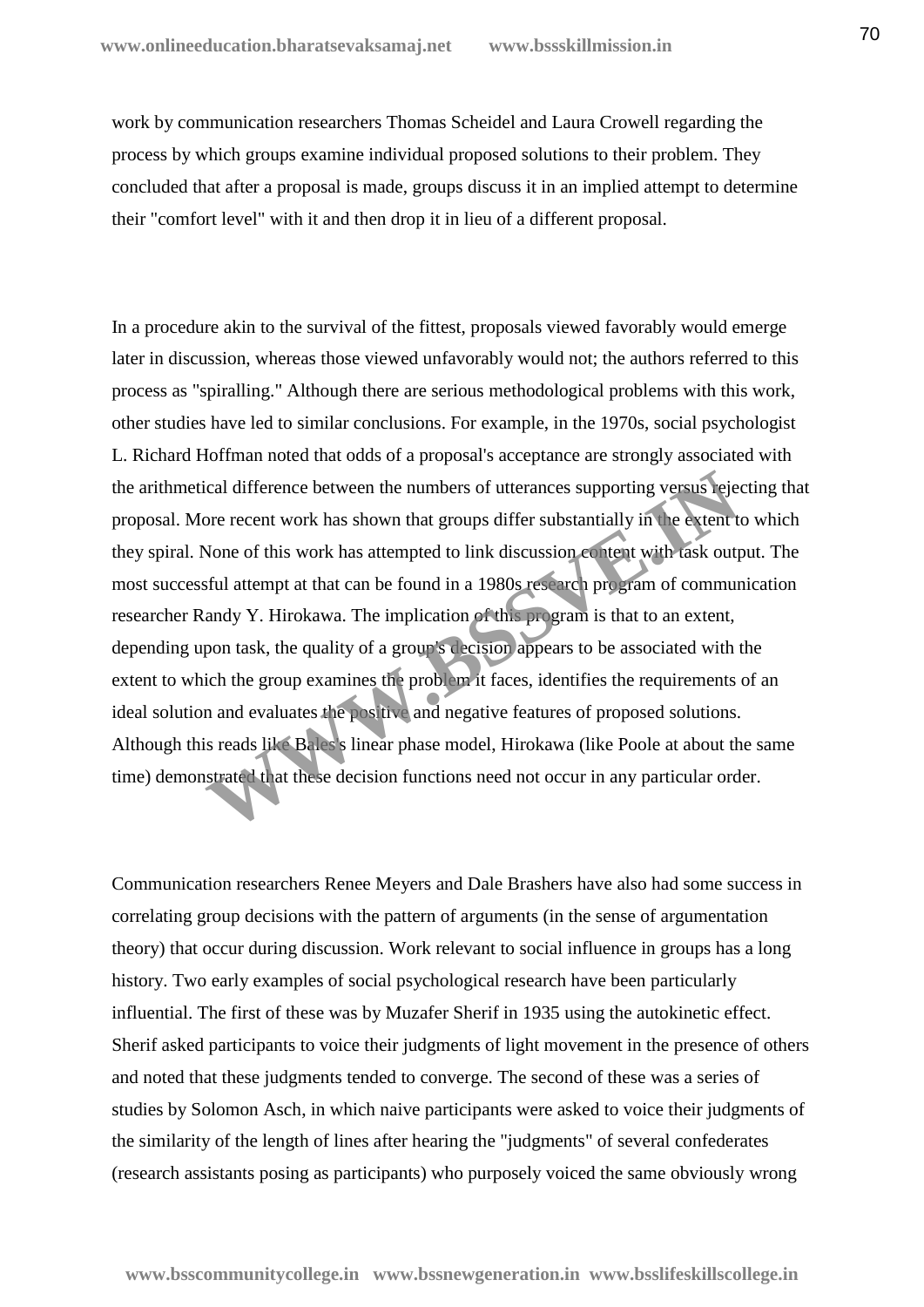judgment. On about 1/3 of the cases, participants voiced the obviously wrong judgment. When asked why, many of these participants reported that they had originally made the correct judgment but after hearing the confederates, decided the judgments of several others (the confederates) should be trusted over theirs. As a consequence of these and other studies, social psychologists have come to distinguish between two types of social influence; informational and normative. Informational influence occurs when group members are persuaded by the content of what they read or hear to accept an opinion; Sherif's study appears to be an example. Normative influence occurs when group members are persuaded by the knowledge that a majority of group members have a view. Normative influence should not be confused with compliance, which occurs when group members are not persuaded but voice the opinions of the group majority. Although some of the participants in the Asch studies who conformed admitted that they had complied, the ones mentioned above who believed the majority to be correct are best considered to have been persuaded through normative influence. conformed admitted that they had complied, the ones mentioned above v<br>majority to be correct are best considered to have been persuaded through<br>fluence.<br>of this course you will cover these topics<br>communication<br>momunication

In Section 5 of this course you will cover these topics:

- Public Communication
- Organizational Communication
- Mass Communication And The New Technologies

# **Topic : Public Communication**

# **Topic Objective:**

At the end of this topic student would be able to:

- Introduce the term visual aid.
- Describe the meaning of public communication.
- Discuss the role and importance of communication.
- $\bullet$  and  $\bullet$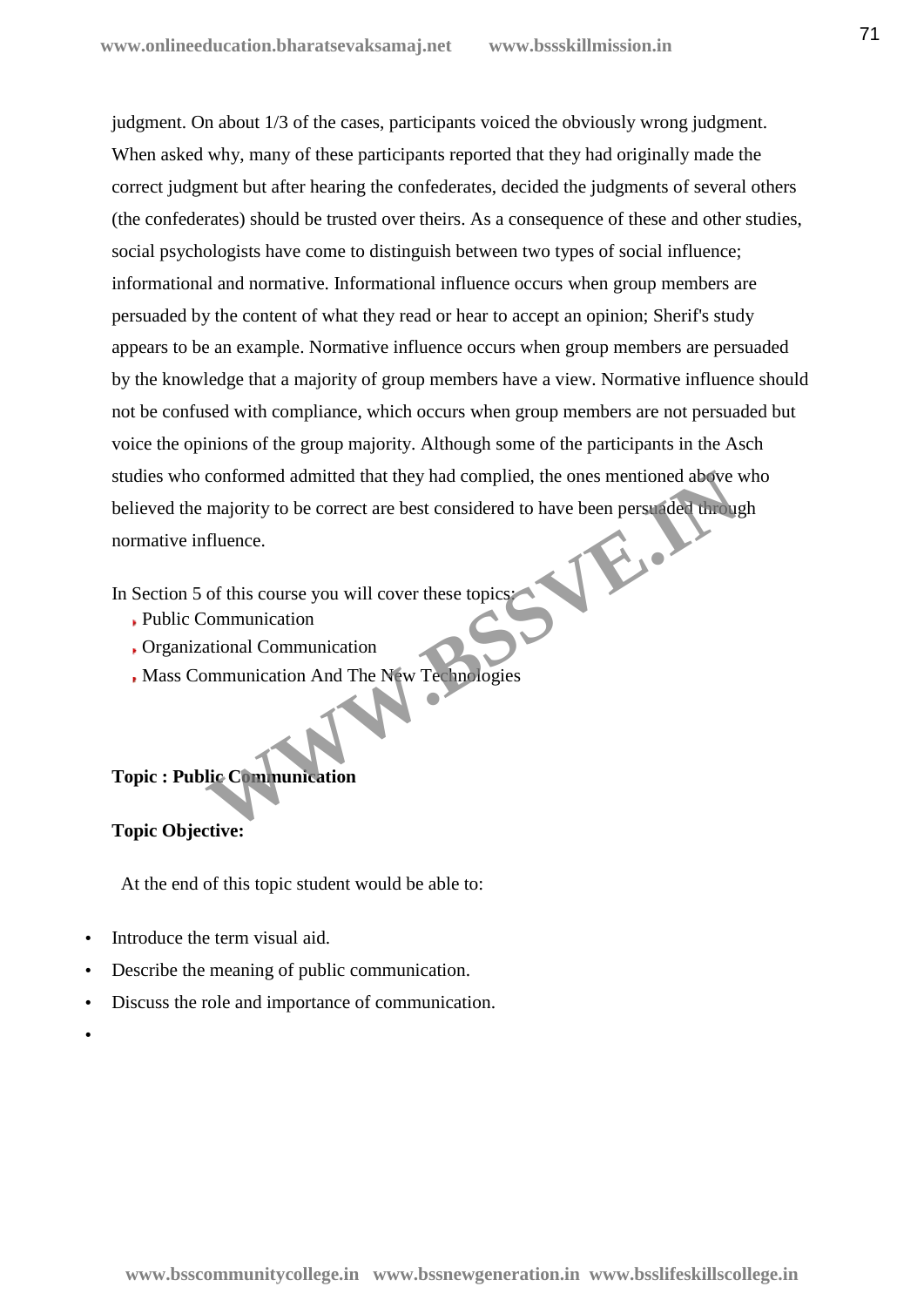### **Definition/Overview:**

**Visual Aid:** Visual Aid is an instructional aid, such as a poster, scale model, or videotape, which presents information visually.

### **Key Points:**

## **1. Public Communication**

Communication happens at many levels (even for one single action), in many different ways, and for most beings, as well as certain machines. Several, if not all, fields of study dedicate a portion of attention to communication, so when speaking about communication it is very important to be sure about what aspects of communication one is speaking about. Definitions of communication range widely, some recognizing that animals can communicate with each other as well as human beings, and some are more narrow, only including human beings within the parameters of human symbolic interaction. Nonetheless, communication is usually described along a few major dimensions: Content (what type of things are communicated), source, emitter, sender or encoder (by whom), form (in which form), channel (through which medium), destination, receiver, target or decoder (to whom), and the purpose or pragmatic aspect. Between parties, communication includes acts that confer knowledge and experiences, give advice and commands, and ask questions. These acts may take many forms, in one of the various manners of communication. The form depends on the abilities of the group communicating. Together, communication content and form make messages that are sent towards a destination. The target can be oneself, another person or being, another entity (such as a corporation or group of beings). ication happens at many levels (even for one single action), in many different of the particular and a secretain machines. Several, if not all, fields a portion of attention to communication, so when speaking about communi

Communication can be seen as processes of information transmission governed by three levels of semiotic rules: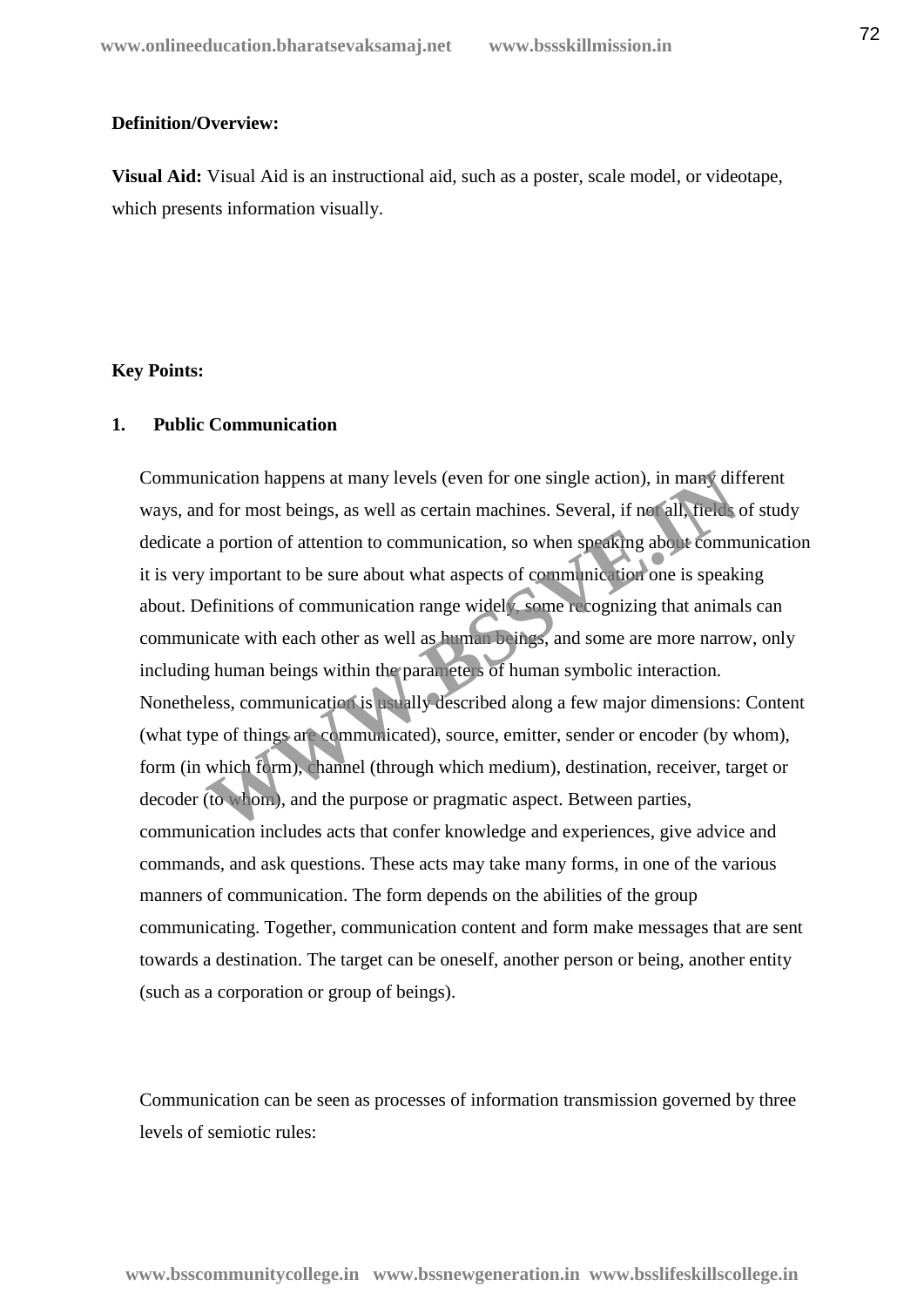- **Syntactic**: formal properties of signs and symbols
- **Pragmatic**: concerned with the relations between signs/expressions and their users and
- **Semantic**: study of relationships between signs and symbols and what they represent

Therefore, communication is social interaction where at least two interacting agents share a common set of signs and a common set of semiotic rules. This commonly held rule in some sense ignores auto-communication, including intrapersonal communication via diaries or self-talks.

In a simple model, information or content (e.g. a message in natural language) is sent in some form (as spoken language) from an emisor/ sender/ encoder to a destination/ receiver/ decoder. In a slightly more complex form a sender and a receiver are linked reciprocally. A particular instance of communication is called a speech act. In the presence of "communication noise" on the transmission channel (air, in this case), reception and decoding of content may be faulty, and thus the speech act may not achieve the desired effect. Theories of coregulation describe communication as a creative and dynamic continuous process, rather than a discrete exchange of information. A language is a syntactically organized system of signals, such as voice sounds, intonations or pitch, gestures or written symbols which communicate thoughts or feelings. If a language is about communicating with signals, voice, sounds, gestures, or written symbols, can animal communications be considered as a language? Animals do not have a written form of a language, but use a language to communicate with each another. In that sense, an animal communication can be considered as a separated language. ble model, information or content (e.g. a message in natural language) is<br>m (as spoken language) from an emisor/sender/encoder to a lestination<br>decoder. In a slightly more complex form a sender and a receiver are line<br>ally

Human spoken and written languages can be described as a system of symbols (sometimes known as lexemes) and the grammars (rules) by which the symbols are manipulated. The word "language" is also used to refer to common properties of languages. Language learning is normal in human childhood. Most human languages use patterns of sound or gesture for symbols which enable communication with others around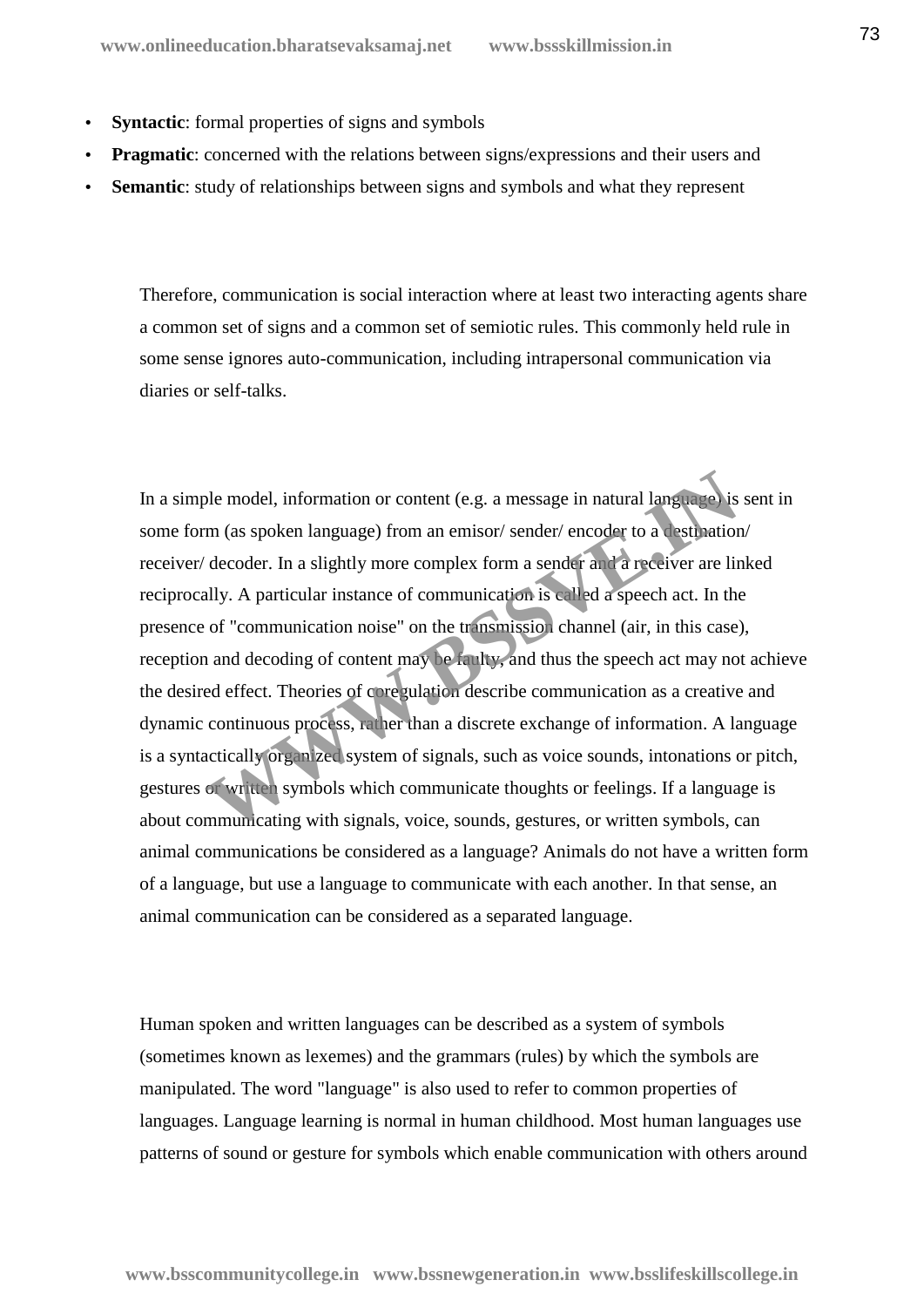them. There are thousands of human languages, and these seem to share certain properties, even though many shared properties have exceptions. There is no defined line between a language and a dialect, but the linguist Max Weinreich is credited as saying that "a language is a dialect with an army and a navy". Constructed languages such as Esperanto, programming languages, and various mathematical formalisms are not necessarily restricted to the properties shared by human languages.

# **Topic : Organizational Communication**

### **Topic Objective:**

At the end of this topic student would be able to:

- Introduce organizational Communication.
- Discuss about organizational communication in relation to organizational structure.<br>Describe formal and informal communication. **WWW.BSSVE.IN**
- Describe formal and informal communication.

### **Definition/Overview:**

**Organizational Communication:** Organizational communication, broadly speaking, is: people working to gether to achieve individual or collective goals. People can relate to each other only through some form of communication. The survival of an organization depends on individuals and groups who are able to maintain among themselves effective and continuing relationships. If we can understand organizational communication, we will understand the organization itself. Communication can be defined as "the transfer of meanings between persons and groups". The purpose of communication may range from completing a task or mission to creating and maintaining satisfying human relationships. The word transfer means more than the simple process of "packaging" an idea as conceived by a sender and transporting it to the mind of a receiver, where it is "unpackaged". It implies the creation of meaning in the mind of a sender followed by a re-creation of the same meaning in the mind of a receiver. If something occurs along the way to change the sender's original meaning, the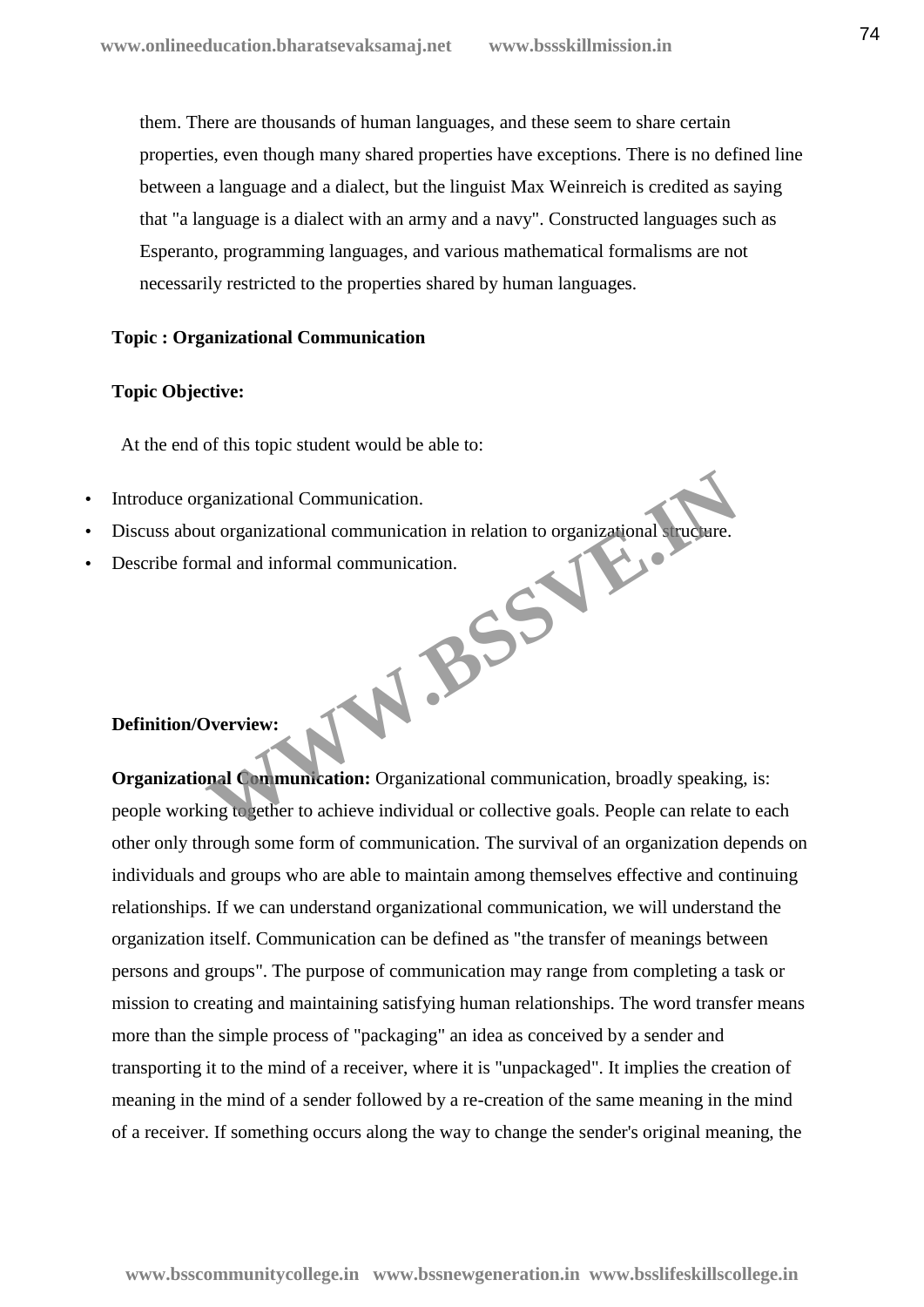communication has failed in its intent. Communication may be considered a functional part of an organizational system, and it may be considered in an interpersonal context.

### **Key Points:**

### **1. Organizational Communication: Organizational Structure**

The structure of an organization is determined in part by the network of channels or paths along which information must flow between members or subunits. The modern field traces its lineage through business information, business communication, and early mass communication studies published in the 1930s through the 1950s. Until then, organizational communication as a discipline consisted of a few professors within speech departments who had a particular interest in speaking and writing in business settings. The current field is well established with its own theories and empirical concerns distinct from other communication subfields and other approaches to organizations. Several seminal publications stand out as works broadening the scope and recognizing the importance of communication in the organizing process, and in using the term "organizational communication". Nobel Laureate Herbert Simon wrote in 1947 about "organization communications systems", saying communication is "absolutely essential to organizations". In 1951 Bavelas and Barrett wrote An Experimental Approach to Organizational Communication in which they stated that communication "is the essence of organized activity". lineage through business information, business communication, and earitication studies published in the 1930s through the 1950s. Until then, tional communication as a discipline consisted of a T. W professors withints who

In 1953 the economist Kenneth Boulding wrote The Organizational Revolution: A Study in the Ethics of Economic Organization. While this work directly addressed the economic issues facing organizations, in it he questions the ethical and moral issues underlying their power, and maintains that an "organization consists of a system of communication. "In 1954, a young Chris Argyris published Personality and Organization. This careful and research-based book attacked many things, but singled out "organizational communication" for special attention. Argyris made the case that what passed for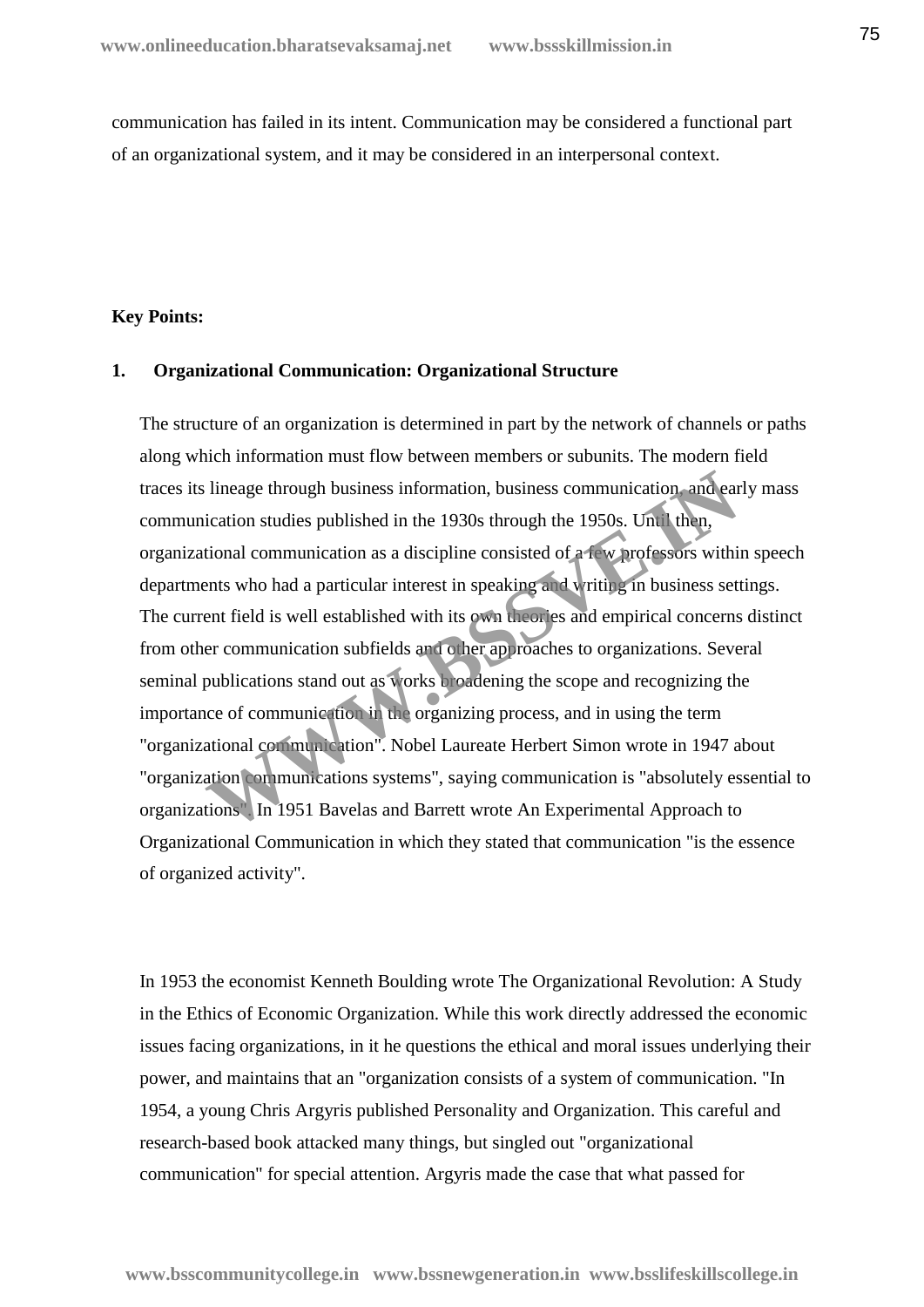organizational communication at the time was based on unstated and indefensible propositions such as "management knows best" and "workers are inherently stupid and lazy." He accused the emerging field of relying on untested gimmicks designed to trick employees into doing management's will. Some of the main assumptions underlying much of the early organizational communication research were:

- **Humans act rationally**. Sane people behave in rational ways, they generally have access to all of the information needed to make rational decisions they could articulate, and therefore will make rational decisions, unless there is some breakdown in the communication process.
- **Formal logic and empirically verifiable data** ought to be the foundation upon which any theory should rest. All we really need to understand communication in organizations is (a) observable and replicable behaviors that can be transformed into variables by some form of measurement, and (b) formally replicable syllogisms that can extend theory from observed data to other groups and settings
- **Communication is primarily a mechanical process**, in which a message is constructed and encoded by a sender, transmitted through some channel, then received and decoded by a receiver. Distortion, represented as any differences between the original and the received messages, can and ought to be identified and reduced or eliminated. In the please contribute and team of daminine and variables by some is<br>the t, and (b) formally replicable syllogisms that can extend theory tom observed and settings<br>a sender, transmitted through some channel, then exceed
- **Organizations are mechanical things**, in which the parts (including employees functioning in defined roles) are interchangeable. What works in one organization will work in another similar organization. Individual differences can be minimized or even eliminated with careful management techniques.
- **Organizations function as a container** within which communication takes place. Any differences in form or function of communication between that occurring in an organization and in another setting can be identified and studied as factors affecting the communicative activity.

Herbert Simon introduced the concept of bounded rationality which challenged assumptions about the perfect rationality of communication participants. He maintained that people making decisions in organizations seldom had complete information, and that even if more information was available, they tended to pick the first acceptable option, rather than exploring further to pick the optimal solution. Through the 1960s, 1970s and 1980s the field expanded greatly in parallel with several other academic disciplines,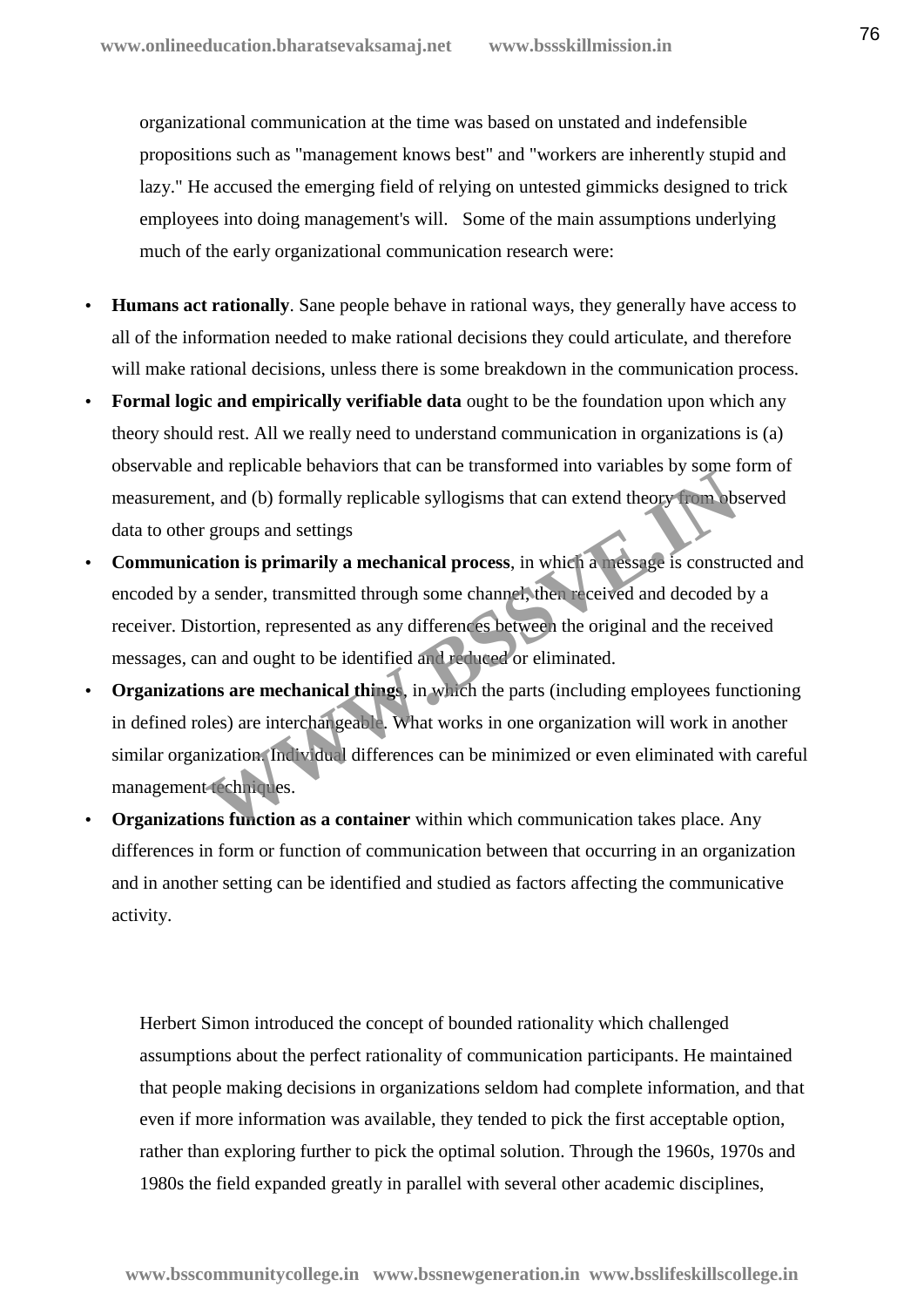looking at communication as more than an intentional act designed to transfer an idea. Research expanded beyond the issue of "how to make people understand what I am saying" to tackle questions such as "how does the act of communicating change, or even define, who I am?", "why do organizations that seem to be saying similar things achieve very different results?" and "to what extent are my relationships with others affected by our various organizational contexts?"

### **2. Formal Communication**

The messages that move along its prescribed and regulated pathways are known as formal communications. The content of these messages concerns the work and the other related activities of the organization. Formal communications may be verbal, nonverbal, or written and may take the form of letters, telephone calls, teletype or radio messages, computer printouts, or memos. In some cases, a gesture may communicate as effectively as writing or talking to someone. Messages originate with people or machines who, by their position or activities, act as authorized senders. From the sender, the messages move along designated routes to responsible action takers and to other people or machines that need to know the content of the message. As a general rule, all formal communications are recorded and filed and become a part of the organization's records. File copies are retained by the sender, the receiver, and all other offices that need to stay informed. If a manager has spoken to someone about something, the message may also become the subject of a "memorandum for the file", prepared by the manager, the receiver, or both. Some examples of formal communication include work orders, accounting records and reports, inventory and sales reports, policy statements, job descriptions, and work-method protocols. ications. The content of these messages concerns the work and the cther<br>sof the organization. Formal communications may be verbal, nonverbal,<br>nd may take the form of letters, telephone calls, teletype or radio message<br>r pr

Formal communication may sometimes move horizontally across parallel lines of authority. Whether or not a copy of messages that cross organizational lines or functions should be sent to the common superior would be determined by how the president has defined the authority held by sender and receiver. If, in the judgment of both vice presidents, the content of the message were entirely within their area of decision-making,

**www.bsscommunitycollege.in www.bssnewgeneration.in www.bsslifeskillscollege.in**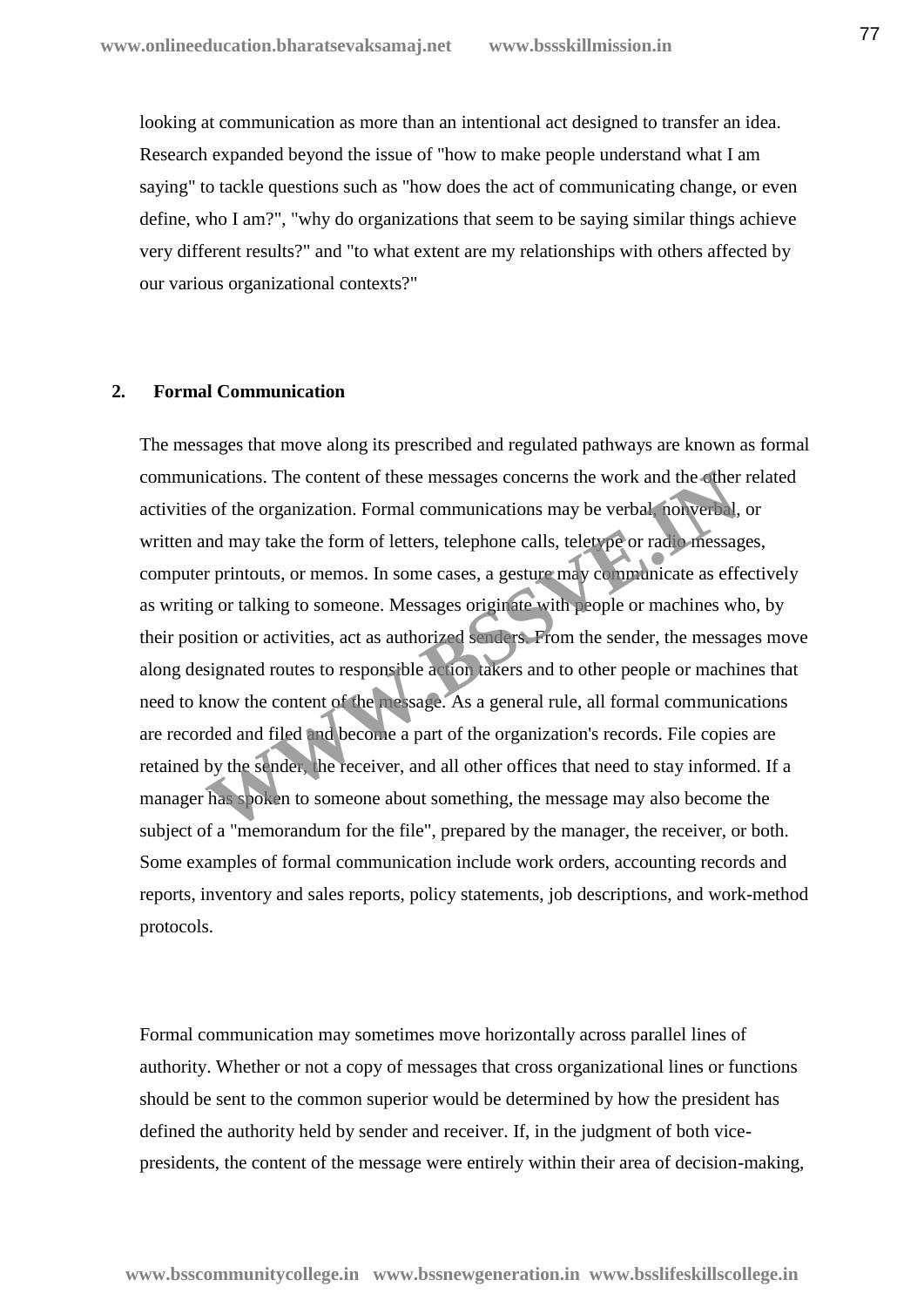they would probably not send an information copy to the president. If the boundaries of their authority are not entirely clear-cut, they might send a copy to the president or they might route the message via the president for his approval before he sends it on to the intended receiver. In either case, the objective would be to inform or to request information, and also to ensure that prescribed lines of communication or lines of authority are followed. The network of formal communication in an organization with accompanying filing places serves several purposes. First, it defines the routes over which all important messages will travel. Second, it provides a road map for senders and receivers of information to follow. Third, it indicates the route to those who will act and also to those who must be kept informed of planned action, work in progress, and work results. Fourth, it provides a place for the storage of information that may be required for planning, operations, and control. Finally, it delineates an orderly system for superiors and subordinates to keep each other informed. **WWW.BSSVE.IN**

### **3. Informal Communication**

The formal communication channels and procedures provide structural guidelines for sending, receiving, and recording messages required in operations and other organizational business, but formal communications fall short of meeting all the needs of organizational communication. The gap between the needs of the formal system and those of the total system is bridged by an informal communication system. This consists of a large number of messages, bits of information, opinions, and expressions of feeling among people and groups over paths and by means that are chosen for convenience and necessity rather than for propriety or in conformity with formal communication patterns. It is impossible to describe all of the types of informal messages that are sent and received, or the paths over which they move in the organization. It is safe to say, only, that without informal messages, work would not be accomplished, and that the organization itself, made up of psychological, social, economic, and technological needs, could not continue to function. Leon Festinger, in reporting the results of a number of studies on communication, found that there are three general sources of pressure that generate informal communication in human groups: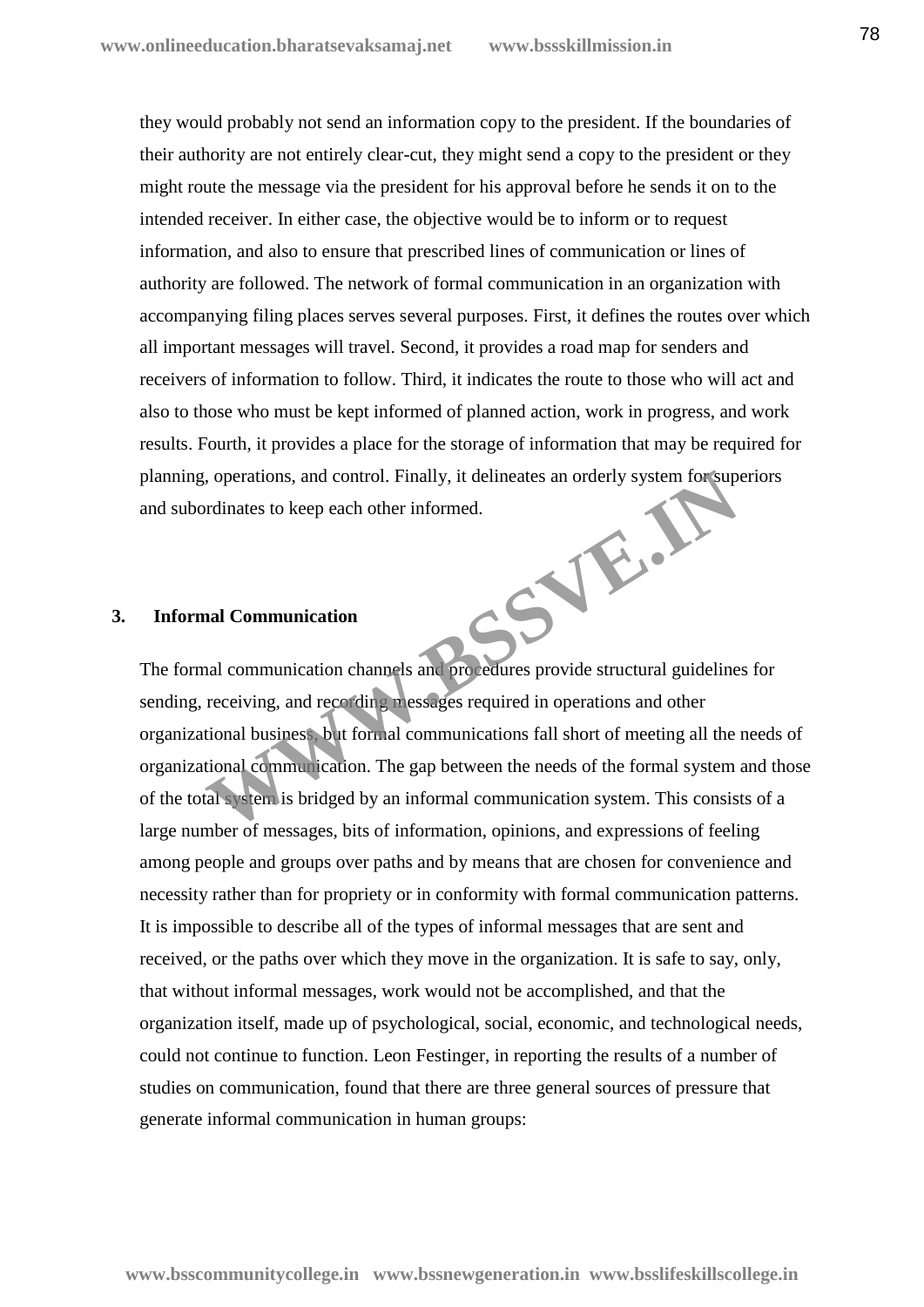- People need to share with each other and agree on important opinions and attitudes in order to feel that they belong together in the group. Hence, much information is exchanged unofficially in the organization as a whole and among members of subgroups, which satisfies needs to conform and to share positions on issues.
- People need to share with superiors and others their hopes and ambitions in satisfaction of needs for achievement, affiliation, and power. In Festinger's terms, these communications arise from forces to "locomote" within a group.
- People need to express emotions such as joy, anger, hostility, and the like as a means of "blowing off steam."
- A fourth source of informal communication could be added and is related to the rigidity of the formal bureaucratic structure: the need to bypass "official channels" for the sake of expediency in getting and giving information about performance on the job.

Rumours, by the way, seem to flow in the greatest volume when uncertainties affecting a number of people in the organization rise above normal levels of concern. Each type of communications could be classified as meeting social or emotional needs, as expressions of hopes, fears, and feelings about events or about other employees, or as communications that "short-circuit" the formal communication network for the sake of expediency. In getting and giving information about performance on the job.<br>
S, by the way, seem to flow in the greatest volume when uncertainties aff<br>
of people in the organization rise above normal levels of concern. Each t<br>
ication

# **4. Downward Communication**

Downward communication is a communication in which the top management of an organization e.g. the top manager gives orders to middle managers that convey this message or order to the first level manager. Through that the middle manager and the employees of an organization came to know the goal or objectives of the organization and the work hard to the goal of organization.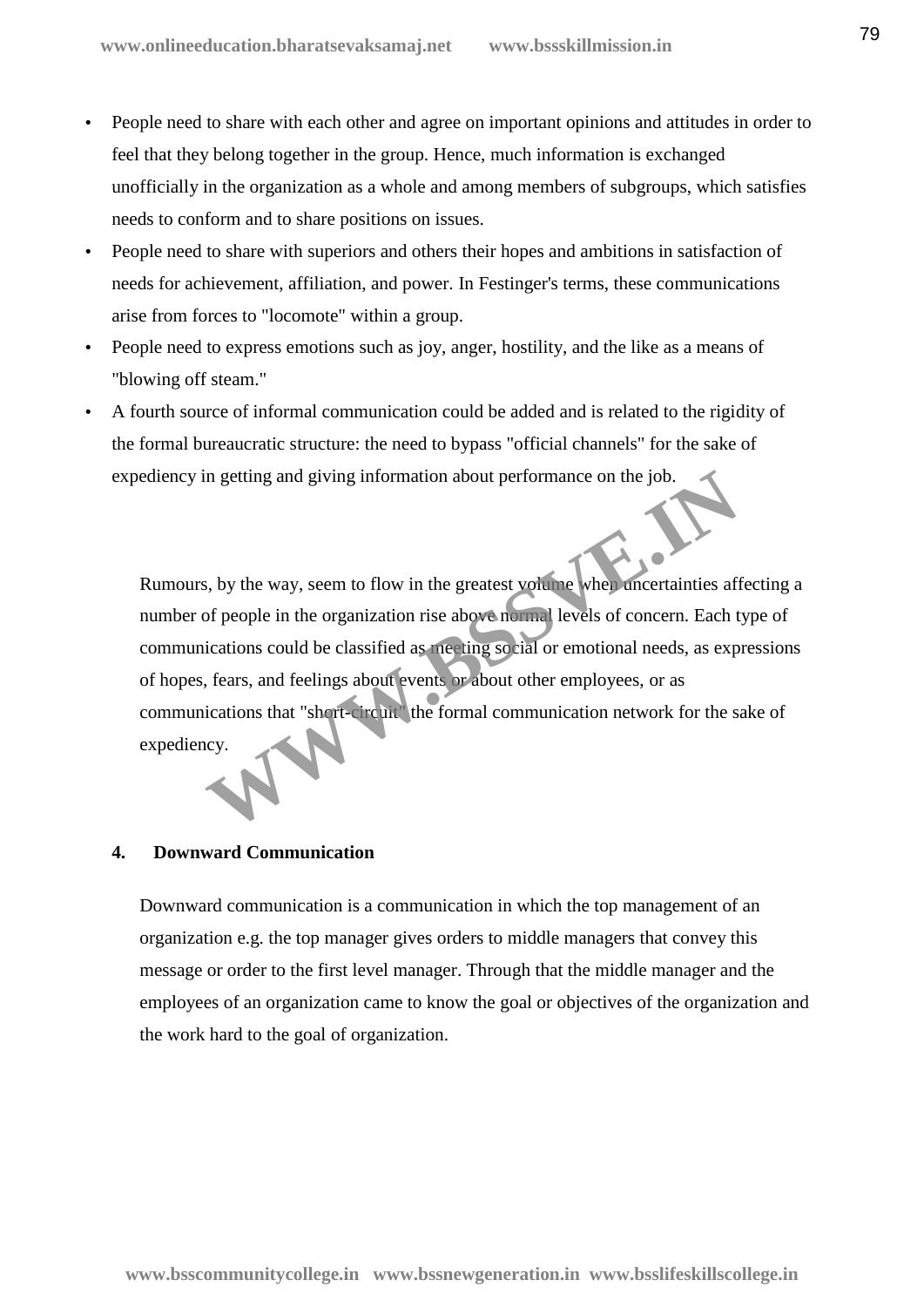# **5. Upward Communication**

The communication from lower level of organization to top level is called upward communication. The organization needs suggestions as well as feedback from the employee of organization in routine work, through that the management came to know the needs and wants of their employee. Ombudsman

# **6. Horizontal Communication**

Horizontal communication is a communication that takes place at the same level, e.g the communication between the employees themselves or between the Board of Directors. In simple the same level of communication is called horizontal communication. Through that, employees discuss different issues and then tell the concerned person or to the first line manager and the director their different plans. Then they make decisions.<br> **Communication Networks** 

# **7. Communication Networks**

Networks are another aspect of direction and flow of communication. Bavelas has shown that communication patterns, or networks, influence groups in several important ways. Communication networks may affect the group's completion of the assigned task on time, the position of the de facto leader in the group, or they may affect the group members' satisfaction from occupying certain positions in the network. Although these findings are based on laboratory experiments, they have important implications for the dynamics of communication in formal organizations. There are different patterns of communication: Example the example of communication is called horizontal communication. The<br>bloyees discuss different issues and then tell the concerned person or to t<br>ager and the director their different plans. Then they make decisions

- "Chain",
- "Wheel",
- "Star",
- "All-Channel network,
- "Circle".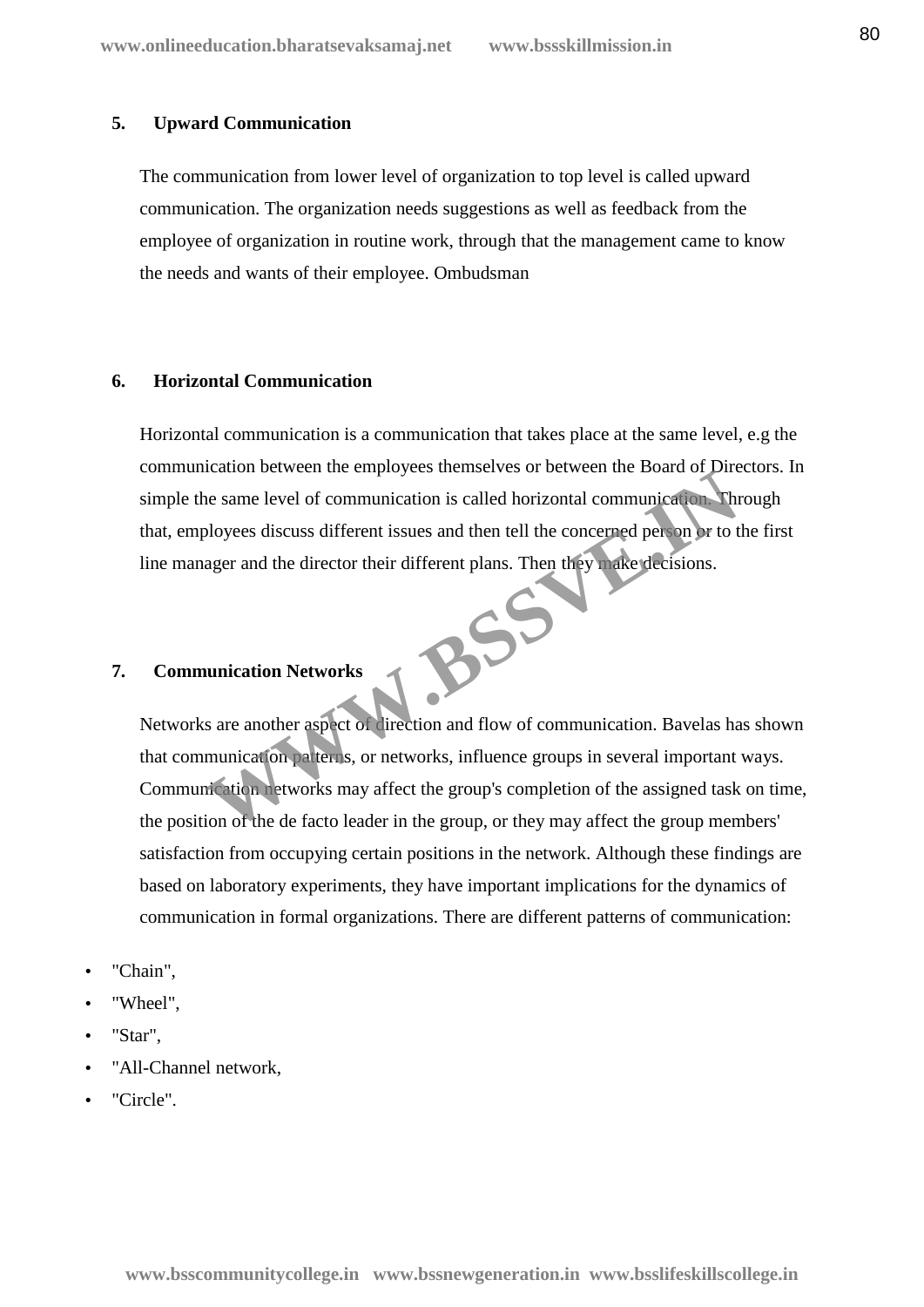### **8. Patterns of Communication**

- **Chain:** The Chain can readily be seen to represent the hierarchical pattern that characterizes strictly formal information flow, "from the top down," in military and some types of business organizations
- **Wheel:** The Wheel can be compared with a typical autocratic organization, meaning one-man rule and limited employee participation.
- **Star:** The Star is similar to the basic formal structure of many organizations.
- **All Channel Network:** The All-Channel network, which is an elaboration of Bavelas's Circle used by Guetzkow, is analogous to the free-flow of communication in a group that encourages all of its members to become involved in group decision processes. The All- Channel network may also be compared to some of the informal communication networks.

If it's assumed that messages may move in both directions between stations in the networks, it is easy to see that some individuals occupy key positions with regard to the number of messages they handle and the degree to which they exercise control over the flow of information. For example, the person represented by the central dot in the "Star" handles all messages in the group. In contrast, individuals who occupy stations at the edges of the pattern handle fewer messages and have little or no control over the flow of information. These "peripheral" individuals can communicate with only one or two other persons and must depend entirely on others to relay their messages if they wish to extend their range. umed that messages may move in both directions between stations in the skations in the skations of messages they handle and the degree to which they exercise control of messages they handle and the degree to which they exe

In reporting the results of experiments involving the Circle, Wheel, and Star configurations, Bavelas came to the following tentative conclusions. In patterns with positions located centrally, such as the Wheel and the Star, an organization quickly develops around the people occupying these central positions. In such patterns, the organization is more stable and errors in performance are lower than in patterns having a lower degree of centrality, such as the Circle. However, he also found that the morale of members in high centrality patterns is relatively low. Bavelas speculated that this lower morale could, in the long run, lower the accuracy and speed of such networks.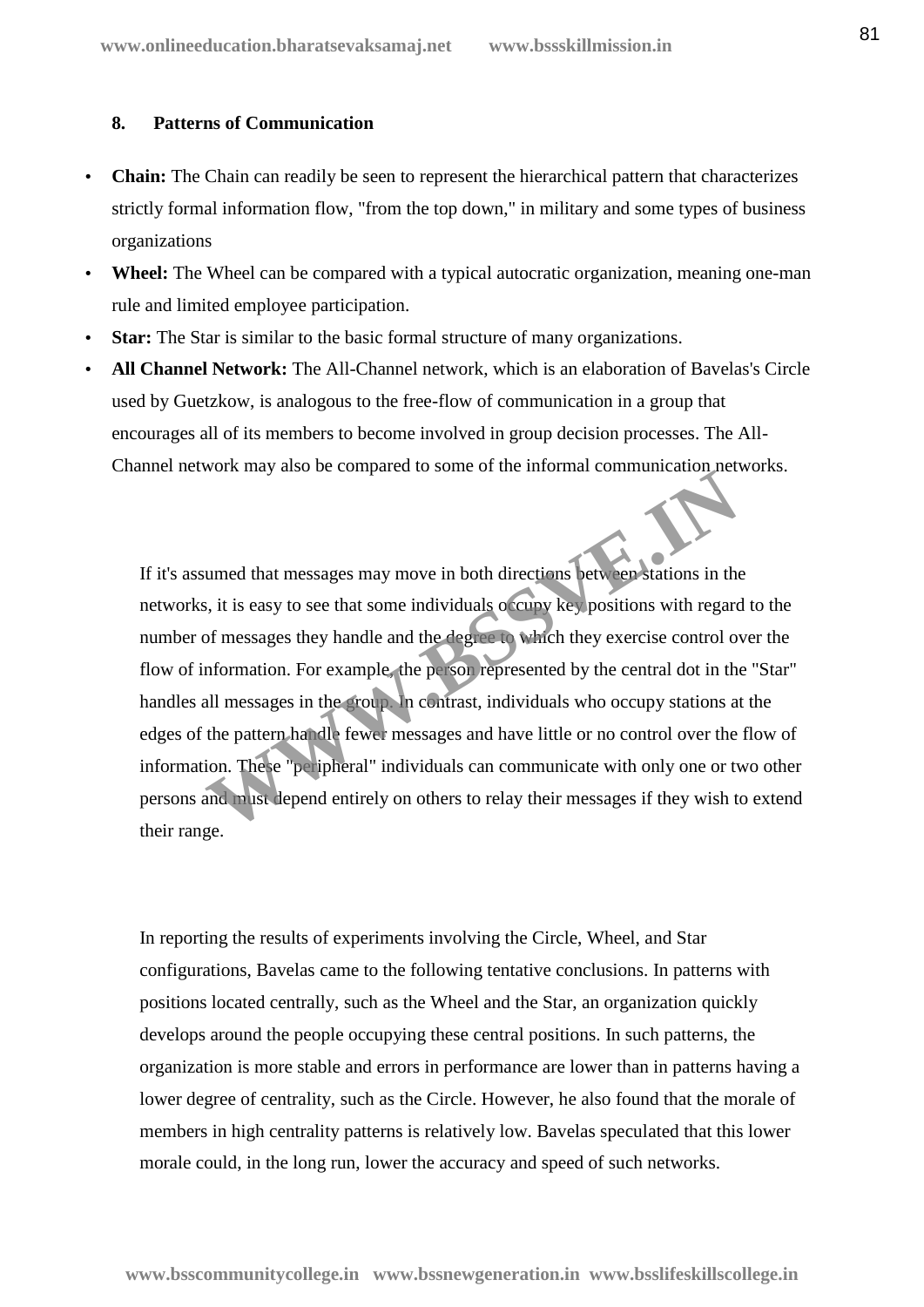In problem solving requiring the pooling of data and judgments, or "insight," Bavelas suggested that the ability to evaluate partial results, to look at alternatives, and to restructure problems fell off rapidly when one person was able to assume a more central (that is, more controlling) position in the information flow. For example, insight into a problem requiring change would be less in the Wheel and the Star than in the Circle or the Chain because of the "bottlenecking" effect of data control by central members. It may be concluded from these laboratory results that the structure of communications within an organization will have a significant influence on the accuracy of decisions, the speed with which they can be reached, and the satisfaction of the people involved. Consequently, in networks in which the responsibility for initiating and passing along messages is shared more evenly among the members, the better the group's morale in the long run. **WWW.BSS** 

# **9. Direction of Communication**

If it's considered formal communications as they occur in traditional military organizations, messages have a "one-way" directional characteristic. In the military organization, the formal communication proceeds from superior to subordinate, and its content is presumably clear because it originates at a higher level of expertise and experience. Military communications also carry the additional assumption that the superior is responsible for making his communication clear and understandable to his subordinates. This type of organization assumes that there is little need for two-way exchanges between organizational levels except as they are initiated by a higher level. Because messages from superiors are considered to be more important than those from subordinates, the implicit rule is that communication channels, except for prescribed information flows, should not be cluttered by messages from subordinates but should remain open and free for messages moving down the chain of command. "Juniors should be seen and not heard," is still an unwritten, if not explicit, law of military protocol.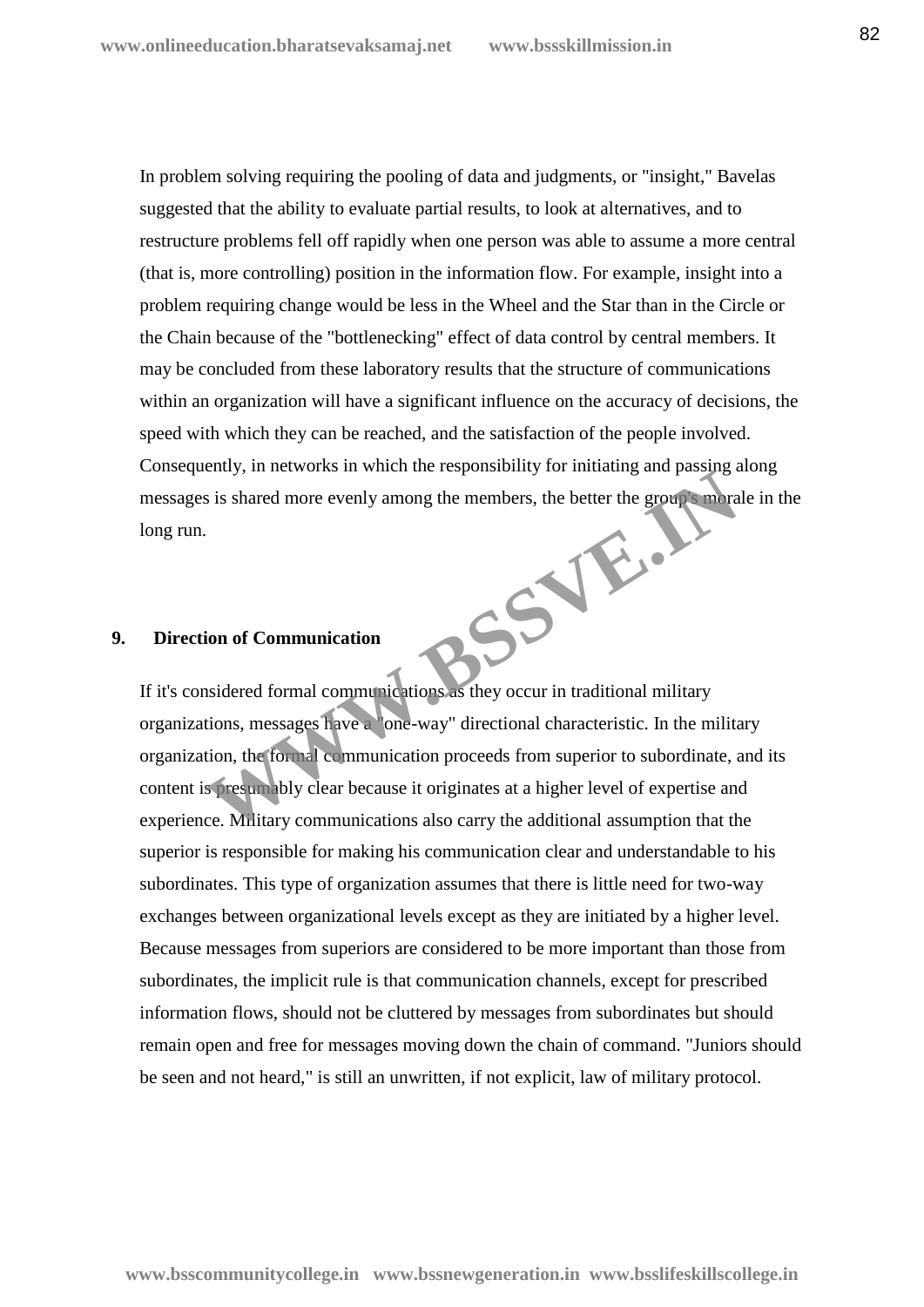Vestiges of one-way flows of communication still exist in many formal organizations outside the military, and for many of the same reasons as described above. Although management recognizes that prescribed information must flow both downward and upward, managers may not always be convinced that two-wayness should be encouraged. For example, to what extent is a subordinate free to communicate to his superior that he understands or does not understand a message? Is it possible for him to question the superior, ask for clarification, suggest modifications to instructions he has received, or transmit unsolicited messages to his superior, which are not prescribed by the rules? To what extent does the one-way rule of direction affect the efficiency of communication in the organization, in addition to the morale and motivation of subordinates? These are not merely procedural matters but include questions about the organizational climate, pr psychological atmosphere in which communication takes place. Harold Leavitt has suggested a simple experiment that helps answer some of these questions. **A group is** assigned the task of re-creating on paper a set of rectangular figures, first as they are described by the leader under one-way conditions, and second as they are described by the leader under two-way conditions.(A different configuration of rectangles is used in the second trial.) In the one-way trial, the leader's back is turned to the group. He describes the rectangles as he sees them. No one in the group is allowed to ask questions and no one may indicate by any audible or visible sign his understanding or his frustration as he attempts to follow the leader's directions. In the two-way trial, the leader faces the group. In this case, the group may ask for clarifications on his description of the rectangles and he can not only see but also can feel and respond to the emotional reactions of group members as they try to re-create his instructions on paper. gical atmosphere in which communication takes place. Harold Leavitt h<br>d a simple experiment that helps answer some of these questions.<br>the task of re-creating on paper a set of rectangular figures, first as they<br>d by the l

On the basis of a number of experimental trials similar to the one described above, Leavitt formed these conclusions:

- One-way communication is faster than two-way communication.
- Two-way communication is more accurate than one-way communication.
- Receivers are absolutely sure of them and make more correct judgments of how right or wrong they are in the two-way system.
- The sender feels psychologically under attack in the two-way system, because his receivers pick up his mistakes and oversights and point them out to him.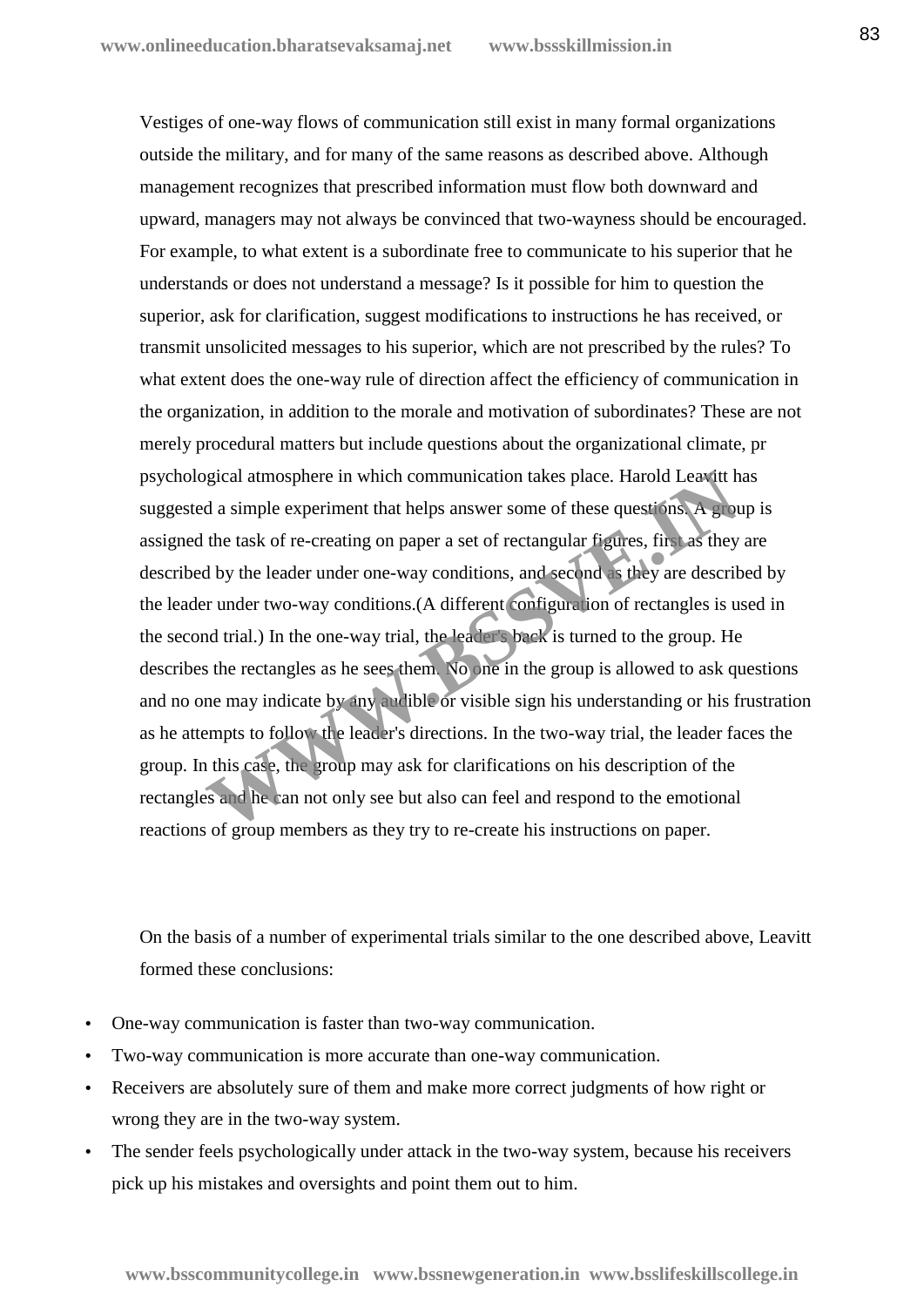The two-way method is relatively noisier and looks more disorderly. The one-way method, on the other hand, appears neat and efficient to an outside observer.

Thus, if speed is necessary, if a businesslike appearance is important, if a manager does not want his mistakes recognized, and if he wants to protect his power, then one-way communication seems preferable. In contrast, if the manager wants to get his message across, or if he is concerned about his receivers' feeling that they are participating and are making a contribution, the two-way system is better. Another facet of communication in the organization is the process of face-to-face, interpersonal communication, between individuals. Such communication may take several forms. Messages may be verbal (that is, expressed in words), or they may not involve words at all but consist of gestures, facial expressions, and certain postures ("body language"). Nonverbal messages may even stem from silence. Ideally, the meanings sent are the meanings received. This is most often the case when the messages concern something that can be verified objectively. For example, "This piece of pipe fits the threads on the coupling." In this case, the receiver of the message can check the sender's words by actual trial, if necessary. However, when the sender's words describe a feeling or an opinion about something that cannot be checked objectively, meanings can be very unclear. "This work is too hard" or "Watergate was politically justified" are examples of opinions or feelings that cannot be verified. Thus they are subject to interpretation and hence to distorted meanings. The receiver's background of experience and learning may differ enough from that of the sender to cause significantly different perceptions and evaluations of the topic under discussion. As we shall see later, such differences form a basic barrier to communication. ssed in words), or they may not involve words at all but consist of gestum<br>ons, and certain postures ("body language"). Nonverbal messages may exerce. Ideally, the meanings sent are the meanings received. This is most on<br>t

Nonverbal content always accompanies the verbal content of messages. This is reasonably clear in the case of face-to-face communication. As Virginia Satir has pointed out, people cannot help but communicate symbolically (for example, through their clothing or possessions) or through some form of body language. In messages that are conveyed by the telephone, a messenger, or a letter, the situation or context in which the message is sent becomes part of its non-verbal content. For example, if the company has been losing money, and in a letter to the production division, the front office orders a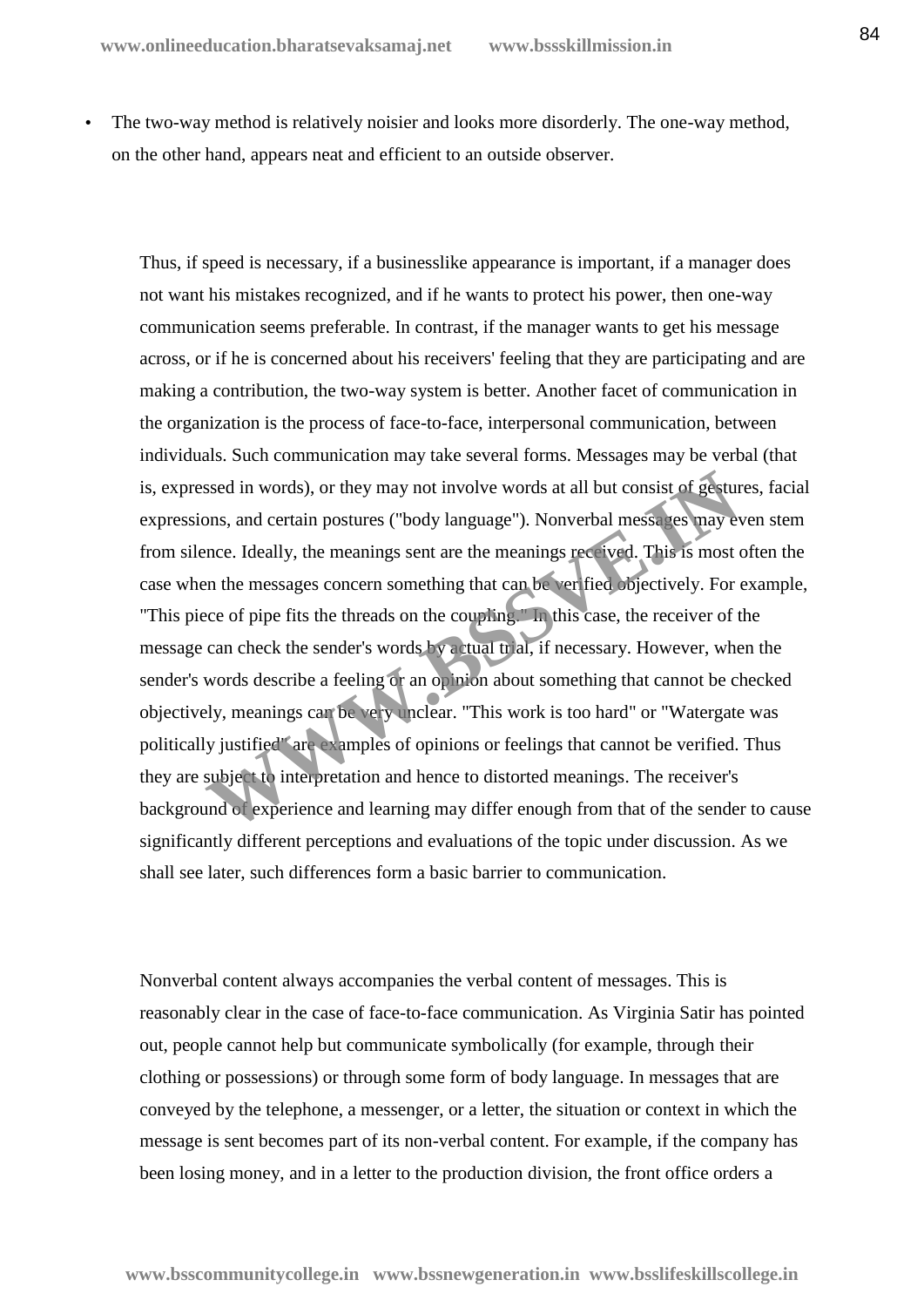reorganization of the shipping and receiving departments, this could be construed to mean that some people were going to lose their jobs unless it were made explicitly clear that this would not occur. A number of variables influence the effectiveness of communication. Some are found in the environment in which communication takes place, some in the personalities of the sender and the receiver, and some in the relationship that exists between sender and receiver. There are different variables and suggests some of the difficulties of communicating with understanding from one person to another. The sender wants to formulate an idea and communicate it to the receiver. This desire to communicate may arise from his thoughts or feelings or it may have been triggered by something in the environment. The communication may also be influenced or distorted by the relationship between the sender and the receiver, such as status differences, a staffline relationship, or a learner-teacher relationship.

Whatever its origin, information travels through a series of filters, both in the sender and in the receiver, before the idea can be transmitted and re-created in the receiver's mind. Physical capacities to see, hear, smell, taste, and touch vary between people, so that the image of reality may be distorted even before the mind goes to work. In addition to physical or sense filters, cognitive filters, or the way in which an individual's mind interprets the world around him, will influence his assumptions and feelings. These filters will determine what the sender of a message says, how he says it, and with what purpose. Filters are present also in the receiver, creating a double complexity that once led Robert Louis Stevenson to say that human communication is "doubly relative". It takes one person to say something and another to decide what he said. Physical and cognitive, including semantic filters (which decide the meaning of words) combine to form a part of our memory system that helps us respond to reality. In this sense, March and Simon compare a person to a data processing system. Behavior results from an interaction between a person's internal state and environmental stimuli. What we have learned through past experience becomes an inventory, or data bank, consisting of values or goals, sets of expectations and preconceptions about the consequences of acting one way or another, and a variety of possible ways of responding to the situation. This memory system determines what things we will notice and respond to in the environment. At the same time, stimuli in the environment help to determine what parts of the memory system The state of a message says, how he says it, and with what e present also in the receiver, capacities to see, hear, smell, as exampled and re-created in the receiver's capacities to see, hear, smell, as exampled and re-cre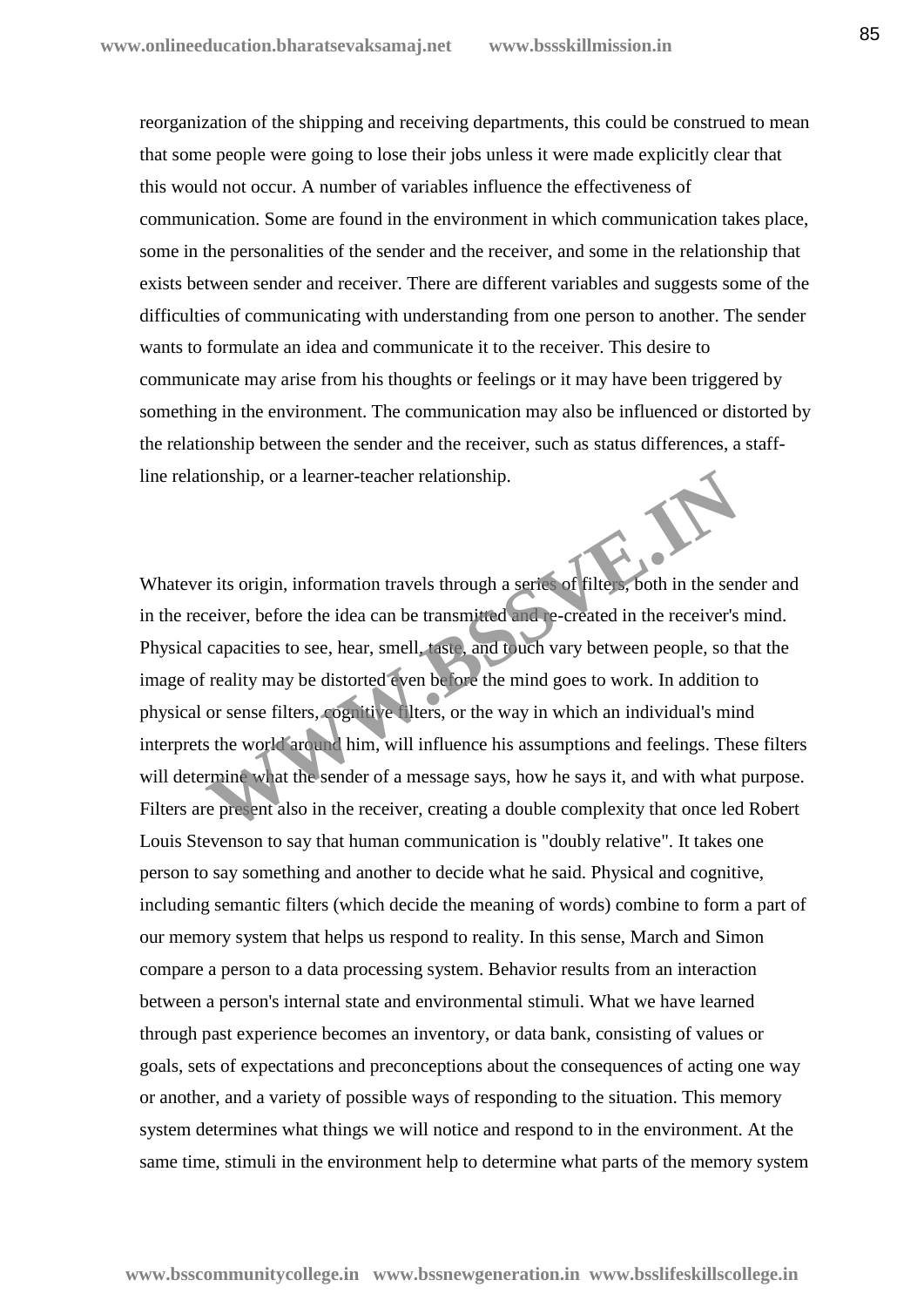will be activated. Hence, the memory and the environment form an interactive system that causes our behavior. As this interactive system responds to new experiences, new learnings occur which feed back into memory and gradually change its content. This process is how people adapt to a changing world.

#### **10. Differences in Background**

Communication between persons brings individual personalities and individual views of the environment into contact. People can agree on many things if they are products of the same experiences. But the fact that they have had different experiences may lead to disagreement. Extremely different backgrounds can cause serious communication problems. In other words, if you and I are trying to communicate with each other but do not see the same world, we are simply not talking about the same things. There are several possible consequences:

- Can assume that I know what I am, talking about and you don't. This can cause inattention and create an emotional impression in such basic reactions as: "You are wrong, I am right," and even "You are evil, I am good." The struggle over differences may thus intensify.
- I can assume that since I am right, my objective must be to get you to agree with my point of view. At first, this may lead me into trying to be logical. I assume that you will be convinced once the facts are set straight. If I fail in this, I may resort to strategies of winning at any cost. I will dominate the discussion, talk instead of listening, and generally demean your ideas. All of these things would tend to heighten emotions and increase frustration, leading to an impasse in which we both would lose. ment. Extremely different backgrounds can cause serious communications. In other words, if you and I are trying to communicate with each other the same world, we are simply not talking about the same things. There a cossib
- I will interpret what you say according to my understanding of the situation. In many cases, this would be about as appropriate as trying to find a city in Russia using a map of France. Carl Rogers has described this "tendency to judge, to evaluate, to approve (or disapprove) the statement of the other person" from the listener's point of view as the major barrier to interpersonal communication. Rogers' remedy to this problem is what he calls "listening with understanding" that is, trying to understand through a deliberate effort to see the other person's point of view, to see the world as he sees and experiences it. In other words, we must abandon the "I-know-what-I'm-talking-about-you-don't" attitude and, instead, open our minds and our ears to the other person's viewpoint. This means that we must admit to ourselves that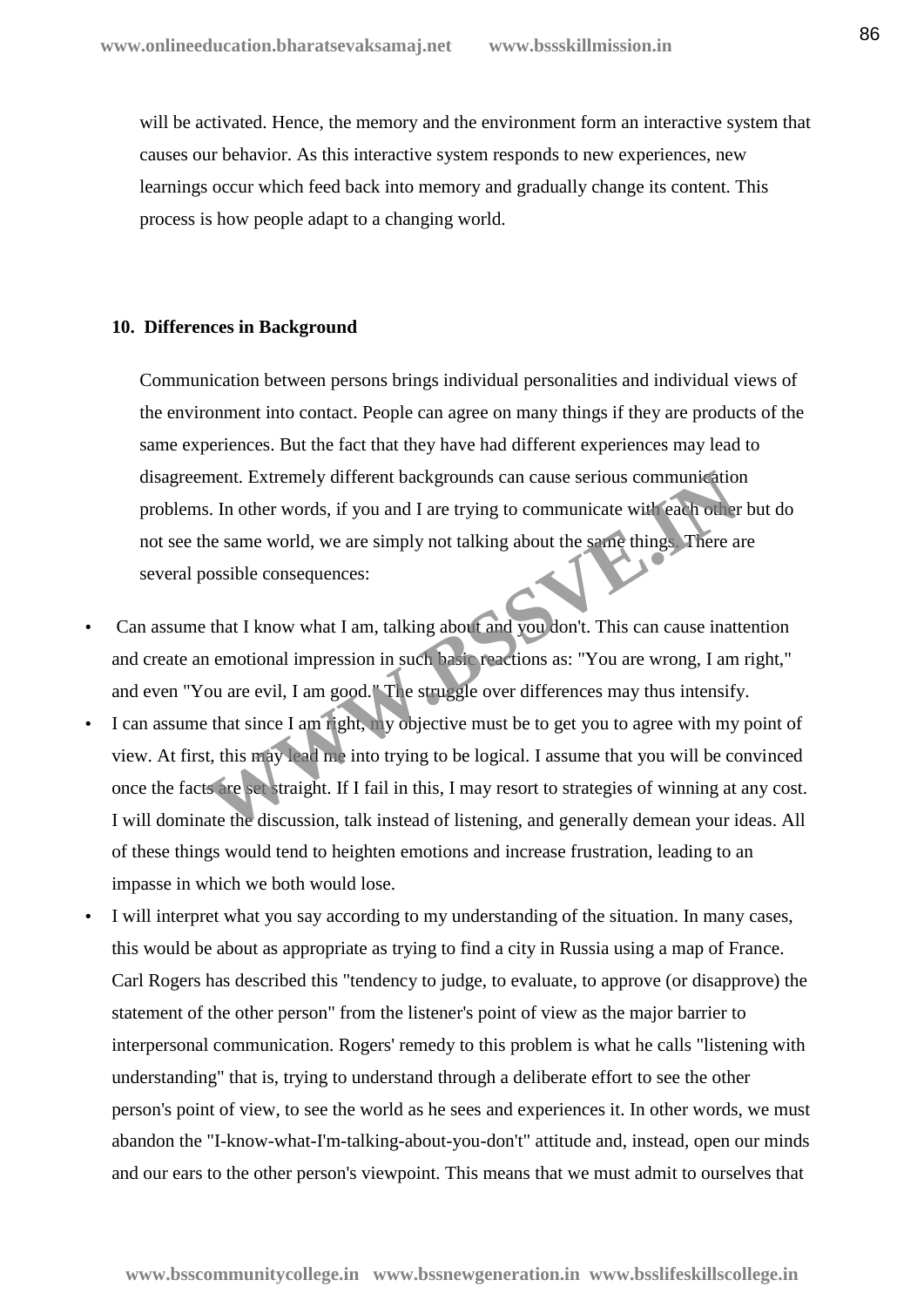there may be ideas that, though they are different from ours, are just as valid and just as worthy as our own. We may, in fact, learn something if we listen. This attitude is clearly difficult to achieve, since few people like to admit they may be wrong. But opening our minds to others' opinions is the only way we can gain the advantage of perceiving another side of the problem.

 Really listening (and not just "hearing") has another important advantage. If I listen attentively to another person, I am expressing to him a form of respect, and in a very substantial way contributing to his feeling of self-worth. This strengthens his ego and at the same time evokes in him a feeling of respect for me. These mutually supportive feelings help to chase out antagonisms, fears, and defensive tactics. A supportive attitude can lead the way to cooperative problem solving, in which both of us emerge winners.

### **11. Levels of Communication**

Differences in perception are not the only sources of misunderstanding and difficulty in interpersonal communication. Communication is also complicated by the fact that it takes place at different levels simultaneously. As we send verbal messages by word and voice, we also send nonverbal messages by our gestures, expressions, posture, status, and even by the way we dress and comb our hair. We cannot avoid these silent comments on what our words are meant to say. Sometimes we may deliberately twist or distort messages to achieve our purposes, and sometimes we send distorted messages without being aware that they are distorted. Occasionally, we may be able to transmit what we mean so that it means the same thing to the person on the receiving end. **WWW.BSSVE.IN**

One way to think about the different levels from which messages emerge is the Johari Window. Imagine that the human personality could be divided into four parts according to the level or degree to which each part is "open" and "known" to both the sender and the receiver of a communication. This structure could then be represented in matrix form. Each of the areas in the figure can now be defined. The "Open" area contains motivations and behavior whose meanings are shared by the individual and others with whom he is in contact. The individual's feelings and his understanding of these feelings and what he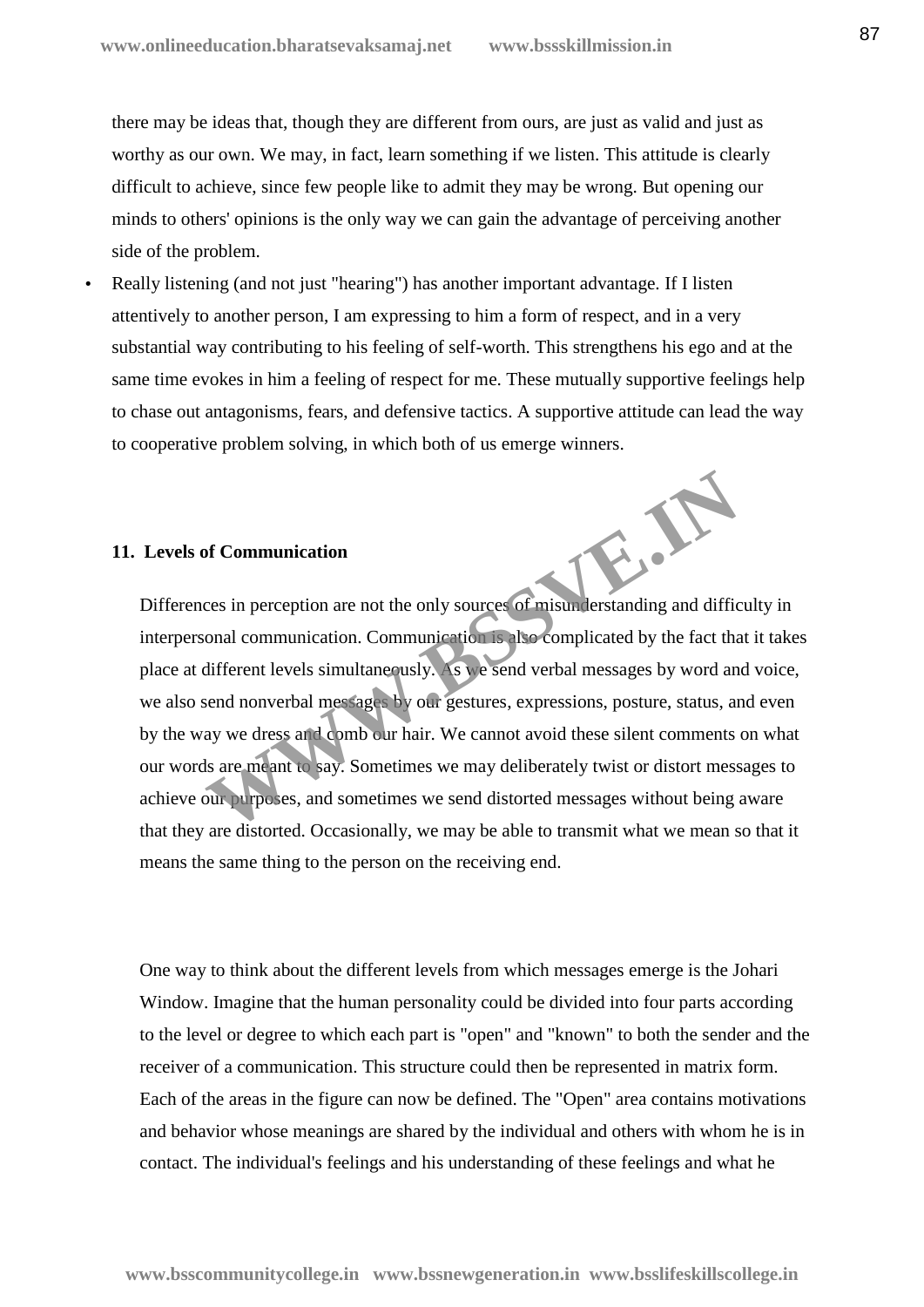communicates (verbally and nonverbally) are consistent, and they are received and understood by others in the same sense as they are understood and sent by the sender. There is no cover-up and no confusion between his words and his gestures, his expression, and how others interpret his meaning. This is free, honest, and relevant behavior, unburdened by cynicism, distrust, naivete, or any other hidden attitude or feeling. The meanings experienced and sent are the same as those that are experienced and received.

The "Hidden" area includes concealed motivations that are known to the sending individual but unknown to others. In this category are all the "little white lies" in which we indulge, including the bigger deceptions we sometimes use in communicating with others. One illustration is the use of ingratiating behavior for our own gain, aimed at a manager whom we do not like or with whom we privately disagree. Or suppose a friend goes by and calls out, "Hello, how are you!" It is a social convention in our culture that such greetings are not to be taken at face value. They are most often merely a form of recognition. But we cannot always be sure. Is our friend merely using her greeting as a form of recognition, a signal of acknowledgment, an automatic pleasantry to which we automatically respond, "Fine! How are you?" Or is she genuinely concerned with the state of our health and should we tell her that we feel lousy and just lost money in the stock market? In this case, the greeting may be influenced by some hidden agenda or concealed motive that is not clear to us. And to that extent, our communication is not on the same wavelength. The "Blind" area includes motivations and behavior that are known to others but to which the individual is blind. This is sometimes indelicately called the "bad breath area." We have all known people who have feelings that they do not verbalize, but that manifest themselves in little mannerisms, nervous tics, habitual gestures, grimaces, and the like, which actually change the implications of things they say to us. As an example, think of the person who says, "I'm not scared!" while his face whitens and tightens with visible nervous tension. Consider the spectacle of high government officials arriving at the White House to discuss the nation's energy crisis in their big limousines on a wintry day, keeping the motors running and the heaters on during the meeting, and later driving off as news cameras clicked and passersby stared. These public servants seemed blissfully unaware of the inconsistency between what they were saying and how they were ge, including the bigger deceptions we sometimes use in communicating<br>the illustration is the use of ingratiating behavior for our own gain, aimed<br>whom we do not like or with whom we privately diverge. Or suppose a<br>and cal

**www.bsscommunitycollege.in www.bssnewgeneration.in www.bsslifeskillscollege.in**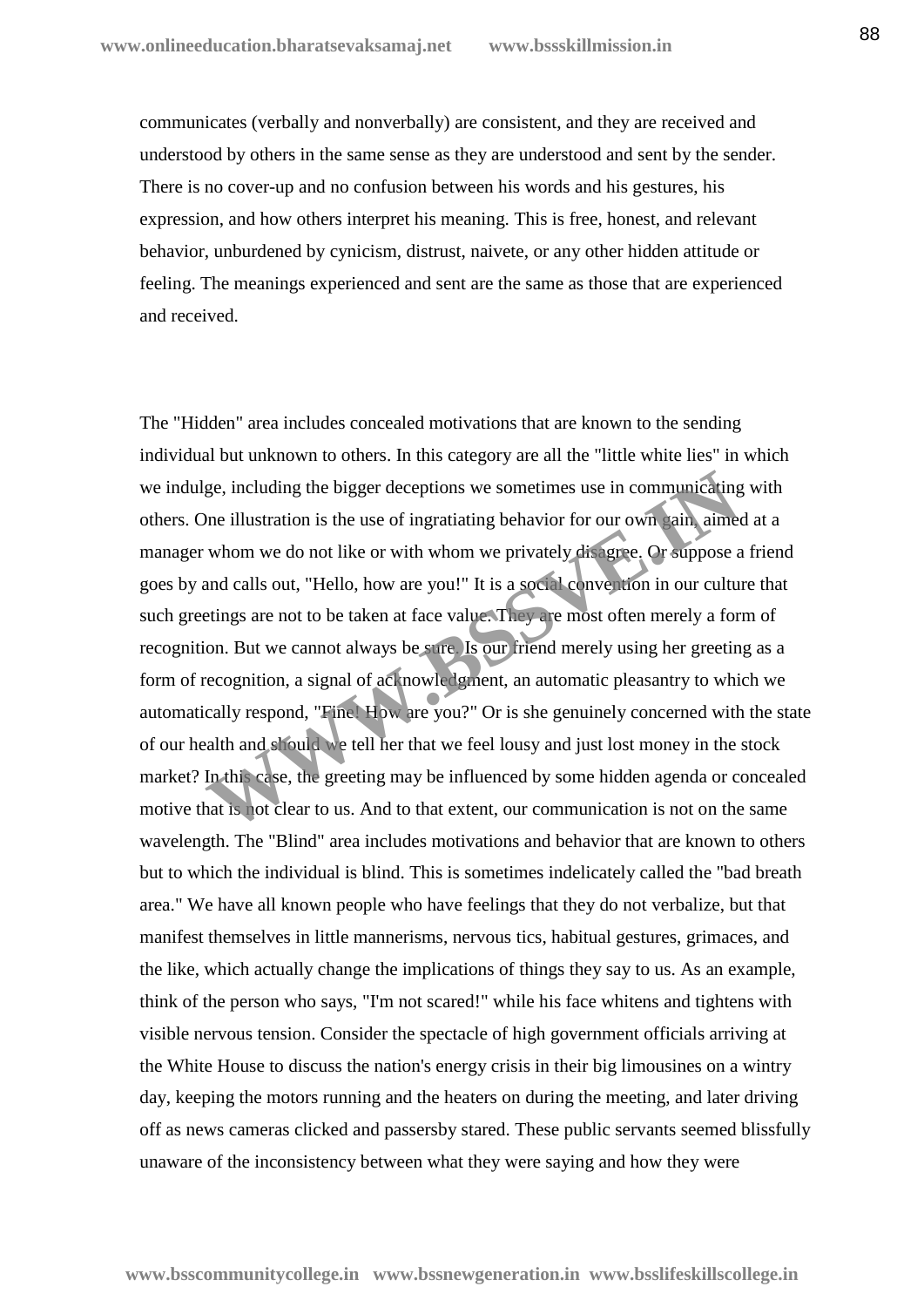behaving. In other words, their "blind" side was showing in a way that would have been comical if it had not been so serious.

The "Unknown Potential" area is unknown to both the individual and to others. It is the area that Freud describes as the "unconscious." This area probably contains aspects of ourselves that, if available to us, could increase our general effectiveness as persons. By definition, however, this area is available only through a process of self-discovery, sometimes requiring deep and prolonged psychoanalysis. For our purposes here, we need say only that this unconscious part of our personality influences in unknown ways our communications with other people, as well as affecting our internal communication with ourselves. To increase our effectiveness in interpersonal communication, it would appear helpful to enlarge the "Open" area of our personality, while at the same time reducing the "Hidden" and "Blind" areas. This may be accomplished through the two interdependent processes of exposure and feedback. If we trust others in a relationship, we may be more willing to reveal some of the motives that we would otherwise keep hidden out of fear of consequences, should our motives become known. At the same time, by giving us information about those nonverbal messages that originate in the "Blind" area, others can help us become aware of the effect that such messages have on the meanings we are trying to convey. This feedback, however, must be in a form that helps to create a supportive, non-threatening psychological climate. Lacking this emotional support, we would probably continue to be defensive. Sometimes we complicate the clarity and reliability of verbal messages by either unknowingly or perhaps purposely expressing something that is inconsistent with what we think or feel. Such behavior is not always dysfunctional. For example, we may occasionally feel the need to defend our self-esteem against threats, for example, a seemingly (to us) unfair reprimand by a teacher or a friend that might reduce our personal effectiveness in a particular situation. In addition, there are social conventions that require that we mask our true feelings to avoid hurting someone unnecessarily. These social conventions often help us to maintain stability in relationships with other people. On the other hand, hidden agendas and blind spots can be dysfunctional if they hide information that could improve rather than hinder our ability to solve the problems we share with others. If someone appears to feel one way about something when in fact he does not, and we base our plan for dealing with him on a S. To increase our effectiveness in interpersonal communication, it would o enlarge the "Open" area of our personality, while at the same time reduced and "Blind" areas. This may be accomplished through the two interdeptio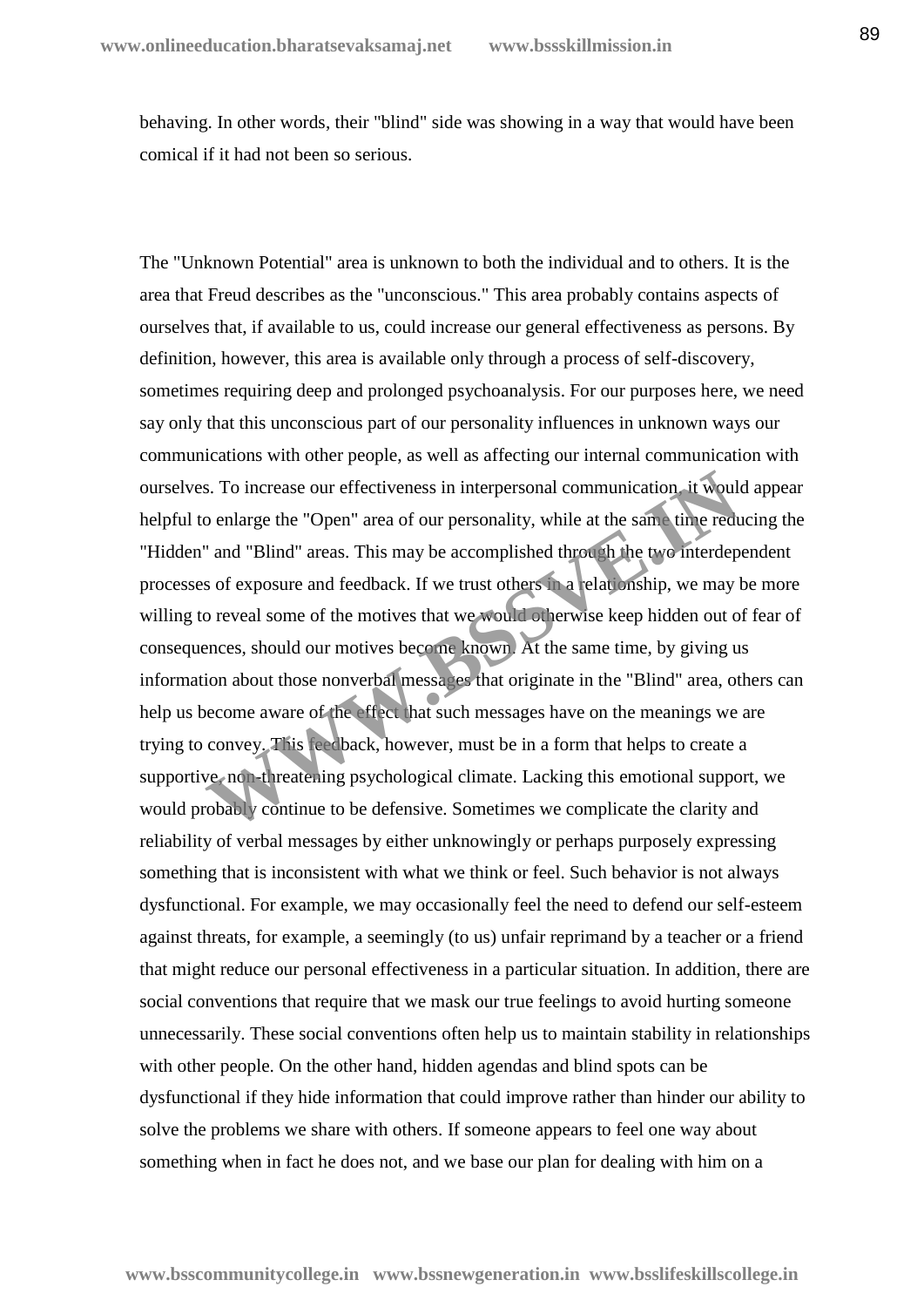mistaken impression, we may miss an opportunity to solve a mutual difficulty. Or, if we are unknowingly doing something that garbles our messages but, if brought to our attention, could be corrected, we would increase our potential for effective communication and for effective action.

#### **12. Research Methodologies**

The Oxford learners Dictionary defines research as a "careful study or investigation, especially in order to discover new facts or information." Examples would include scientific, clinic and historical researches. It can be also defined research as "the systematic and objective search for and analysis of data with a new to generating information necessary for the solution of problems. These definitions highlight the fact that it is not engaged in research for the fun of it. Research can be done because it's important to discover new facts, correct misconceptions, extend the definition also points out the fact that it is needed to be orderly, systematic and scientific in carrying out the research otherwise the finding will be of no value. Methodology refers to the ways and means of doing something. Research will be conducted for effective result. Historically, organizational communication was driven primarily by quantitative research methodologies. Included in functional organizational communication research are statistical analyses (such as surveys, text indexing, network mapping and behavior modeling). In the early 1980s, the interpretive revolution took place in organizational communication. In Putnam and Pacanowsky's 1983 text Communication and Organizations: An Interpretive Approach. they argued for opening up methodological space for qualitative approaches such as narrative analyses, participant-observation, interviewing, rhetoric and textual approaches readings) and philosophic inquiries. ic and objective search for and analysis of data with a new to generating<br>ion necessary for the solution of problems. These definitions highligated<br>not engaged in research for the fun of it. Research can be done because it

During the 1980s and 1990s critical organizational scholarship began to gain prominence with a focus on issues of gender, race, class, and power/knowledge. In its current state, the study of organizational communication is open methodologically, with research from post-positive, interpretive, critical, postmodern, and discursive paradigms being published regularly. Organizational communication scholarship appears in a number of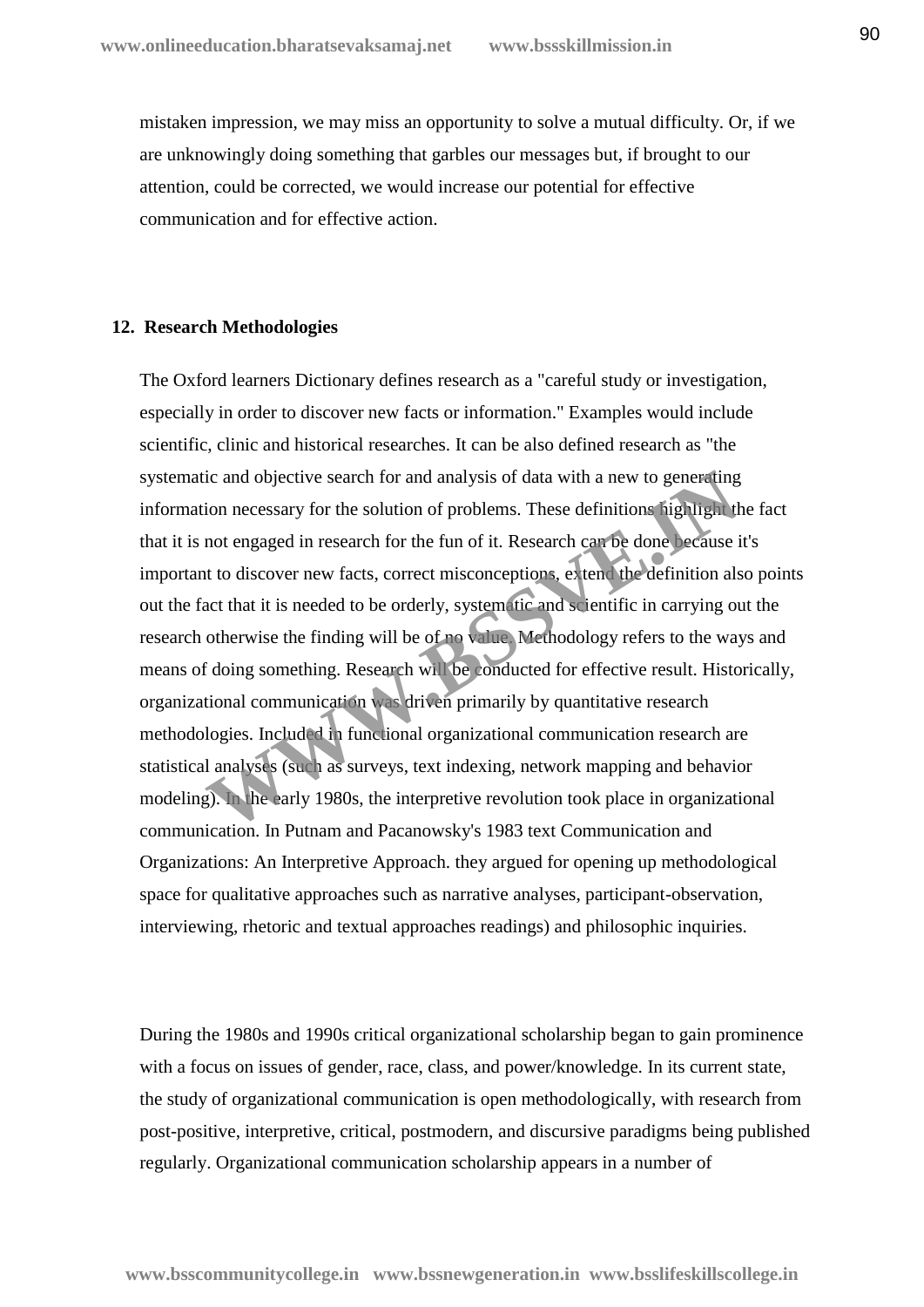communication journals including but not limited to Management Communication Quarterly, Journal of Applied Communication Research, Communication Monographs, Academy of Management Journal, Communication Studies, and Southern Communication Journal.

### **13. Current Organizational Communication Research**

Organizational communication can include:

- Flow of Communication, e.g.,
- o formal, informal
- o internal, external
- o upward, downward, horizontal
- o networks
- o Induction, e.g.,

new hire orientation

policies & procedures

employee benefits

Channels, e.g.,

- o electronic media such as e-mail, intranet, internet
- o teleconference
- o Print media such as memos, bulletin boards, newsletters etc.

**WWW.BSSVE.IN**

- o face-to-face
- o Meetings, e.g.,
- briefings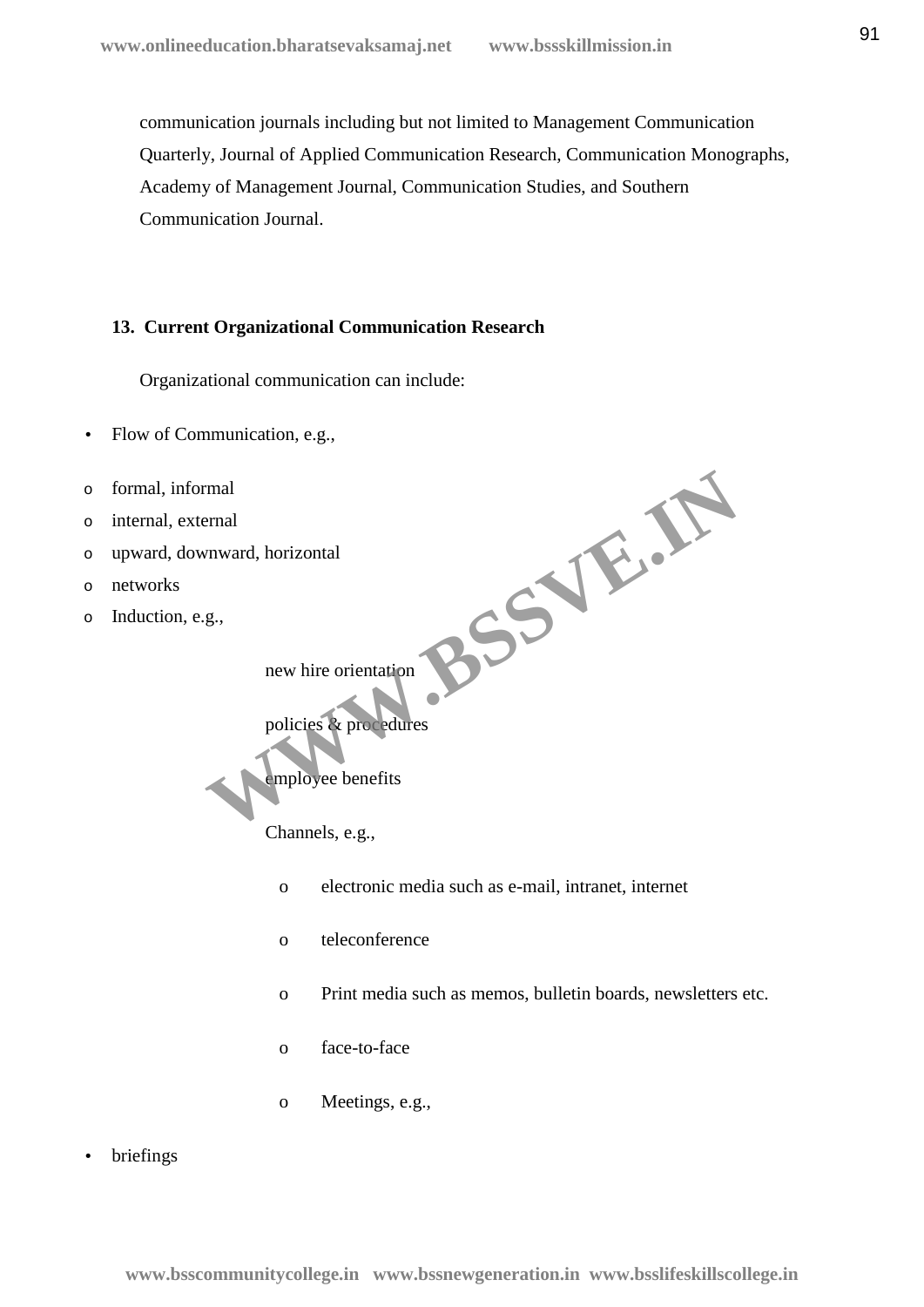- staff meetings
- project meetings
- town hall meetings
- Interviews, e.g.,

Selection

# Performance

# Career

More recently, the field of organizational communication has moved from acceptance of mechanistic models (e.g., information moving from a sender to a receiver) to a study of the persistent, hegemonic and taken-for-granted ways in which we not only use communication to accomplish certain tasks within organizational settings (e.g., public speaking) but also how the organizations in which we participate affect us. These approaches include "postmodern", "critical", "participatory", "feminist", "power/political", "organic", etc. and draw from disciplines as wide-ranging as sociology, philosophy, theology, psychology, business, business administration, institutional management, medicine (health communication), neurology (neural nets), semiotics, anthropology, international relations, and music. complete the field of organizational communication has moved from acceptive models (e.g., information moving from a sender to a reception of a stent, hegemonic and taken-for-granted ways in which we not only use ication to

# **Topic : Mass Communication And The New Technologies**

# **Topic Objective:**

At the end of this topic student would be able to:

- Introduce the term mass communication.
- Define globalization and media communication.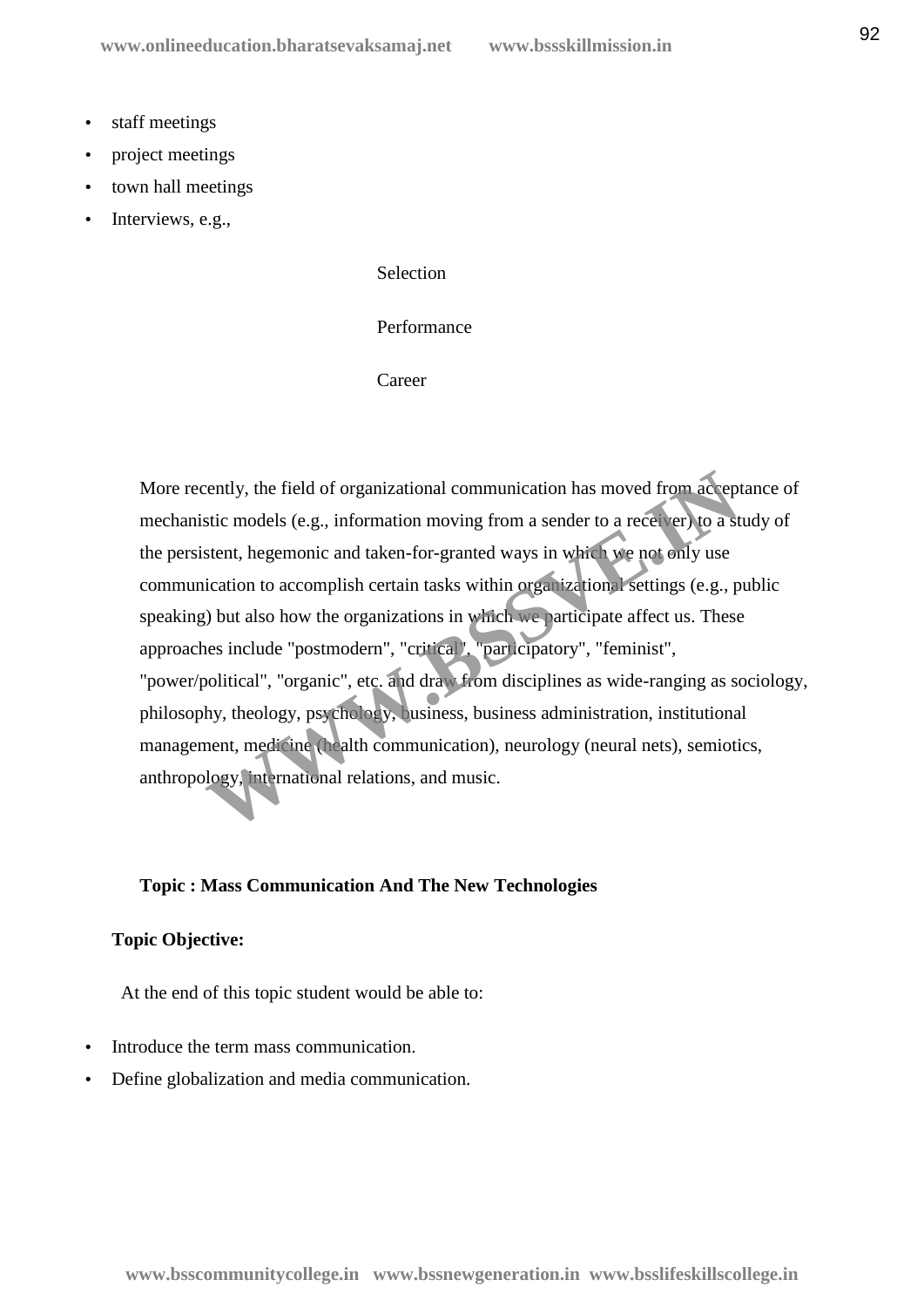### **Definition/Overview:**

**Mass Communication:** Until the 1980s media relied primarily upon print and analog broadcast models, such as those of television and radio. The last twenty-five years have seen the rapid transformation into media which are predicated upon the use of digital computers, such as the Internet and computer games. However, these examples are only a small representation of new media. The use of digital computers has transformed the remaining 'old' media, as suggested by the advent of digital television and online publications. Even traditional media forms such as the printing press have been transformed through the application of technologies such as image manipulation software like Adobe Photoshop and desktop publishing tools. **WWW.BSSVE.IN**

### **Key Points:**

# **1. Globalization and Media Communication**

Flew (2002) stated that as a result of the evolution of new media technologies, globalisation occurs. Globalisation is generally stated as "more than expansion of activities beyond the boundaries of particular nation states". Globalisation shortens the distance between people all over the world by the electronic communication and Cairncross (1998) expresses this great development as the "death of distance". New media "radically break the connection between physical place and social place, making physical location much less significant for our social relationships virtual communities" are being established online and transcend geographical boundaries, eliminating social restrictions. Rheingold (2000) describes these globalised societies as self-defined networks, which resemble what we do in real life. "People in virtual communities use words on screens to exchange pleasantries and argue, engage in intellectual discourse, conduct commerce, make plans, brainstorm, gossip, feud, fall in love, create a little high art and a lot of idle talk".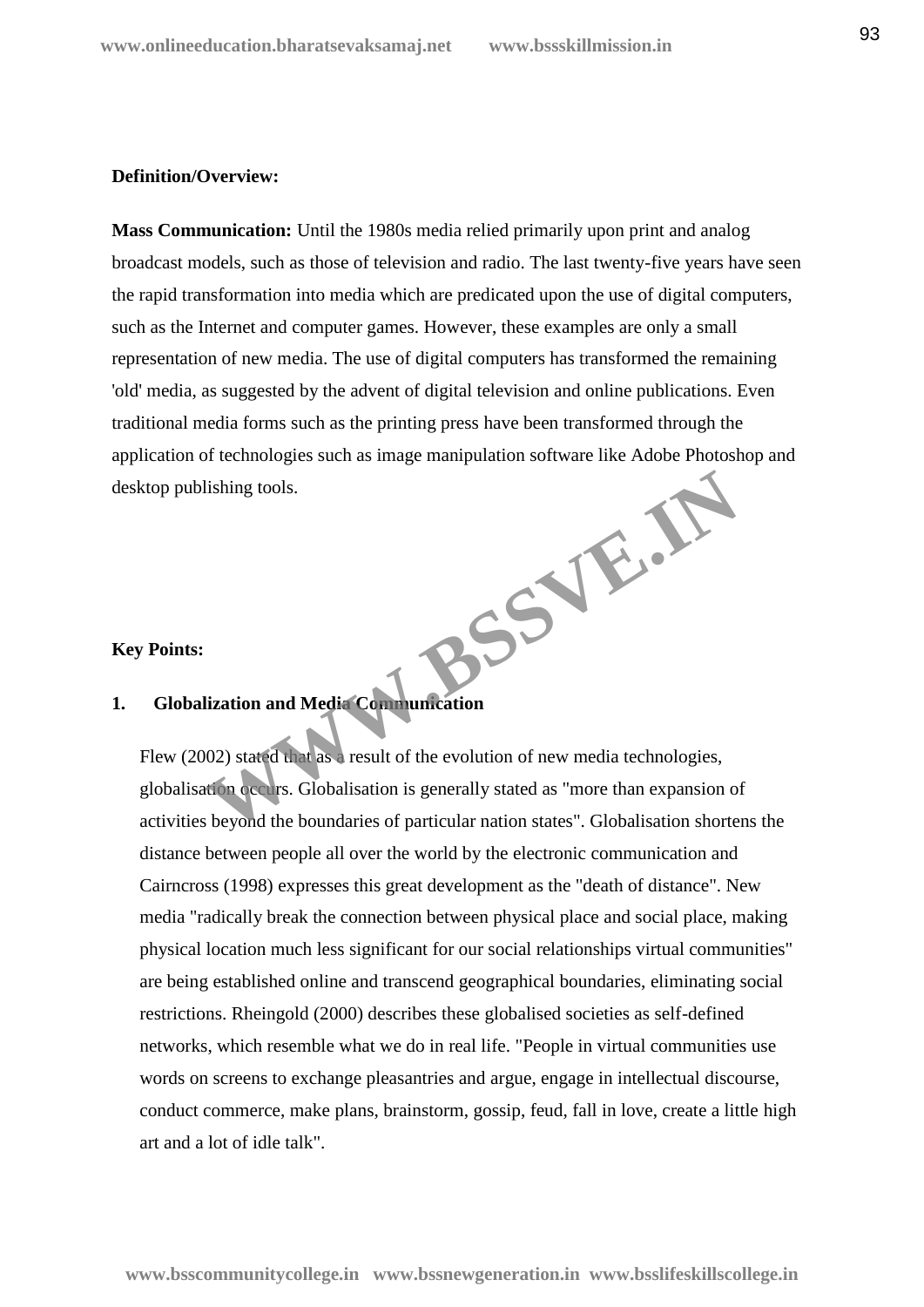For Sherry Turkle "making the computer into a second self, finding a soul in the machine, can substitute for human relationships". New media has the ability to connect like-minded others worldwide. While this perspective suggests that the technology drives - and therefore is a determining factor - in the process of globalisation, arguments involving technological determinism are generally frowned upon by mainstream media studies. Instead academics focus on the multiplicity of processes by which technology is funded, researched and produced, forming a feedback loop when the technologies are used and often transformed by their users, which then feeds into the process of guiding their future development. While commentators such as Castells espouse a 'soft determinism' whereby they contend that 'Technology does not determine society. Nor does society script the course of technological change, since many factors, including individual inventiveness and entrpreneurialism, intervene in the process of scientific discovery, technical innovation and social applications, so the final outcome depends on a complex pattern of interaction. Indeed the dilemma of technological determinism is probably a false problem, since technology is society and society cannot be understood without its technological tools.' This however is still distinct from stating that societal changes are instigated by technological development, which recalls the theses of Marshall McLuhan Manovich and Castells have argued that whereas mass media 'corresponded to the logic of industrial mass society, which values conformity over individuality,' new media follows the logic of the post-industrial or globalised society whereby 'every citizen can construct her own custom lifestyle and select her ideology from a large number of choices. Rather than pushing the same objects to a mass audience, marketing now tries to target each individual separately.' The term 'mass' denotes great volume, range or extent (of people or production) and reception of messages. The important point about 'mass' is not that a given number of individuals receives the products, but rather that the products are available in principle to a plurality of recipients. The term 'mass' suggests that the recipients of media products constitute a vast sea of passive, undifferentiated individuals. Freehnological change, since many factors, including individual inventives<br>preneurialism, intervene in the process of scientific discovery, echoical<br>on and social applications, so the final outcome depends on a complex par

This is an image associated with some earlier critiques of 'mass culture' and Mass society which generally assumed that the development of mass communication has had a largely negative impact on modern social life, creating a kind of bland and homogeneous culture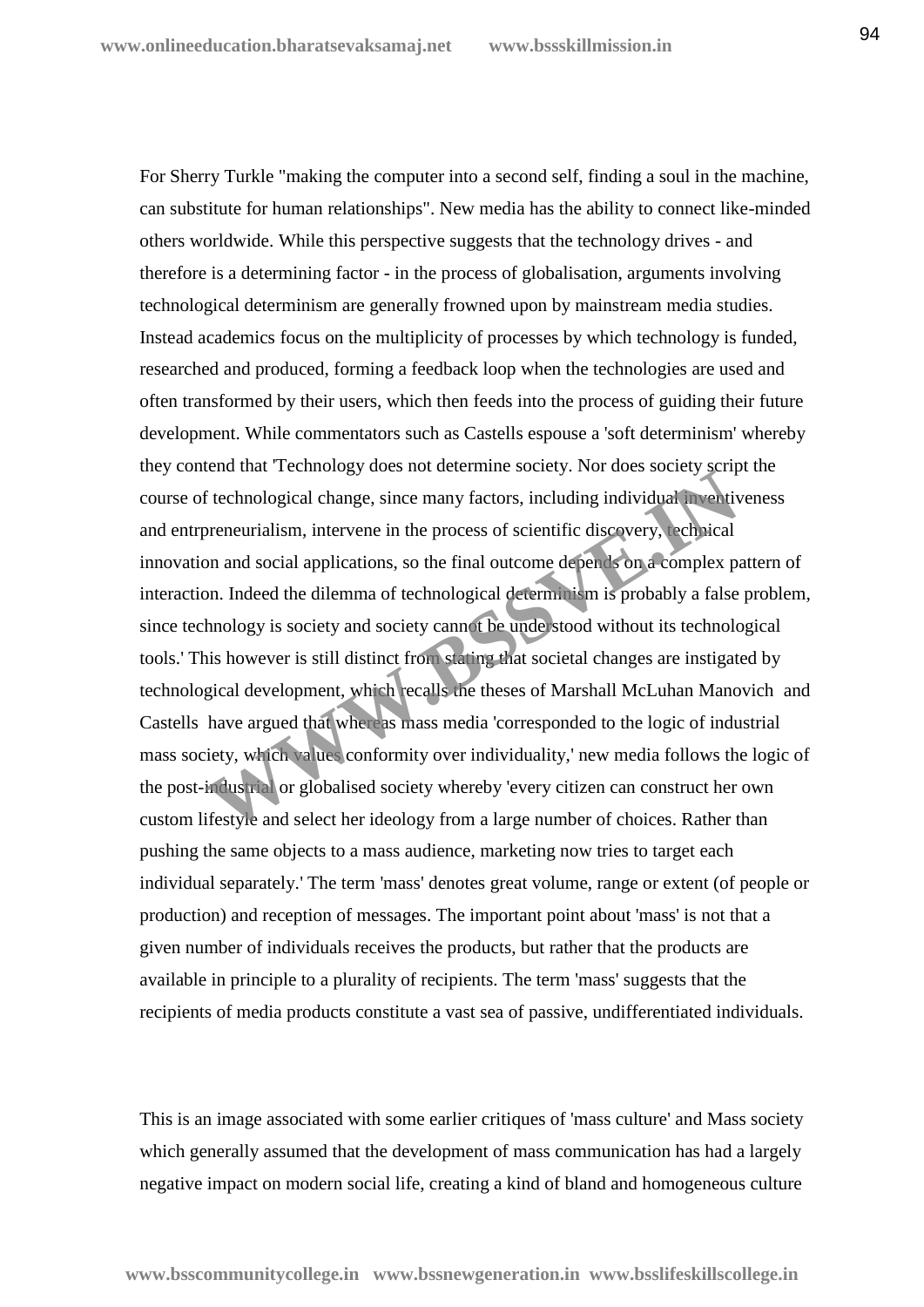which entertains individuals without challenging them. However, with the advancement in Media Technology, people are no longer receiving gratification without questioning the grounds on which it is based. Instead, people are engaging themselves more with media products such as computers, cell phones and Internet. These have gradually become vital tools for communications in society today. The aspect of 'communication' refers to the giving and taking of meaning, the transmission and reception of messages. The word 'communication' is really equated with 'transmission', as viewed by the sender, rather than in the fuller meaning, which includes the notions of response, sharing and interaction. Messages are produced by one set of individuals and transmitted to others who are typically situated in settings that are spatially and temporally remote from the original context of production. Therefore, the term 'communication' in this context masks the social and industrial nature of the media, promoting a tendency to think of them as interpersonal communication. Furthermore, it is known that recipients today do have some capacity to intervene in and contribute to the course and content of the communicative process. They are being both active and creative towards the messages that they are conveyed of. With the complement of the cyberspace supported by the Internet, not only those recipients are participants in a structured process of symbolic transmission, constraints such as time and space are reordered and eliminated. 'Mass communication' can be seen as institutionalized production and generalized diffusion of symbolic goods via the fixation and transmission of information or symbolic content. It is known that the systems of information codification have shifted from analog to digital. d industrial nature of the media, promoting a tendency to think of them a<br>onal communication. Furthermore, it is known that recipients focally<br>about to intervene in and contribute to the course and content of the<br>icative p

This has indeed advanced the communication between individuals. With the existence of Infrared, Bluetooth and Wi-Fi, cell phones are no longer solely a tool for audio transmission. We can transfer photos, music documents or even games and email at any time and anywhere. The development of media technology has indeed advanced the transmission rate and stability of information exchange. Five characteristics of mass communication have been identified by Cambridge University's John Thompson. Firstly, it "comprises both technical and institutional methods of production and distribution". This is evident throughout the history of the media, from print to the Internet, each suitable for commercial utility. Secondly, it involves the "commodification of symbolic forms", as the production of materials relies on its ability to manufacture and sell large